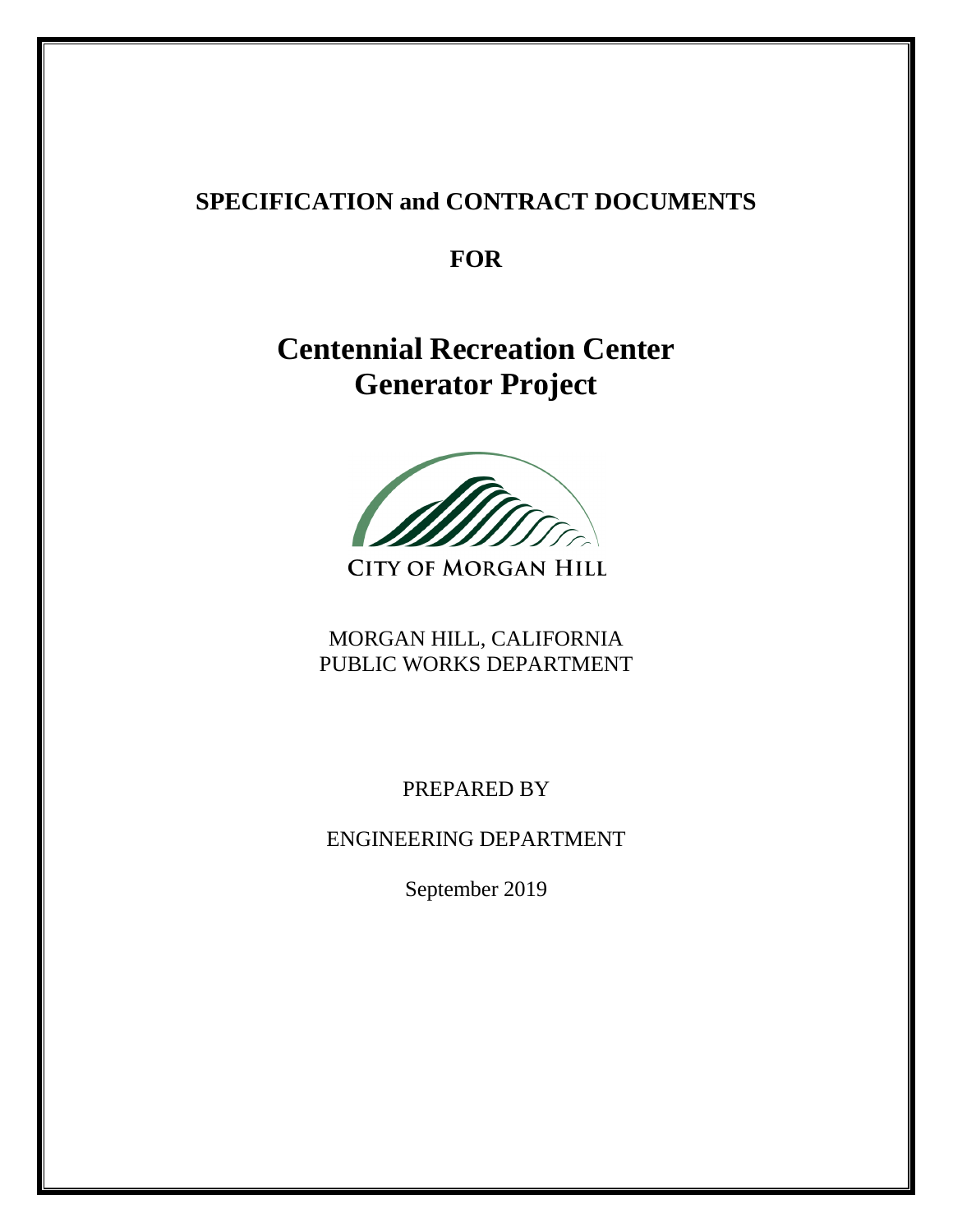# **NOTICE INVITING BIDS**

**1. Bid Acceptance.** The City of Morgan Hill ("City"), will accept sealed bids for its Centennial Recreation Center Generator Project ("Project"), by or before October 8, 2019, 2019, at 02:30 p.m., at its DEVELOPMENT SERVICES CENTER, located at 17575 PEAK AVENUE MORGAN HILL, California, at which time the bids will be publicly opened and read aloud.

# **2. Project Information.**

**2.1 Location and Description.** The Project is located at 171 Edmundson Avenue Morgan Hill, CA 95037, and the Scope of Work is described as follows: *Installation of a generator at the Centennial Recreation Center*.

**2.2 Time for Completion.** The planned timeframe for commencement and completion of construction of the Project is: 60 calendar days

## **3. License and Registration Requirements.**

**3.1 License.** This Project requires a valid California contractor's license for the following classification(s): Class A License

**3.2 DIR Registration.** City will not accept a Bid Proposal from or enter into the Contract with a bidder, without proof that the bidder and its Subcontractors are registered with the California Department of Industrial Relations ("DIR") to perform public work under Labor Code Section 1725.5, subject to limited legal exceptions.

**4. Contract Documents.** The plans, specifications, bid and contract documents for the Project ("Contract Documents") may be obtained from the City of Morgan Hill, at 17575 Peak Avenue, Morgan Hill, CA, (408) 778- 6480. **Electronic copies of the Contract Documents are available on CD for twenty-five dollars (\$25.00). If mailing by USPS, a five dollar (\$5.00) charge will be added. To download plans and specifications at no charge, register at [www.publicpurchase.com.](http://www.publicpurchase.com/)**

## **5. Bid Proposal and Security.**

**5.1 Bid Proposal Form.** Each Bid must be submitted using the Bid Proposal form provided with the Contract Documents.

**5.2 Bid Security.** The Bid Proposal must be accompanied by bid security of ten percent (10%) of the maximum bid amount, in the form of a cashier's or certified check made payable to City of Morgan Hill, or a bid bond executed by a surety licensed to do business in the State of California on the Bid Bond form included with the Contract Documents. The bid security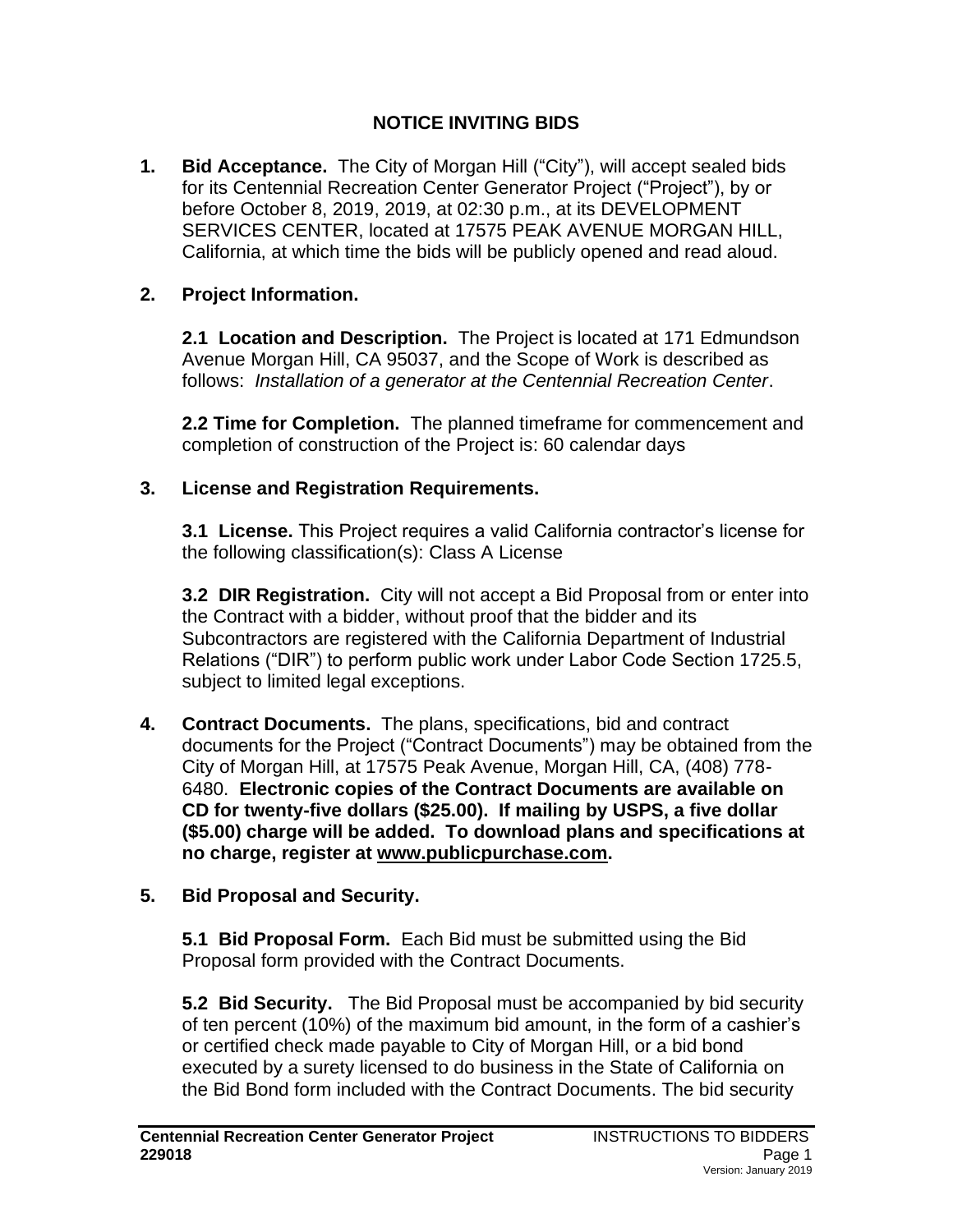must guarantee that upon award of the bid, the bidder will execute the Contract and submit payment and performance bonds and insurance certificates as required by the Contract Documents within ten (10) days after issuance of the notice of award.

# **6. Prevailing Wage Requirements.**

**6.1 General.**This Project is subject to the prevailing wage requirements applicable to the locality in which the Work is to be performed for each craft, classification or type of worker needed to perform the Work, including employer payments for health and welfare, pension, vacation, apprenticeship and similar purposes.

**6.2 Rates.**These prevailing rates are available online at [http://www.dir.ca.gov/DLSR.](http://www.dir.ca.gov/DLSR) Each Contractor and Subcontractor must pay no less than the specified rates to all workers employed to work on the Project. The schedule of per diem wages is based upon a working day of eight (8) hours. The rate for holiday and overtime work must be at least time and one-half (1/2).

**6.3 Compliance.** The Contract will be subject to compliance monitoring and enforcement by the California Department of Industrial Relations, under Labor Code Section 1771.4.

- **7. Performance and Payment Bonds.** The successful bidder will be required to provide performance and payment bonds for one hundred percent (100%) of the Contract Price.
- **8. Substitution of Securities.** Substitution of appropriate securities in lieu of retention amounts from progress payments is permitted under Public Contract Code Section 22300.
- **9. Subcontractor List.** Each bidder must submit the name, location of the place of business, and California contractor license number and DIR registration number for each Subcontractor who will perform work or service or fabricate or install work for the prime contractor in excess of one-half (1/2) of one percent (1%) of the bid price, using the Subcontractor List form included with the Contract Documents.
- **10. Instructions to Bidders.** Additional and more detailed information is provided in the Instructions for Bidders, which should be carefully reviewed by all bidders before submitting a Bid Proposal.
- **11. Estimated Cost.** The estimated construction cost is \$225,000.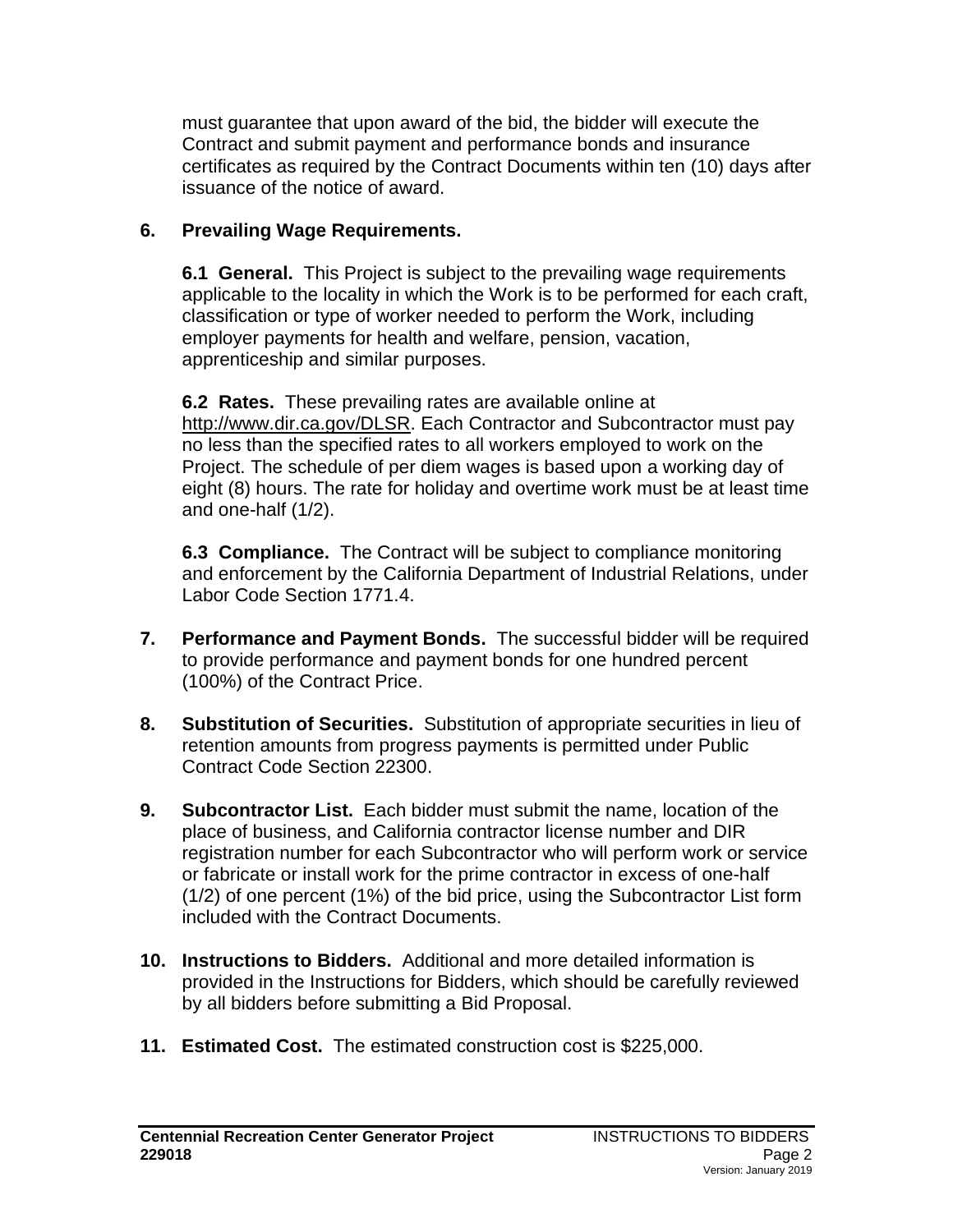By: Irma Torrez **Date:** September 13, 2019

Publication Dates: 1) September 20, 2019 2) September 27,2 019

END OF NOTICE INVITING BIDS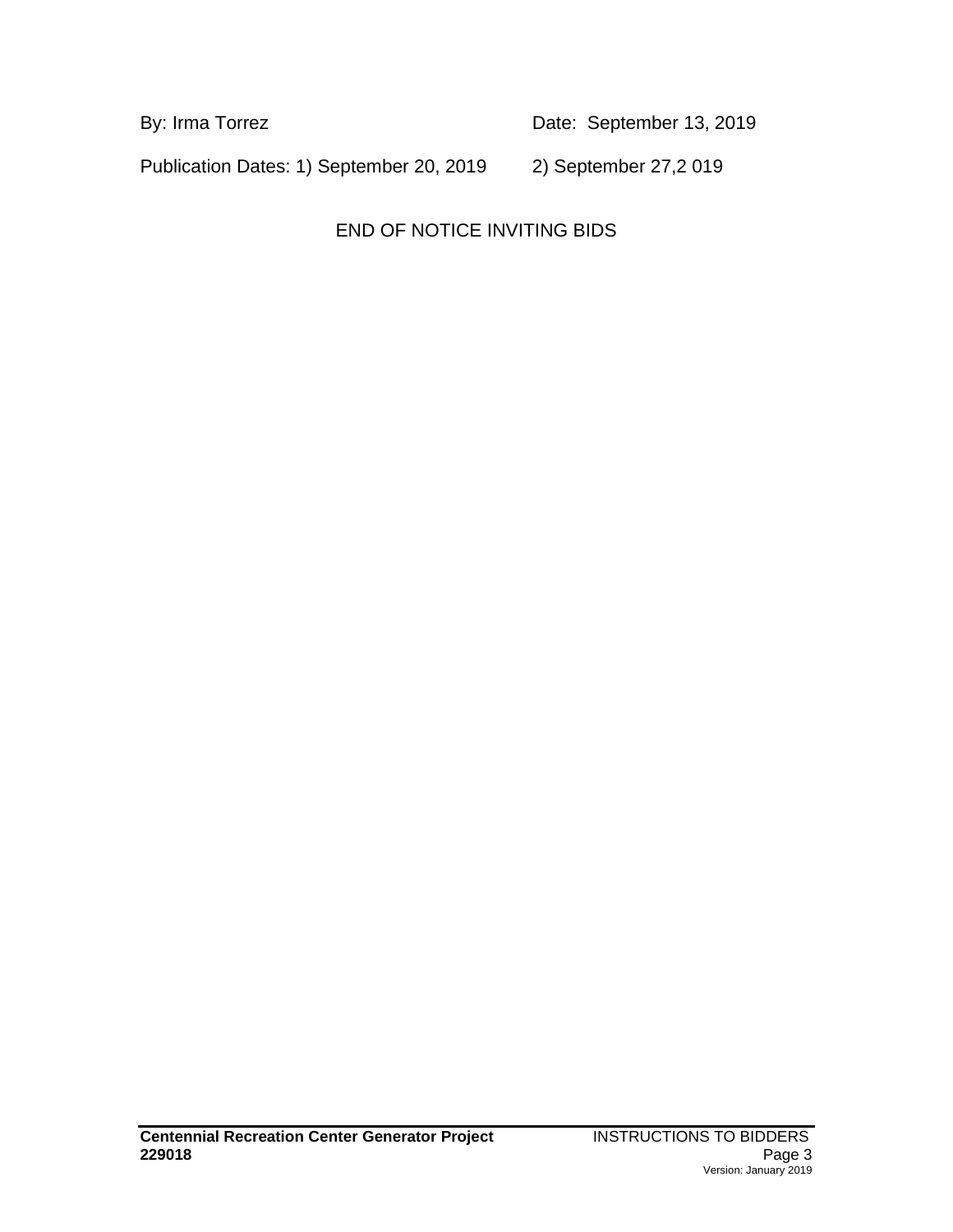# **INSTRUCTIONS TO BIDDERS**

Each Bid Proposal submitted to the City of Morgan Hill ("City") for its Centennial Recreation Center Generator Project ("Project") must be submitted in accordance with the following instructions and requirements:

#### **1. Bid Submission.**

**1.1 General.** Each bid ("Bid Proposal") must be signed, sealed and submitted to City, using the form provided in the Contract Documents, by or before the date and time set forth in the Notice Inviting Bids, or as amended by subsequent addendum. Faxed or emailed Bid Proposals will not be accepted, unless otherwise specified. Late submissions will be returned unopened. City reserves the right to postpone the date and time for receiving or opening bids. Each bidder is solely responsible for all of its costs to prepare and submit its bid and by submitting a bid waives any right to recover those costs from City. The bid price(s) must include all costs to perform the Work as specified, including all indirect costs such as applicable taxes, insurance and field offices.

**1.2 Bid Envelope.** The envelope containing the sealed Bid Proposal and required attachments must be clearly labeled as follows:

| <b>BID PROPOSAL</b>                                   |
|-------------------------------------------------------|
| Morgan Hill DSC                                       |
| <b>Centennial Recreation Center Generator Project</b> |
| City of Morgan Hill                                   |
| 17575 Peak Avenue                                     |
| Morgan Hill, CA 95037                                 |
| <b>Attention: Bid Opening</b>                         |
| Bid Date:                                             |
| Bid Time:                                             |
|                                                       |

The envelope must also be clearly labeled, as follows, with the bidder's name, address, and its registration number with the California Department of Industrial Relations ("DIR") for bidding on public works contracts (Labor Code sections 1725.5 and 1771.1):

> *[Contractor company name] [Street address] [City, state, zip code]* DIR Registration No.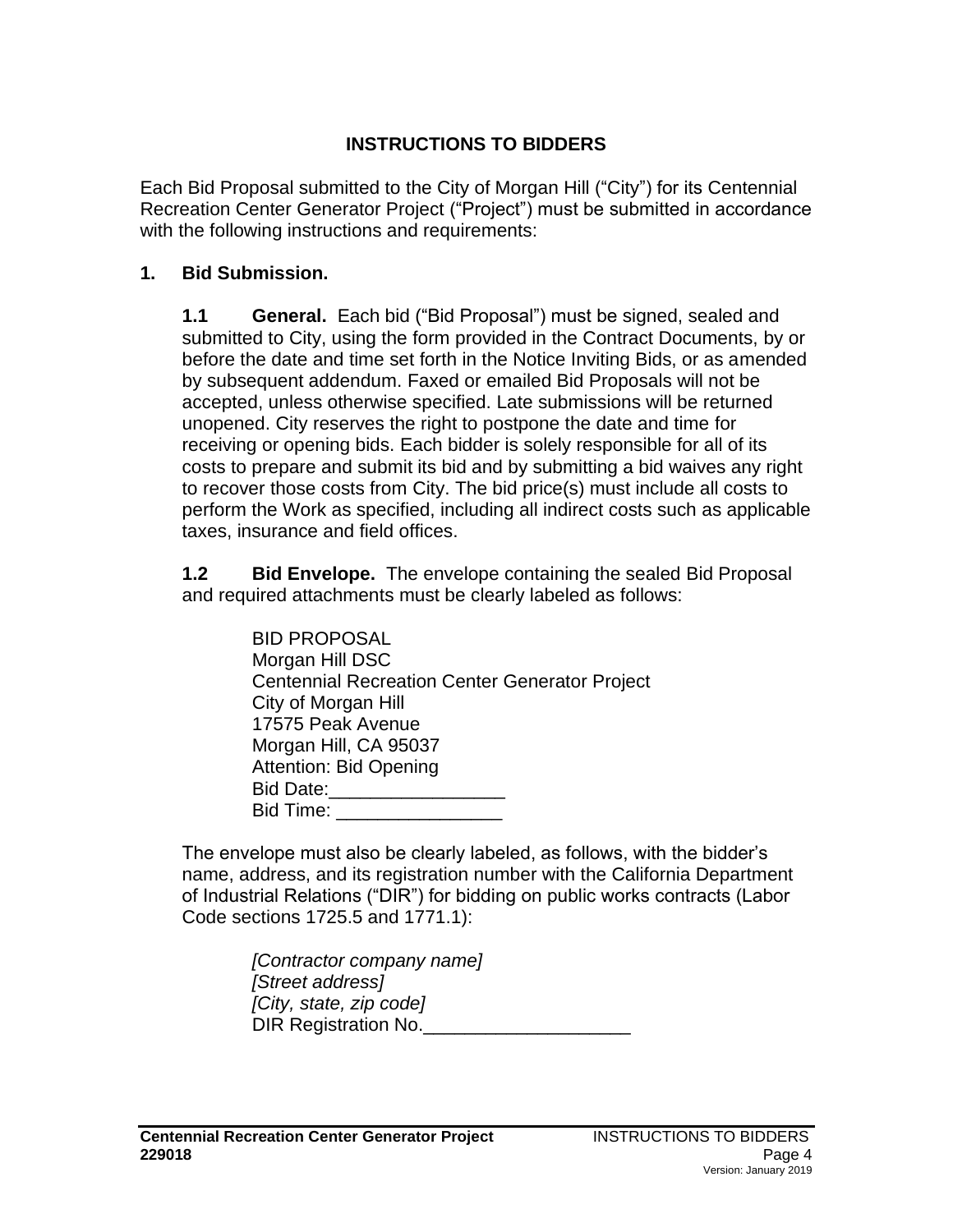Please note: If City is unable to confirm that the bidder's DIR registration is current, City must disqualify the bidder and return its bid unopened (Labor Code section 1725.5).

- **2. Examination of Contract Documents and Project Site.** Each bidder is solely responsible for diligent and thorough review of the Contract Documents (as defined in the General Conditions), examination of Project site, and reasonable and prudent inquiry concerning known and potential site conditions prior to submitting a Bid Proposal. However, bidders should not enter onto City's property or the Project site without prior written authorization from City. Bidders are responsible for reporting any errors or omissions in the Contract Documents to City prior to submitting a Bid Proposal, subject to the limitations of Public Contract Code Section 1104. City expressly disclaims responsibility for assumptions the bidder might draw from the presence or absence of information provided by City.
- **3. Requests for Information.** Questions regarding the Project, the bid procedures or any of the Contract Documents must be submitted in writing to yat.cho@morganhill.ca.gov.
- **4. Addenda.** Any addenda issued prior to the bid opening are part of the Contract Documents. Subject to the limitations of Public Contract Code section 4104.5, City reserves the right to issue addenda prior to bid time.
- **5. Brand Designations and "Or Equal" Substitutions.** Any specification designating a material, product, thing, or service by specific brand or trade name, followed by the words "or equal," is intended only to indicate quality and type of item desired, and bidders may request use of any equal material, product, thing, or service. All data substantiating the proposed substitute as an "equal" item must be submitted with the written request for substitution. This provision does not apply to materials, products, things, or services that may lawfully be designated by a specific brand or trade name under Public Contract Code Section 3400(c).

**5.1 Pre-Bid Requests.** Any request for submission made before the Contract is awarded must be submitted to the City Engineer at least ten (10) days before the opening of bids so that all interested bidders may be notified of any approved alternative.

**5.2 Post-Award Requests.** After the Contract is awarded, Contractor may submit a substitution within fourteen (14) days after the date of award of the Contract, or as specified in the Special Conditions.

**6. Bidders Interested in More Than One Bid.** No person, firm, or corporation may submit or be a party to more than one (1) Bid Proposal unless alternate bids are specifically called for. However, a person, firm, or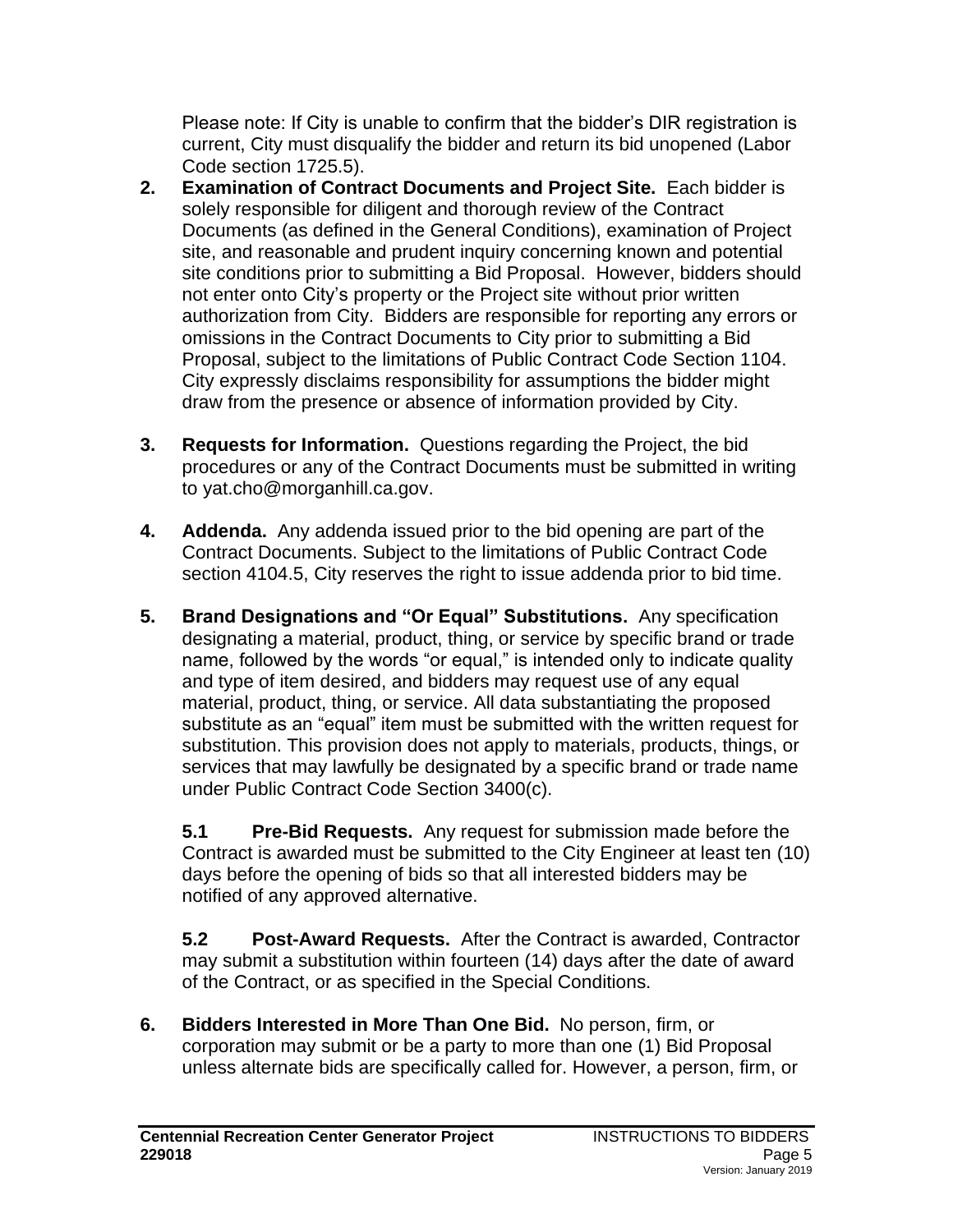corporation that has submitted a subcontract proposal or quote to a bidder may submit subcontract proposals or quotes to other bidders.

- **7. Bid Proposal Form and Enclosures.** Each Bid Proposal must be completed in ink using the Bid Proposal form included in the Contract Documents. The Bid Proposal form should be fully completed without interlineations, alterations, or erasures. Any necessary corrections must be clear and legible, and must be initialed by the bidder's authorized representative. A Bid Proposal submitted with terms such as "negotiable," "will negotiate," or similar, will be considered non-responsive. Each Bid Proposal must be accompanied by bid security, as set forth in Section 9 below, and by the completed Subcontractor List, and Non-Collusion Declaration using the forms included in the Contract Documents.
- **8. Authorization and Execution.** Each Bid Proposal must be signed by the bidder's authorized representative. A Bid Proposal submitted by a partnership must be signed in the partnership name by a general partner with authority to bind the partnership. A Bid Proposal submitted by a corporation must be signed with the legal name of the corporation, followed by the signature and title of two (2) officers of the corporation with full authority to bind the corporation to the terms of the Bid Proposal, under California Corporation Code section 313.
- **9. Bid Security.** Each Bid Proposal must be accompanied by bid security of ten percent (10%) of the maximum bid amount, in the form of a cashier's check, a certified check, or a bid bond, using the form included in the Contract Documents, executed by a surety licensed to do business in the State of California, made payable to City. The bid security must guarantee that upon award of the bid, the bidder will execute and submit the Contract on the form included in the Contract Documents, will submit payment and performance bonds one hundred percent (100%) of the maximum Contract Price, and will submit the insurance certificates and endorsements as required by the Contract Documents within ten (10) days after issuance of the notice of award.
- **10. Withdrawal of Bid Proposals.** A Bid Proposal may not be withdrawn for a period of ninety (90) days after the bid opening without forfeiture of the bid security, except as authorized for material error under Public Contract Code Section 5100 et seq.
- **11. Bid Protest.** Any bid protest must be in writing and received by City at the City Attorney's Office at 17575 Peak Avenue, Morgan Hill, CA, (Fax: (408) 779-1592), before 5:00 p.m. no later than two (2) working days following bid opening (the "Bid Protest Deadline") and must comply with the following requirements: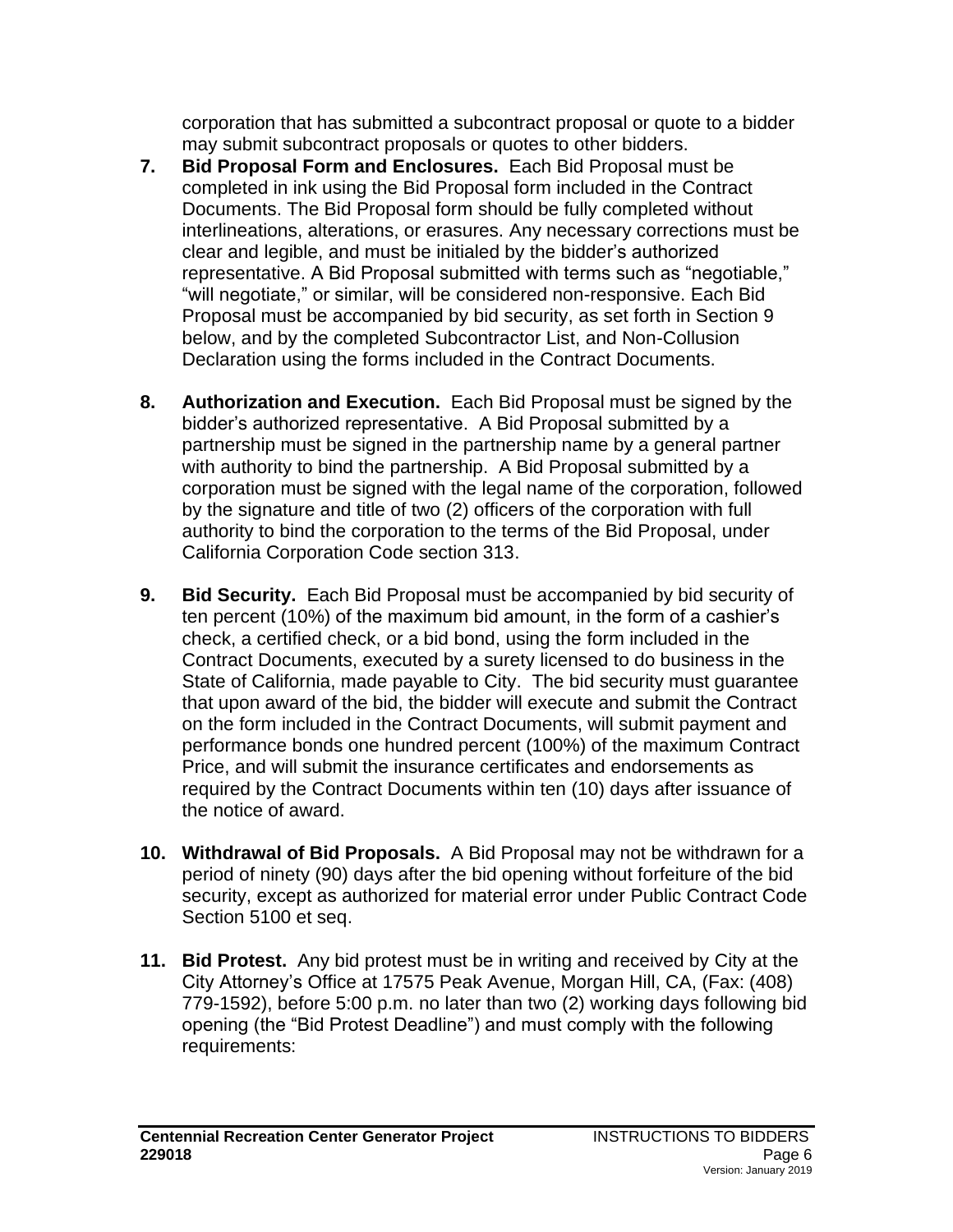**11.1 General.**Only a bidder who has actually submitted a Bid Proposal is eligible to submit a bid protest against another bidder. Subcontractors are not eligible to submit bid protests. A bidder may not rely on the bid protest submitted by another bidder, but must timely pursue its own protest. If required by City, the protesting bidder must submit a non-refundable fee in the amount specified by City, based upon City's reasonable costs to administer the bid protest. Any such fee must be submitted to City no later than the Bid Protest Deadline, unless otherwise specified. For purposes of this Section 11, a "working day" means a day that City is open for normal business, and excludes weekends and holidays observed by City.

**11.2 Protest Contents.** The bid protest must contain a complete statement of the basis for the protest and all supporting documentation. Material submitted after the Bid Protest Deadline will not be considered. The protest must refer to the specific portion or portions of the Contract Documents upon which the protest is based. The protest must include the name, address, email address, and telephone number of the person representing the protesting bidder if different from the protesting bidder.

**11.3 Copy to Protested Bidder.**A copy of the protest and all supporting documents must be concurrently transmitted by fax or by email, by or before the Bid Protest Deadline, to the protested bidder and any other bidder who has a reasonable prospect of receiving an award depending upon the outcome of the protest.

**11.4 Response to Protest.**The protested bidder may submit a written response to the protest, provided the response is received by City before 5:00 p.m., within two (2) working days after the Bid Protest Deadline or after actual receipt of the bid protest, whichever is sooner (the "Response Deadline"). The response must include all supporting documentation. Material submitted after the Response Deadline will not be considered. The response must include the name, address, email address, and telephone number of the person representing the protested bidder if different from the protested bidder.

**11.5 Copy to Protesting Bidder.**A copy of the response and all supporting documents must be concurrently transmitted by fax or by email, by or before the Response Deadline, to the protesting bidder and any other bidder who has a reasonable prospect of receiving an award depending upon the outcome of the protest.

**11.6 Exclusive Remedy.**The procedure and time limits set forth in this section are mandatory and are the bidder's sole and exclusive remedy in the event of bid protest. A bidder's failure to comply with these procedures will constitute a waiver of any right to further pursue a bid protest, including filing a Government Code Claim or initiation of legal proceedings.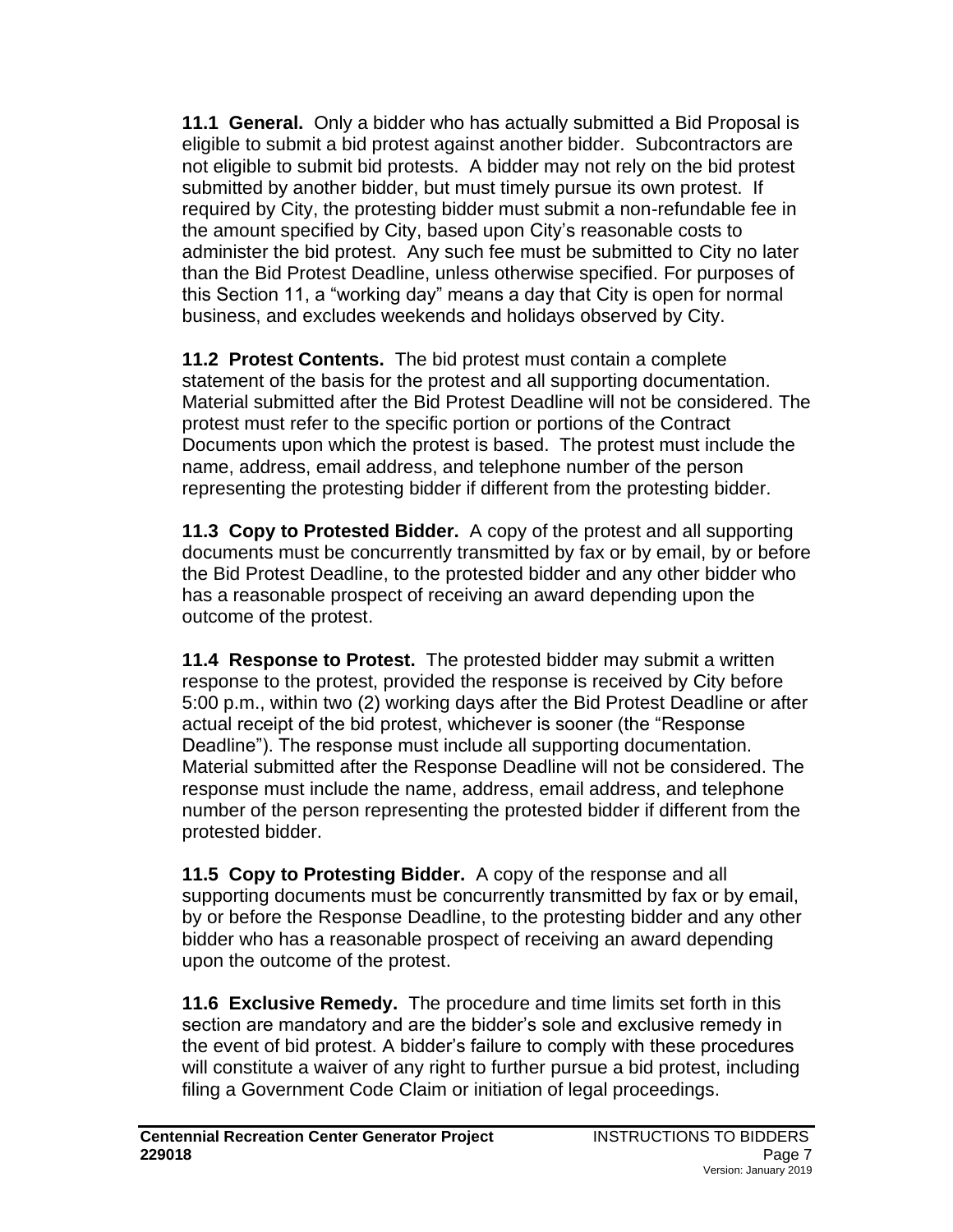**11.7 Right to Award.**City reserves the right to award the Contract to the bidder it has determined to be the responsible bidder submitting the lowest responsive bid, and to issue a notice to proceed with the Work notwithstanding any pending or continuing challenge to its determination.

- **12. Rejection of Bids; Award of Contract.** City reserves the right, acting in its sole discretion, to waive immaterial bid irregularities, the right to accept or reject any and all bids, or to abandon the Project entirely. The Contract will be awarded, if at all, within ninety (90) days after opening of bids or as otherwise specified in the Special Conditions, to the responsible bidder that submitted the lowest responsive bid.
- **13. Bonds.** The successful bidder is required to submit payment and performance bonds as specified in the Contract Documents using the bond forms included in the Contract Documents. All required bonds must be calculated on the maximum total Contract price as awarded, including additive alternates, if applicable.
- **14. Evidence of Responsibility.** Within twenty four (24) hours following a request by City, a bidder must submit to City satisfactory evidence showing the bidder's financial resources, the bidder's experience in the type of work being required by City, the bidder's organization available for the performance of the Contract and any other required evidence of the bidder's qualifications to perform the proposed Contract. City may consider such evidence before making its decision awarding the proposed Contract.
- **15. License(s).** The successful bidder and its Subcontractor(s) must possess the California contractor's license(s) in the classification(s) required by law to perform the Work.
- **16. Taxes.** The bid price must include all applicable federal, state, and local taxes.
- **17. Ineligible Subcontractor.** Any Subcontractor who is ineligible to perform work on a public works project under Labor Code Sections 1777.1 or 1777.7 is prohibited from performing work on this Project.
- **18. Subcontract Limitation.** The successful bidder may not subcontract out more than fifty percent (50%) of the original total contract price, except that any items of work in the Engineer's Estimate designated "Specialty Items" may be performed by subcontract and the value of the work may be deducted from the original total contract price before computing the amount of work required to be performed by Contractor's own forces. When items of work in the Engineer's Estimate are preceded by the letters (S) or (S-F), those items are designated as "Specialty Items." Where an entire item is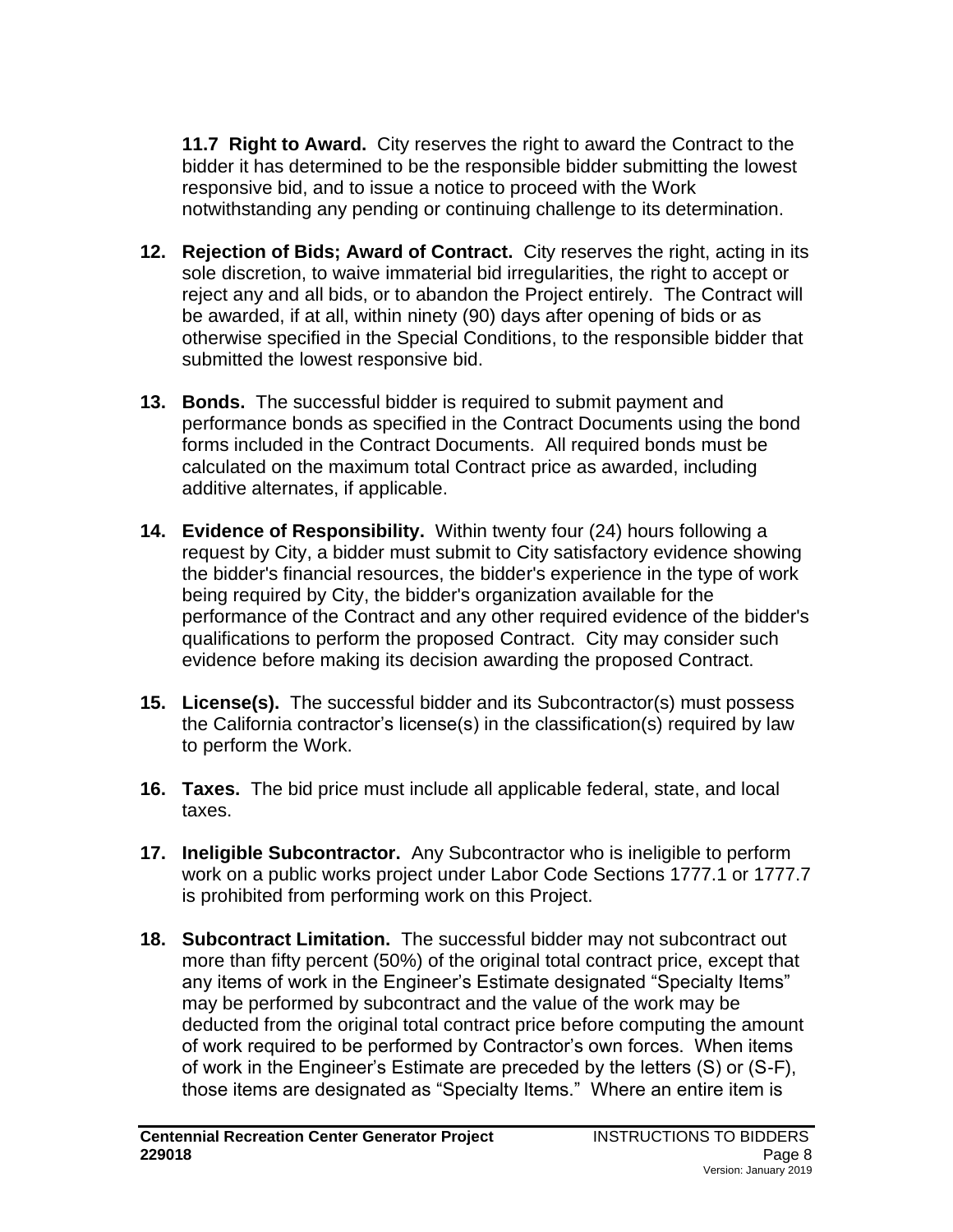subcontracted, the value of work subcontracted will be based on the contract item bid price. When a portion of an item is subcontracted, the value of work subcontracted will be determined by the Engineer based on the estimated percentage of the contract item bid price.

- **19. DIR Registration.** City will not accept a Bid Proposal from or enter into the Contract with a bidder, without proof that the bidder and its Subcontractors are registered with the DIR to perform public work under Labor Code Section 1725.5, subject to limited legal exceptions.
- **20. Bid Schedule.** Bidders are required to fully complete the Bid Schedule form accompanying the Bid Proposal form with unit prices as indicated, and to submit the completed Bid Schedule with their Bid Proposal.

**20.1 Incorrect Totals.** In the event of a computational error for any bid item (base bid or alternate) resulting in an incorrect extended total for that item, the submitted base bid or bid alternate total will be adjusted to reflect the corrected amount (estimated quantity X unit cost), unless the cumulative amount of correction changes the total amount of the base bid or bid alternate by more than five percent (5%). In the event of a discrepancy between the actual total of the itemized or unit prices shown on the Bid Schedule for the base bid, and the amount entered as the base bid on the Bid Proposal form, the actual total of the itemized or unit prices shown on the Bid Schedule for the base bid will be deemed the base bid price. Likewise, in the event of a discrepancy between the actual total of the itemized or unit prices shown on the Bid Schedule for any bid alternate, and the amount entered for the alternate on the Bid Proposal form, the actual total of the itemized prices shown on the Bid Schedule for that alternate will be deemed the alternate price. Nothing in this provision is intended to prevent a bidder from requesting to withdraw its bid for material error under Public Contract Code Section 5100 et seq.

**20.2 Estimated Quantities.** The quantities shown on the Bid Schedule are estimated and the actual quantities required to perform the Work may be greater or less than the estimated amount. The Contract Price will be adjusted to reflect the actual quantities required for the Work based on the itemized or unit prices provided in the Bid Schedule, with no allowance for anticipated profit for quantities that are deleted or decreased.

**21. Bidder's Questionnaire.** A completed, signed Bidder's Questionnaire using the form provided with the Contract Documents and including all required attachments must be submitted within 48 hours following a request by City. A bid that does not fully comply with this requirement may be rejected as nonresponsive. A bidder who submits a Bidder's Questionnaire which is subsequently determined to contain false or misleading information, or material omissions, may be disqualified as non-responsible.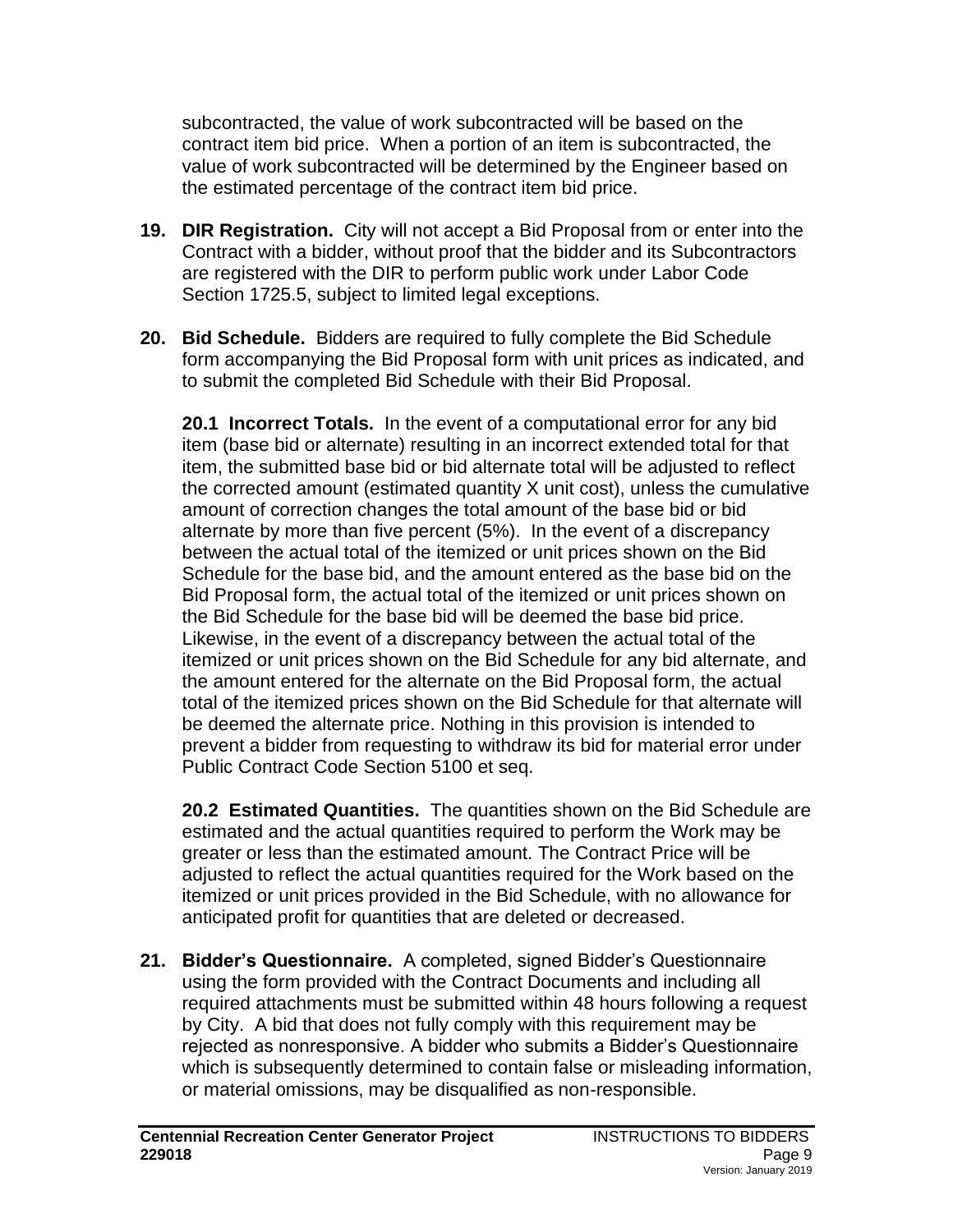# END OF INSTRUCTIONS TO BIDDERS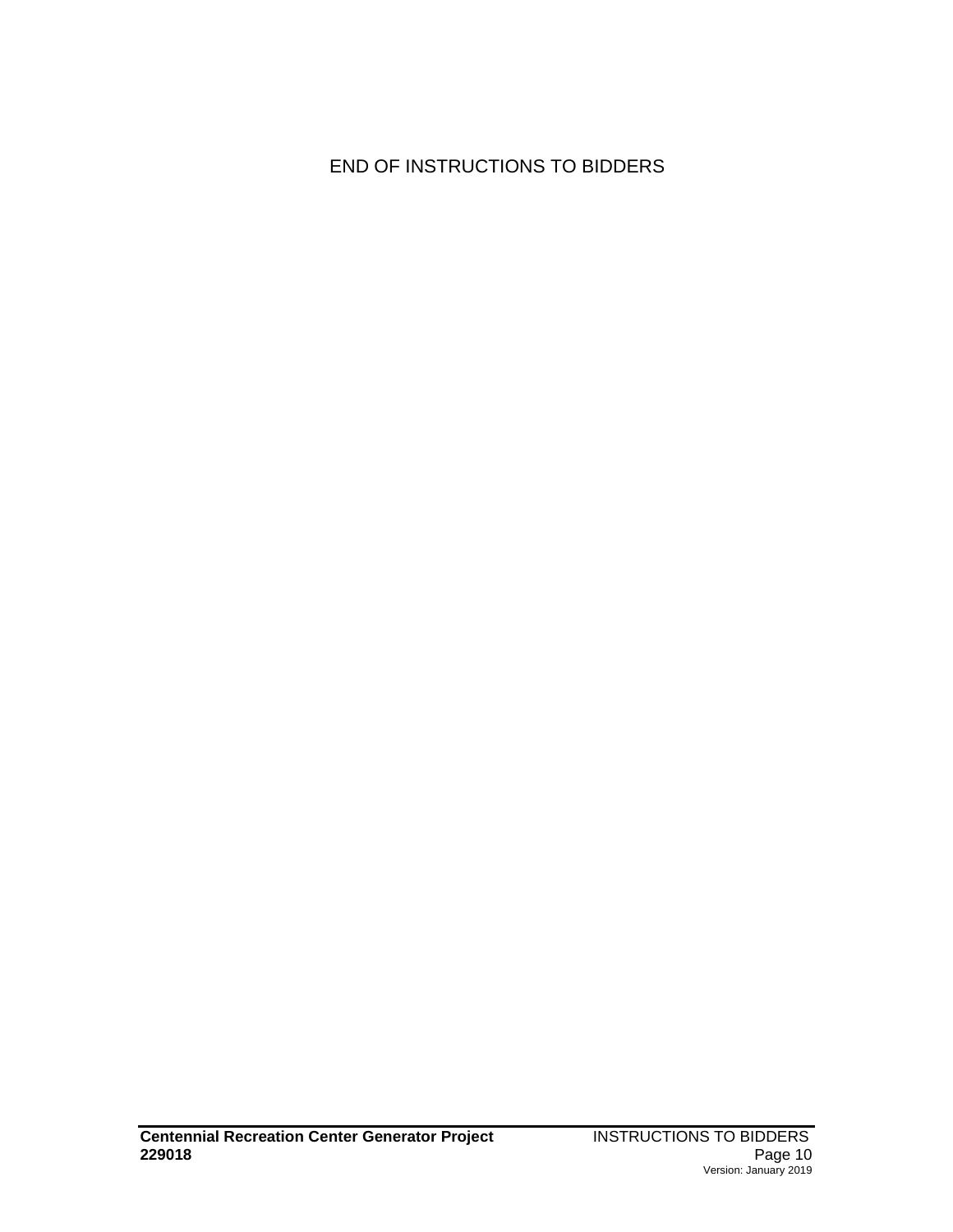## **BID PROPOSAL**

#### **Centennial Recreation Center Generator Project**

\_\_\_\_\_\_\_\_\_\_\_\_\_\_\_\_\_\_\_\_\_\_\_\_\_\_\_\_\_\_ ("Bidder") hereby submits this Bid Proposal to the City of Morgan Hill ("City") for the above-referenced project ("Project") in response to the Notice Inviting Bids and in accordance with the Contract Documents referenced therein.

- **1. Base Bid.** Bidder proposes to perform and fully complete the Work for the Project as specified in the Contract Documents, within the time required for full completion of the Work, for the following price ("Base Bid"):  $\mathbb S$
- **2. Addenda.** Bidder acknowledges receipt of the following addenda:

|     | Addendum: Date Received: |     | Addendum: Date Received: |
|-----|--------------------------|-----|--------------------------|
| #01 |                          | #05 |                          |
| #02 |                          | #06 |                          |
| #03 |                          | #07 |                          |
| #04 |                          | #08 |                          |

- **3. Bidder's Warranties.** By signing and submitting this Bid Proposal, Bidder warrants the following:
	- **3.1 Examination of Contract Documents.**Bidder has thoroughly examined the Contract Documents, and represents that, to the best of Bidder's knowledge there are no errors, omissions, or discrepancies in the Contract Documents subject to the limitations of Public Contract Code Section 1104.
	- **3.2 Examination of Worksite.** Bidder has had the opportunity to examine the Worksite and local conditions at the Project location.
	- **3.3 Bidder is Qualified.**Bidder is fully qualified to perform the Work.
	- **3.4 Responsibility for Bid.**Bidder has carefully reviewed this Bid Proposal and is solely responsible for any errors or omissions contained in its completed Bid.
- **4. Award of Contract** . By signing and submitting this Bid Proposal, Bidder agrees that if Bidder is awarded the Contract for the Project, that within ten (10) days following issuance of the notice of award to Bidder, Bidder will do all of the following: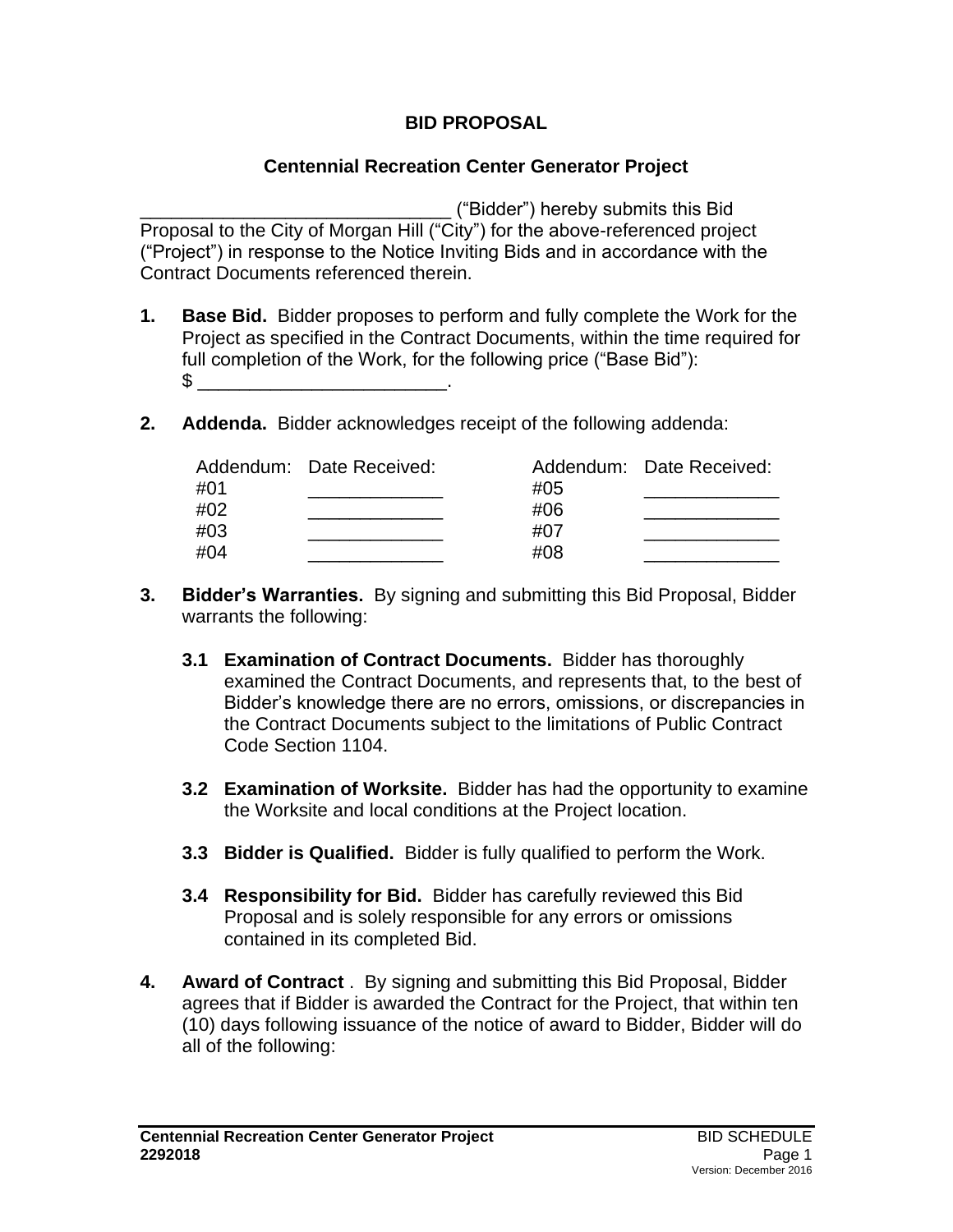- **4.1 Execute Contract.** Enter into the Contract with City in accordance with the terms of this Bid Proposal, by signing and submitting to City the Contract prepared by City using the form included with the Contract Documents;
- **4.2 Submit Required Bonds.** Submit to City a payment bond and a performance bond, each for one hundred percent (100%) of the Contract Price, using the bond forms provided and in accordance with the requirements of the Contract Documents; and
- **4.3 Insurance Requirements.** Submit to City the insurance certificate(s) and endorsement(s) as required by the Contract Documents.
- **5. Wage Theft Prevention**. All Bidders are expected to have read and understand the "Wage Theft Prevention Policy" adopted by the City Council on July 26, 2017.

The undersigned Bidder certifies that neither Bidder nor its principals have been found by a final court judgement or final administrative action of an investigatory agency to have violated federal, state or local wage and hour laws within the past five years from the date of the submitted bid. Bidder or its principals who are unable to so certify, must disclose wage and hour violations, and shall provide a copy of (i) the court order and judgment and/or final administrative decision; and (ii) documents demonstrating either that the order/judgment has been satisfied, or if the order/judgment has not been fully satisfied, a written and signed description of Bidder's efforts to date to satisfy the order/judgment. Signing this bid shall constitute signature of this Certification.

The City, at its sole discretion, may disqualify a bidder based on one or more disclosed judgments consistent with the criteria set forth in the Policy.

- **6. Bid Security.** As a guarantee that if awarded the Contract, it will perform its obligations under Section 4, above, Bidder is enclosing bid security in the amount of ten percent (10%) of its maximum bid amount in the following form:
	- \_\_\_\_ A cashier's check or certified check payable to City of Morgan Hill and issued by \_\_\_\_\_\_\_\_\_\_\_\_\_\_\_\_\_\_\_\_\_\_\_\_\_\_\_\_\_\_\_ Bank in the amount of \$
	- \_\_\_\_ A bid bond, using the Bid Bond form included with the Contract Documents, payable to City of Morgan Hill and executed by a surety licensed to do business in the State of California.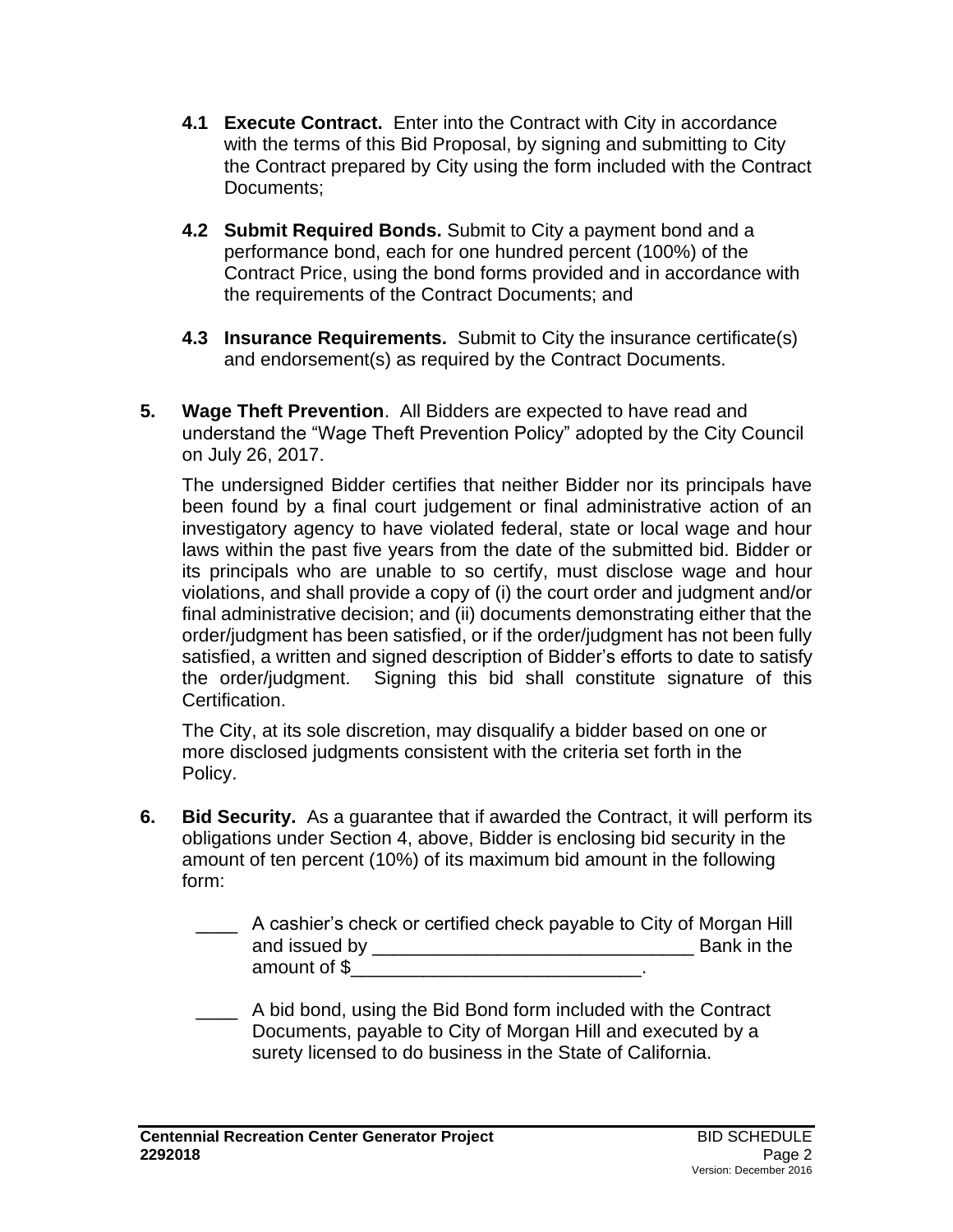|                     | . 20                         |
|---------------------|------------------------------|
| S/                  |                              |
|                     | Name and Title [print]       |
| <b>Company Name</b> | License # and Classification |
| DIR Registration #  |                              |
| <b>Address</b>      | Phone                        |
| City, State, Zip    | Fax                          |

END OF BID PROPOSAL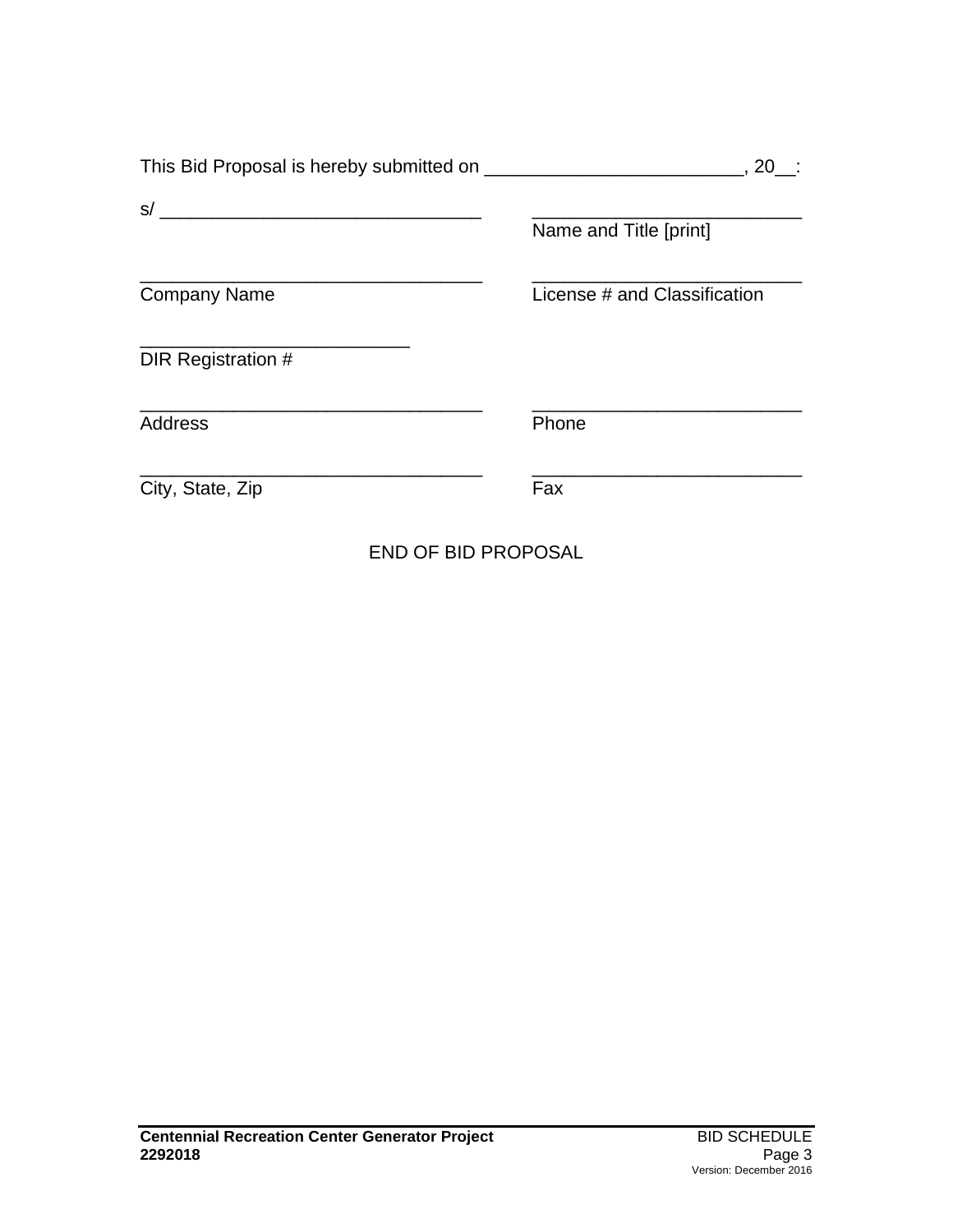#### **BID SCHEDULE I – GENERAL CENTENNIAL RECREATION CENTER GENERATOR PROJECT**

**This Bid Schedule must be completed in ink and must be included with the sealed Bid Proposal. The unit cost for each item must be inclusive of all costs, whether direct or indirect, including profit and overhead. The sum of all amounts entered in the "Extended Total" column must be identical to the Base Bid price entered in Section 1 of the Bid Proposal Form. Quantities shown are required for bid purposes and may or may not be final pay quantities. Actual quantities, if different, must be substantiated during the Project by the Contractor (either by field measurement, trucking tags, or other means acceptable to the Engineer).**

| <b>Bid</b><br>Item | Description of<br><b>Bid</b> Item | Approximate<br>Quantity/Unit of<br>Measure | Unit<br>Price | <b>Extended</b><br>Total |
|--------------------|-----------------------------------|--------------------------------------------|---------------|--------------------------|
|                    | Generator                         | LS                                         |               |                          |
| 2                  | <b>Supplemental Work</b>          | LS                                         | \$7,500       | \$7,500                  |
|                    |                                   |                                            |               |                          |

Bid Schedule I Total

# END OF BID SCHEDULE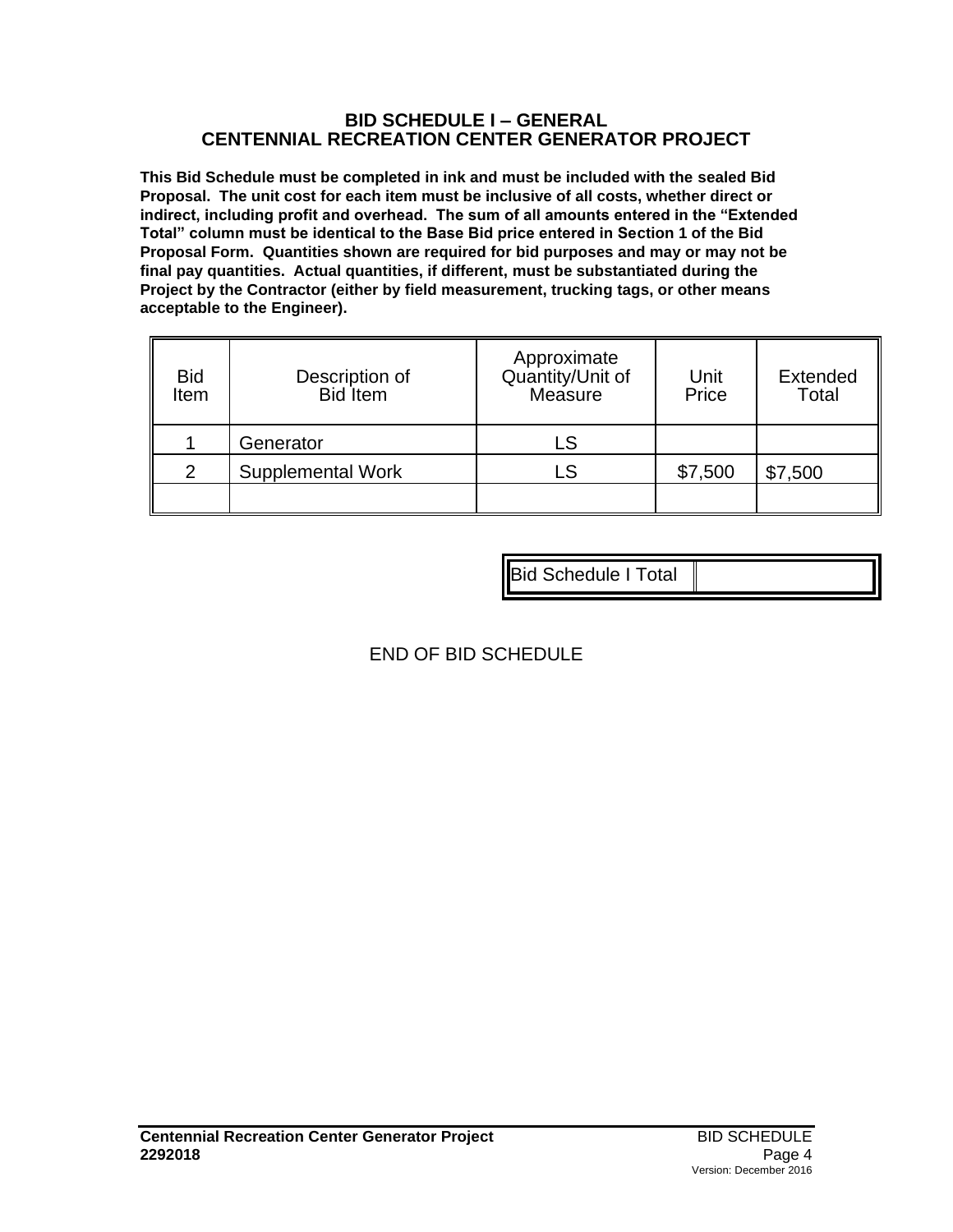#### **SUBCONTRACTOR LIST**

For each Subcontractor who will perform a portion of the Work in an amount in excess of one-half of 1% of the Bidder's total Contract Price,<sup>1</sup> the bidder must list a description of the work, the name of the Subcontractor, its California contractor license number, the location of its place of business, and DIR registration number. **Bidders: Please print legibly. Illegible forms may be rejected.**

| <b>DESCRIPTION</b><br>OF WORK | <b>SUBCONTRACTOR</b><br><b>NAME</b> | <b>CALIFORNIA</b><br><b>CONTRACTOR</b><br><b>LICENSE</b><br><b>NUMBER</b> | DIR REG. NO. | <b>LOCATION OF</b><br><b>BUSINESS</b> | <b>LOCAL</b><br>VENDOR <sup>2</sup><br><b>YES/NO</b> |
|-------------------------------|-------------------------------------|---------------------------------------------------------------------------|--------------|---------------------------------------|------------------------------------------------------|
|                               |                                     |                                                                           |              |                                       |                                                      |
|                               |                                     |                                                                           |              |                                       |                                                      |
|                               |                                     |                                                                           |              |                                       |                                                      |
|                               |                                     |                                                                           |              |                                       |                                                      |
|                               |                                     |                                                                           |              |                                       |                                                      |
|                               |                                     |                                                                           |              |                                       |                                                      |
|                               |                                     |                                                                           |              |                                       |                                                      |
|                               |                                     |                                                                           |              |                                       |                                                      |
|                               |                                     |                                                                           |              |                                       |                                                      |
|                               |                                     |                                                                           |              |                                       |                                                      |
|                               |                                     |                                                                           |              |                                       |                                                      |
|                               |                                     |                                                                           |              |                                       |                                                      |
|                               |                                     |                                                                           |              |                                       |                                                      |
|                               |                                     |                                                                           |              |                                       |                                                      |

## END OF SUBCONTRACTOR LIST

<sup>1</sup> For street or highway construction this requirement applies to any subcontract of \$10,000 or more.

<sup>&</sup>lt;sup>2</sup> A Subcontractor is considered local if its principle place of business is within the city limits of Morgan Hill.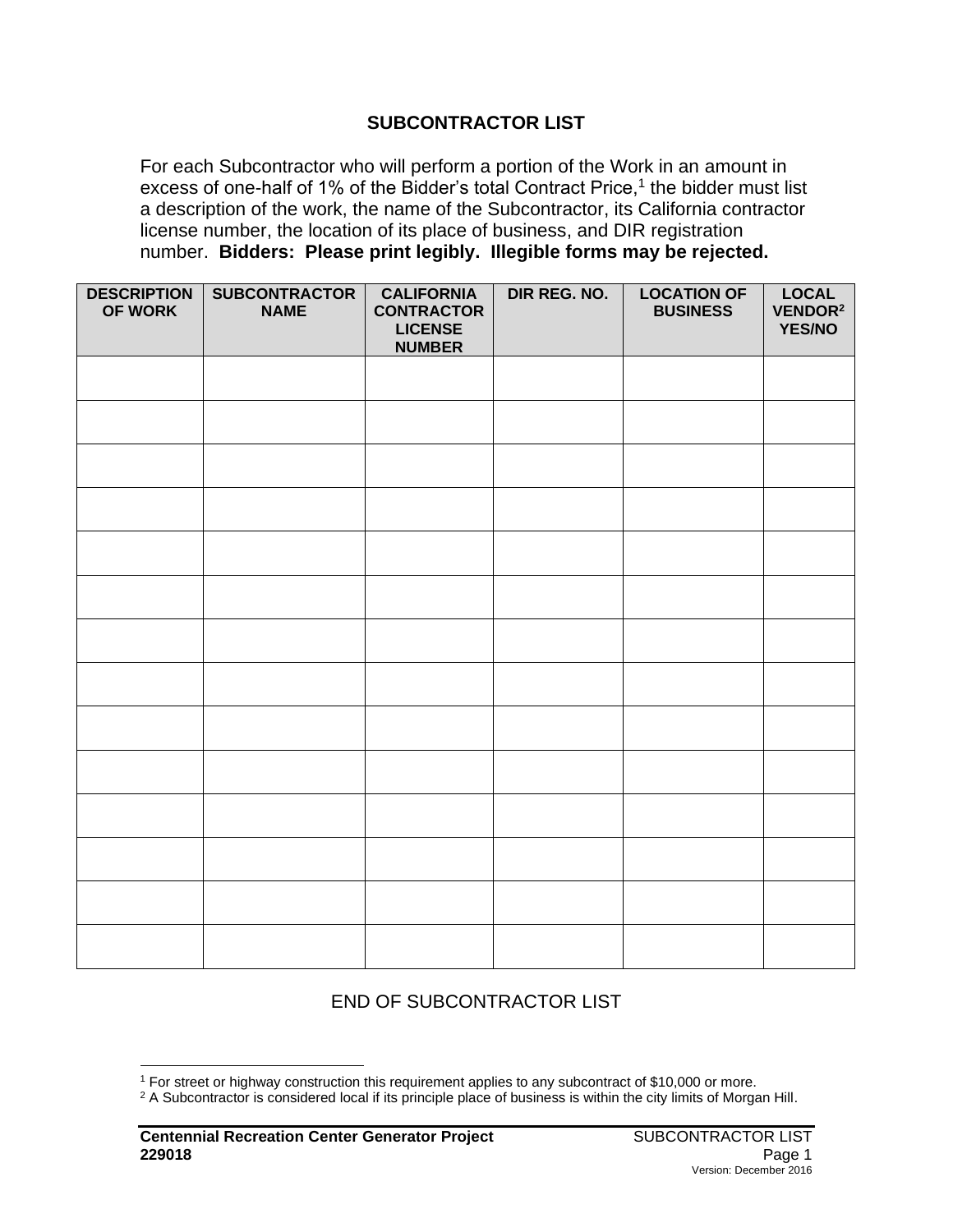#### **NONCOLLUSION DECLARATION**

(To be executed by bidder and submitted with bid)

| State of California |     |
|---------------------|-----|
| County of           | SS. |

The undersigned declares:

| I am the | [title] of                 |
|----------|----------------------------|
|          | [business name], the party |
|          |                            |

making the foregoing bid.

The bid is not made in the interest of, or on behalf of, any undisclosed person, partnership, company, association, organization, or corporation. The bid is genuine and not collusive or sham. The bidder has not directly or indirectly induced or solicited any other bidder to put in a false or sham bid. The bidder has not directly or indirectly colluded, conspired, connived, or agreed with any bidder or anyone else to put in a sham bid, or to refrain from bidding. The bidder has not in any manner, directly or indirectly, sought by agreement, communication, or conference with anyone to fix the bid price of the bidder or any other bidder, or to fix any overhead, profit, or cost element of the bid price, or of that of any other bidder. All statements contained in the bid are true. The bidder has not, directly or indirectly, submitted his or her bid price or any breakdown thereof, or the contents thereof, or divulged information or data relative thereto, to any corporation, partnership, company, association, organization, bid depository, or to any member or agent thereof, to effectuate a collusive or sham bid, and has no paid and will not pay, any person or entity for such purpose.

This declaration is intended to comply with California Public Contract Code Section 7106 and Title 23 U.S.C Section 112.

I declare under penalty of perjury under the laws of the State of California that the foregoing is true and correct and that this declaration is executed on

| [date], at | [city] |
|------------|--------|
| [state].   |        |

 $s/$ 

\_\_\_\_\_\_\_\_\_\_\_\_\_\_\_\_\_\_\_\_\_\_\_\_\_\_\_\_\_\_\_\_\_\_\_\_\_\_\_\_\_\_

Name [print]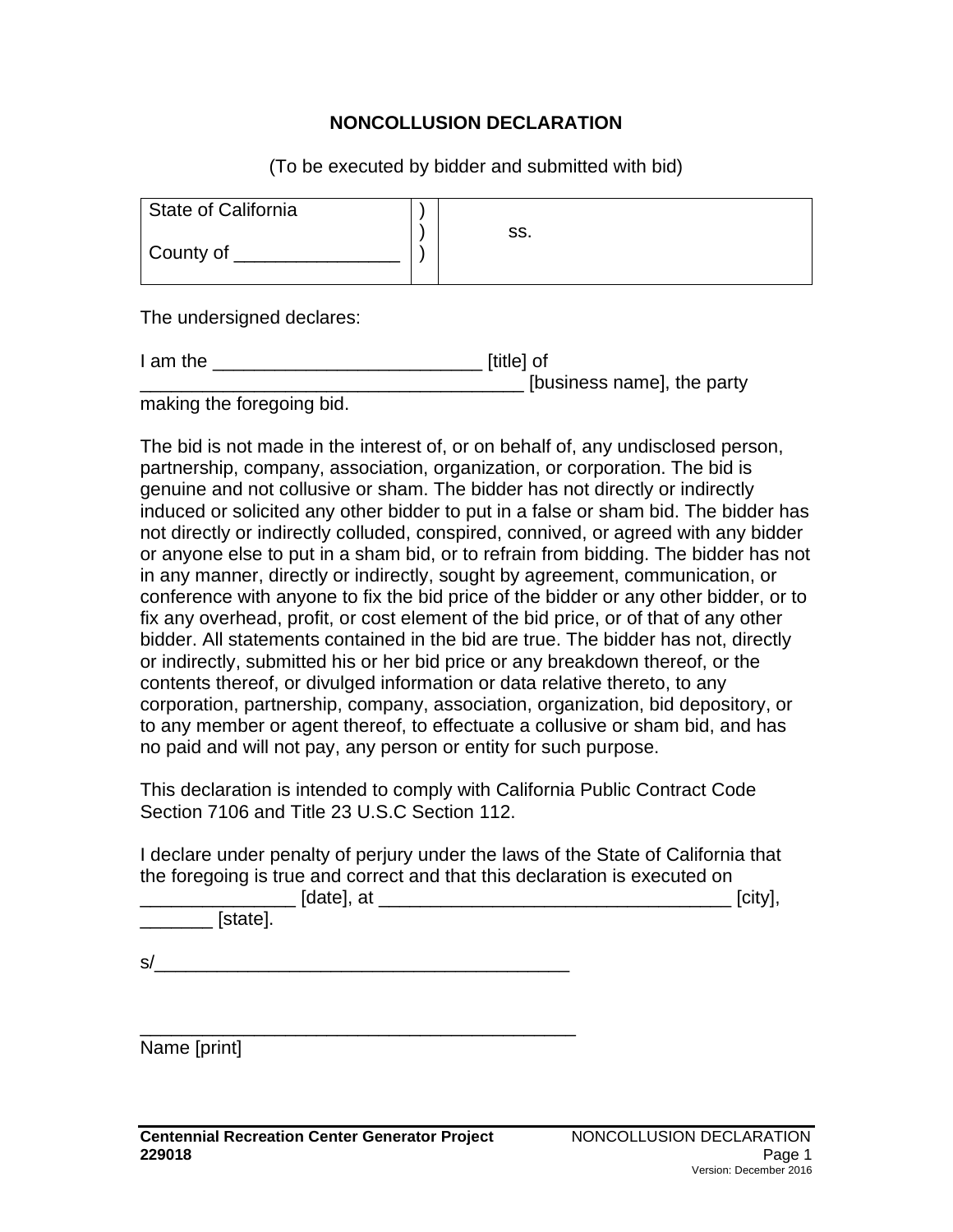A notary public or other officer completing this certificate verifies only the identity of the individual who signed the document, to which this certificate is attached, and not the truthfulness, accuracy, or validity of that document.

State of **CALIFORNIA** (1)

County of SANTA CLARA )

On before me,

a Notary Public in and for said County and State, personally appeared

proved to me on the basis of satisfactory evidence to be the person/s whose name/s is/are subscribed to the within instrument and acknowledged to me that he/she/they executed the same in his/her/their authorized capacity/ies, and that by his/her/their signature/s on the instrument the person/s, or the entity upon behalf of which the person/s acted, executed the instrument.

I certify under PENALTY OF PERJURY under the laws of the State of California that the foregoing paragraph is true and correct.

WITNESS my hand and official seal.

SIGNATURE OF NOTARY PUBLIC

Place Notary Seal Above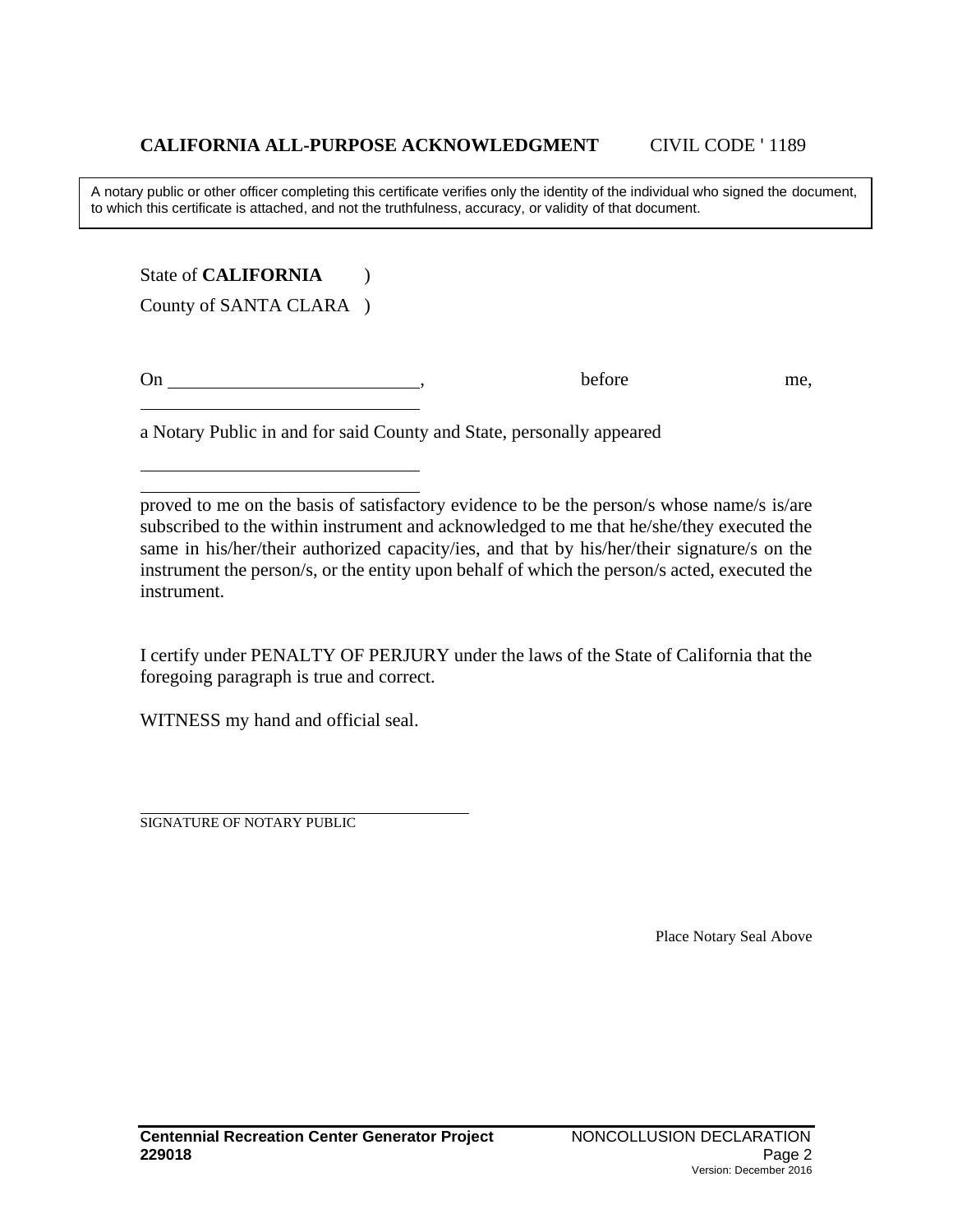#### **BID BOND**

\_\_\_\_\_\_\_\_\_\_\_\_\_\_\_\_\_\_\_\_\_\_\_\_\_\_\_\_\_\_\_\_\_\_\_\_\_\_\_\_\_\_\_\_\_\_\_\_\_\_\_\_\_\_\_\_ ("Bidder") has submitted a bid, dated  $\sim$  . 20 ("Bid"), to the City of Morgan Hill ("City") for work on the Centennial Recreation Center Generator Project ("Project"). Under this duly executed bid bond ("Bid Bond"), Bidder as Principal and

\_\_\_\_\_\_\_\_\_\_\_\_\_\_\_\_\_\_\_\_\_\_\_\_\_\_\_\_\_\_\_\_\_\_\_\_\_\_\_\_\_\_\_\_\_\_\_\_\_\_\_\_\_\_\_\_\_\_, its surety ("Surety"), are bound to City as obligee in the penal sum of ten percent (10%) of the maximum amount of the Bid (the "Bond Sum"). Bidder and Surety bind themselves and their respective heirs, executors, administrators, successors and assigns, jointly and severally, as follows:

- **1. General.** If Bidder is awarded the Contract for the Project, Bidder will enter into the Contract with City in accordance with the terms of the Bid.
- **2. Submittals.** Within ten (10) days following issuance of the notice of award to Bidder, Bidder must submit to City the following:
	- **2.1 Contract.** The executed Contract, using the form provided by City in the Project contract documents ("Contract Documents");
	- **2.2 Payment Bond.** A payment bond for one hundred percent (100%) of the maximum Contract Price, executed by a surety licensed to do business in the State of California using the Payment Bond form included with the Contract Documents;
	- **2.3 Performance Bond.** A performance bond for one hundred percent (100%) of the maximum Contract Price, executed by a surety licensed to do business in the State of California using the Performance Bond form included with the Contract Documents; and
	- **2.4 Insurance.** The insurance certificate(s) and endorsement(s) required by the Contract Documents, and any other documents required under the Instructions for Bidders.
- **3. Enforcement.** If Bidder fails to execute the Contract and to submit the bonds and insurance certificates as required by the Contract Documents, Surety guarantees that Bidder forfeits the Bond Sum to City. Any notice to Surety may be given in the manner specified in the Contract and delivered or transmitted to Surety as follows:

| Attn:           |  |
|-----------------|--|
| Address:        |  |
| City/State/Zip: |  |
| Phone:          |  |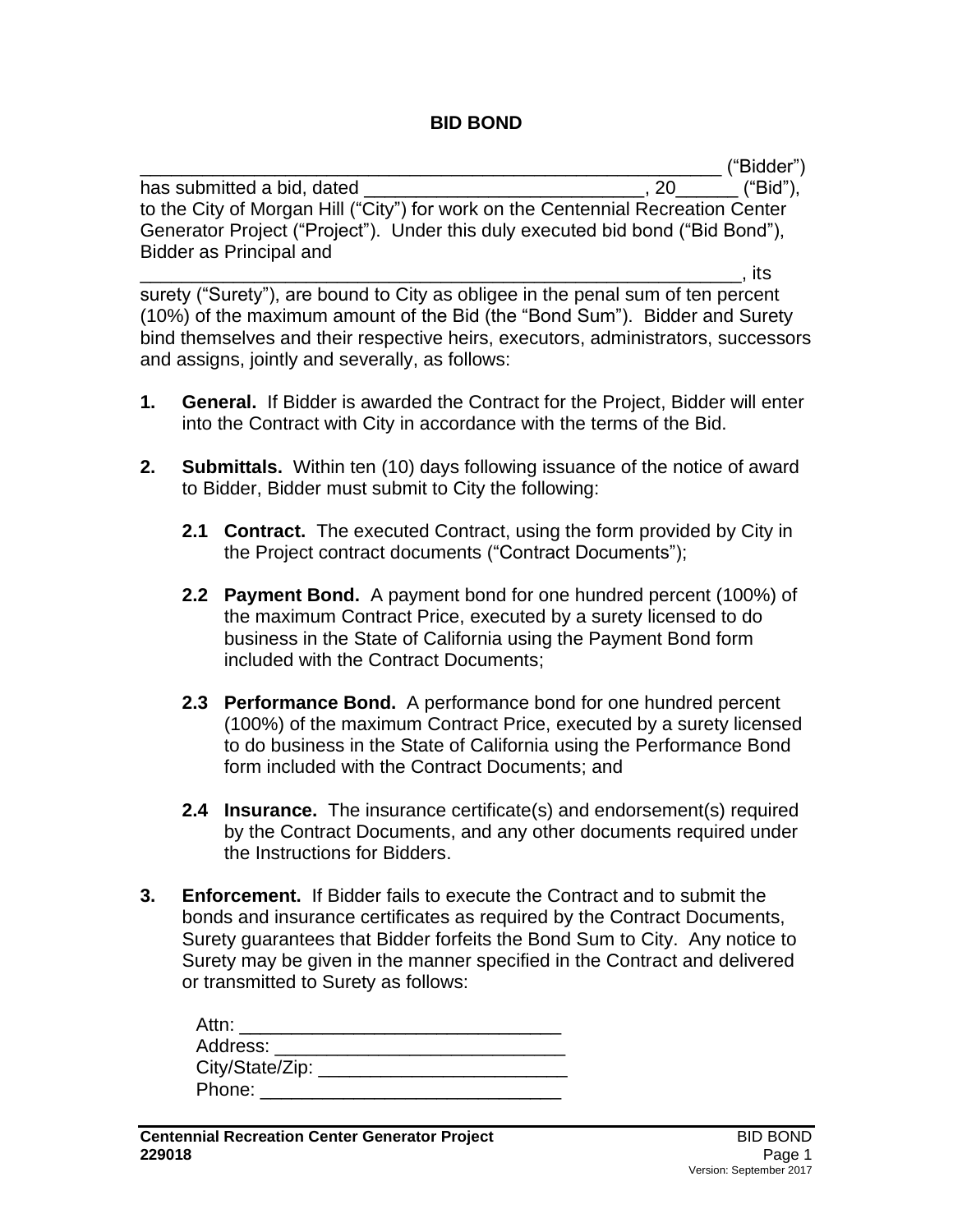| Fax:   |  |
|--------|--|
| Email: |  |

**4. Duration; Waiver.** If Bidder fulfills its obligations under Section 2, above, then this obligation will be null and void; otherwise it will remain in full force and effect for ninety (90) days following award of the Contract or until this Bid Bond is returned to Bidder, whichever occurs first. Surety waives the provisions of Civil Code Sections 2819 and 2845.

| This Bid Bond is entered into and is effective on |  |
|---------------------------------------------------|--|
| 20                                                |  |

SURETY:

\_\_\_\_\_\_\_\_\_\_\_\_\_\_\_\_\_\_\_\_\_\_\_\_\_\_\_\_\_\_\_\_\_\_\_  $s/$   $\overline{\phantom{a}}$ 

| Title: |
|--------|
|--------|

(Attach Acknowledgement, Notary Seal, and Attorney-In-Fact Certificate)

CONTRACTOR:

| $\sim$<br>c |  |  |  |
|-------------|--|--|--|

Name: \_\_\_\_\_\_\_\_\_\_\_\_\_\_\_\_\_\_\_\_\_\_\_\_\_\_\_\_\_\_

Title: \_\_\_\_\_\_\_\_\_\_\_\_\_\_\_\_\_\_\_\_\_\_\_\_\_\_\_\_\_\_\_

# **APPROVED AS TO FORM:**

 $\mathsf{By:}\_\_$ 

Donald A. Larkin, City Attorney

Date:\_\_\_\_\_\_\_\_\_\_\_\_\_\_\_\_\_\_\_\_\_\_\_\_\_\_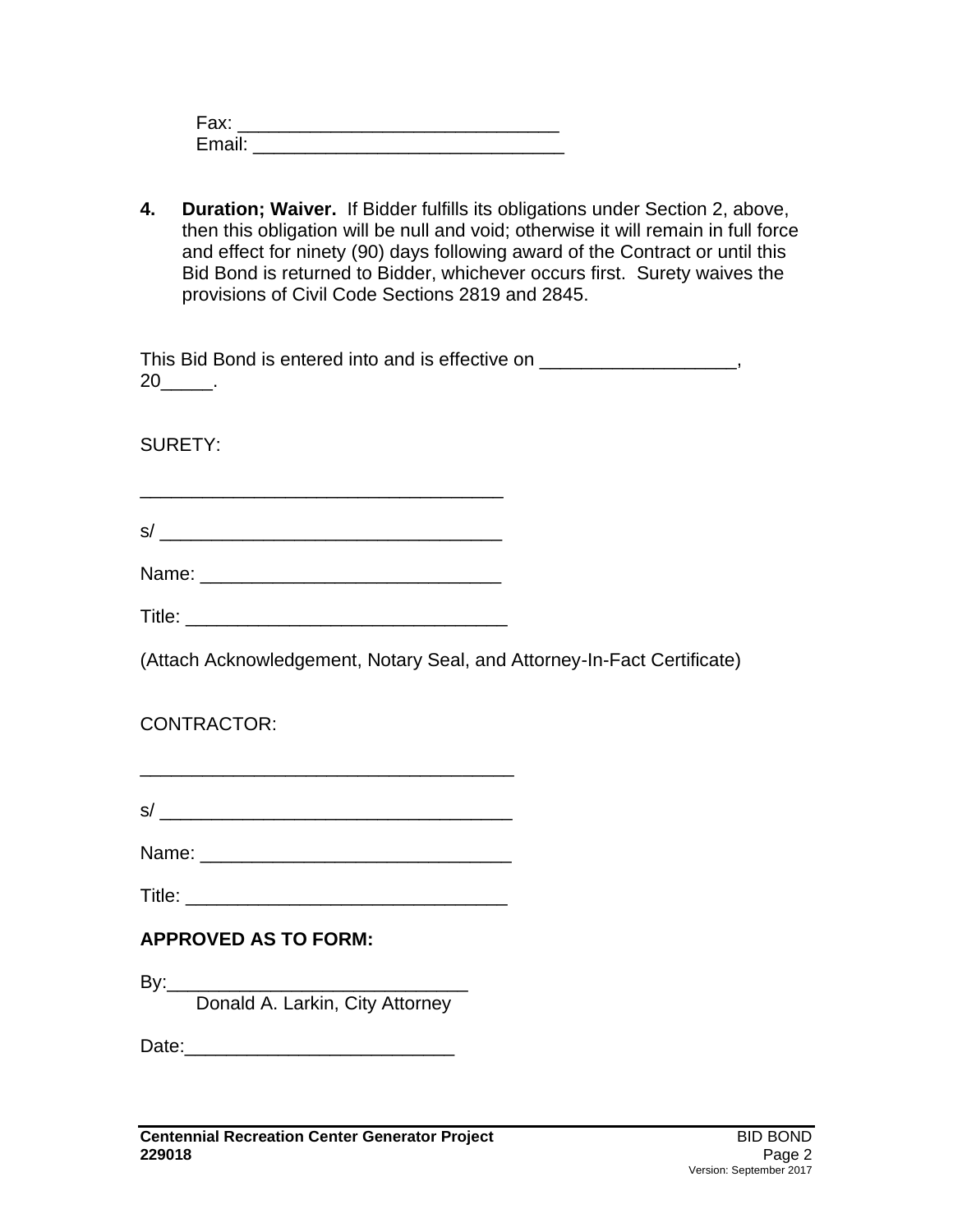### **BIDDER'S QUESTIONNAIRE**

#### **CENTENNIAL RECREATION CENTER GENERATOR PROJECT**

Within forty eight (48) hours following a request by City, a bidder must submit to City a completed, signed Bidder's Questionnaire using this form and including all required attachments. City may request the Questionnaire from one (1) or more of the apparent low bidders following the bid opening, and may use the completed Questionnaire to evaluate a bidder's qualifications for this Project. The Questionnaire must be filled out completely, accurately, and legibly. Any errors, omissions, or misrepresentations in completion of the Questionnaire may be grounds for rejection of the bid or termination of a Contract awarded pursuant to the bid.

#### **Part 1: General Information**

| Check One: ____ Corporation<br>__ Partnership<br>___ Sole Proprietorship<br>____ Joint Venture of: _______________________<br>____ Other:_________________________________ |  |
|----------------------------------------------------------------------------------------------------------------------------------------------------------------------------|--|
|                                                                                                                                                                            |  |
|                                                                                                                                                                            |  |
|                                                                                                                                                                            |  |
|                                                                                                                                                                            |  |
|                                                                                                                                                                            |  |
|                                                                                                                                                                            |  |
| Bidder's California Contractor's License Number(s):                                                                                                                        |  |

#### **Part 2: Bidder Experience**

\_\_\_\_\_\_\_\_\_\_\_\_\_\_\_\_\_\_\_\_\_\_\_\_\_\_\_\_\_\_\_

1. How many years has Bidder been in business under its present business name?  $\qquad$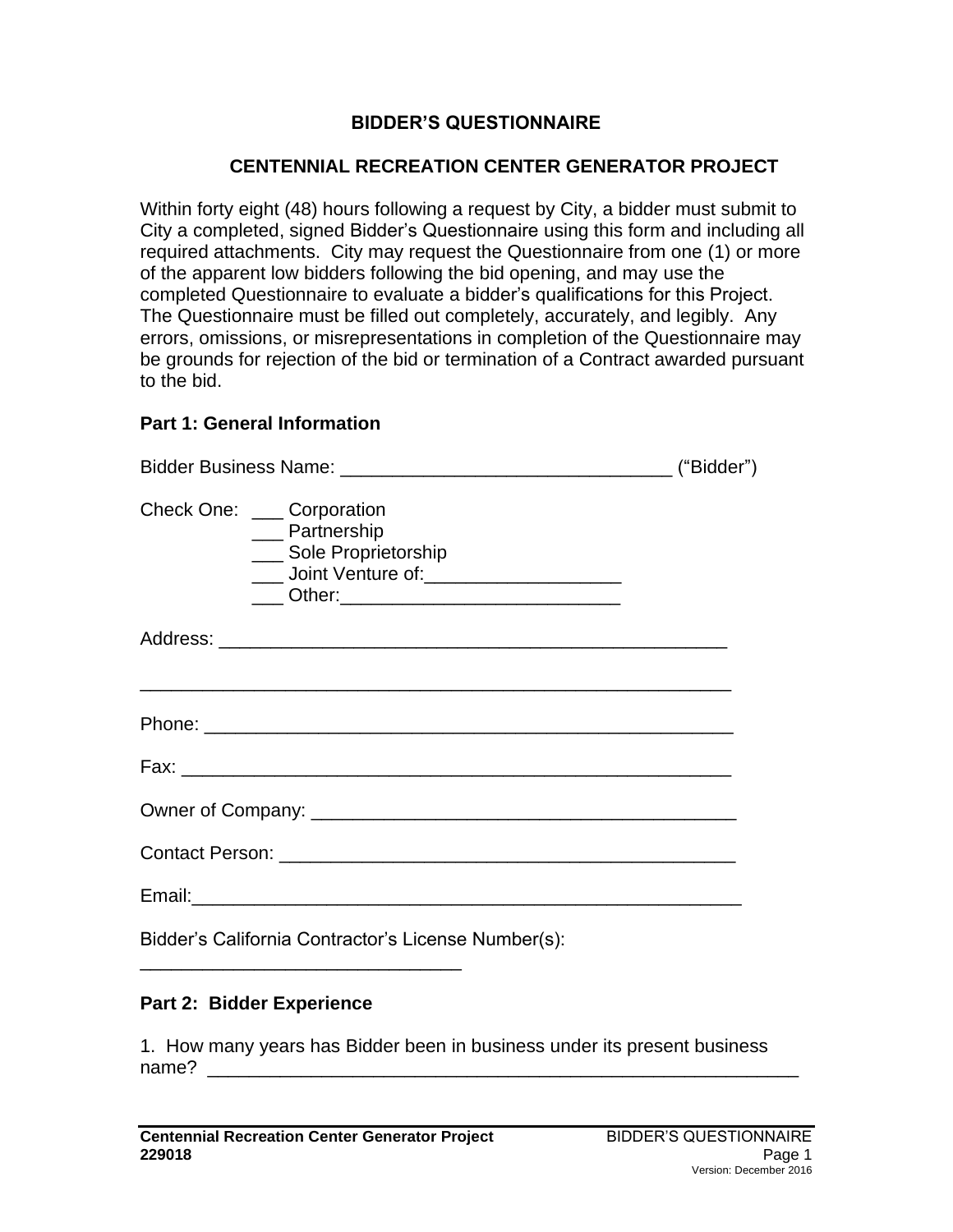2. Has Bidder completed projects similar in type and size to this Project as a general contractor? \_\_\_\_\_\_\_\_\_\_\_\_\_\_\_\_\_\_\_\_\_\_\_\_\_\_\_\_\_\_\_\_\_\_\_\_\_\_\_\_\_\_\_\_\_\_\_

3. Has Bidder ever been disqualified on grounds that it is not responsible? If yes, provide additional information on a separate sheet of paper regarding the disqualification, including the name and address of the agency or owner of the subject project, the type and size of the project, the reasons that Bidder was disqualified as not responsible, and the month and year in which the disqualification occurred.

4. Has Bidder ever been terminated from a construction project, either as a general contractor or as a subcontractor? If yes, provide additional information on a separate sheet of paper regarding the termination, including the name and address of the agency or owner of the subject project, the type and size of the project, whether Bidder was under contract as a general contractor or a subcontractor, the reasons that Bidder was terminated, and the month and year in which the termination occurred.

5. Provide information about Bidder's past projects performed as general contractor as follows:

5.1 Six (6) most recently completed public works projects within the last three (3) years;

5.2 Three (3) largest completed projects within the last three (3) years; and

5.3 Any project which is similar to this Project.

6. Use separate sheets of paper provide all of the following information for each project identified in response to the above three (3) categories:

- 6.1 Project name
- 6.2 Location
- 6.3 Owner
- 6.4 Owner contact (name and current phone number)
- 6.5 Architect or engineer name
- 6.6 Architect or engineer contact (name and current phone number)
- 6.7 Project manager (name and current phone number)
- 6.8 Description of project, scope of work performed
- 6.9 Initial contract value (at time of bid award)
- 6.10 Final cost of construction (including change orders)
- 6.11 Original scheduled completion date
- 6.12 Time extensions granted (number of days)
- 6.13 Actual date of completion
- 6.14 Number and amount of stop notices or mechanic's liens filed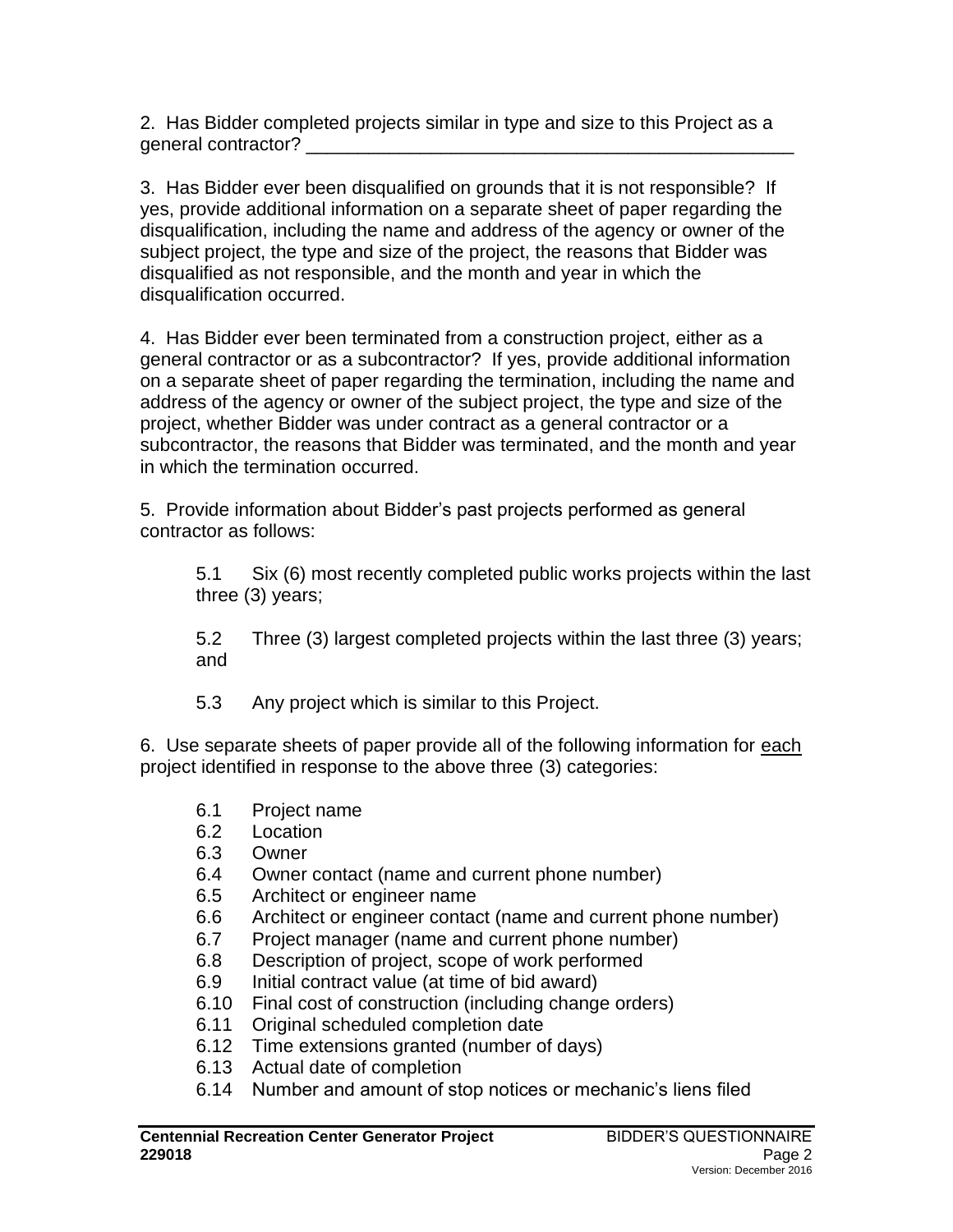6.15 Amount of liquidated damages assessed against Bidder

6.16 Nature and resolution of any claim, lawsuit, and/or arbitration between Bidder and the owner.

#### **Part 3: Verification**

In signing this document, I, the undersigned, declare that I am duly authorized to sign and submit this Bidder's Questionnaire on behalf of the named bidder, and that all responses and information set forth in this Bidder's Questionnaire and accompanying attachments are, to the best of my knowledge, true, accurate and complete as of the date of submission. **I declare under penalty of perjury under the laws of the State of California that the foregoing is true and correct.**

| Signature:        | Date: |
|-------------------|-------|
| By [name, title]: |       |

# END OF BIDDER'S QUESTIONNAIRE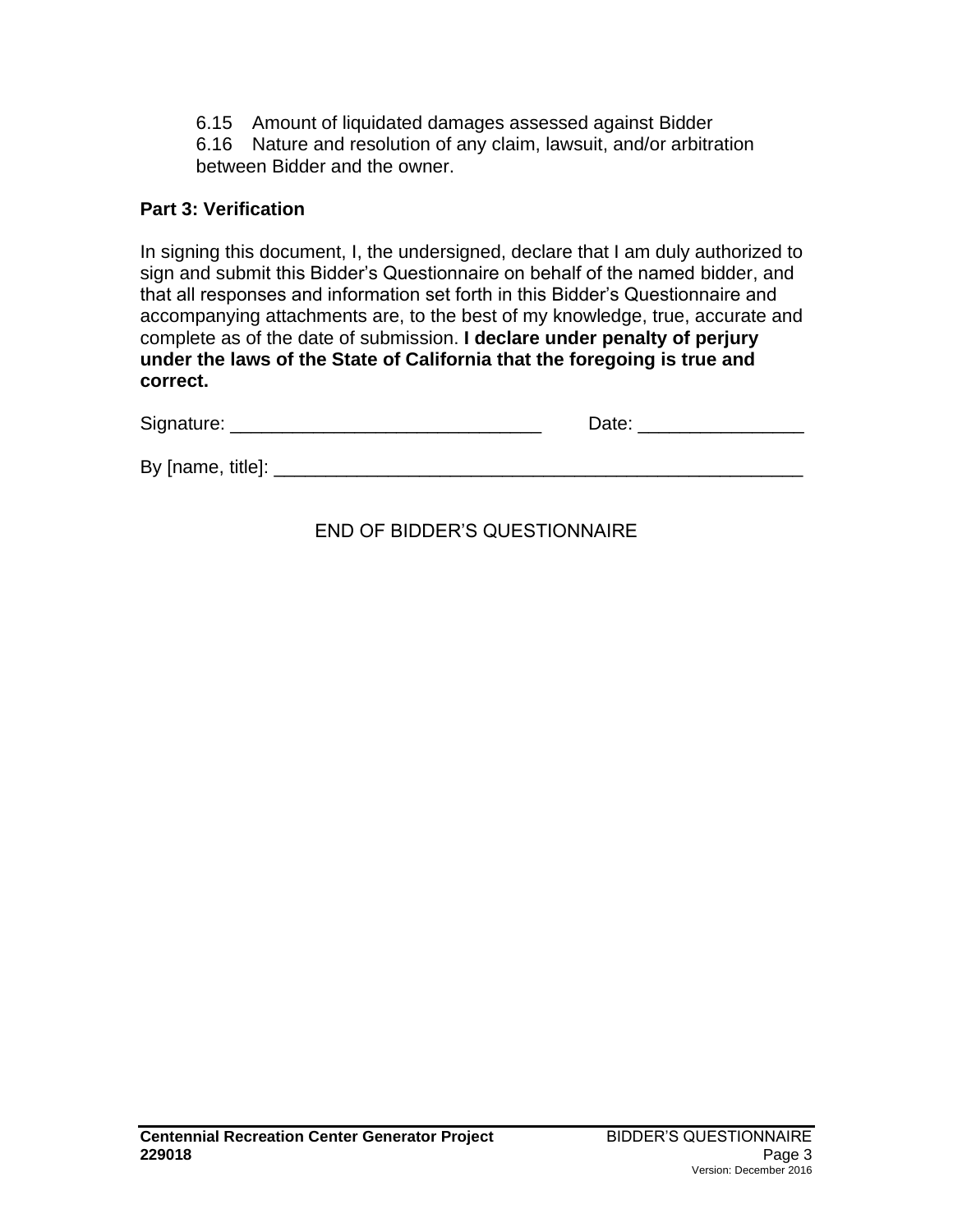# **CONTRACT**

This public works contract ("Contract") is entered into by and between the City of Morgan Hill ("City") and

("Contractor") for work on the Centennial Recreation Center Generator Project ("Project").

The parties agree as follows:

- **1. Award of Contract**. In response to the Notice Inviting Bids, Contractor has submitted a Bid Proposal to perform work on the Project, and on \_\_\_\_\_\_\_\_\_\_\_\_\_, 20\_\_\_, (contract date) City authorized award of this Contract to Contractor for the amount of Contractor's bid.
- **2. Contract Documents**. The Contract Documents incorporated into this Contract include and are comprised of all of the following:
	- **2.1** Notice Inviting Bids;
	- **2.2** Instructions to Bidders;
	- **2.3** Addenda, if any;
	- **2.4** Bid Proposal and attachments thereto;
	- **2.5** Contract;
	- **2.6** Payment and Performance Bonds;
	- **2.7** General Conditions;
	- **2.8** Special Conditions;
	- **2.9** Project Drawings and Specifications;
	- **2.10** Change Orders, if any;
	- **2.11** Notice of Award;
	- **2.12** Notice to Proceed;
	- **2.13** And the following: Uniform Building Code
- **3. Contractor's Obligations.** Contractor agrees to perform all of the Work required for the Project, as specified in the Contract Documents. Contractor must provide, furnish, and supply all things necessary and incidental for the timely performance and completion of the Work, including all necessary labor, materials, equipment, transportation, and utilities, unless otherwise specified in the Contract Documents. Contractor must use its best efforts to complete the Work in a professional and expeditious manner and to meet or exceed the performance standards required by the Contract Documents.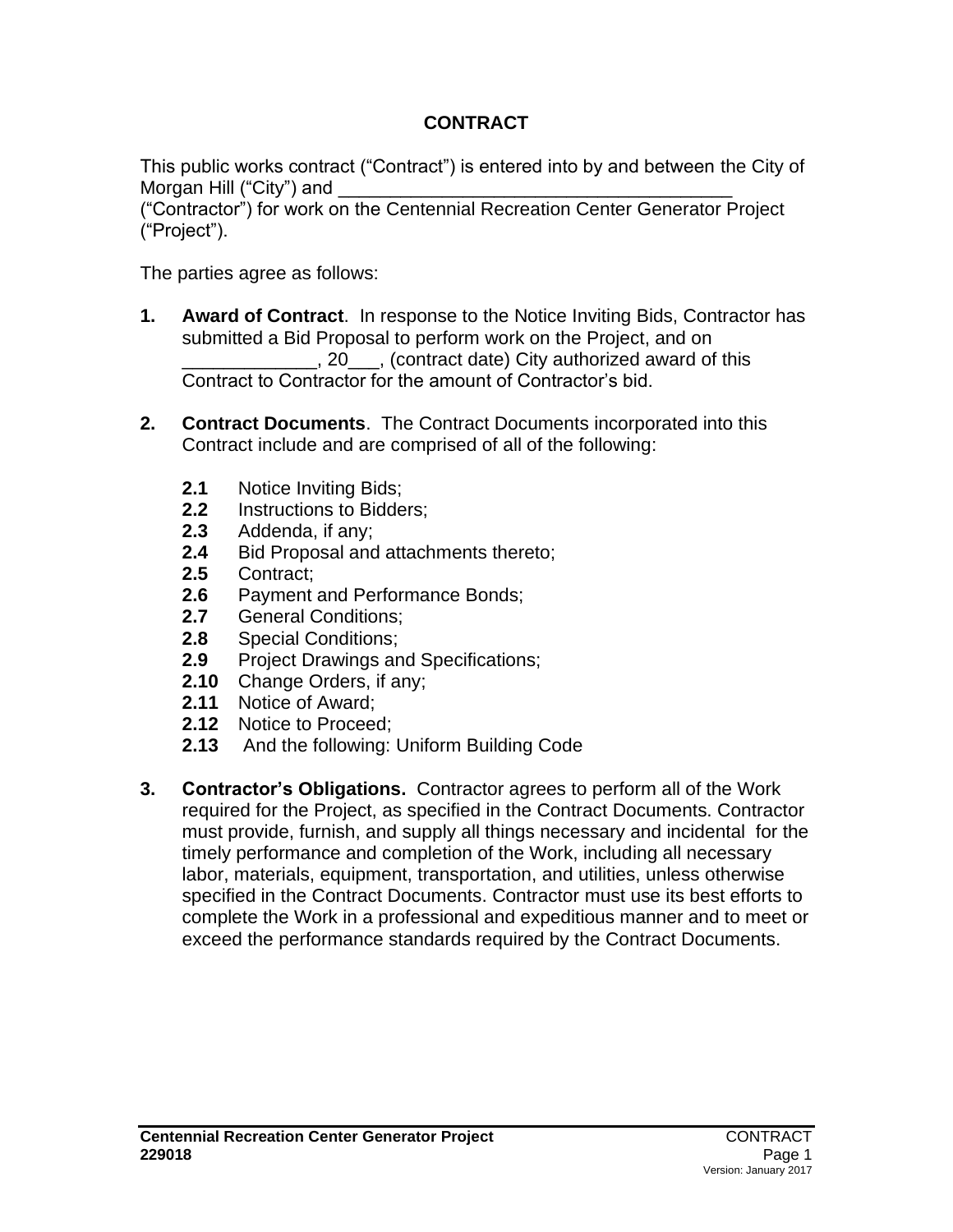**4. Payment.** As full and complete compensation for Contractor's timely performance and completion of the Work in strict accordance with the terms and conditions of the Contract Documents, City will pay Contractor

\_\_\_\_\_\_\_\_\_\_\_\_\_\_\_\_\_\_\_\_\_\_\_\_\_\_\_\_\_\_\_\_\_\_\_\_\_\_\_\_\_\_\_\_\_\_\_\_\_\_\_\_\_\_\_\_\_\_ Dollars  $(\frac{1}{2})$  (the "Contract Price"), in accordance with the payment provisions in the General Conditions. The Contract Price includes all applicable federal, state, and local taxes.

- **5. Time for Completion.** Contractor will fully complete the Work for the Project within 60 calendar days from the commencement date given in the Notice to Proceed ("Contract Time"). By signing below, Contractor expressly waives any claim for delayed early completion.
- **6. Liquidated Damages.** If Contractor fails to complete the Work within the Contract Time, City will assess liquidated damages in the amount of Seven-Hundred-Fifty Dollars (\$750.00) for each day of unexcused delay in completion, and the Contract Price will be reduced accordingly.

# **7. Labor Code Compliance.**

- **7.1 General.** This Contract is subject to all applicable requirements of Chapter 1 of Part 7 of Division 2 of the Labor Code, including requirements pertaining to wages, working hours and workers' compensation insurance.
- **7.2 Prevailing Wages.** This Project is subject to the prevailing wage requirements applicable to the locality in which the Work is to be performed for each craft, classification or type of worker needed to perform the Work, including employer payments for health and welfare, pension, vacation, apprenticeship and similar purposes. Copies of these prevailing rates are available online at [http://www.dir.ca.gov/DLSR.](http://www.dir.ca.gov/DLSR)
- **7.3 DIR Registration.**City will not enter into the Contract with a bidder, without proof that the bidder and its Subcontractors are registered with the California Department of Industrial Relations ("DIR") to perform public work under Labor Code Section 1725.5, subject to limited legal exceptions.
- **8. Workers' Compensation Certification.** Under Labor Code Section 1861, by signing this Contract, Contractor certifies as follows: "I am aware of the provisions of Labor Code Section 3700 which require every employer to be insured against liability for workers' compensation or to undertake selfinsurance in accordance with the provisions of that code, and I will comply with such provisions before commencing the performance of the Work on this Contract."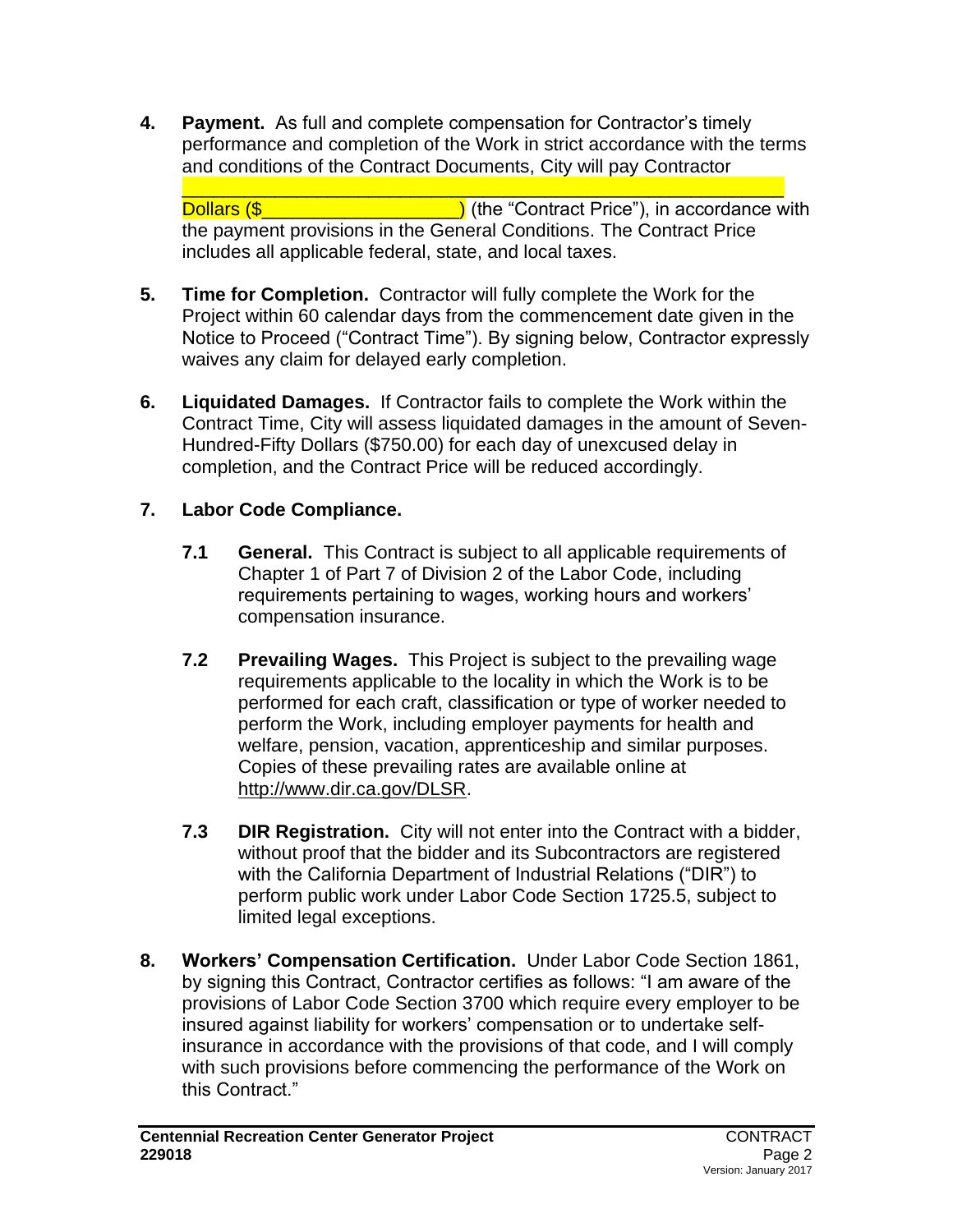**9. Notice.** Any notice required by the Contract Documents must be made in writing, and sent to the other party by personal delivery, U.S. Mail, a reliable overnight delivery service, facsimile, or by email as a PDF (or comparable) file. Notice is deemed effective upon delivery unless otherwise specified. Notice for each party must be given as follows:

City:

City of Morgan Hill 17575 Peak Avenue Morgan Hill, CA 95037 Phone: (409) 779-7259 Attn: City Clerk Email: michelle.bigelow@morganhill.ca.gov Copy to<mark>:\_\_\_\_\_\_\_\_\_\_\_\_\_\_\_\_\_\_\_\_\_\_\_\_\_\_\_\_</mark>

Contractor:

| Name:________________________ |  |
|-------------------------------|--|
| Address:_________________     |  |
| City/State/Zip:_____________  |  |
|                               |  |
| Attn:_________________        |  |
| Email: <b>Exercise Email:</b> |  |
| Copy to: $\_\_$               |  |

#### **10. General Provisions.**

- **10.1 Assignment and Successors.** Contractor may not assign its rights or obligations under this Contract, in part or in whole, without City's written consent. This Contract is binding on Contractor's successors and permitted assigns.
- **10.2 Third Party Beneficiaries.** There are no intended third party beneficiaries to this Contract except as expressly provided in the General Conditions or Special Conditions.
- **10.3 Governing Law and Venue.** This Contract will be governed by California law and venue will be in the Superior Court of Santa Clara County, and no other place.
- **10.4 Amendment.** No amendment or modification of this Contract will be binding unless it is in a writing duly authorized and signed by the parties to this Contract.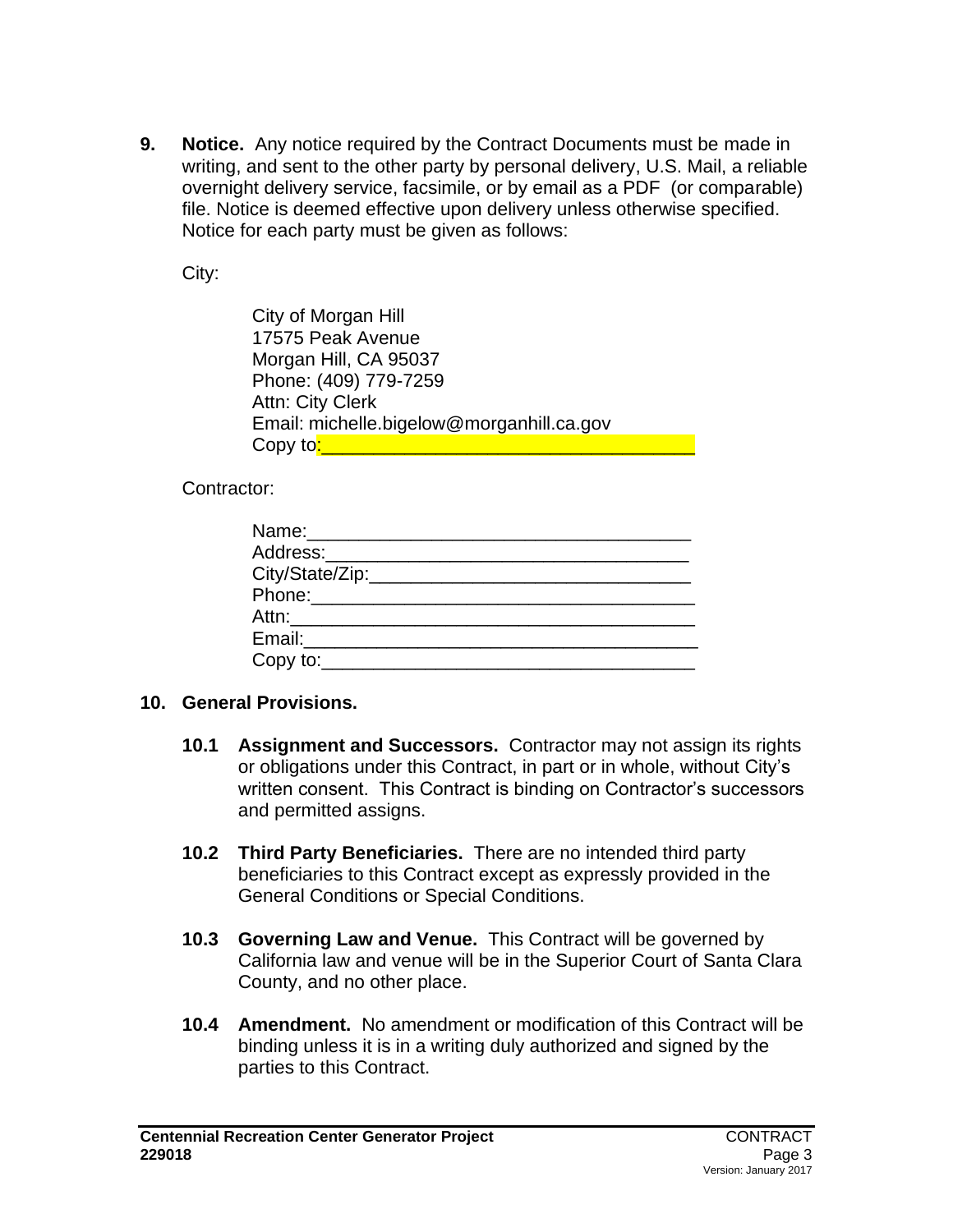- **10.5 Integration; Severability.** This Contract and the Contract Documents incorporated herein, including authorized amendments or Change Orders thereto, constitute the final, complete, and exclusive terms of the agreement between City and Contractor. If any provision of the Contract Documents, or portion of a provision, is determined to be illegal, invalid, or unenforceable, the remaining provisions of the Contract Documents will remain in full force and effect.
- **10.6 Authorization.** Each individual signing below warrants that he or she is authorized to do so by the party that he or she represents, and that this Contract is legally binding on that party. If Contractor is a corporation, signatures from two (2) officers of the corporation are required pursuant to California Corporation Code Section 313.

*[Signatures are on the following page.]*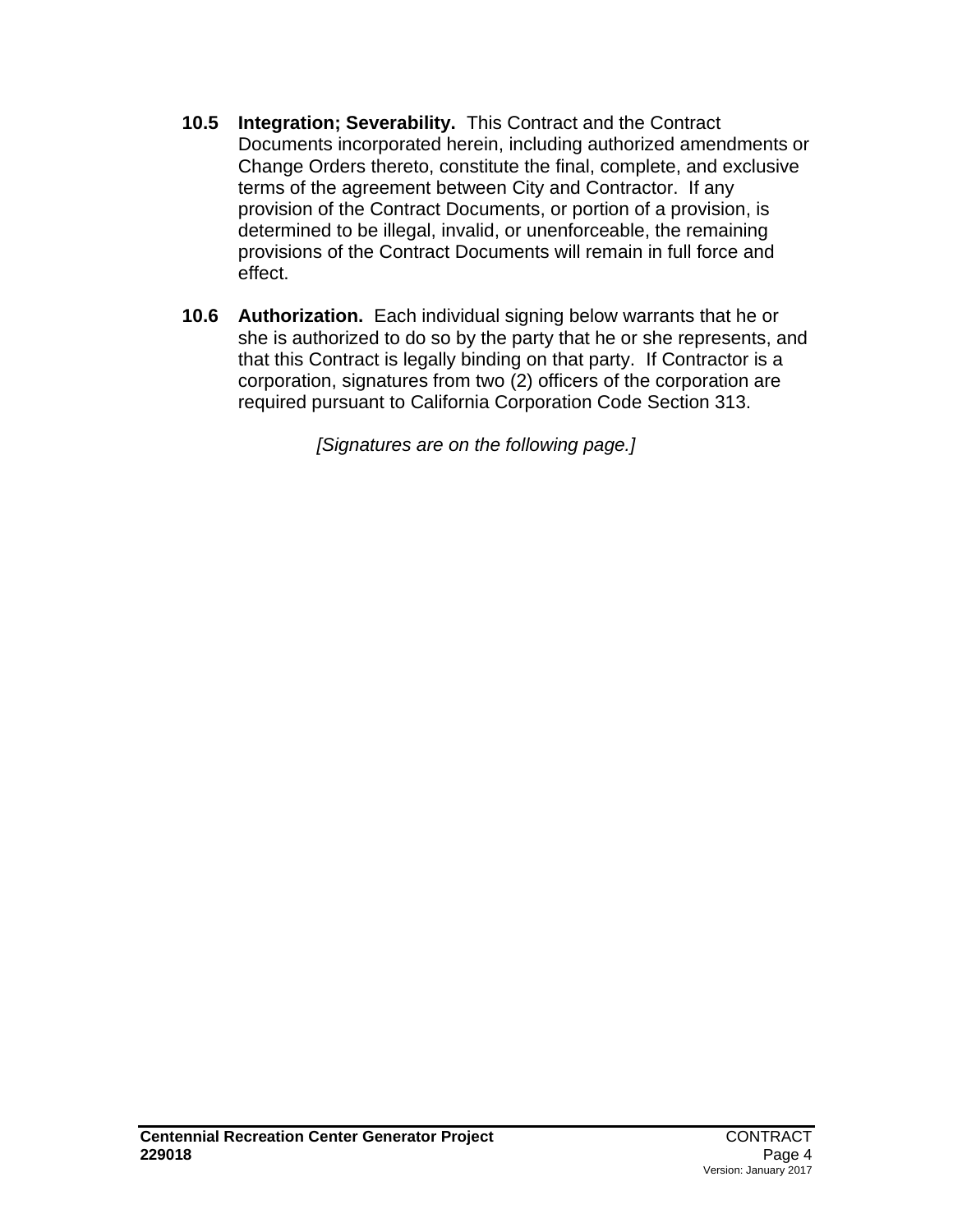AS SET FORTH IN CA. CORP. CODE § 313, TWO SIGNATURES ARE REQUIRED FOR CALIFORNIA CORPORATIONS: (1) CHAIRPERSON OF THE BOARD, PRESIDENT, OR VICE PRESIDENT; AND 2) SECRETARY, ASSISTANT SECRETARY, CHIEF FINANCIAL OFFICER OR ASSISTANT TREASURER.

The parties agree to this Contract as witnessed by the signatures below:

| <b>CITY OF MORGAN HILL:</b>                | <b>CONTRACTOR:</b><br>[NAME OF CONTRACTOR]             |
|--------------------------------------------|--------------------------------------------------------|
| Christina J. Turner<br><b>City Manager</b> | Signature                                              |
|                                            | Name/Title [print]                                     |
| Attest:                                    |                                                        |
| Michelle Bigelow<br>Deputy City Clerk      | Corporate entities must provide a<br>second signature: |
|                                            | Signature                                              |
| <b>Approved as to Form:</b>                | Name/Title [print]                                     |
| Donald A. Larkin<br><b>City Attorney</b>   | Contractor's License Number(s)                         |
|                                            | <b>Expiration Date(s)</b>                              |
|                                            | Seal:                                                  |
|                                            | Contractor's DIR Registration Number(s)                |
|                                            | <b>Expiration Date</b>                                 |
|                                            | <b>END OF CONTRACT</b>                                 |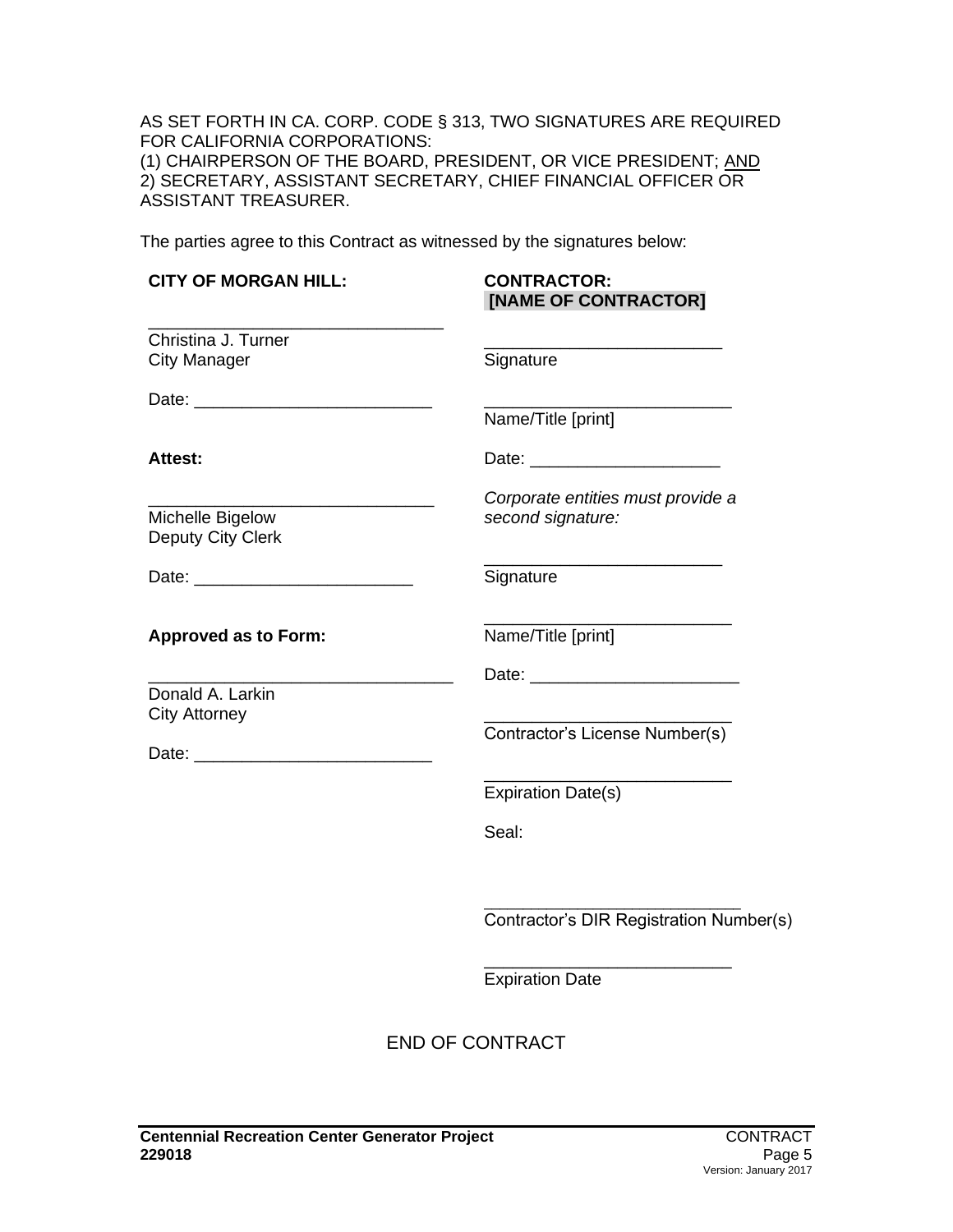## **PAYMENT BOND**

The City of Morgan Hill ("City") and

\_\_\_\_\_\_\_\_\_\_\_\_\_\_\_\_\_\_\_\_\_\_\_\_\_\_\_\_\_\_\_\_\_\_\_\_\_\_\_\_\_\_ ("Contractor") have entered into a contract, dated  $\qquad \qquad$ , 20 ("Contract") for work on the Centennial Recreation Center Generator Project ("Project"). The Contract is incorporated by reference into this Payment Bond ("Bond").

- **1. General.** Under this Bond, Contractor as principal and \_\_\_\_\_\_\_\_\_\_\_\_\_\_\_\_\_\_\_\_\_\_\_\_\_\_, its surety ("Surety"), are bound to City as obligee in an amount not less than Dollars (\$  $\qquad \qquad$  ) ("Bond Sum"), under California Civil Code Sections 9550, et seq.
- **2. Surety's Obligation.** If Contractor or any of its Subcontractors fails to pay any of the persons named in California Civil Code Section 9100 amounts due under the Unemployment Insurance Code with respect to work or labor performed under the Contract, or for any amounts required to be deducted, withheld, and paid over to the Employment Development Department from the wages of employees of Contractor and its Subcontractors, under California Unemployment Insurance Code Section 13020, with respect to the work and labor, then Surety will pay for the same.
- **3. Beneficiaries.** This Bond inures to the benefit of any of the persons named in California Civil Code Section 9100, so as to give a right of action to those persons or their assigns in any suit brought upon this Bond. Contractor must promptly provide a copy of this Bond upon request by any person with legal rights under this Bond.
- **4. Duration.** If Contractor promptly makes payment of all sums for all labor, materials, and equipment furnished for use in the performance of the Work required by the Contract, in conformance with the time requirements set forth in the Contract and as required by California law, Surety's obligations under this Bond will be null and void. Otherwise, Surety's obligations will remain in full force and effect.
- **5. Waivers.** Surety waives any requirement to be notified of alterations to the Contract or extensions of time for performance of the Work under the Contract. Surety waives the provisions of Civil Code Sections 2819 and 2845. City waives requirement of a new bond for any supplemental contract under Civil Code Section 9550. Any notice to Surety may be given in the manner specified in the Contract and delivered or transmitted to Surety as follows: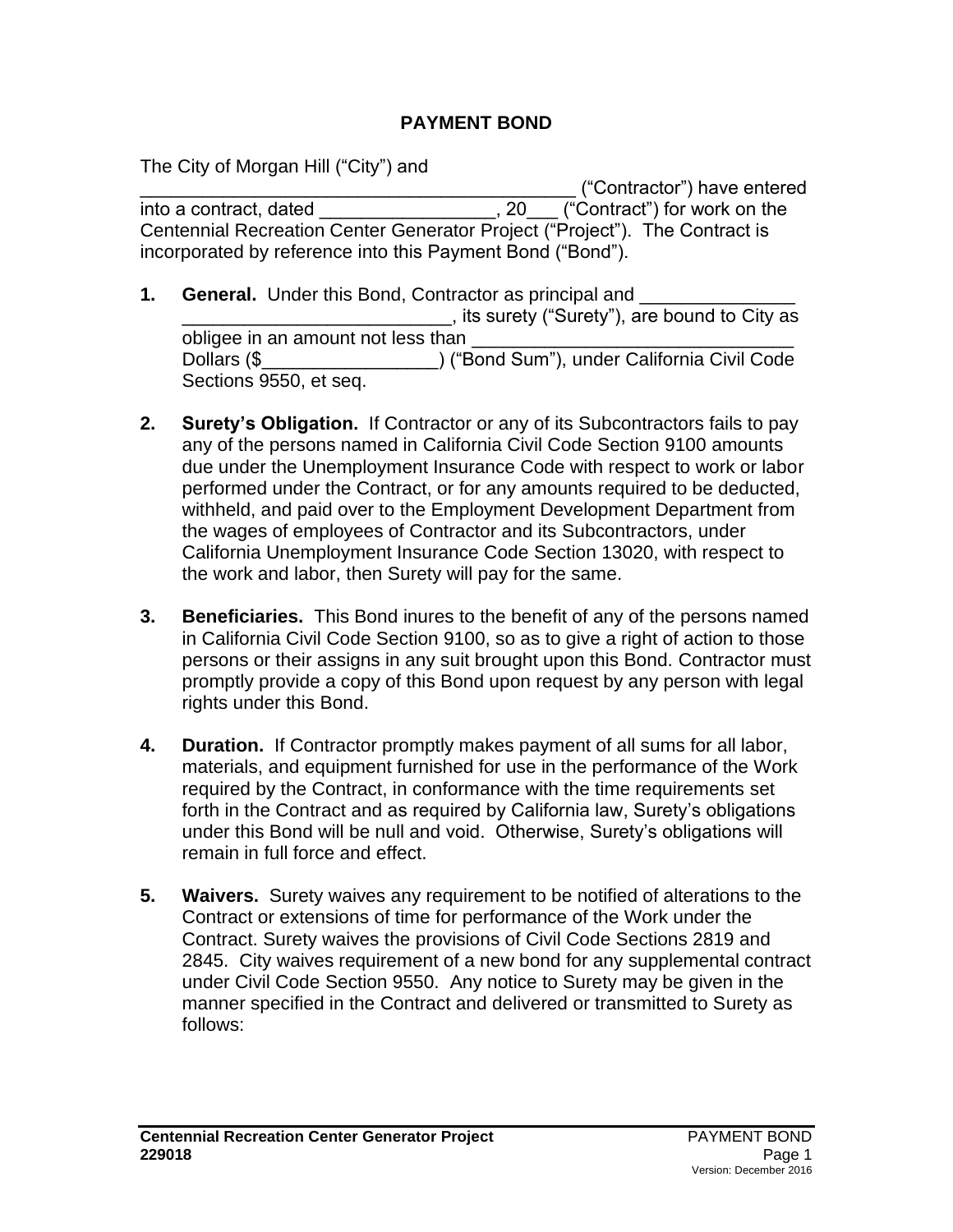| Attn: _________________________                                                                                                                                                                                                |  |
|--------------------------------------------------------------------------------------------------------------------------------------------------------------------------------------------------------------------------------|--|
| Address: _______________________                                                                                                                                                                                               |  |
| City/State/Zip: ______                                                                                                                                                                                                         |  |
| Phone: the contract of the contract of the contract of the contract of the contract of the contract of the contract of the contract of the contract of the contract of the contract of the contract of the contract of the con |  |
| Fax: ________________________                                                                                                                                                                                                  |  |
| Email:                                                                                                                                                                                                                         |  |

- **6. Law and Venue.** This Bond will be governed by California law, and any dispute pursuant to this Bond will be venued in the Superior Court of Santa Clara County, and no other place. Surety will be responsible for City's attorneys' fees and costs in any action to enforce the provisions of this Bond.
- **7. Effective Date; Execution.** This Bond is entered into and is effective on  $\frac{1}{20}$ , 20\_.

| <b>SURETY:</b>                                                    | <b>CONTRACTOR:</b> |
|-------------------------------------------------------------------|--------------------|
|                                                                   |                    |
| Name: _________________________                                   |                    |
|                                                                   |                    |
| (Attach Acknowledgment with Notary<br>Seal and Power of Attorney) |                    |
| <b>APPROVED AS TO FORM:</b>                                       |                    |
|                                                                   |                    |

Donald A. Larkin, City Attorney

Date:\_\_\_\_\_\_\_\_\_\_\_\_\_\_\_\_\_\_\_\_\_\_\_\_\_\_

END OF PAYMENT BOND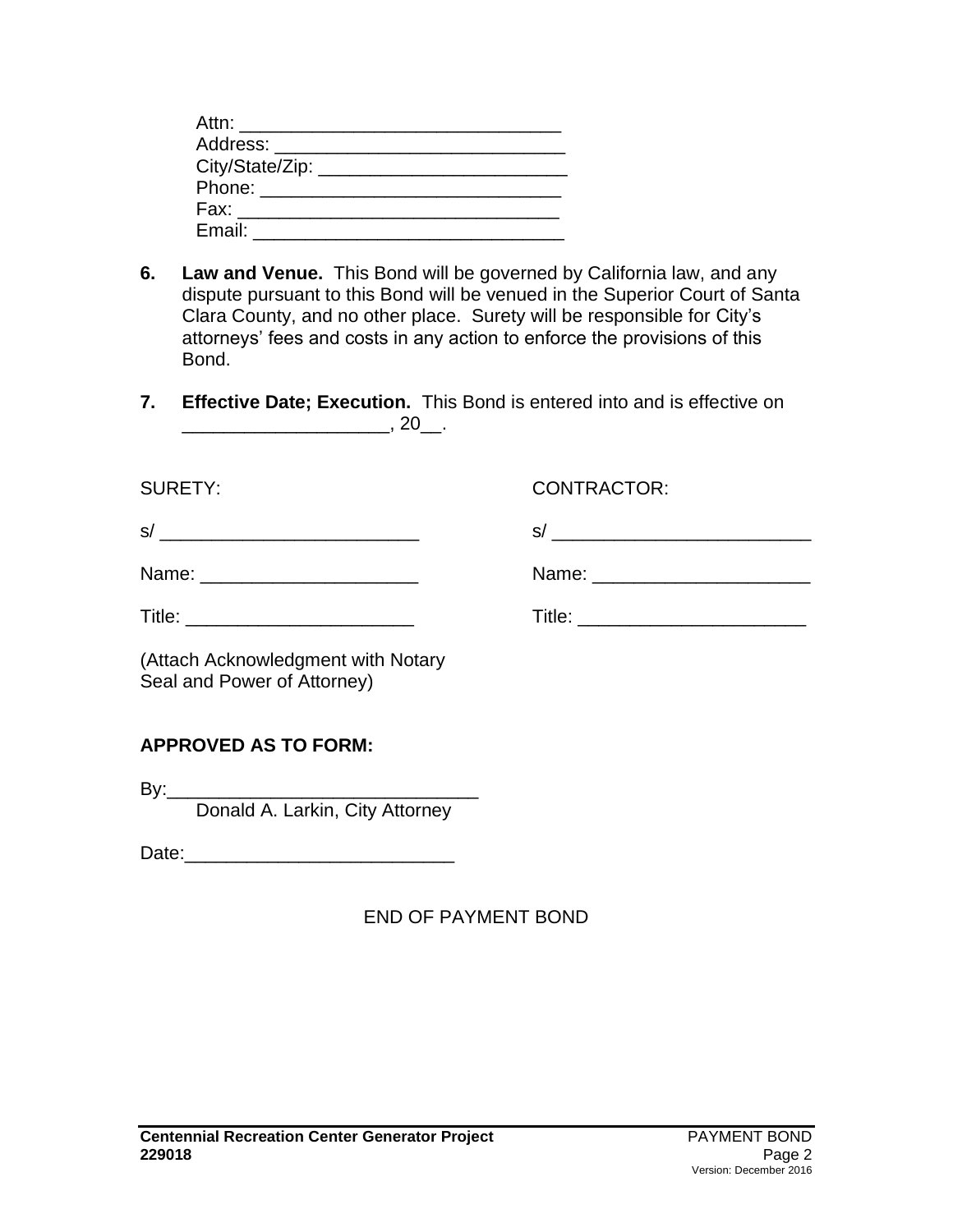## **PERFORMANCE BOND**

The City of Morgan Hill ("City") and

\_\_\_\_\_\_\_\_\_\_\_\_\_\_\_\_\_\_\_\_\_\_\_\_\_\_\_\_\_\_\_\_\_\_\_\_\_\_\_\_\_\_\_\_\_\_\_\_\_\_\_ ("Contractor") have entered into a contract, dated  $\qquad \qquad$ , 20  $\qquad$  ("Contract") for work on the Centennial Recreation Center Generator Project ("Project"). The Contract is incorporated by reference into this Performance Bond ("Bond").

- **1. General.** Under this Bond, Contractor as Principal and \_\_\_\_\_\_\_\_\_\_\_\_\_\_\_\_\_\_\_\_\_\_\_\_\_\_\_\_\_\_\_\_\_\_\_\_\_\_\_\_, its surety ("Surety"), are bound to City as obligee for an amount not less than Dollars (\$ (the "Bond Sum"). By executing this Bond, Contractor and Surety bind themselves and their respective heirs, executors, administrators, successors and assigns, jointly and severally, to the provisions of this Bond.
- **2. Surety's Obligations; Waiver.** If Contractor fully performs its obligations under the Contract, including its warranty obligations under the Contract, Surety's obligations under this Bond will become null and void upon recordation of the notice of completion, provided Contractor has timely provided a warranty bond as required under the Contract. Otherwise Surety's obligations will remain in full force and effect until expiration of the one (1) year warranty period under the Contract. Surety waives any requirement to be notified of and further consents to any alterations to the Contract made under the applicable provisions of the Contract Documents, including changes to the scope of Work or extensions of time for performance of Work under the Contract. Surety waives the provisions of Civil Code Sections 2819 and 2845.
- **3. Application of Contract Balance.** Upon making a demand on this Bond, City will make the Contract Balance available to Surety for completion of the Work under the Contract. For purposes of this provision, the Contract Balance is defined as the total amount payable by City to Contractor as the Contract Price minus amounts already paid to Contractor, and minus any liquidated damages, credits, or backcharges to which City is entitled under the terms of the Contract.
- **4. Contractor Default.** Upon written notification from City that Contractor is in default under Article 13 of the Contract General Conditions, time being of the essence, Surety must act within the time specified in Article 13 to remedy the default through one (1) of the following courses of action:

**4.1** Arrange for completion of the Work under the Contract by Contractor, with City's consent, but only if Contractor is in default solely due to its financial inability to complete the Work;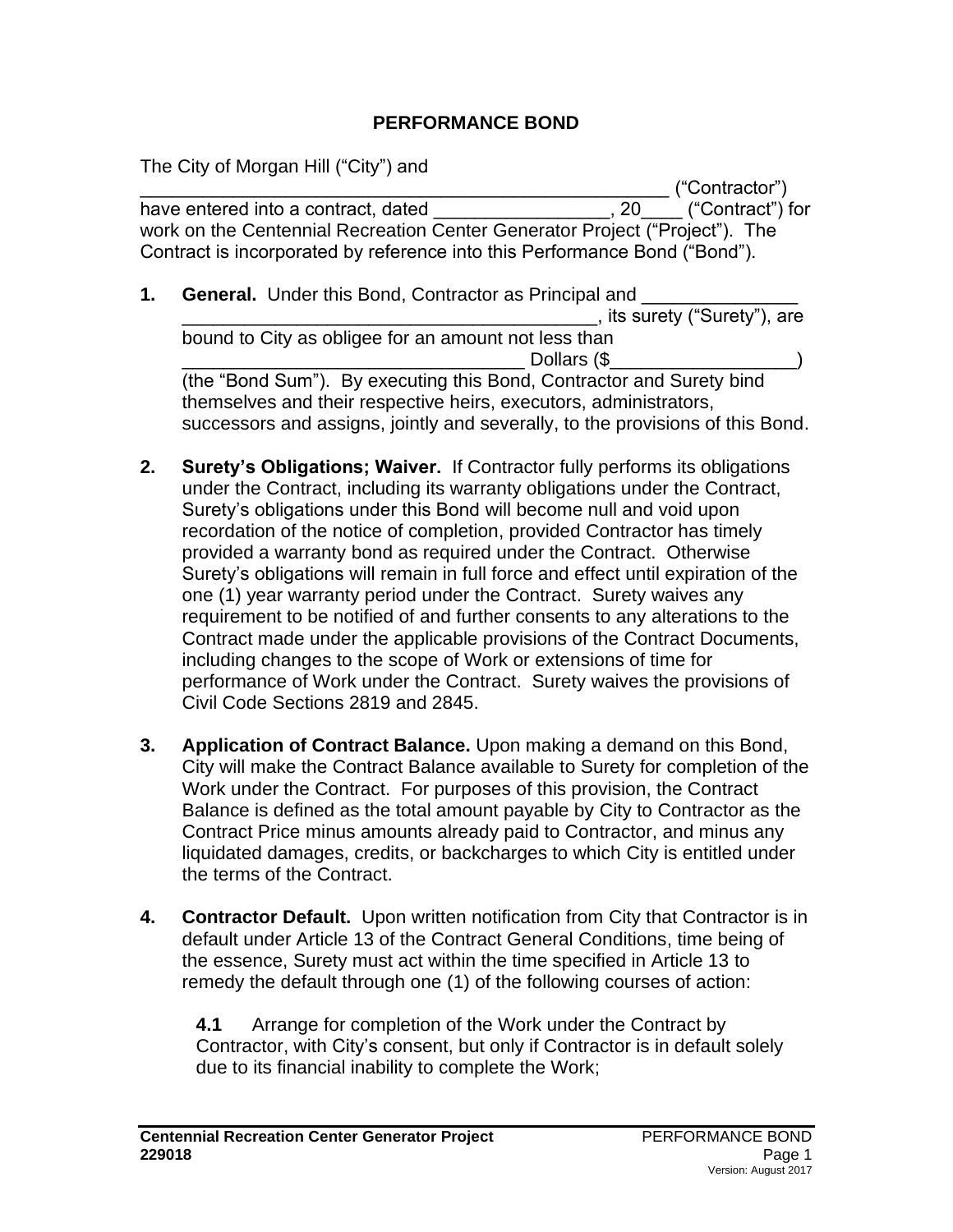**4.2** Arrange for completion of the Work under the Contract by a qualified contractor acceptable to City, and secured by performance and payment bonds issued by an admitted surety as required by the Contract Documents, at Surety's expense, or

**4.3** Waive its right to complete the Work under the Contract and reimburse City the amount of City's costs to have the remaining Work completed.

- **5. Surety Default.** If Surety defaults on its obligations under the Bond, City will be entitled to recover all costs it incurs due to Surety's default, including legal, design professional, or delay costs.
- **6. Notice.** Any notice to Surety may be given in the manner specified in the Contract and delivered or transmitted to Surety as follows:

| Attn: ________________________ |  |
|--------------------------------|--|
| Address: __________            |  |
|                                |  |
|                                |  |
| Fax: _____________________     |  |
| Email:                         |  |

- **7. Law and Venue.** This Bond will be governed by California law, and any dispute pursuant to this Bond will be venued in the Superior Court of Santa Clara County, and no other place. Surety will be responsible for City's attorneys' fees and costs in any action to enforce the provisions of this Bond.
- **8. Effective Date; Execution.** This Bond is entered into and effective on  $\overline{\phantom{a}}$ , 20 $\overline{\phantom{a}}$ .

*[Signatures are on the following page.]*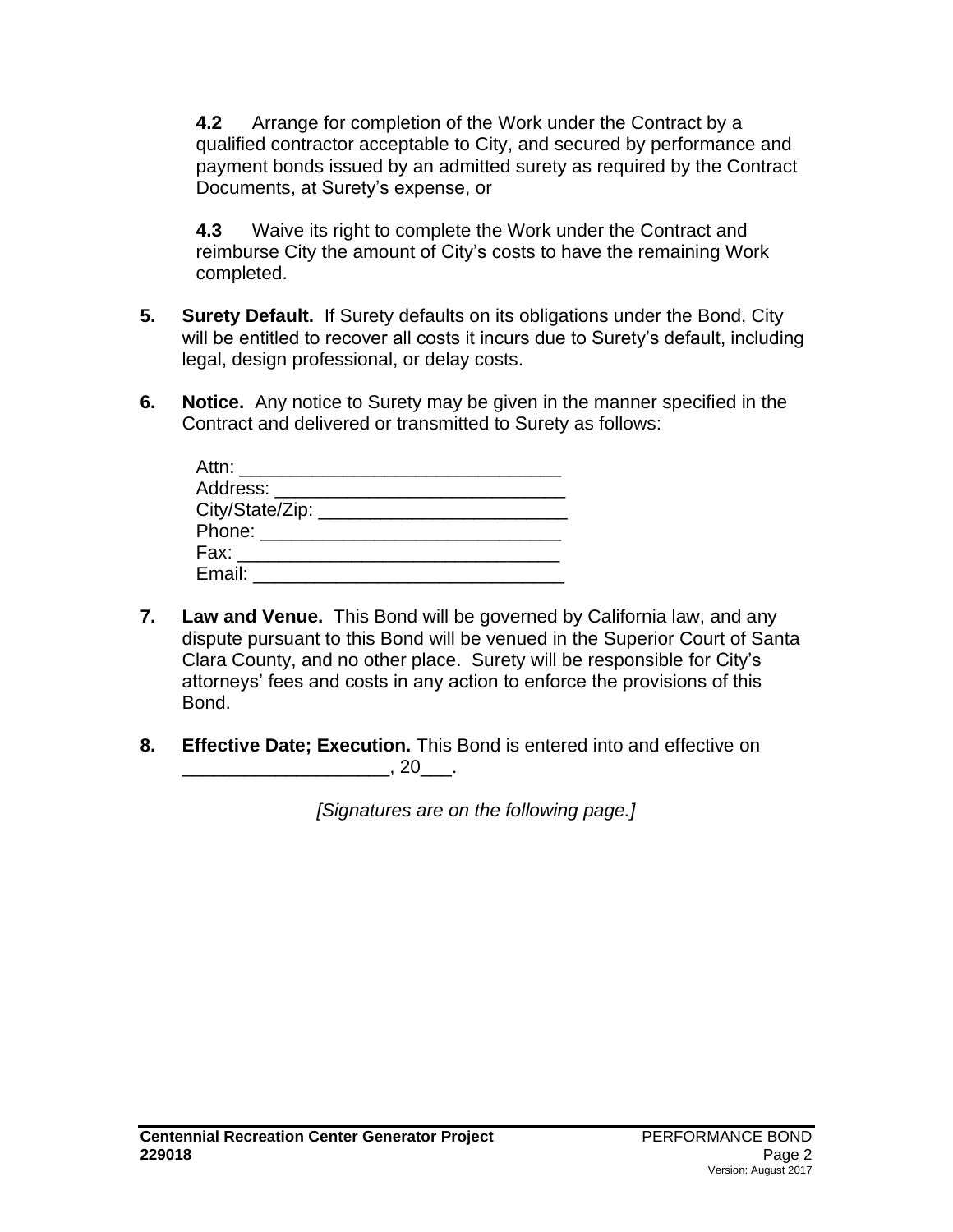(Attach Acknowledgment with Notary Seal and Power of Attorney)

# **APPROVED AS TO FORM:**

 $By:$ 

Donald A. Larkin, City Attorney

Date:\_\_\_\_\_\_\_\_\_\_\_\_\_\_\_\_\_\_\_\_\_\_\_\_\_\_

# END OF PERFORMANCE BOND

# SURETY: CONTRACTOR:

s/ \_\_\_\_\_\_\_\_\_\_\_\_\_\_\_\_\_\_\_\_\_\_\_\_\_ s/ \_\_\_\_\_\_\_\_\_\_\_\_\_\_\_\_\_\_\_\_\_\_\_\_\_

Name: \_\_\_\_\_\_\_\_\_\_\_\_\_\_\_\_\_\_\_\_\_ Name: \_\_\_\_\_\_\_\_\_\_\_\_\_\_\_\_\_\_\_\_\_

Title: \_\_\_\_\_\_\_\_\_\_\_\_\_\_\_\_\_\_\_\_\_\_ Title: \_\_\_\_\_\_\_\_\_\_\_\_\_\_\_\_\_\_\_\_\_\_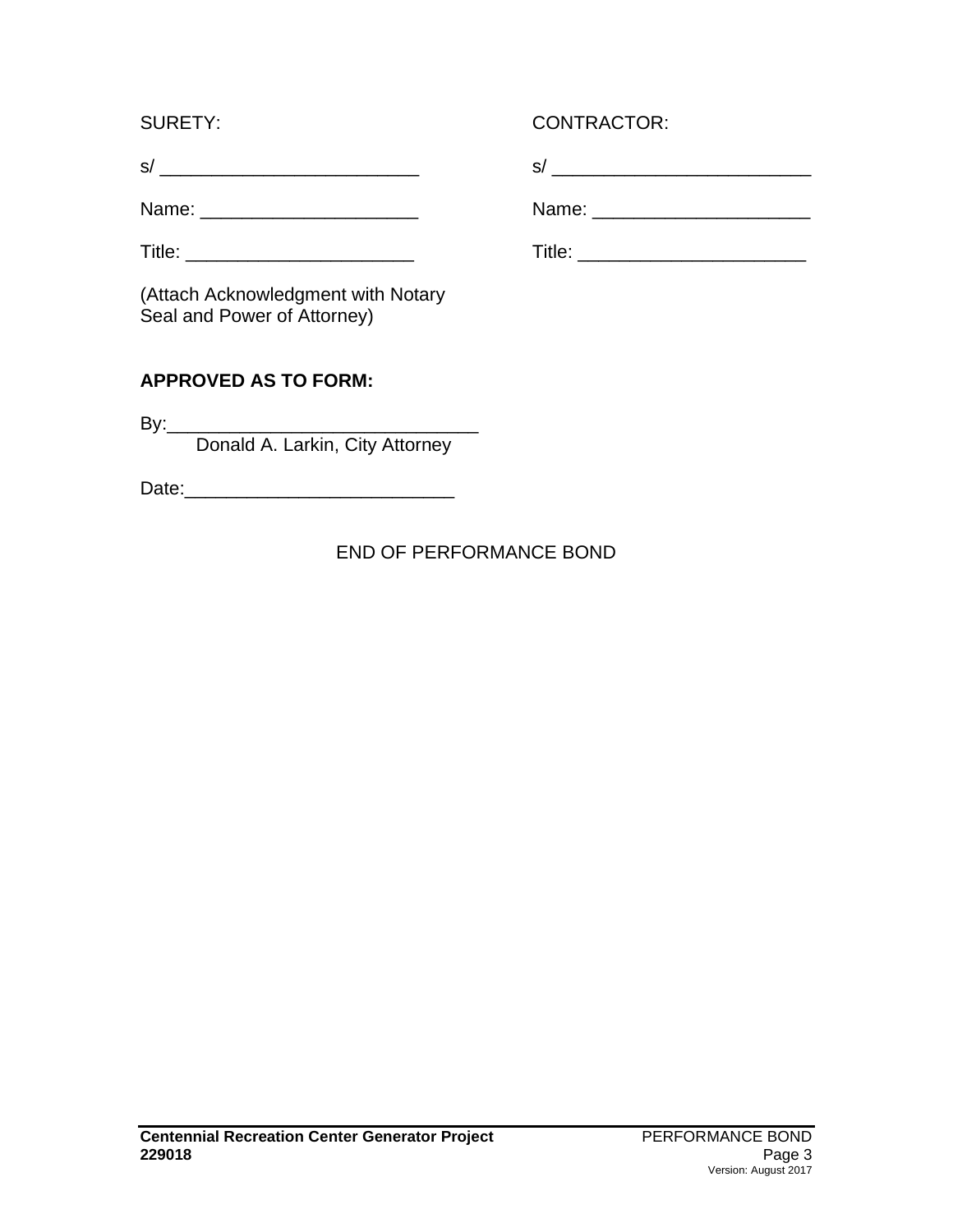#### **WARRANTY BOND**

The City of Morgan Hill ("City") and ("Contractor") have entered into a contract, dated \_\_\_\_\_\_\_\_\_\_\_\_\_\_\_\_\_, 20\_\_\_ ("Contract") for work on the Centennial Recreation Center Generator Project ("Project"). The Contract is incorporated by reference into this Warranty Bond ("Bond").

- **1. General.** Under this Bond, Contractor as principal and \_\_\_\_\_\_\_\_\_\_\_\_\_\_\_\_\_\_\_\_\_\_\_\_\_\_\_\_\_\_\_\_\_\_\_\_\_\_\_\_\_\_\_, its surety ("Surety"), are bound to City as obligee in the maximum amount of \_\_\_\_\_\_\_\_\_\_\_\_\_\_\_\_\_\_\_\_\_\_\_\_\_\_\_\_\_\_\_\_\_\_\_\_\_\_\_\_\_\_\_\_\_\_\_\_\_\_ Dollars (\$\_\_\_\_\_\_\_\_\_\_\_\_\_\_\_\_\_) or 50% of the final Contract Price, whichever is greater ("Bond Sum").
- **2. Warranty Period.** The Contract requires Contractor to guarantee its work and that of its Subcontractors on the Project, against defects in materials or workmanship which are discovered during the one (1) year period commencing with recordation of the Notice of Completion (the "Warranty Period").
- **3. Surety's Obligations.** If Contractor faithfully carries out and performs its guarantee under the Contract, and, on due notice from City, repairs and make good at its sole expense any and all defects in materials and workmanship in the Project which are discovered during the Warranty Period, or if Contractor promptly reimburses City for all loss and damage that City sustains because of Contractor's failure to makes such repairs in accordance with the Contract requirements, then Surety's obligations under this Bond will be null and void. Otherwise, Surety's obligations will remain in full force and effect.
- **4. Waiver.** Surety waives the provisions of Civil Code Sections 2819 and 2845.
- **5. Notice.** Any notice to Surety may be given in the manner specified in the Contract and delivered or transmitted to Surety as follows:

| Attn: ________________________                                                                                                                                                                                                       |  |
|--------------------------------------------------------------------------------------------------------------------------------------------------------------------------------------------------------------------------------------|--|
| Address: ______________________                                                                                                                                                                                                      |  |
| City/State/Zip: _______                                                                                                                                                                                                              |  |
| Phone: <u>with the state of the state of the state of the state of the state of the state of the state of the state of the state of the state of the state of the state of the state of the state of the state of the state of t</u> |  |
| Fax: ____________________                                                                                                                                                                                                            |  |
| Email:                                                                                                                                                                                                                               |  |

**6. Law and Venue.** This Bond will be governed by California law, and any dispute pursuant to this Bond will be venued in the Superior Court of Santa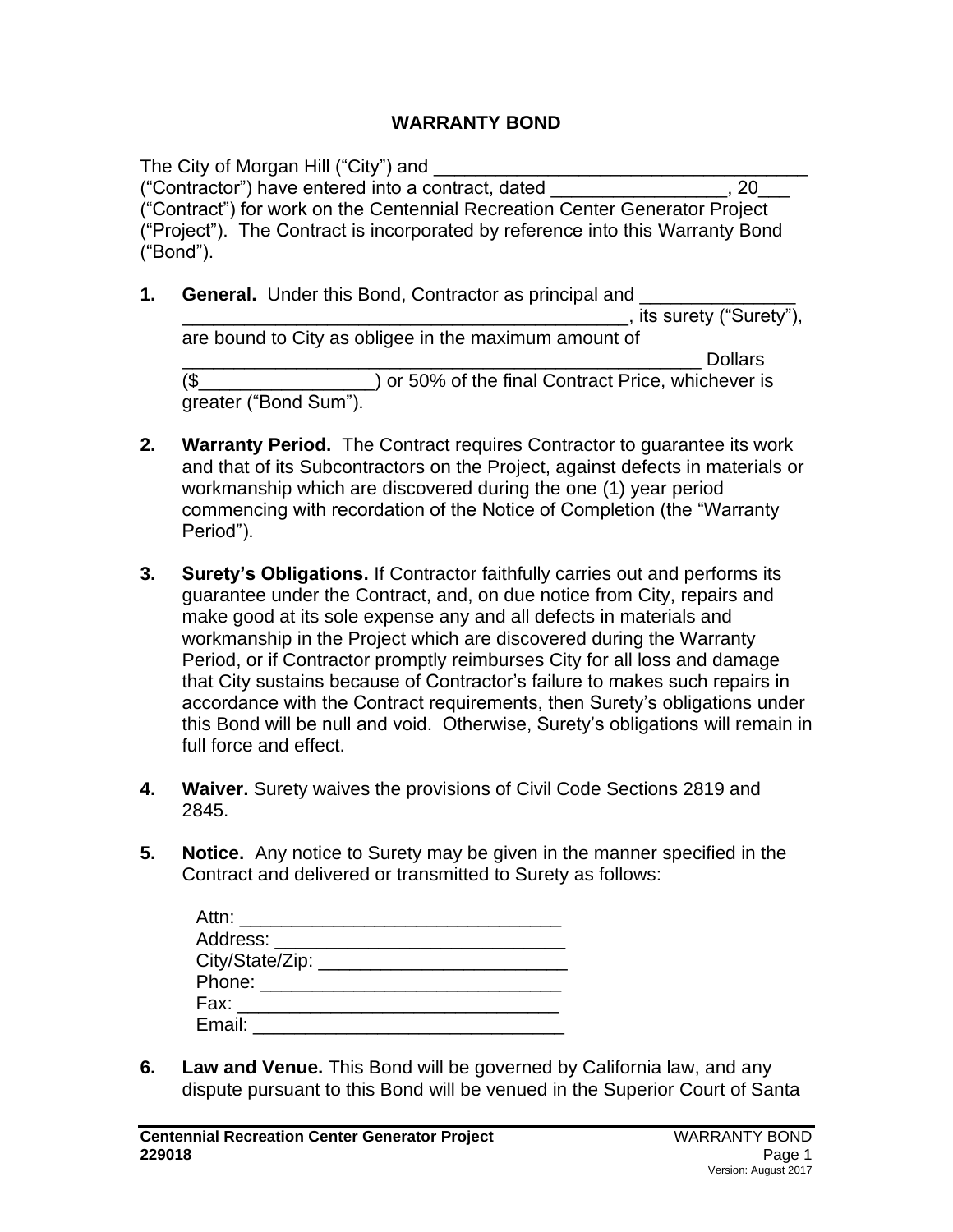Clara County, and no other place. Surety will be responsible for City's attorneys' fees and costs in any action to enforce the provisions of this Bond.

**7. Effective Date; Execution.** This Bond is entered into and is effective on \_\_\_\_\_\_\_\_\_\_\_\_\_\_\_\_\_\_\_\_\_\_\_\_\_\_\_\_\_\_, 20\_\_.

SURETY: CONTRACTOR:

 $s/$ 

| Name: |  |  |  |  |
|-------|--|--|--|--|
|       |  |  |  |  |

Name: \_\_\_\_\_\_\_\_\_\_\_\_\_\_\_\_\_\_\_\_\_ Name: \_\_\_\_\_\_\_\_\_\_\_\_\_\_\_\_\_\_\_\_\_

Title: \_\_\_\_\_\_\_\_\_\_\_\_\_\_\_\_\_\_\_\_\_\_ Title: \_\_\_\_\_\_\_\_\_\_\_\_\_\_\_\_\_\_\_\_\_\_

(Attach Acknowledgment with Notary Seal and Power of Attorney)

# **APPROVED AS TO FORM:**

 $By:$ 

Donald A. Larkin, City Attorney

Date:\_\_\_\_\_\_\_\_\_\_\_\_\_\_\_\_\_\_\_\_\_\_\_\_\_\_

# END OF WARRANTY BOND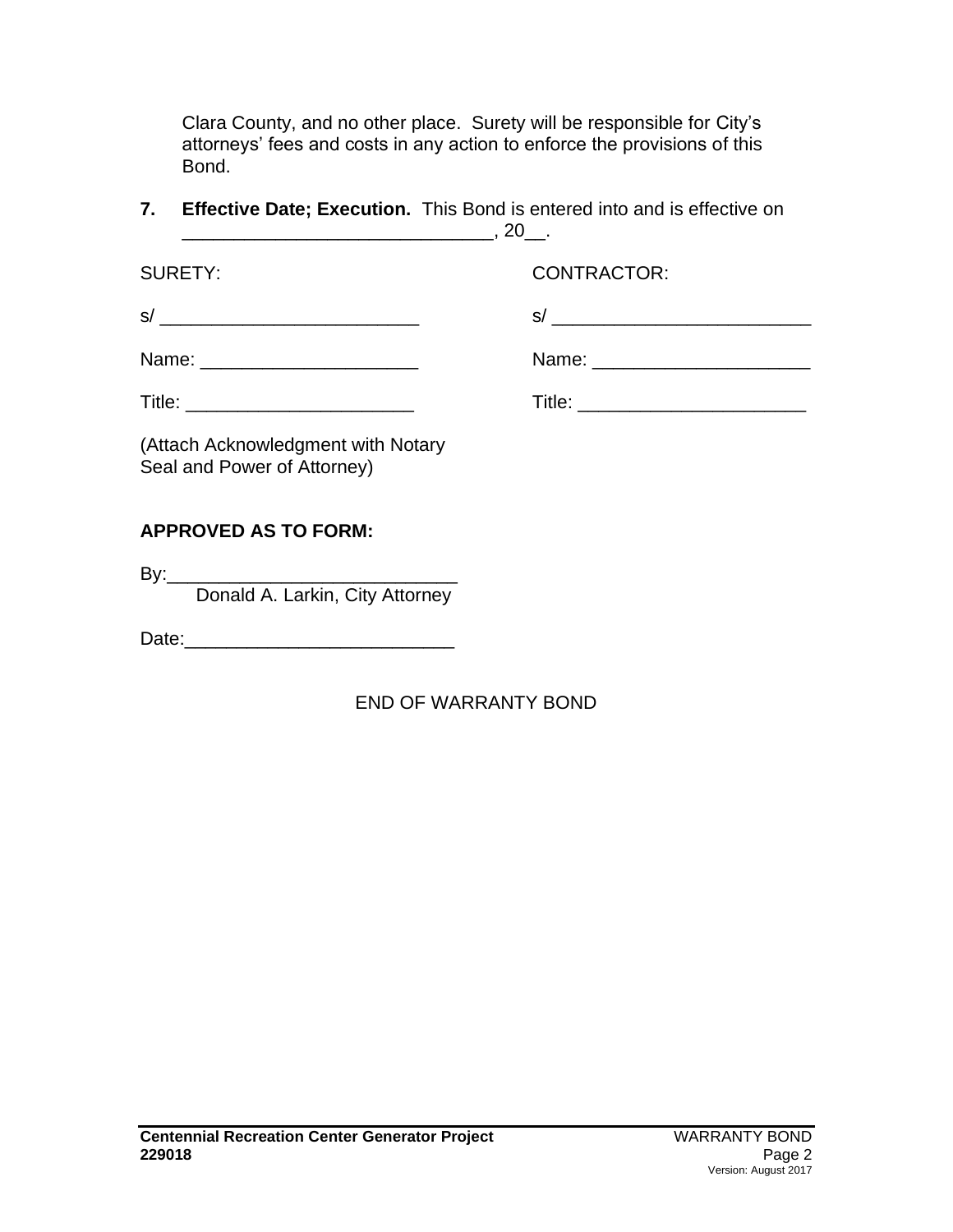# **GENERAL CONDITIONS**

### **Table of Contents:**

#### **Article 1 Definitions**

**1.1 Definitions.** The following definitions apply to all of the Contract Documents unless otherwise indicated. Defined terms and titles of documents are capitalized in the Contract Documents, with the exception of the words "day," "furnish," "including," "install," "work day" or "working day."

**Allowance** means an amount included in the Bid Proposal for Work that may or may not be included in the Project, depending on conditions that will not become known until after bids are opened. If the Contract Price includes an Allowance and the cost of performing the Work covered by that Allowance is greater or less than the Allowance, the Contract Price will be increased or decreased accordingly.

**Article**, as used in these General Conditions, means a numbered Article of the General Conditions, unless otherwise indicated by the context.

**Change Order** means a written document duly approved and executed by City, which changes the scope of Work, the Contract Price, or the Contract Time.

**City** means the City of Morgan Hill, acting through its City Council, officers, employees, and authorized representatives.

**City Engineer** means the City Engineer for City and his or her authorized delegee(s) designated to oversee and manage the Project on City's behalf.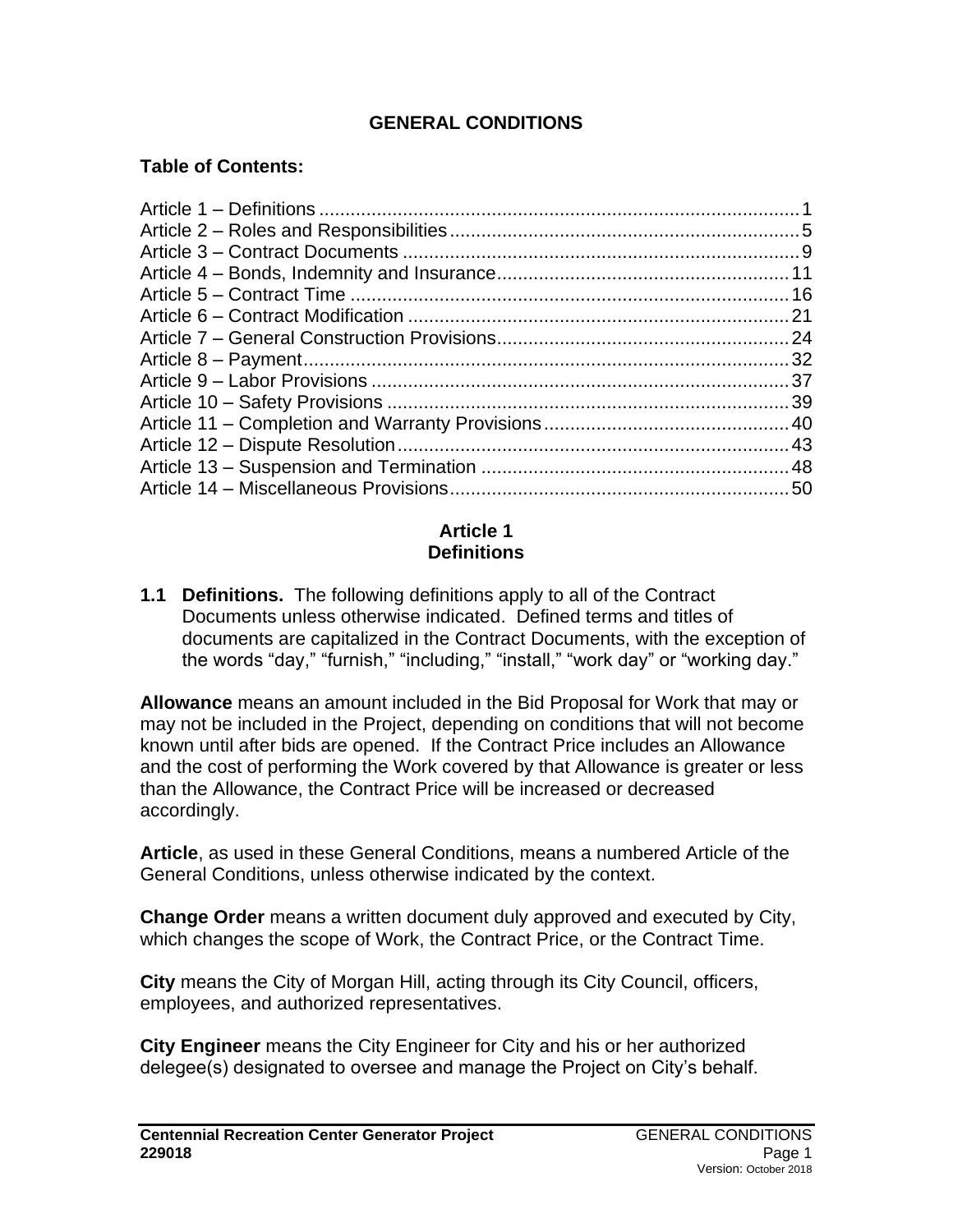**Claim** means a separate demand by Contractor for change in the Contract Time or Contract Price, that has previously been submitted to City in accordance with the requirements of the Contract Documents, and which has been rejected by City, in whole or in part; or a written demand by Contractor objecting to the amount of Final Payment.

**Contract** means the signed agreement between City and Contractor.

**Contract Documents** means, collectively, all of the documents listed as such in Section 2 of the Contract, including the Notice Inviting Bids; the Instructions to Bidders; addenda, if any; the Bid Proposal, and attachments thereto; the Contract; the notice of award and notice to proceed; the payment and performance bonds; the General Conditions; the Special Conditions; the Project Drawings and Specifications; any Change Orders; and any other documents expressly made part of the Contract Documents.

**Contract Price** means the total compensation to be paid to Contractor for performance of the Work, as set forth in the Contract and as amended by Change Order or adjusted for an Allowance. The Contract Price is not subject to adjustment due to inflation or due to the increased cost of labor, material, or equipment following submission of the Bid Proposal. The Contract Price is deemed to include all applicable federal, state, and local taxes

**Contract Time** means the number of calendar days for performance of the Work, as set forth in the Contract and as amended by Change Order.

**Contractor** means the individual, partnership, corporation, or joint-venture who has signed the Contract with City to perform the Work.

**Day** means a calendar day unless otherwise specified.

**Design Professional** means the licensed individual(s) or firm(s) retained by City to provide architectural or engineering services for the Project. If no Design Professional has been retained for this Project, any reference to Design Professional is deemed to refer to the Engineer.

**Drawings** means City-provided plans and graphical depictions of the Project requirements, and does not include Shop Drawings.

**Engineer** means the City Engineer for the City of Morgan Hill and his or her authorized delegee(s).

**Final Completion** means Contractor has fully completed all of the Work required by the Contract Documents, including all punch list items, any required commissioning, and has provided all required submittals, including the warranty bond, instructions and manuals, and as-built drawings to City's satisfaction.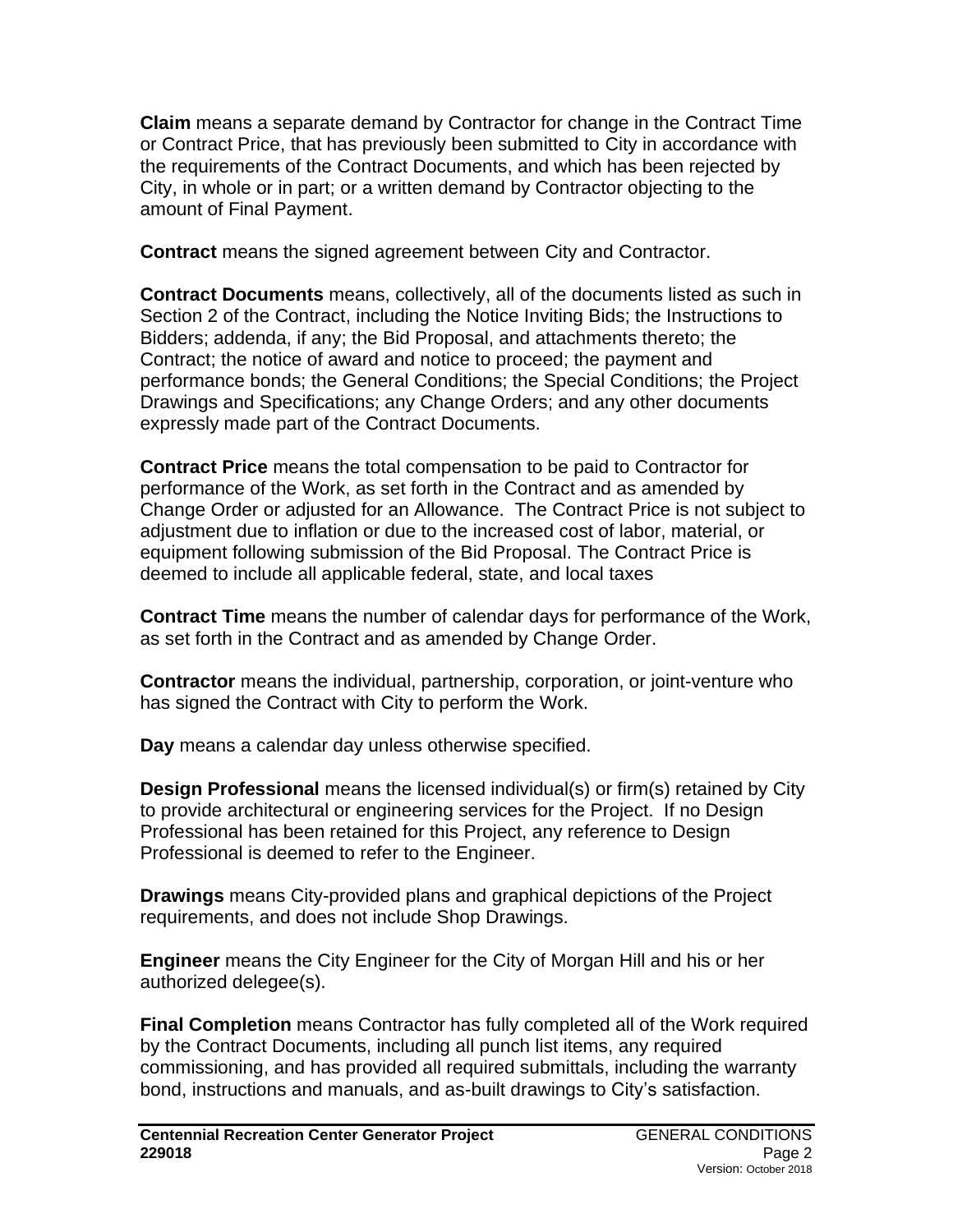**Final Payment** means payment to Contractor of the unpaid Contract Price, including release of undisputed retention, less amounts withheld pursuant to the Contract Documents, including liquidated damages, up to one hundred twenty five percent (125%) of the amount of any unreleased stop notice, amounts subject to setoff, up to one hundred fifty percent (150%) of any unresolved thirdparty claim for which Contractor is required to indemnify City, and up to one hundred fifty percent (150%) of any amount in dispute as authorized by Public Contract Code Section 7107.

**Furnish** means to purchase and deliver to the Worksite designated for installation.

**Hazardous Materials** means any substance or material identified now or in the future as hazardous under any federal, state, or local law or regulation, or any other substance or material that may be considered hazardous or otherwise subject to statutory or regulatory requirements governing handling, disposal, or cleanup.

**Including**, whether or not capitalized, means "including, but not limited to," unless the context requires otherwise.

**Inspector** means the individual(s) or firm(s) retained by City to inspect the workmanship, materials, and manner of construction of the Project and its components to ensure compliance with the Contract Documents and all applicable codes, regulations, and permits.

**Install** means to fix in place for materials, and to fix in place and connect for equipment.

**Project** means the public works project referenced in the Contract.

**Project Manager** means the individual designated by City to oversee and manage the Project on City's behalf and may include his or her authorized delegee(s) when the Project Manager is unavailable. If no Project Manager has been designated for this Project, any reference to Project Manager is deemed to refer to the Engineer.

**RFI** means a written request from Contractor for information from City or its Design Professional.

**Section** as used in these General Conditions, means a numbered Section of the General Conditions, unless otherwise indicated by the context.

**Shop Drawings** means drawings, plan details or other graphical depictions prepared by or on behalf of Contractor, and subject to City approval, which are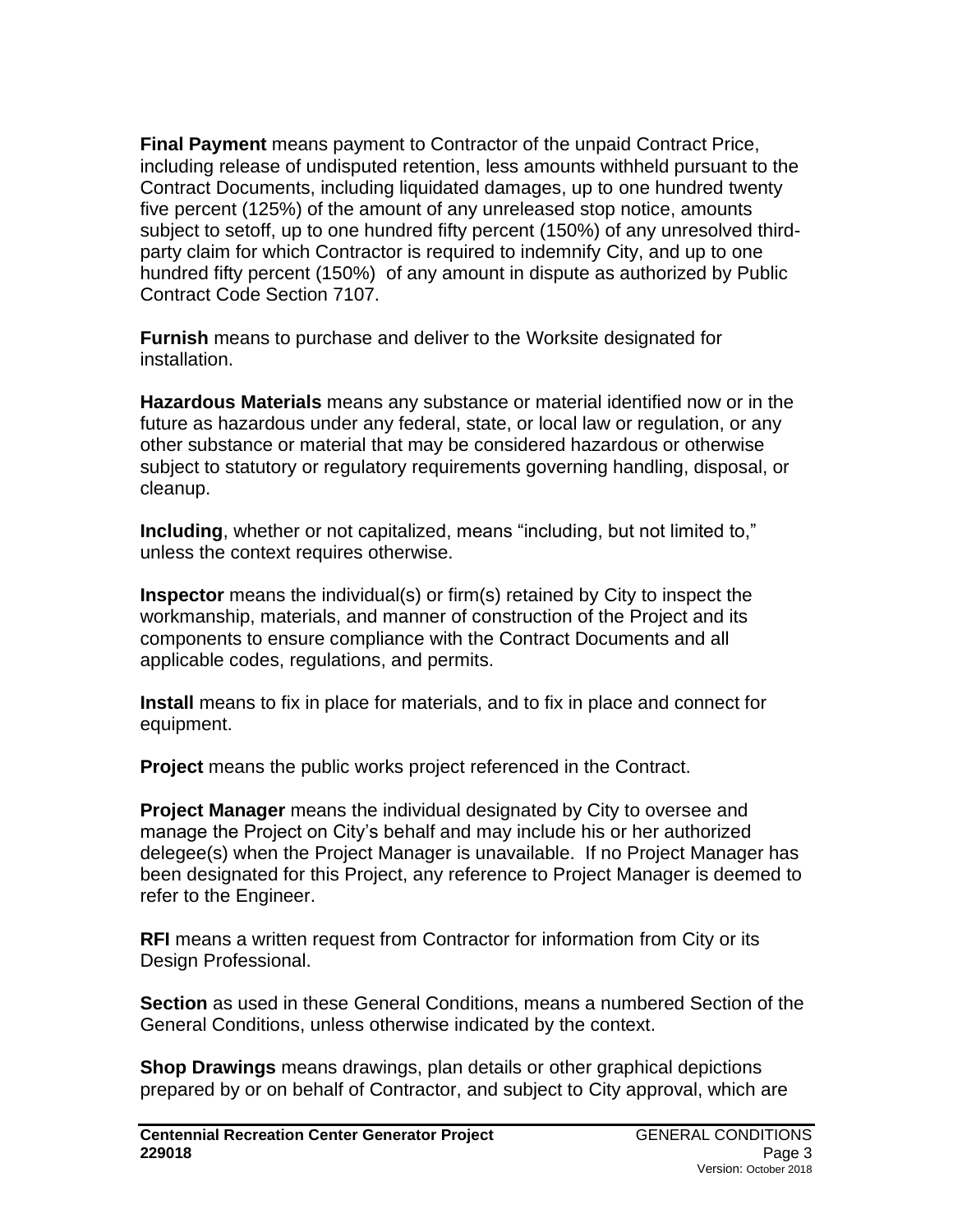intended to provide details for fabrication, installation, and the like, of items required by or shown in the Drawings and Specifications.

**Specifications** means the technical, text specifications describing the Project requirements, which are prepared for and incorporated into this Project by or on behalf of City, and does not include the Contract, General Conditions or Special Conditions.

**Subcontractor** means an individual, partnership, corporation, or joint-venture retained by Contractor directly or indirectly through a subcontract to perform a specific portion of the Work. The term Subcontractor applies to subcontractors, suppliers, fabricators, and equipment lessors of all tiers, unless otherwise indicated by the context.

**Technical Specifications** means Specifications.

**Work** means all of the construction and services necessary or incidental to completing the Project in conformance with the requirements of the Contract Documents.

**Work Day or Working Day**, whether or not capitalized, means a weekday which is not a holiday observed by City.

**Worksite** means the place or places where the Work is performed.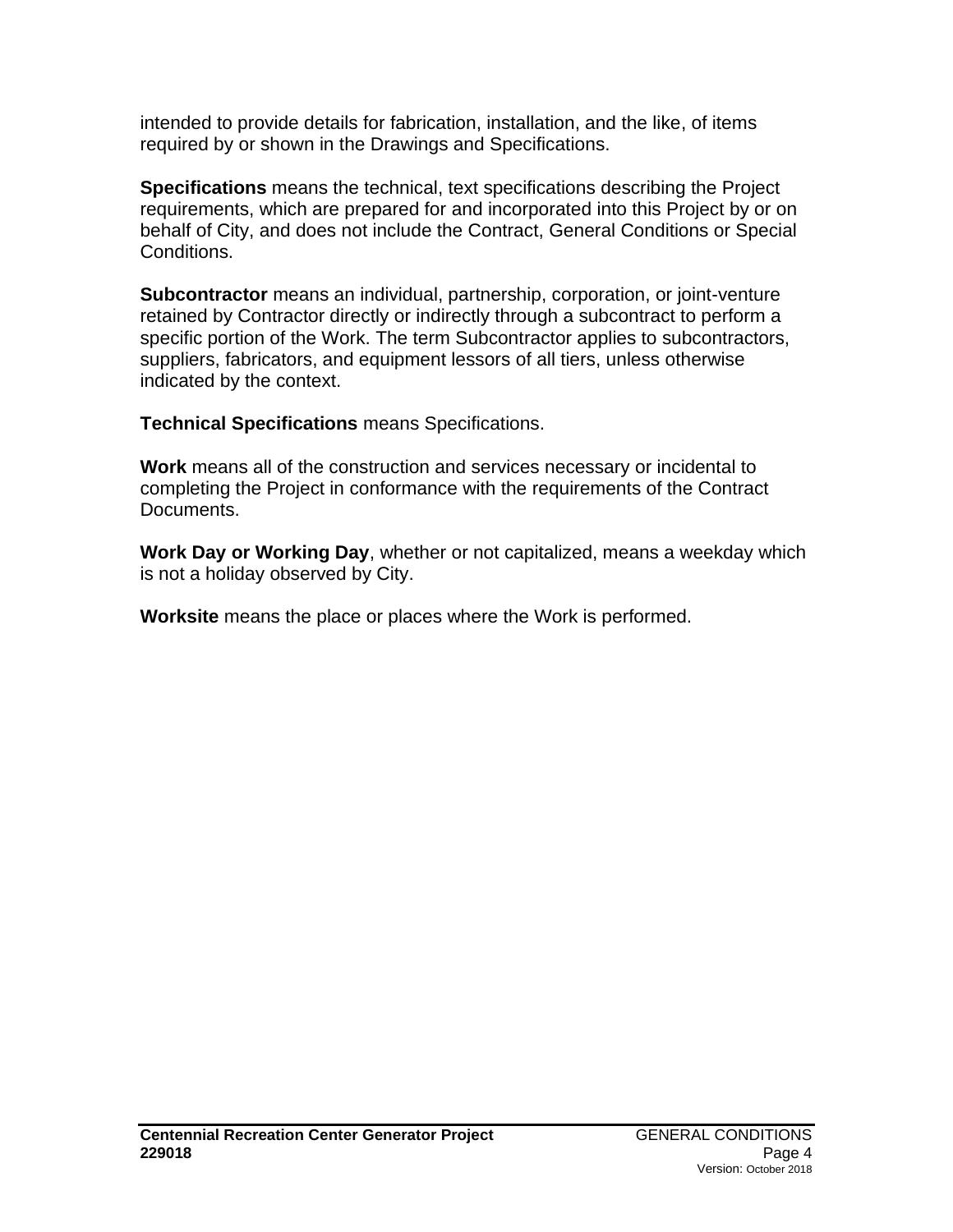#### **Article 2 Roles and Responsibilities**

# **2.1 Design Professional.**

(A) *General.* Design Professional, as City's representative, is responsible for the overall design of the Project, and to the extent authorized by City, may act on City's behalf to ensure performance of the Work in compliance with the Contract Documents.

(B) *Interpretation.* Design Professional will decide all questions pertaining to interpretation of the Drawings or Specifications. The Design Professional's decision regarding interpretation of the Drawings or Specifications is final and conclusive.

# **2.2 Contractor.**

(A) *General.* Contractor must provide all labor, materials, equipment and services necessary to perform and timely complete the Work in strict accordance with the Contract Documents, and in an economic and efficient manner in the best interests of City.

(B) *Responsibility for the Work.* Contractor is responsible for supervising and directing all aspects of the Work to facilitate the efficient and timely completion of the Work. Contractor is solely responsible for, and required to exercise full control over, construction means, methods, techniques, sequences, procedures, and coordination of all portions of the Work with that of all other Contractors and Subcontractors, except to the extent that the Contract Documents provide other specific instructions.

(C) *Project Administration.* Contractor must provide sufficient and competent administration, staff, and skilled workforce necessary to perform and timely complete the Work in accordance with the Contract Documents. Before starting the Work, Contractor must designate in writing and provide complete contact information, including phone numbers and email address, for the officer or employee in Contractor's organization who is to serve as Contractor's primary representative for the Project, and who has authority to act on Contractor's behalf. A Subcontractor may not serve as Contractor's primary representative.

(D) *On-Site Superintendent.* Contractor must, at all times during performance of the Work, provide a qualified and competent full-time superintendent, acceptable to City, and assistants, as necessary, who must be physically present at the Project site while any aspect of the Work is being performed. Failure to comply may result in temporary suspension of the Work, at Contractor's sole expense and with no extension of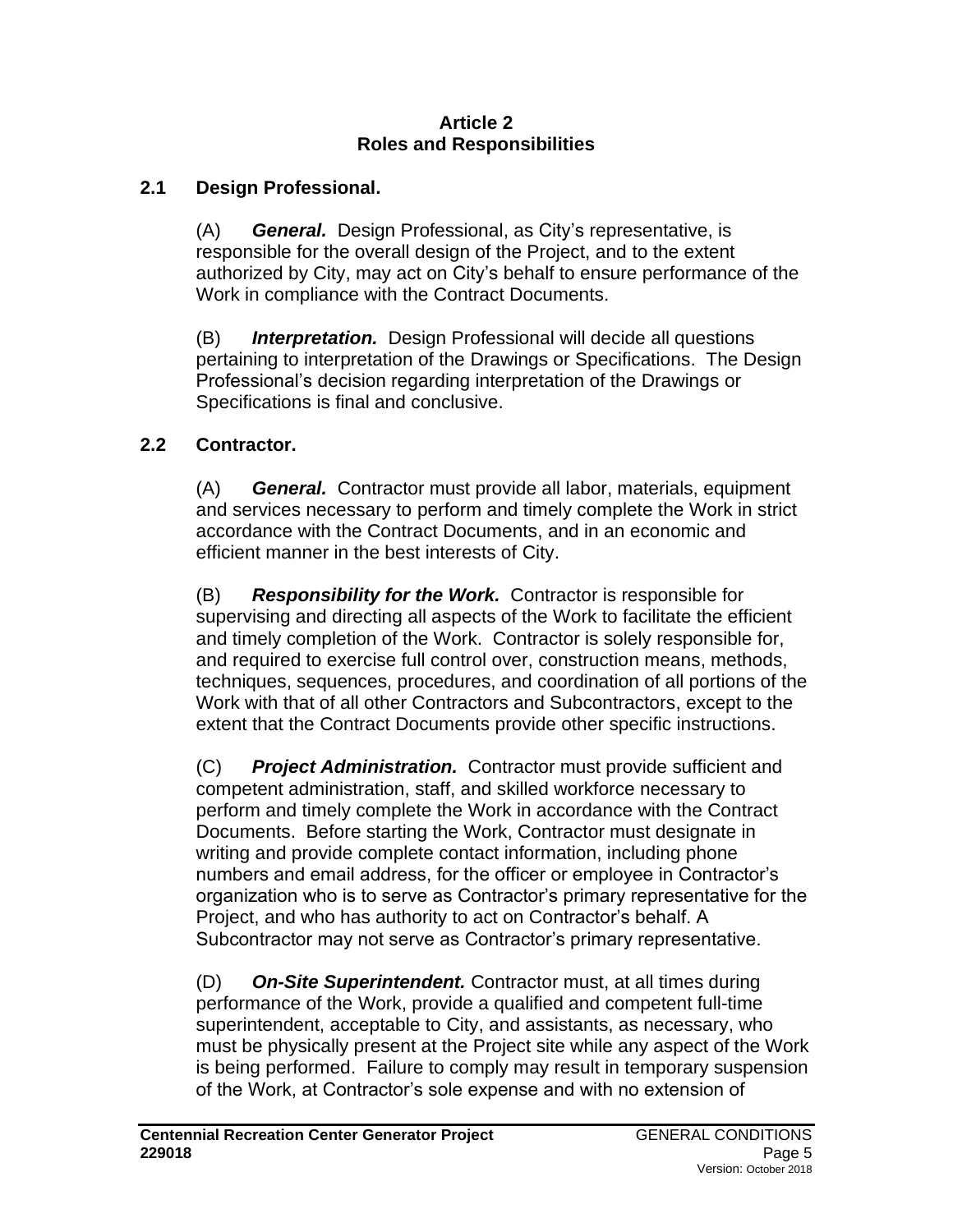Contract Time, until the superintendent is physically present to supervise the Work. Contractor must provide written notice to City, as soon as practicable, before replacing the superintendent.

(E) *Standards; Compliance.* Contractor must, at all times, ensure that the Work is performed in a good workmanlike manner following best practices and in full compliance with the Contract Documents and all applicable laws, regulations, codes, standards, and permits.

(F) *Responsible Party.* Contractor is solely responsible to City for the acts or omissions of any party or parties performing portions of the Work or providing equipment, materials or services for or on behalf of Contractor or its Subcontractors. If any person employed by Contractor fails or refuses to comply with the Engineer's directions regarding the performance of the Work, or is determined by the Engineer to be incompetent to perform the Work, or acts in a disorderly or improper manner at the Worksite, that person may be permanently dismissed from the Project at the request of the Engineer.

(G) *Correction of Defects.* Contractor must promptly correct, at Contractor's sole expense, any Work that is determined by City, Project Manager, or the Inspector to be deficient or defective in workmanship, materials, and equipment.

(H) *Contractor's Records.* Contractor must maintain all of its records relating to the Project in any form, including paper documents, photos, videos and electronic records. Project records subject to this provision include, but are not limited to, Project cost records and records relating to preparation of Contractor's bid.

- (1) Contractor's cost records must include all supporting documentation, including original receipts, invoices, and payroll records, evidencing its direct costs to perform the Work, including, but not limited to, costs for labor, materials and equipment. Each cost record should include, at a minimum, a description of the expenditure with references to the applicable requirements of the Contract Documents, the amount actually paid, the date of payment, and whether the expenditure is part of the original Contract Price, related to an executed Change Order, or otherwise categorized by Contractor as extra work. Contractor's failure to comply with this provision as to any claimed cost operates as a waiver of any rights to recover the claimed cost.
- (2) Contractor must continue to maintain its Project records in an organized manner for a period of four (4) years after City's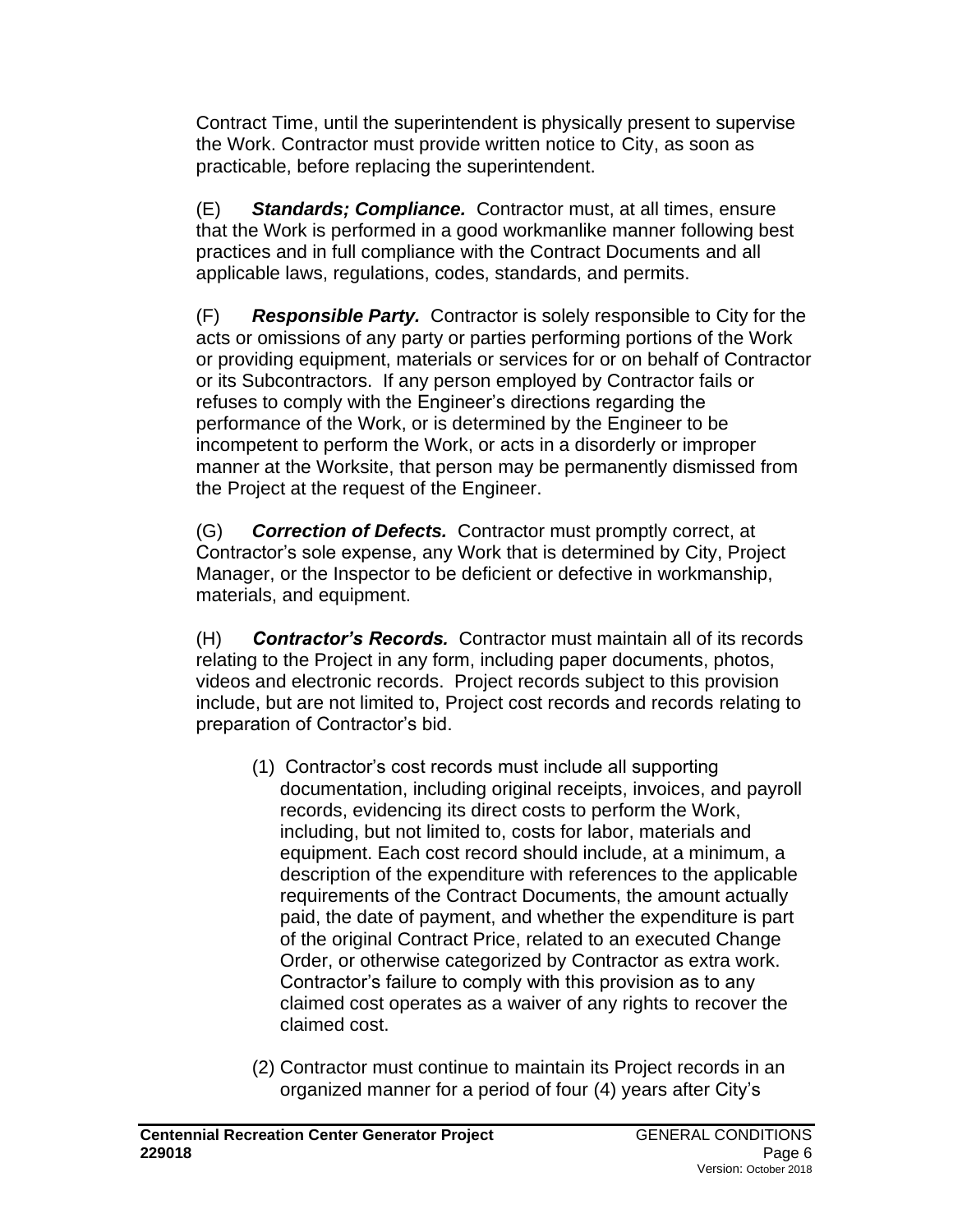acceptance of the Project or following termination, whichever occurs first. Subject to prior notice to Contractor, City is entitled to inspect or audit any of Contractor's Project records relating to the Project or to investigate Contractor's plant or equipment during Contractor's normal business hours.

# **2.3 Subcontractors.**

(A) *General.* All Work which is not performed by Contractor with its own forces must be performed by Subcontractors, subject to the fifty percent (50%) limitation set forth in the Instructions to Bidders. City reserves the right to approve or reject any and all Subcontractors proposed to perform the Work.

(B) *Contractual Obligations.* Contractor must require every Subcontractor to be bound to the provisions of the Contract Documents as they apply to the Subcontractor's portion(s) of the Work, and to likewise bind their subcontractors or suppliers. Nothing in these Contract Documents creates a contractual relationship between a Subcontractor and City, but City is deemed to be a third-party beneficiary of the contract between Contractor and each Subcontractor.

Copies of subcontracts must be available to the Engineer upon request. Before a Subcontractor commences Work on the Project, Contractor must provide the Engineer a written statement with the name of the Subcontractor, a description of each portion of the Work performed by the Subcontractor, and the percentage of the overall Work to be performed by the Subcontractor.

(C) *Termination.* If the Contract is terminated, each Subcontractor's agreement must be assigned by Contractor to City, subject to the prior rights of any surety, provided that City accepts the assignment by written notification, and assumes all rights and obligations of Contractor pursuant to each such subcontract agreement.

(D) *Substitution of Subcontractor.* If Contractor requests substitution of a listed Subcontractor under Public Contract Code Section 4107, Contractor is solely responsible for all costs City incurs in responding to the request, including legal fees and costs to conduct a hearing.

# **2.4 Coordination of Work.**

(A) *Concurrent Work.* City reserves the right to perform or to have performed other work on or adjacent to the Project site while the Work is being performed. Contractor is responsible for coordinating its Work with other work being performed on or adjacent to the Project site, and must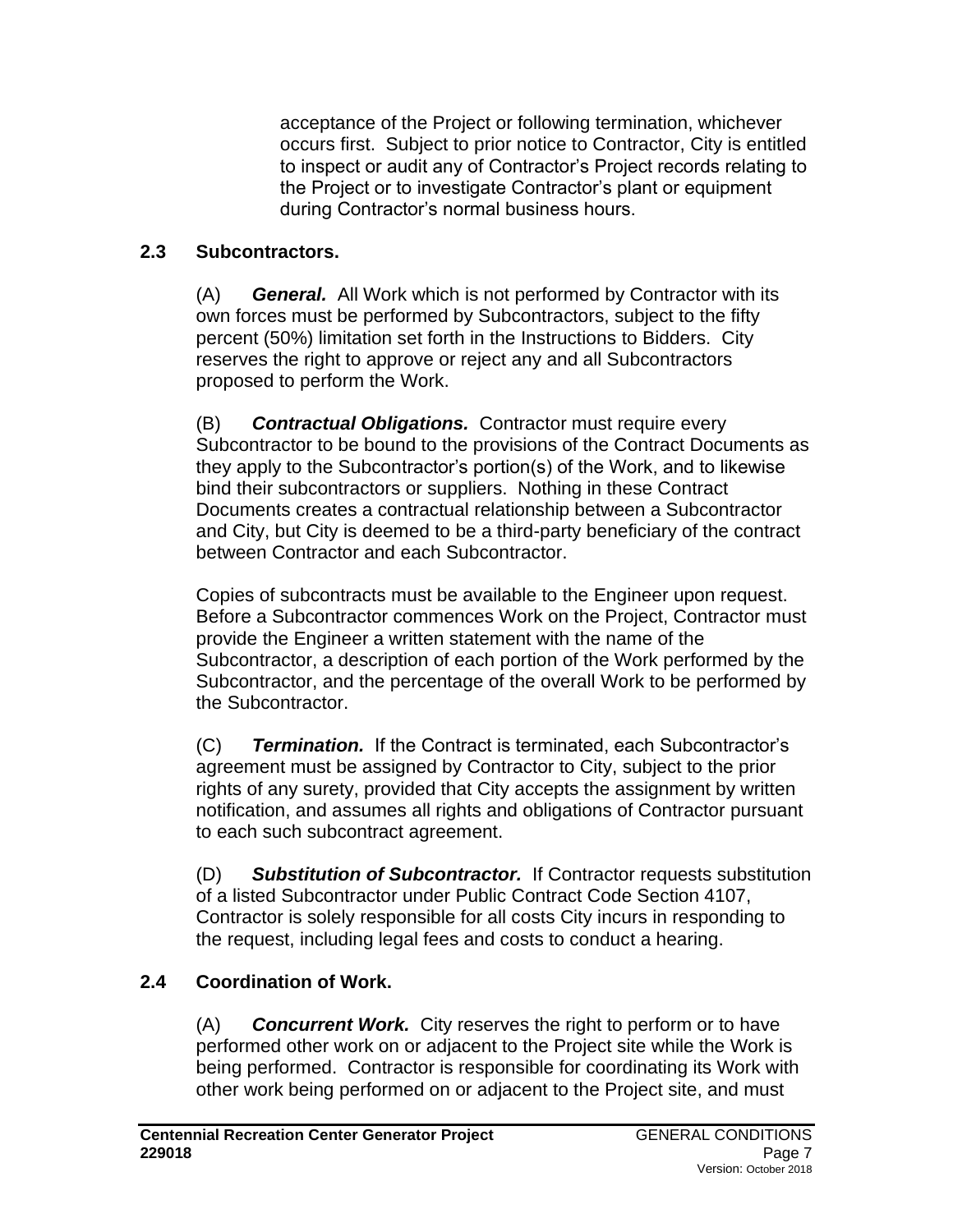avoid hindering, delaying, or interfering with the work of other contractors and subcontractors. To the full extent permitted by law, Contractor must hold harmless and indemnify City, Design Professional, and Project Manager against any and all claims arising from or related to Contractor's avoidable, negligent, or willful hindrance of, delay to, or interference with the work of another contractor or subcontractor.

(B) *Defects.* Before proceeding with any portion of the Work affected by the construction or operations of others, Contractor must give Project Manager prompt written notification of any defects Contractor discovers which will prevent the proper execution of the Work. Failure to give notice of any such known defects will be deemed acknowledgement by Contractor that the work of others is not defective and will not prevent the proper execution of the Work.

**2.5 Submittals.** Unless otherwise specified, Contractor must submit to Project Manager for review and approval, all schedules, Shop Drawings, samples, product data and similar submittals required by the Contract Documents, or upon request by Project Manager. Unless otherwise specified, all submittals, including requests for information (RFIs) are subject to the provisions of this Section.

(A) *General.* Contractor is responsible for ensuring that its submittals are accurate and conform to the Contract Documents.

(B) *Time and Manner of Submission.* Contractor must ensure that its submittals are prepared and delivered in a manner consistent with the current approved schedule for the Work and within the applicable time specified elsewhere in the Contract Documents, or if no time is specified, in such time and sequence so as not to delay the performance of the Work or completion of the Project.

(C) *Required Contents.* Each submittal must include the Project name and contact number, Contractor's name and address, the name and address of any Subcontractor or supplier involved with the submittal, the date, and references to applicable Specification section(s) and/or drawing and detail number(s).

(D) *Required Corrections.* If corrections are required, Contractor must promptly make and submit any required corrections in full conformance with the requirements of this Section.

(E) *Effect of Review and Approval.* Review and approval of a submittal by City will not relieve Contractor from complying with the requirements of the Contract Documents. Contractor is responsible for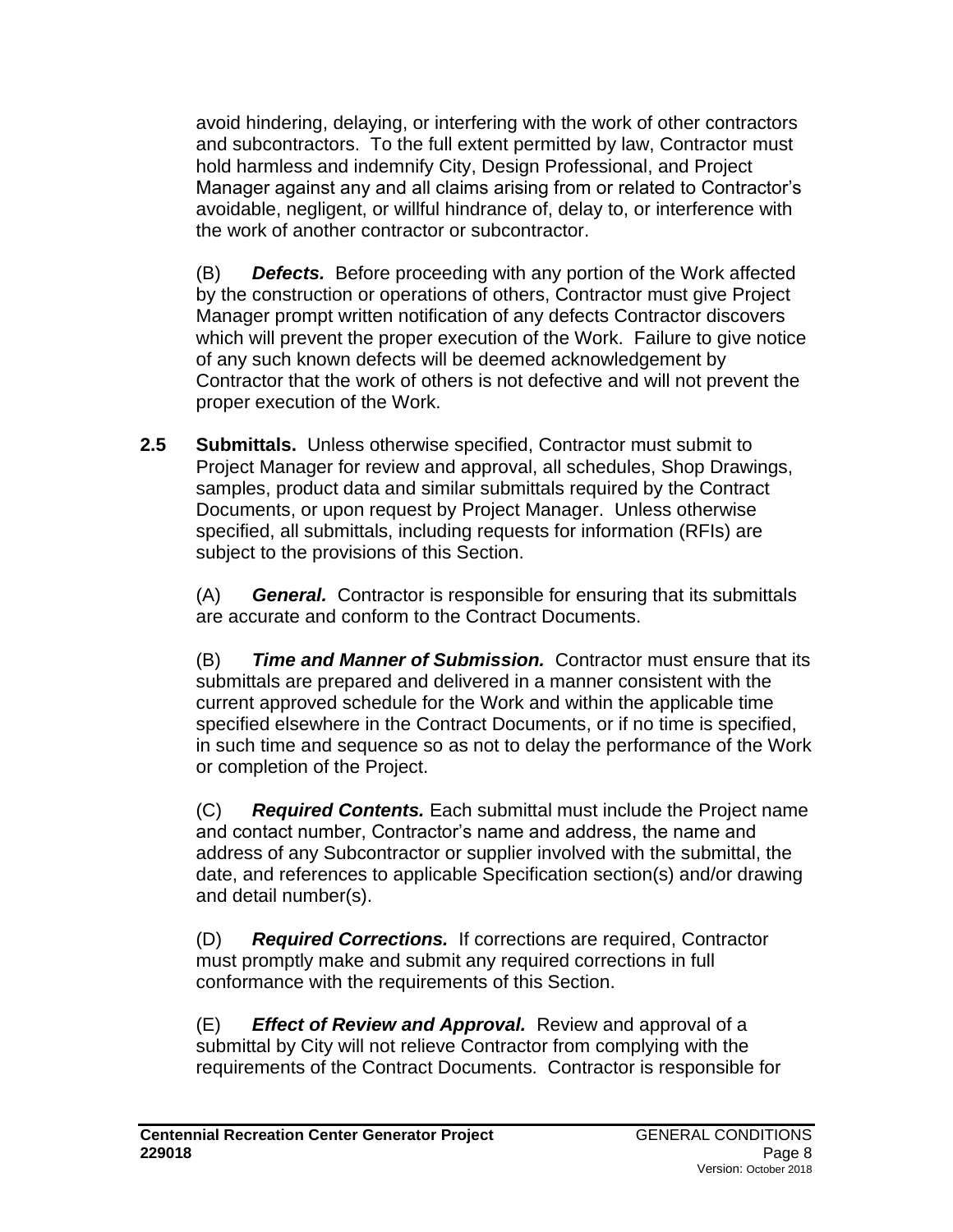any errors in any submittal, and review or approval of a submittal by City is not an assumption of risk or liability by City.

(F) *Enforcement.* Any Work performed or material used without prior approval of a required submittal will be performed at Contractor's risk, and Contractor may be required to bear the costs incident thereto, including the cost of removing and replacing such Work, repairs to other affected portions of the Work, and the cost of additional time or services required of the Design Professional, Project Manager, or Inspector.

(G) **Excessive RFIs.** RFIs will be considered excessive or unnecessary if the Engineer determines that the explanation or response to the RFI is clearly and unambiguously discernable in the Contract Documents. City's costs to review and respond to excessive or unnecessary RFIs may be deducted from payments otherwise due to Contractor.

#### **Article 3 Contract Documents**

# **3.1 Interpretation of Contract Documents.**

(A) *Drawings and Specifications.* The Drawings and Specifications included in the Contract Documents are complementary. If Work is shown on one (1) but not on the other, Contractor must perform the Work as though fully described on both, consistent with the Contract Documents and reasonably inferable from them as being necessary to produce the indicated results. The Drawings and Specifications are deemed to include and require everything necessary and reasonably incidental to completion of the Work, whether or not particularly mentioned or shown. Contractor must perform all work and services and supply all things reasonably related to and inferable from the Contract Documents. In the event of a conflict between the Drawings and Specifications, the Specifications will control.

(B) *Duty to Notify.* If Contractor becomes aware of any ambiguity, discrepancy, omission, or error in the Drawings or Specifications, Contractor must immediately notify the Design Professional and request clarification of such, by submitting a written request for information (RFI) in the manner specified by City. The Design Professional's clarifications or interpretations will be final and binding.

(C)*Figures and Dimensions.* Figures control over scaled dimensions.

(D) *Technical or Trade Terms.* Any terms that have well-known technical or trade meanings will be interpreted in accordance with those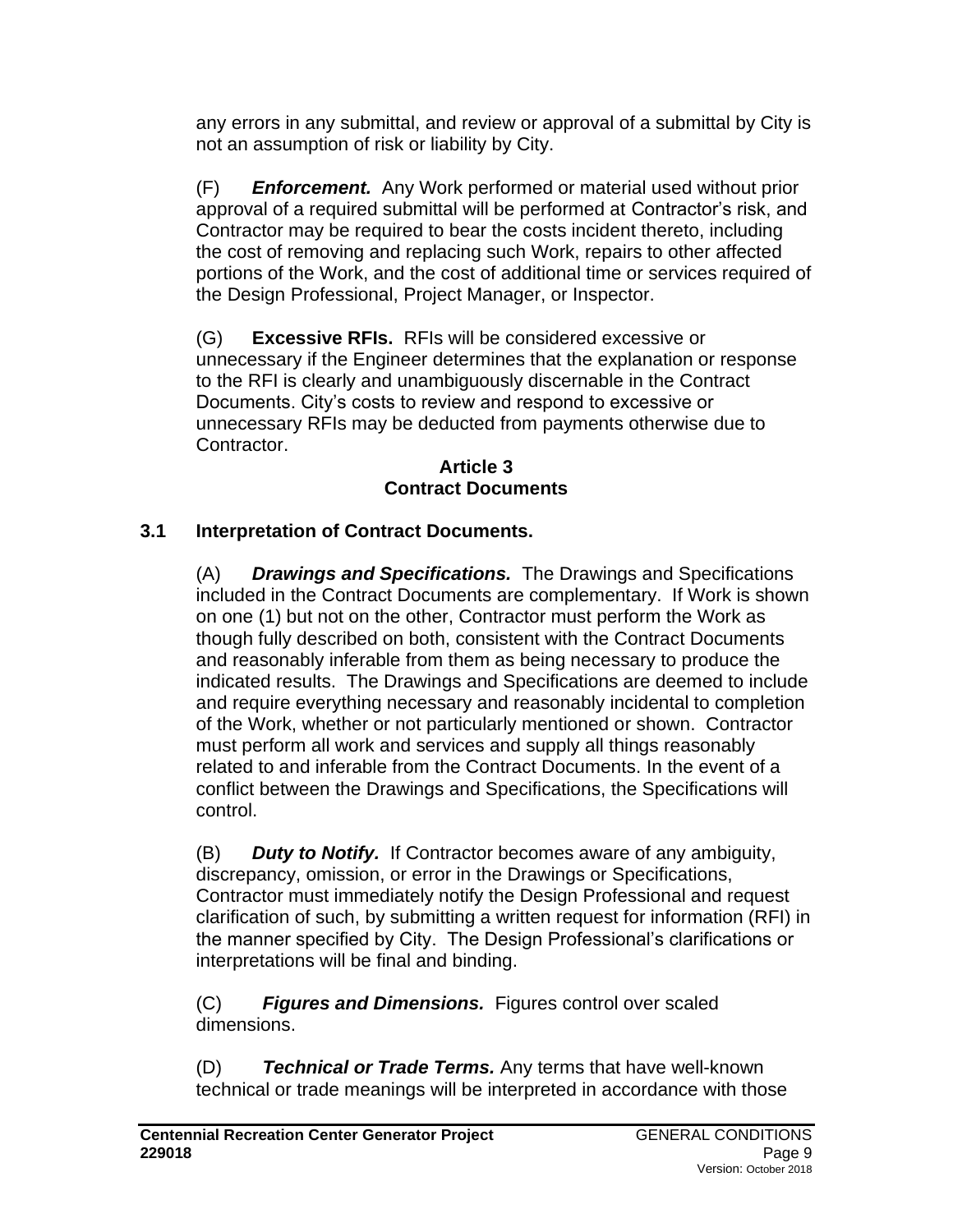meanings, unless otherwise specifically defined in the Contract Documents.

(E) *Measurements.* Contractor must verify all relevant measurements at the Worksite before ordering any material or performing any Work, and will be responsible for the correctness of those measurements.

- **3.2 Order of Precedence.** Information included in one (1) Contract Document but not in another will not be considered a conflict or inconsistency. Unless otherwise specified in the Special Conditions, in case of any conflict or inconsistency among the Contract Documents, the following order of precedence will apply, beginning from highest to lowest:
	- (A) Change Orders;
	- (B) Addenda;
	- (C) Contract;
	- (D) Notice to Proceed;
	- (E) Notice of Award;
	- (F) Special Conditions;
	- (G) General Conditions;
	- (H) Payment and Performance Bonds;
	- (I) Specifications;
	- (J) Drawings;
	- (K) Contractor's Bid Proposal and attachments;
	- (L) Notice Inviting Bids;
	- (M) Instructions to Bidders; and

(N) Any documents prepared by and on behalf of a third party, that were not prepared specifically for this Project, e.g., Caltrans Standard Specifications or Caltrans Special Provisions.

**3.3 Caltrans Standard Specifications.** Any reference to or incorporation of the Standard Specifications of the State of California, Department of Transportation ("Caltrans"), including "Standard Specifications," "Caltrans Specifications," "State Specifications," or "CSS," means the most current edition of Caltrans' Standard Specifications, unless otherwise specified ("Standard Specifications"), including the most current amendments as of the date that Contractor's bid was submitted for this Project. The following provisions apply to use of or reference to the Standard Specifications:

(A) *Limitations.* None of the "General Provisions" of the Standard Specifications, i.e., Sections 1 through 9, applies to these Contract Documents with the exception of any specific provisions, if any, which are expressly stated to apply to these Contract Documents.

(B) *Conflicts or Inconsistencies.* If there is a conflict or inconsistency between any provision in the Standard Specifications and a provision of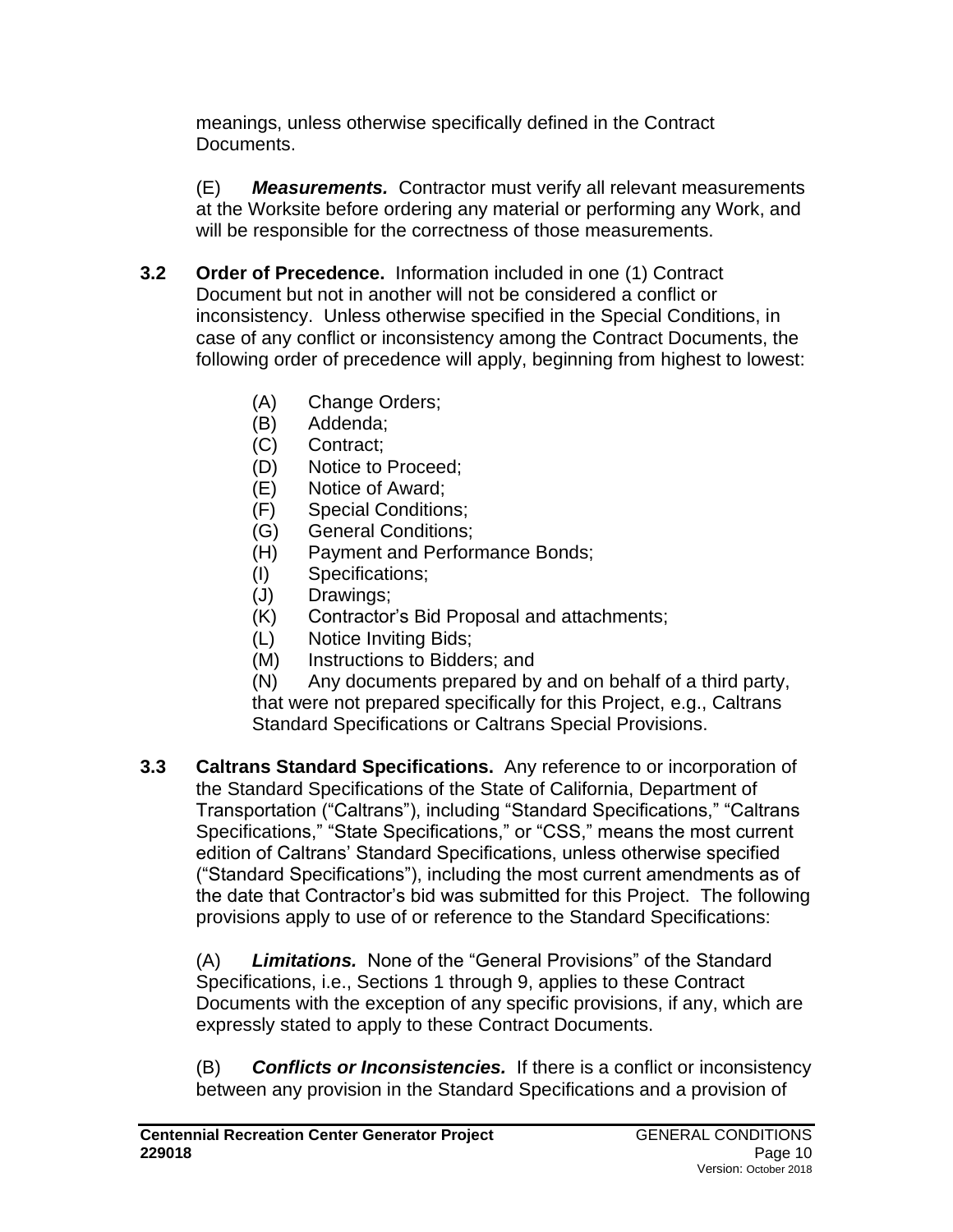these Contract Documents, as determined by City, the provision in the Contract Documents will govern.

(C) *Meanings.* Terms used in the Standard Specifications are to be interpreted as follows:

(1) Any reference to the "Engineer" is deemed to mean the City Engineer.

(2) Any reference to the "Special Provisions" is deemed to mean the Special Conditions.

(3) Any reference to the "Department" or "State" is deemed to mean City.

**3.4 For Reference Only.** Contractor is responsible for the careful review of any document, study, or report appended to the Contract Documents solely for informational purposes and identified as "For Reference Only." Nothing in any document, study, or report so appended and identified is intended to supplement, alter, or void any provision of the Contract Documents. However, Contractor is advised that City or its representatives may be guided by information or recommendations included in such reference documents, particularly when making determinations as to the acceptability of proposed materials, methods, or changes in the Work. Contractor must promptly notify City of any perceived or actual conflict between the Contract Documents and any document provided For Reference Only.

### **Article 4 Bonds, Indemnity, and Insurance**

- **4.1 Payment and Performance Bonds.** Within ten (10) days following issuance of the notice of award, Contractor is required to provide a payment bond and a performance bond, each in the penal sum of not less than one hundred percent (100%) of the Contract Price, using the bond forms included with the Contract Documents. Each bond must be issued by a surety admitted in California. If an issuing surety cancels the bond or becomes insolvent, within seven (7) days following written notice from City, Contractor must substitute a surety acceptable to City. If Contractor fails to substitute an acceptable surety within the specified time, City may, at its sole discretion, withhold payment from Contractor until the surety is replaced to City's satisfaction, or terminate the Contract for default.
- **4.2 Indemnity.** To the fullest extent permitted by law, Contractor must indemnify, defend, and hold harmless City, its agents and consultants, and Design Professional (individually, an "Indemnitee," and collectively the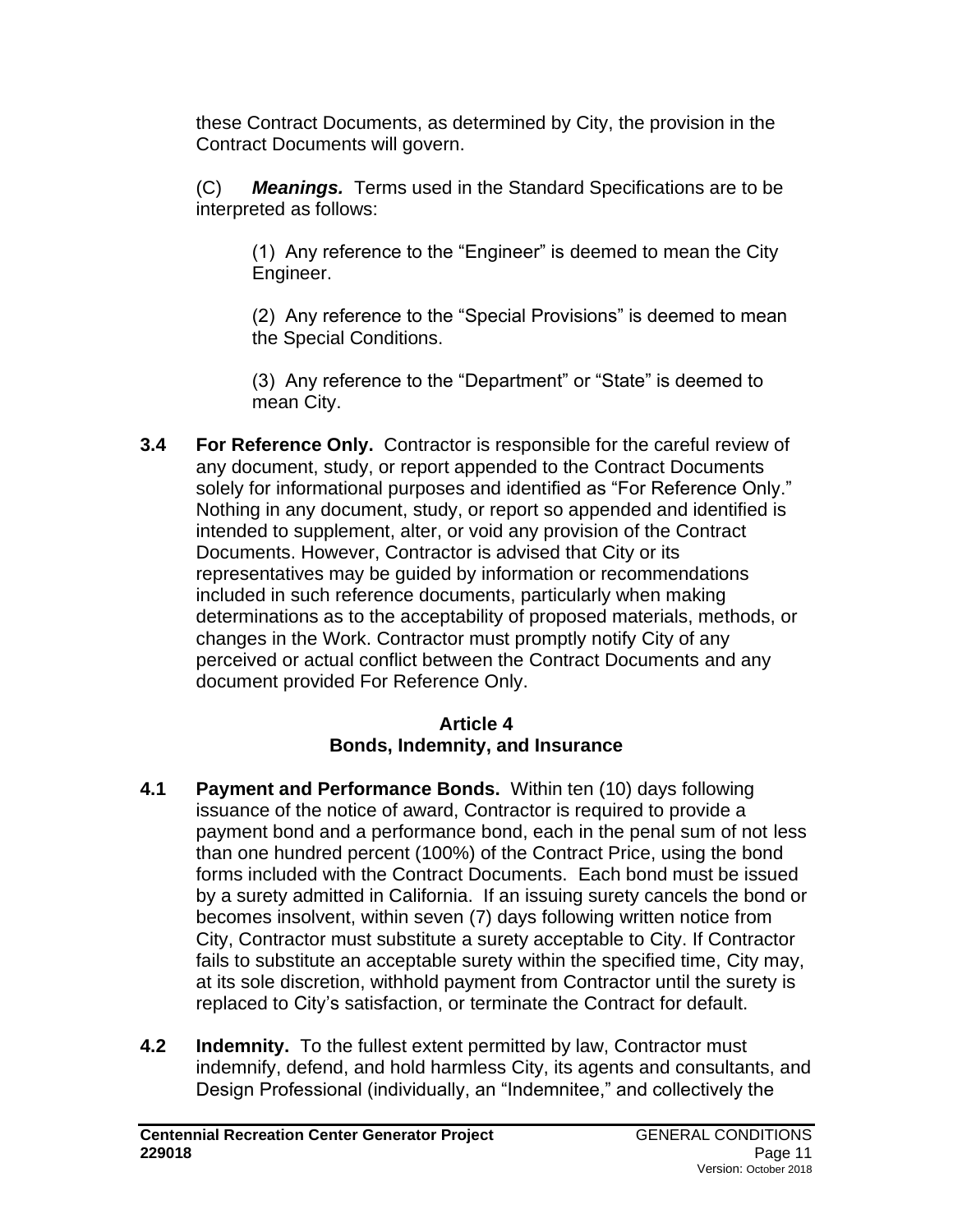"Indemnitees") from and against any and all liability, loss, damage, claims, expenses (including, without limitation, attorney fees, expert witness fees, paralegal fees, and fees and costs of litigation or arbitration) (collectively, "Liability") of every nature arising out of or in connection with the acts or omissions of Contractor, its employees, Subcontractors, representatives, or agents, in bidding or performing the Work or its failure to comply with any of its obligations under the Contract, except such Liability caused by the active negligence, sole negligence, or willful misconduct of an Indemnitee. This indemnity requirement applies to any Liability arising from alleged defects in the content or manner of submission of Contractor's bid for the Contract. Contractor's failure or refusal to timely accept a tender of defense pursuant to this provision will be deemed a material breach of this Contract. City will timely notify Contractor upon receipt of any third-party claim relating to the Contract, as required by Public Contract Code Section 9201.

**4.3 Insurance.** No later than ten (10) days following issuance of the notice of award, Contractor is required to procure and provide proof of the insurance coverage required by this section in the form of certificates and endorsements. The required insurance must cover the activities of Contractor and its Subcontractors relating to or arising from the performance of the Work, and must remain in full force and effect at all times during the period covered by the Contract until the date of recordation of the notice of completion. The coverages may be arranged under a single policy for the full limits required or by a combination of underlying policies with the balance provided by excess or "umbrella" policies, provided each such policy complies with the requirements set forth herein. All required insurance must be issued by a company licensed to do business in the State of California, and each such insurer must have an A.M. Best's financial strength rating of "A" or better and a financial size rating of "VIII" or better. If Contractor fails to provide any of the required coverage in full compliance with the requirements of the Contract Documents, City may, at its sole discretion, purchase such coverage at Contractor's expense and deduct the cost from payments due to Contractor, or terminate the Contract for default. Contractor further understands that City reserves the right to modify the insurance requirements set forth herein, with thirty (30) days' notice provided to Contractor, at any time as deemed necessary to protect the interests of City.

(A) **Policies and Limits***.* The following insurance policies and limits are required for this Contract unless otherwise specified in the Special Conditions:

(1) **Commercial General Liability Insurance ("CGL").** Contractor shall maintain CGL and must include coverage for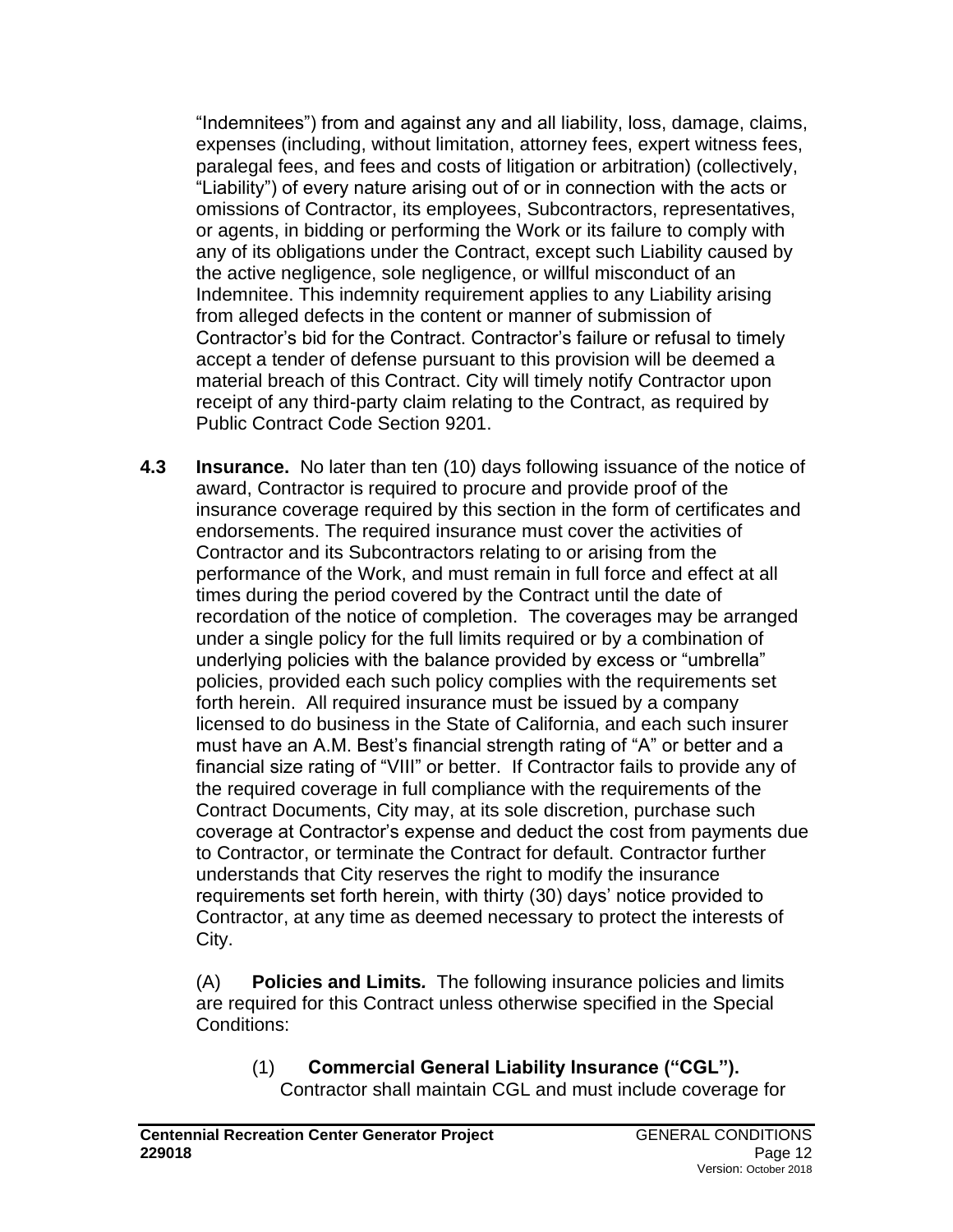liability arising from Contractor's or its Subcontractor's acts or omissions in the performance of the Work against claims and liabilities for personal injury, death, or property damage providing protection in the minimum amount of: (i) two million dollars (\$2,000,000.00) combined single limit each occurrence and either a general aggregate limit of four million dollars (\$4,000,000.00) or a general aggregate limit of two million dollars (\$2,000,000.00) as applied on a "per project" or "per location" basis, or (ii) the maximum amount of such insurance available to Contractor under Contractor's combined insurance policies (including any excess or "umbrella" policies), whichever is greater.

- a. CGL policy may not exclude explosion, collapse, underground excavation hazard, or removal of lateral support.
- b. CGL policy must include contractor's protected coverage, blanket contractual, and completed operations.
- (2) **Workers' Compensation Insurance and Employer's Liability***:* Contractor shall maintain Workers Compensation coverage, as required by law. The policy must comply with the requirements of the California Workers' Compensation Insurance and Safety Act and provide protection in the minimum amount of: (i) One Million Dollars (\$1,000,000.00) for any one accident or occurrence, or (ii) the maximum amount of such insurance available to Contractor under Contractor's combined insurance policies (including any excess or "umbrella" policies), whichever is greater.. If Contractor is self-insured, Contractor must provide its Certificate of Permission to Self-Insure, duly authorized by the Department of Industrial Relations.
- (3) **Automobile Liability**: Contractor shall maintain Automobile Liability covering all owned, non-owned and hired automobiles (if Contractor does not own automobiles, then Contractor shall maintain Hired/Non-owned Automobile Liability) against claims and liabilities for personal injury, death, or property damage providing protection in the minimum amount of: (i) One Million Dollars (\$1,000,000.00) combined single limit, or (ii) the maximum amount of such insurance available to Contractor under Contractor's combined insurance policies (including any excess or "umbrella" policies), whichever is greater.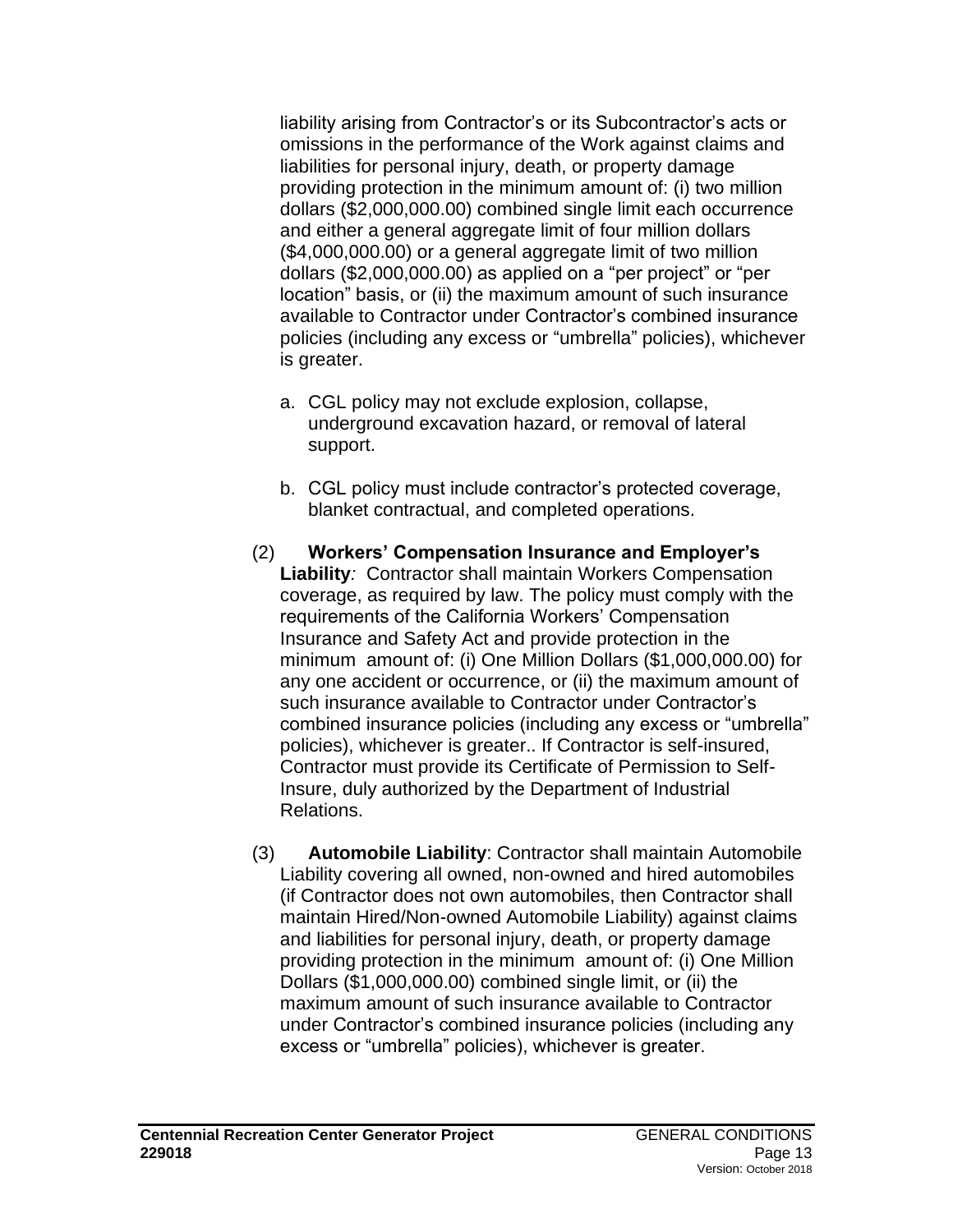(4) **Pollution (Environmental) Liability**: Because the performance of Contractor's work or service under this Contract involves hazardous materials, contaminated soil disposal, and/or a risk of accidental release of fuel oil, chemicals or other toxic gases or hazardous materials, Contractor shall procure and maintain Pollution Liability covering Contractor's liability for bodily injury, property damage and environmental damage resulting from pollution and related cleanup costs arising out of the work or services to be performed under this Contract. Coverage shall be provided for both work performed on site, as well as during the transport of hazardous materials. Such coverage shall be in the minimum amount of: (i) One Million Dollars (\$1,000,000.00) for any one accident or occurrence, or (ii) the maximum amount of such insurance available to Contractor under Contractor's combined insurance policies (including any excess or "umbrella" policies), whichever is greater.

(B) **Required Endorsements***.* Contractor must provide proof of the following endorsements, listed for each policy for which endorsements are required, as outlined below:

- (1) For all Policies:
	- a. "Waiver of Subrogation" endorsements providing that the carrier agrees to waive any right of subrogation it may have against the City of Morgan Hill and the City's elected or appointed officials, boards, agencies, officers, agents, employees, and volunteers.
- (2) General Liability, Automobile, and Pollution Liability:
	- a. "Additionally Insured" endorsements naming the City of Morgan Hill, its elected or appointed officials, boards, agencies, officers, agents, employees, and volunteers as additional insureds;
	- b. "Primary and Non-Contributing" endorsements stating that the policy is primary non-contributing;
- (3) General Liability:
	- a. "Separation of Insureds" endorsements stating that the inclusion of more than one insured will not operate to impair the rights of one insured against another, and the coverages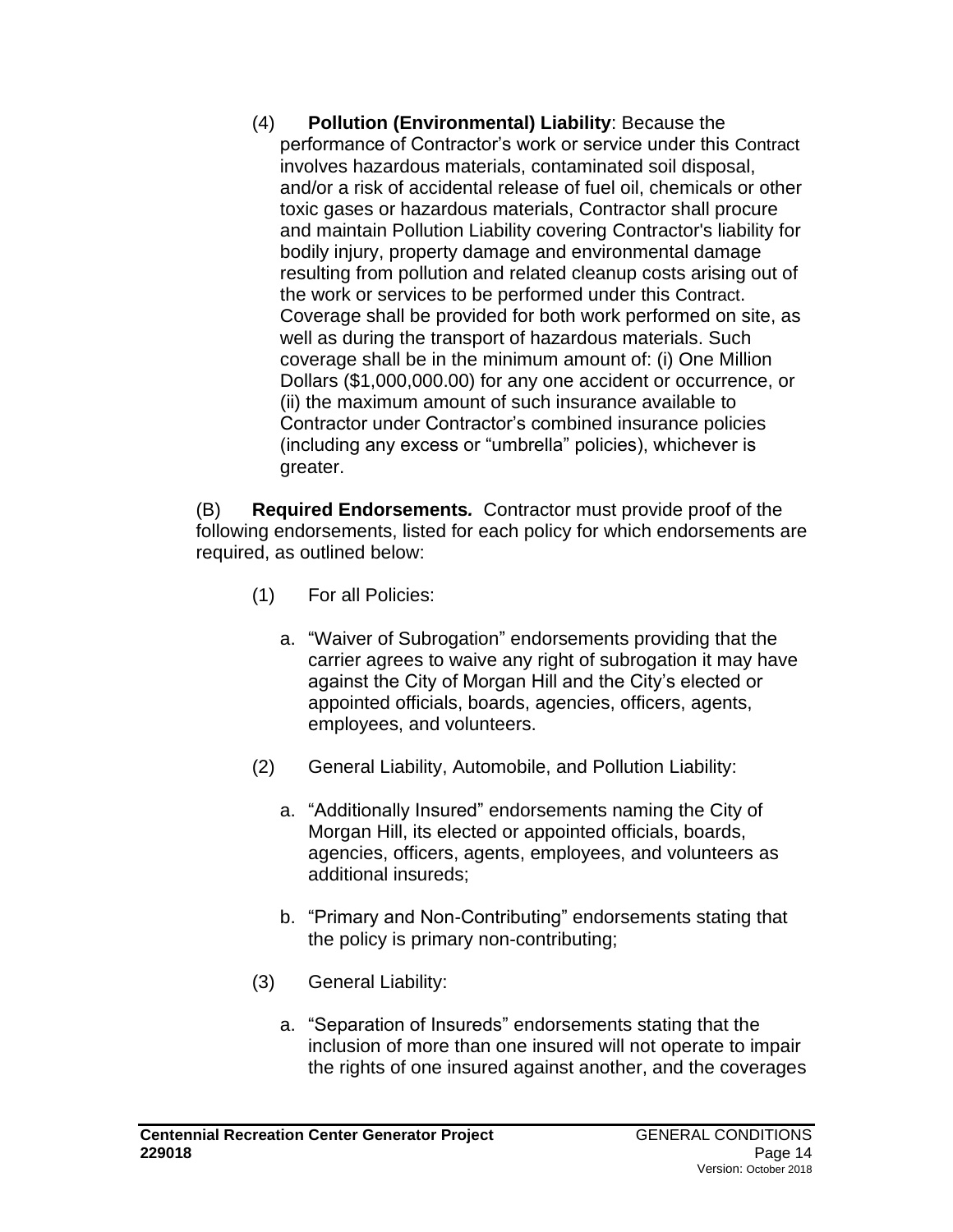afforded will apply as though separate policies have been issued to each insured.

(C) **Subcontractors***.* Contractor must ensure that each Subcontractor is required to maintain the same insurance coverage required under this Section 4.3, with respect to its performance of Work on the Project, including those requirements related to the additional insureds and waiver of subrogation.

(D) **Certificates**. Contractor must furnish City with copies of all policies or certificates as outlined herein, whether new or modified, promptly upon receipt. No policy subject to Contractor's Contract with City shall be reduced, canceled, allowed to expire, or materially changed except after thirty (30) days' notice by the insurer to City, unless due to non-payment of premiums, in which case ten (10) days written notice must be made to City. Certificates, including renewal certificates, may be mailed electronically to riskmgmt@morganhill.ca.gov or delivered to the Certificate Holder address as follows:

City of Morgan Hill Attn: Risk Management 17575 Peak Avenue Morgan Hill, CA 95037

**4.4 Warranty Bond.** As a condition precedent to Final Completion, Contractor must submit a warranty bond, using the form provided by City, to guarantee its Work as specified in Article 11, Completion and Warranty Procedures. The warranty bond must be issued by a surety admitted in California for fifty percent (50%) of the final Contract Price or as otherwise specified in the Contract Documents. If an issuing surety cancels the bond or becomes insolvent, within seven (7) days following written notice from City, Contractor must substitute a surety acceptable to City.

# **Article 5 Contract Time**

**5.1 Time is of the Essence.** Time is of the essence in Contractor's performance and completion of the Work, and Contractor must diligently prosecute the Work and complete it within the Contract Time.

(A) *General.* Contractor must commence the Work on the date indicated in the notice to proceed, and must fully complete the Work, in strict compliance with all requirements of the Contract Documents, and within the Contract Time.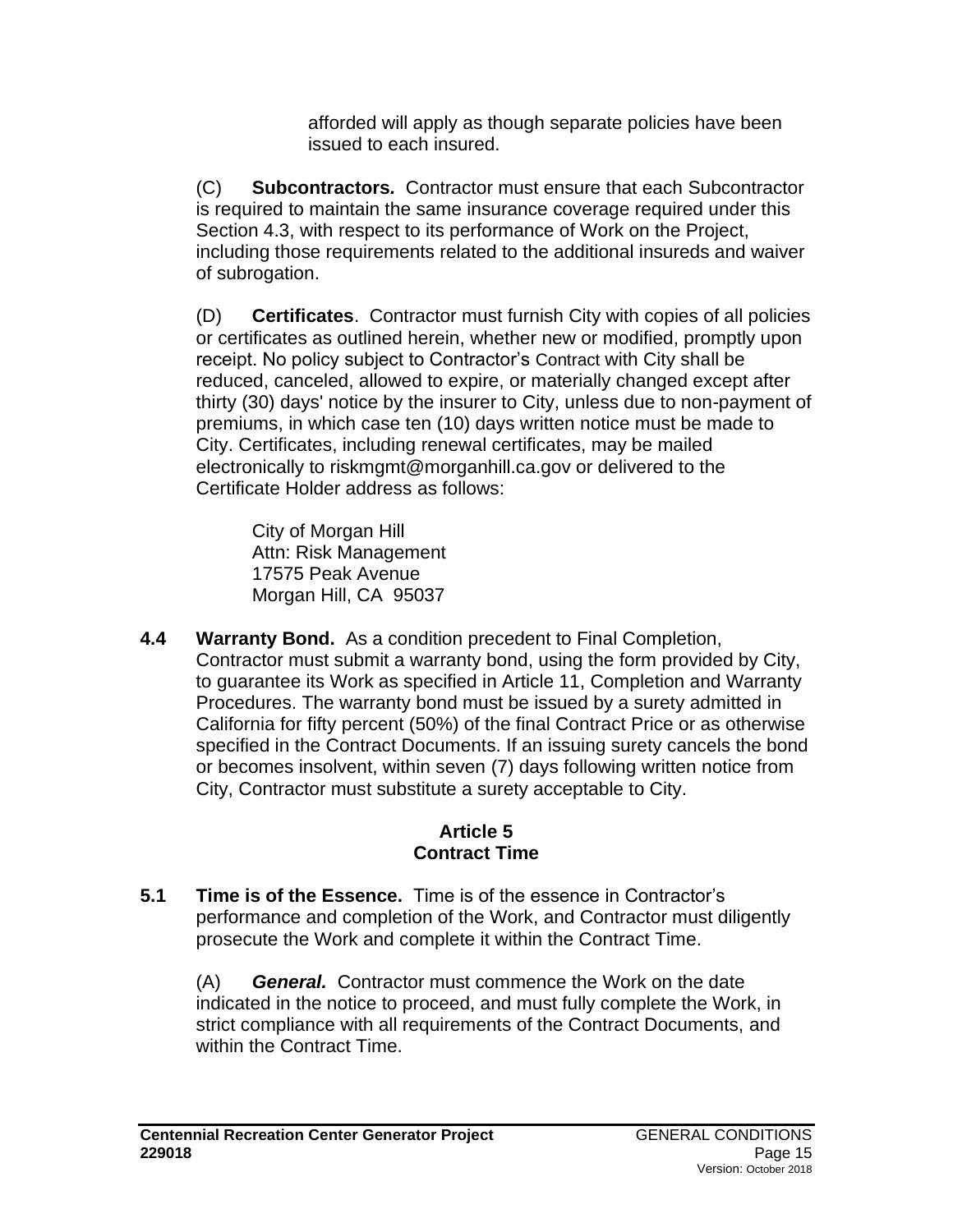(B) *Rate of Progress.* Contractor and its Subcontractors must, at all times, provide workers, materials, and equipment sufficient to maintain the rate of progress necessary to ensure full completion of the Work within the Contract Time. If City determines that Contractor is failing to prosecute the Work at a sufficient rate of progress, City may, in its sole discretion, direct Contractor to provide additional workers, materials, or equipment, or to work additional hours or days without additional cost to City, in order to achieve a rate of progress satisfactory to City. If Contractor fails to comply with City's directive in this regard, City may, at Contractor's expense, separately contract for additional workers, materials, or equipment or use City's own forces to achieve the necessary rate of progress. Alternatively, City may terminate the Contract based on Contractor's default.

**5.2 Schedule Requirements.** All schedules must be prepared using standard scheduling software acceptable to City, and must provide schedules in electronic and paper form as requested.

(A) *As-Planned (Baseline) Schedule.* Within fifteen (15) calendar days following issuance of the notice of award (or as otherwise specified in the Special Conditions), Contractor must submit to City for review and approval an as-planned (baseline) schedule showing in detail how Contractor plans to perform and fully complete the Work within the Contract Time using critical path methodology. The as-planned schedule must include the work of all trades required for the Work, and must be sufficiently comprehensive and detailed to enable progress to be monitored on a day-by-day basis. For each activity, the as-planned schedule must be dated, provided in the format specified in the Contract Documents or as required by City, and must include, at a minimum, a description of the activity, the start and completion dates, and the duration.

(B) *Progress Schedules.* Contractor must submit an updated progress schedule and three (3) week look-ahead schedule, in the format specified by City, for review and approval with each application for a progress payment. The progress schedule must show how the actual progress of the Work to date compared to the as-planned schedule, and must identify any actual or potential impacts to the critical path.

(C) *Recovery Schedule.* If City determines that the Work is more than one (1) week behind schedule, within seven (7) days following written notice of such determination, Contractor must submit a recovery schedule, showing how Contractor intends to perform and complete the Work within the Contract Time, based on actual progress to date.

(D) *Effect of Approval.* Contractor and its Subcontractors must perform the Work in accordance with the most current approved schedule unless otherwise directed by City. City approval of a schedule does not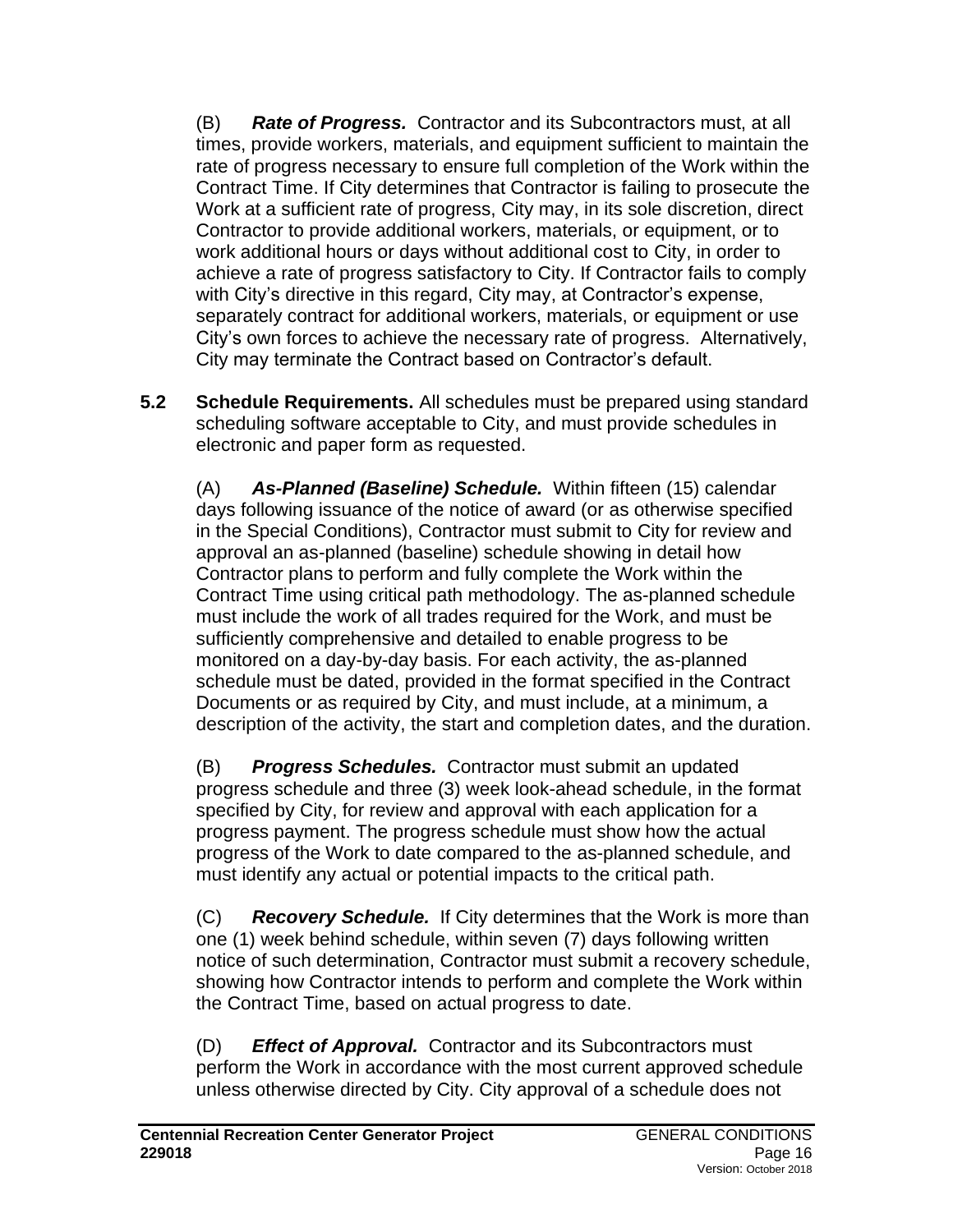operate to extend the time for completion of the Work or any component of the Work, and will not affect City's right to assess liquidated damages for Contractor's unexcused delay in completing the Work within the Contract Time.

(E) *Posting.* Contractor must at all times maintain a copy of the most current approved progress or recovery schedule posted prominently in its on-site office.

(F) *Reservation of Rights.* City reserves the right to direct the sequence in which the Work must be performed or to make changes in the sequence of the Work in order to facilitate the performance of work by City or others, or to facilitate City's use of its property. The Contract Time or Contract Price may be adjusted to the extent such changes in sequence actually increase or decrease Contractor's time or cost to perform the Work.

(G) *Authorized Working Days and Times.* Contractor is limited to working Monday through Friday, excluding City of Morgan Hill-observed holidays, during City's normal business hours, except as expressly provided in the Special Conditions, or as authorized in writing by City. City reserves the right to charge Contractor for additional costs incurred by City due to Work performed on days or during hours not expressly authorized in these Contract Documents, including reimbursement of costs incurred for inspection, testing, and construction management services.

# **5.3 Delay and Extensions of Contract Time.**

(A) *Excusable Delay.* The Contract Time may be extended if Contractor encounters an unavoidable delay in completing the Work within the Contract Time due to causes completely beyond Contractor's control, and which Contractor could not have avoided or mitigated through planning, foresight, and diligence ("Excusable Delay"). Grounds for Excusable Delay may include fire, earthquake, acts of terror or vandalism, epidemic, unforeseeable adverse government actions, unforeseeable actions of third parties, encountering unforeseeable hazardous materials, unforeseeable site conditions, suspension for convenience under Article 13, or unusually severe weather.

(B) *Non-Excusable Delay.* Excusable Delay does not include delay that is concurrent with non-Excusable Delay, and does not include delay caused by:

(1) weather conditions which are normal for the location of the Project, as determined by reliable records, including monthly rainfall averages, for the preceding ten (10) years;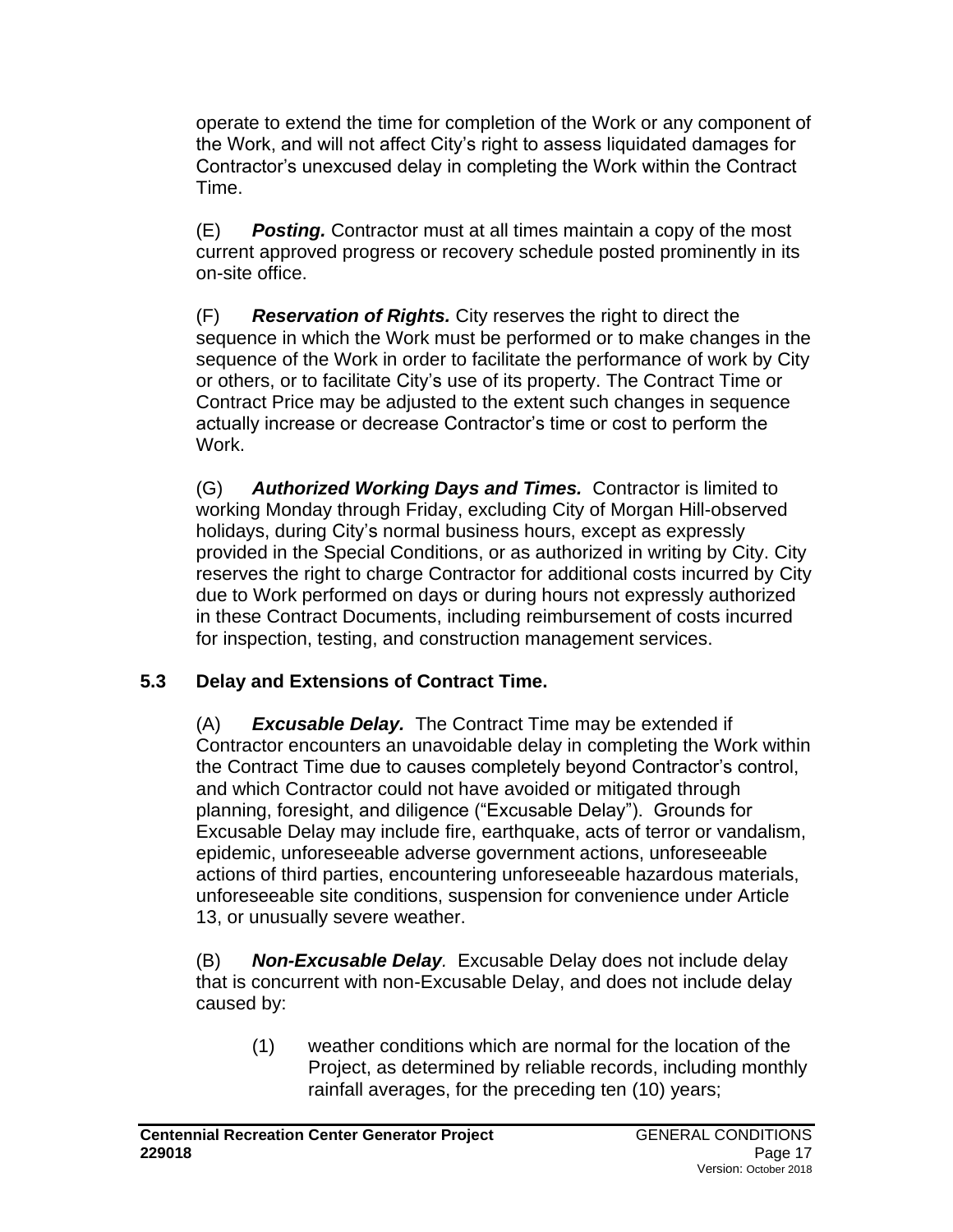- (2) Contractor's failure to order equipment and materials sufficiently in advance of the time needed for timely completion of the Work;
- (3) Contractor's failure to provide adequate notification to utility companies for connections or services necessary for the timely performance and completion of the Work;
- (4) foreseeable conditions Contractor could have ascertained from reasonably diligent inspection of the Worksite or review of the Contract Documents; or
- (5) Contractor's financial inability to perform the Work, including insufficient funds to pay its Subcontractors or suppliers.

(C) *Request for Extension of Contract Time.* A request for an extension of time and associated delay costs must be submitted in writing to City within ten (10) calendar days of the date the delay is first encountered, even if the duration of the delay is not yet known at that time, or will be deemed waived. In addition to complying with the requirements of this Article 5, the request must be submitted in compliance with the Change Order request procedures in Article 6, below. Strict compliance with these requirements is necessary to ensure that any delay or delay costs may be mitigated as soon as possible, and to facilitate cost-efficient administration of the Project and timely performance of the Work. Any request for an extension of time or delay costs that does not strictly comply with the requirements of Article 5 and Article 6 will be deemed waived.

(1) *Required Contents.* The request must include a detailed description of the cause(s) of the delay, and must also describe the measures that Contractor has taken to mitigate the delay and/or its effects, including efforts to mitigate the cost impact of the delay, e.g., by workforce management, change in sequencing, etc. If the delay is still ongoing at the time the request is submitted, the request should also include Contractor's plan for continued mitigation of the delay or its effects.

(2) *Delay Days and Costs.* The request must specify the number of days of Excusable Delay claimed, or provide a realistic estimate if the duration of the delay is not yet known. The request must specify the amount of any delay-related costs that are claimed, or provide a realistic estimate if the amount is not yet known. Any estimate of delay duration or cost must be updated in writing and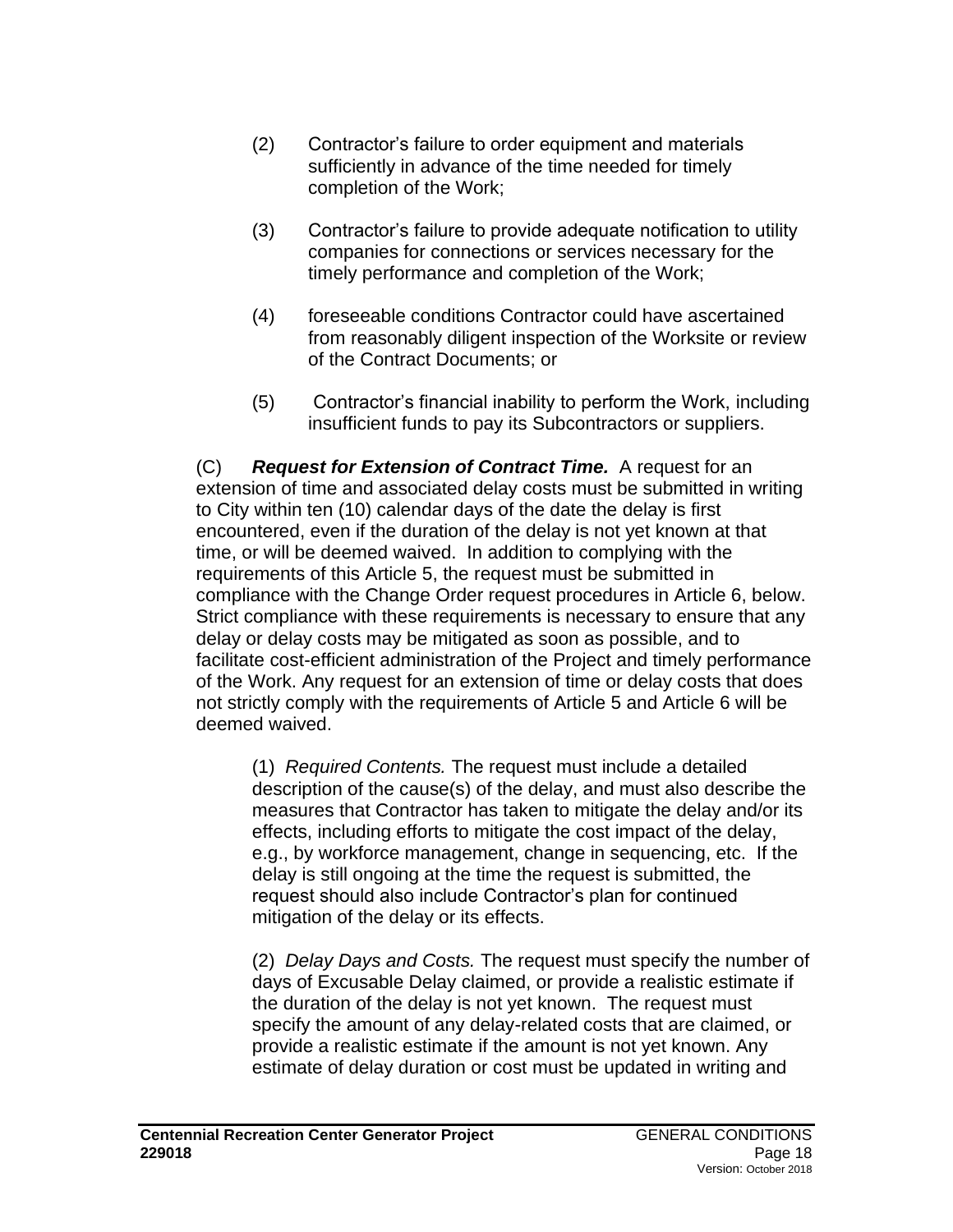submitted with all required supporting documentation as soon as the actual time and cost is known.

(3) *Supporting Documentation.* The request must also include any and all supporting documentation necessary to evidence the delay and its actual impacts, including schedule and cost impacts, including a time impact analysis using critical path methodology, and demonstrating unavoidable delay to Final Completion. The time impact analysis must be submitted in a form or format acceptable to City.

(4) *Burden of Proof.* Contractor has the burden of proving 1) that the delay was an Excusable Delay, as defined above, 2) that Contractor has made reasonable efforts to mitigate the delay and its schedule and cost impacts, 3) that the delay will unavoidably result in delaying Final Completion, and 4) that any delay costs claimed by Contractor were actually incurred and were reasonable under the circumstances.

(5) *Recoverable Costs.* If Contractor is granted an extension of time for Excusable Delay, recompense for delay costs will be limited to actual, direct, reasonable, and substantiated costs, and will not include home office overhead, or markup for overhead and profit.

(6) *Legal Compliance.* Nothing in this provision is intended to require the waiver, alteration, or limitation of the applicability of Public Contract Code Section 7102.

(7) *No Waiver.* Any grant of an extension of time or delay costs due to an Excusable Delay will not operate as a waiver of City's right to assess liquidated damages for unexcused delay.

(8) *Dispute Resolution.* In the event of a dispute over entitlement to an extension of time or delay costs, Contractor may not stop working pending resolution of the dispute, but must continue to comply with its duty to diligently prosecute the performance and timely completion of the Work. Contractor's sole recourse for an unresolved dispute based on City's rejection of a Change Order request for an extension of time or delay costs is to comply with the Dispute Resolution provisions set forth in Article 12, below.

**5.4 Liquidated Damages.** It is expressly understood that if Final Completion is not achieved within the Contract Time, City will suffer damages which are difficult to determine and accurately specify. Pursuant to Public Contract Code section 7203, if Contractor fails to achieve Final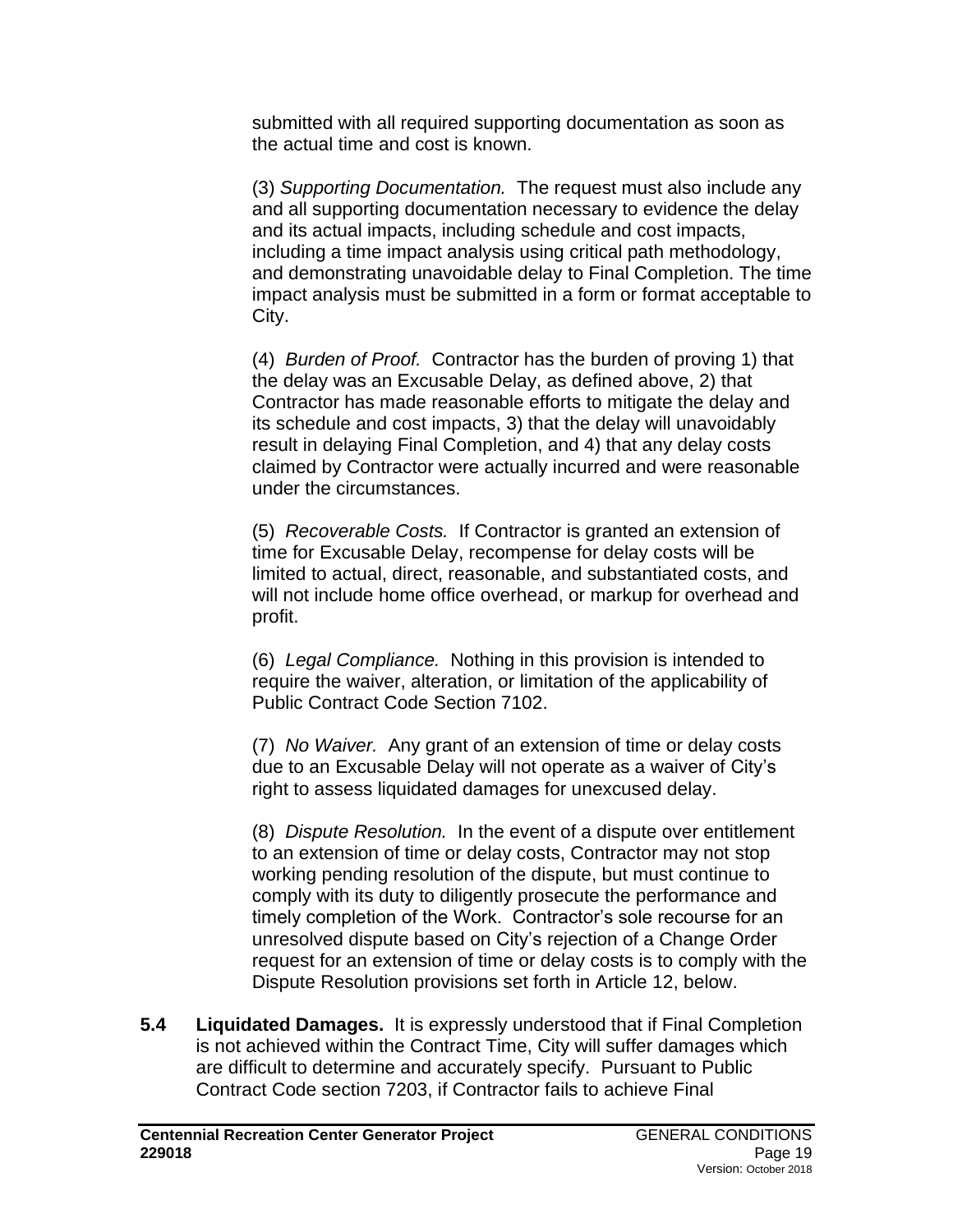Completion within the Contract Time, City will charge Contractor in the amount specified in the Contract for each day that Final Completion is delayed beyond the Contract Time, as liquidated damages and not as a penalty.

(A) *Liquidated Damages.* Liquidated damages will not be assessed for any Excusable Delay, as set forth above.

(B) *Milestones.* Liquidated damages will also be separately assessed for failure to meet milestones specified elsewhere in the Contract **Documents** 

(C) *Setoff.* City is entitled to set off the amount of liquidated damages assessed against any payments otherwise due to Contractor, including setoff against release of retention. If there are insufficient Contract funds remaining to cover the full amount of liquidated damages assessed, City is entitled to recover the balance from Contractor or its performance bond surety.

(D) *Occupancy or Use.* Occupancy or use of the Project in whole or in part prior to Final Completion does not constitute City's acceptance of the Project and will not operate as a waiver of City's right to assess liquidated damages for Contractor's unexcused delay in achieving Final Completion.

### **Article 6 Contract Modification**

**6.1 Changes in Work.** City reserves the right to make changes in the Work without invalidating the Contract. City may direct or Contractor may request changes in the Work, and any such changes will be formalized in a Change Order, which may include commensurate changes in the Contract Price or Contract Time as applicable. Contractor must promptly comply with City-directed changes in the Work in accordance with the intent of the original Contract Documents, even if Contractor and City have not yet reached agreement as to adjustments to the Contract Price or Contract Time.

(A) *City-Directed Change.* In the event of a dispute over entitlement to or the amount of a change in Contract Time or a change in Contract Price related to an City-directed change, Contractor must perform the Work as directed and may not delay its work or cease work pending resolution of the dispute, but must continue to comply with its duty to diligently prosecute the performance and timely completion of the Work, including the Work in dispute.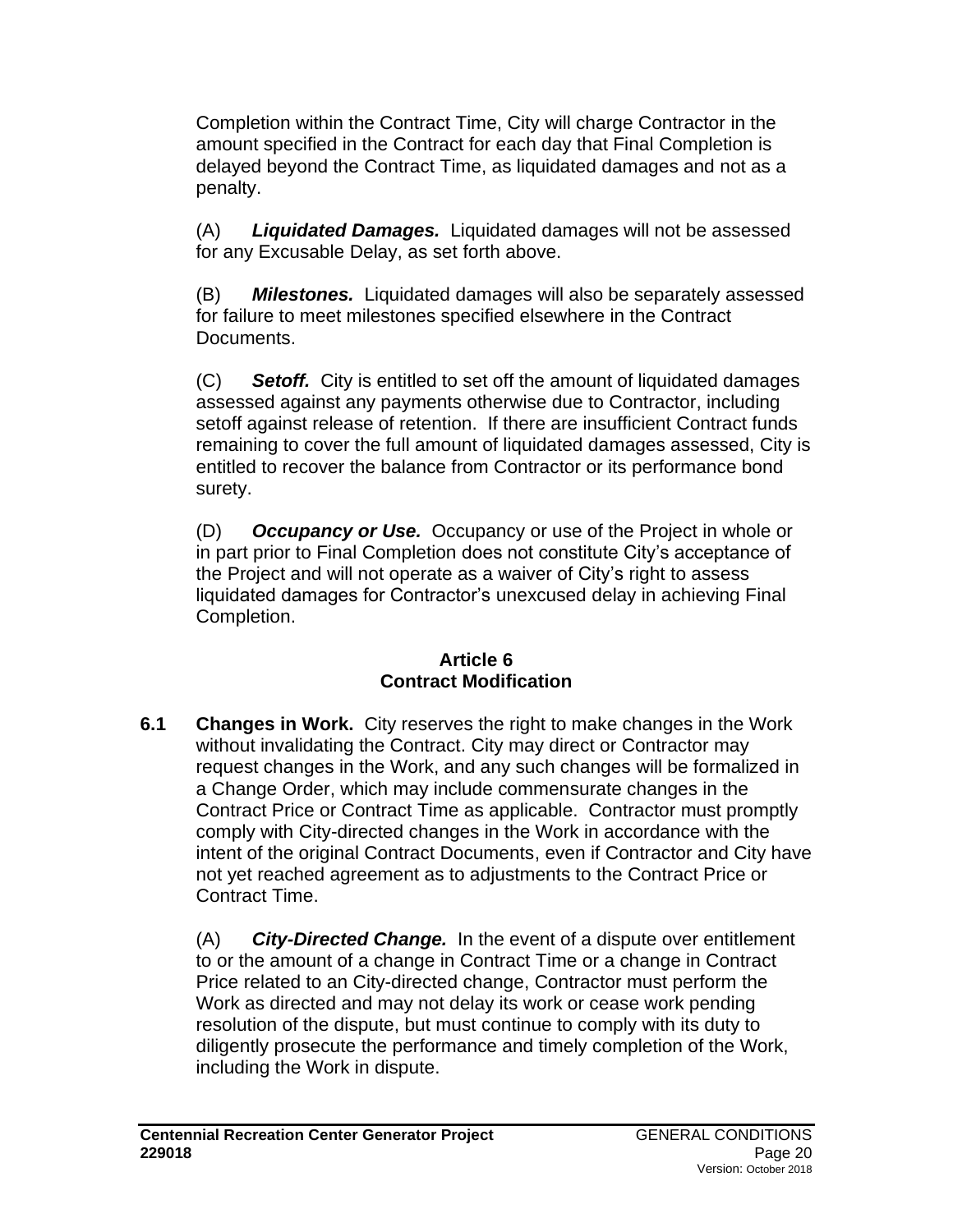(B) *Contractor's Obligations.* In the event that City and Contractor dispute whether a portion or portions of the Work are already required by the Contract Documents as opposed to changed or extra Work, Contractor must perform the Work as directed and may not delay its Work or cease Work pending resolution of the dispute, but must continue to comply with its duty to diligently prosecute the performance and timely completion of the Work, including the Work in dispute.

(C) *Remedy for Non-Compliance.* Contractor's failure to promptly comply with an City-directed change is deemed a material breach of the Contract, and in addition to all other remedies available to it, City may, at its sole discretion, hire another contractor or use its own forces to complete the disputed Work at Contractor's sole expense, and may deduct the cost from the Contract Price.

(D) *Dispute Resolution.* Contractor's sole recourse for an unresolved dispute related to changes in the Work is to comply with the dispute resolution provisions set forth in Article 12, below.

**6.2 Contractor Change Order Requests.** Contractor must submit a request or proposal for a change in the Work or a change in the Contract Price or Contract Time as a written Change Order request or proposal.

(A) *Time for Submission.* Any request for a change in the Contract Price must be submitted in writing to Project Manager within ten (10) calendar days of the date that Contractor first encounters the circumstances, information or conditions giving rise to the Change Order request, even if the total amount of the requested change in the Contract Price or impact on the Contract Time is not yet known at that time.

(B) *Required Contents.* Any Change Order request or proposal submitted by Contractor must include a complete breakdown of actual or estimated costs and credits, and must itemize labor, materials, equipment, taxes, insurance, and subcontract amounts. Any estimated cost must be updated in writing as soon as the actual amount is known.

(C) *Required Documentation.* All claimed costs must be fully documented, and any related request for an extension of time or delayrelated costs must be included at that time and in compliance with the requirements of Article 5 of the General Conditions.

(D) *Required Form.* Contractor must use City's form(s) for submitting all Change Order requests or proposals, unless otherwise specified by City.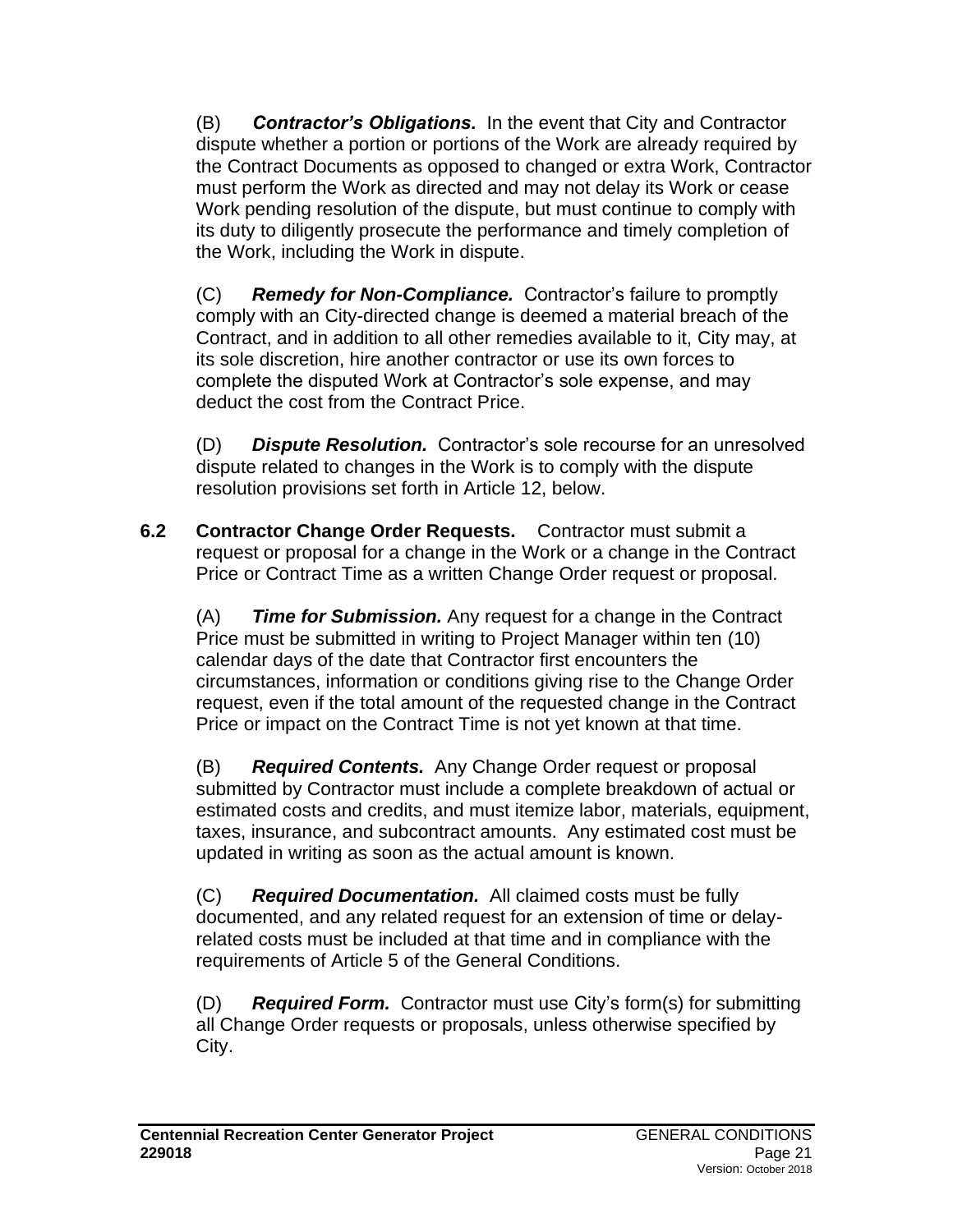(E) *Certification.* All Change Order requests must be signed by Contractor and must include the following certification:

> "The undersigned Contractor certifies under penalty of perjury that its statements and representations in this Change Order request are true and correct. Contractor warrants that this Change Order request is comprehensive and complete, and agrees that any costs, expenses, or time extension request not included herein is deemed waived. Contractor understands that submission of claims which have no basis in fact or which Contractor knows to be false may violate the False Claims Act, as set forth in Government Code Sections 12650 et seq."

**6.3 Adjustments to Contract Price.** The amount of any increase or decrease to the Contract Price will be determined based on one (1) of the following methods in the order provided:

(A) *Unit Pricing.* Amounts previously provided by Contractor in the form of unit prices, either in a bid schedule or schedule of values, will apply if unit pricing has previously been provided in Contractor's accepted bid schedule or schedule of values for the affected Work;

(B) *Lump Sum.* A mutually agreed upon lump sum;

(C) *Time and Materials.* On a time and materials basis, which may include a not-to-exceed limit, calculated as the total of the following sums:

(1) All direct labor costs plus fifteen percent (15%) for overhead and profit;

(2) All direct material costs, including sales tax, plus fifteen percent (15%) for overhead and profit;

(3) All direct plant and equipment rental costs, plus fifteen percent (15%) for overhead and profit;

(4) All direct subcontract costs plus ten percent (10%) for overhead and profit; and

(5) Increased bond or insurance premium costs computed at one and one half percent (1½%) of total of the previous four (4) sums.

**6.4 Unilateral Change Order.**If City disagrees with the amount of compensation or extension of time that Contractor has requested, City may elect to issue a unilateral Change Order, directing performance of the Work, and authorizing a change in the Contract Price or Contract Time in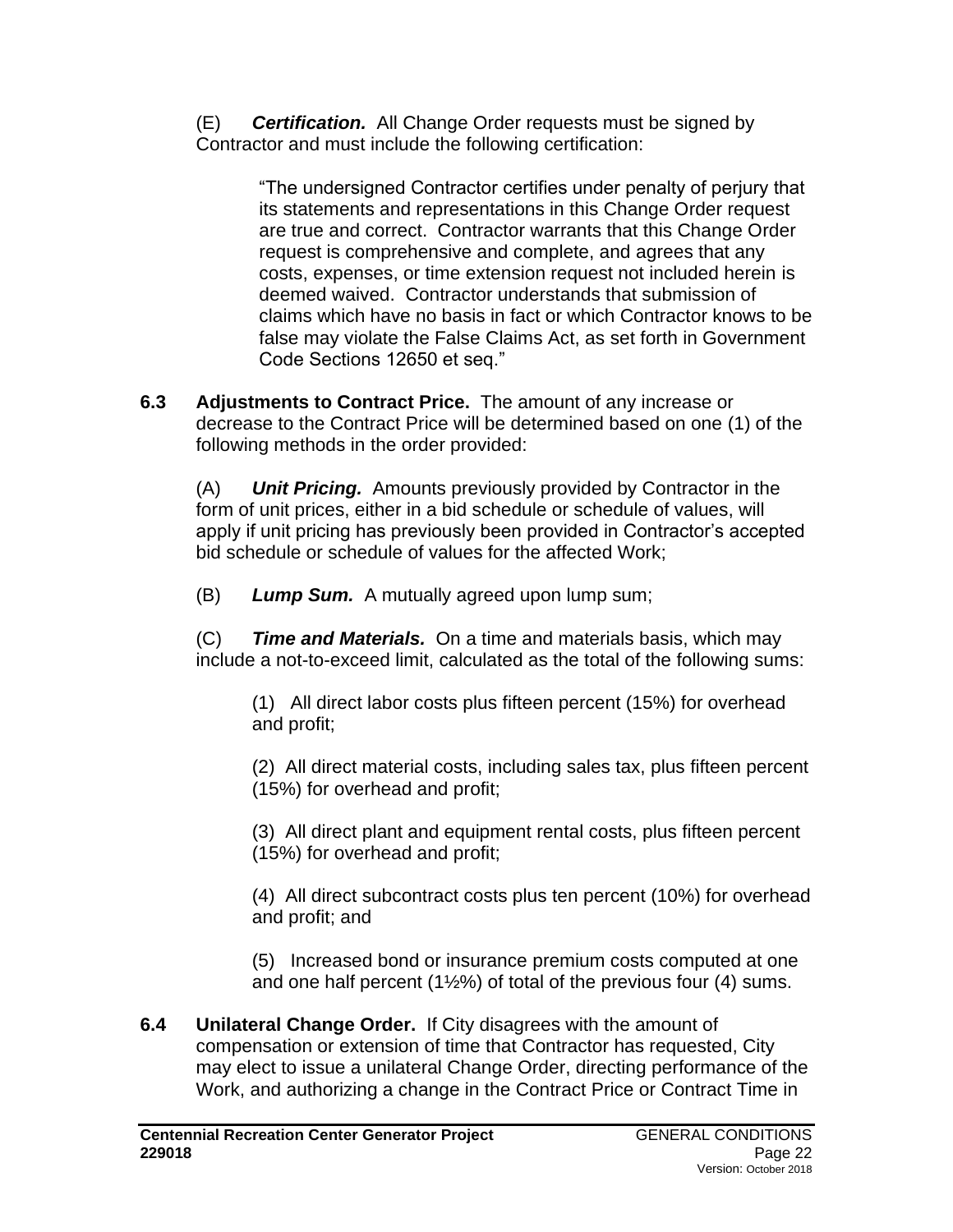the amount City believes is merited. Contractor's sole recourse to dispute the terms of a unilateral Change Order is to submit a timely Claim pursuant to Article 12, below.

**6.5 Non-Compliance Deemed Waiver.** Contractor waives its entitlement to any increase in the Contract Price or Contract Time if Contractor fails to full comply with the provisions of this Article. Contractor will not be paid for unauthorized extra work.

#### **Article 7 General Construction Provisions**

# **7.1 Permits and Taxes.**

(A) *General.* Contractor must obtain and pay for any and all permits, fees, or licenses required to perform the Work, unless otherwise indicated in the Contract Documents. Contractor must cooperate with and provide notifications to government agencies with jurisdiction over the Project, as may be required. Contractor must provide City with copies of all notices, permits, licenses, and renewals required for the Work.

#### **\*\* The contractor will be responsible for securing the necessary building permit and encroachment permit for this project (no cost to the contractor). \*\***

(B) *Federal Excise Tax.* Contractor must pay for all taxes on labor, material and equipment, except Federal Excise Tax to the extent that City is exempt from Federal Excise Tax.

**7.2 Temporary Facilities.** Contractor must provide, at Contractor's sole expense, any and all temporary facilities, including onsite office, sanitary facilities, storage, scaffolds, barricades, walkways, and any other temporary structure required to safely perform the Work along with any utility services incidental thereto.

(A) *Standards.* Such structures must be safe and adequate for the intended use, and installed and maintained in accordance with all applicable federal, state, and local laws, codes, and regulations.

(B) *Removal and Repair.* Contractor must promptly remove all such temporary facilities when they are no longer needed or upon completion of the Work, whichever comes first. Contractor must promptly repair any damage to City's property caused by the installation, use, or removal of the temporary facilities, and must promptly restore the property to its original or intended condition.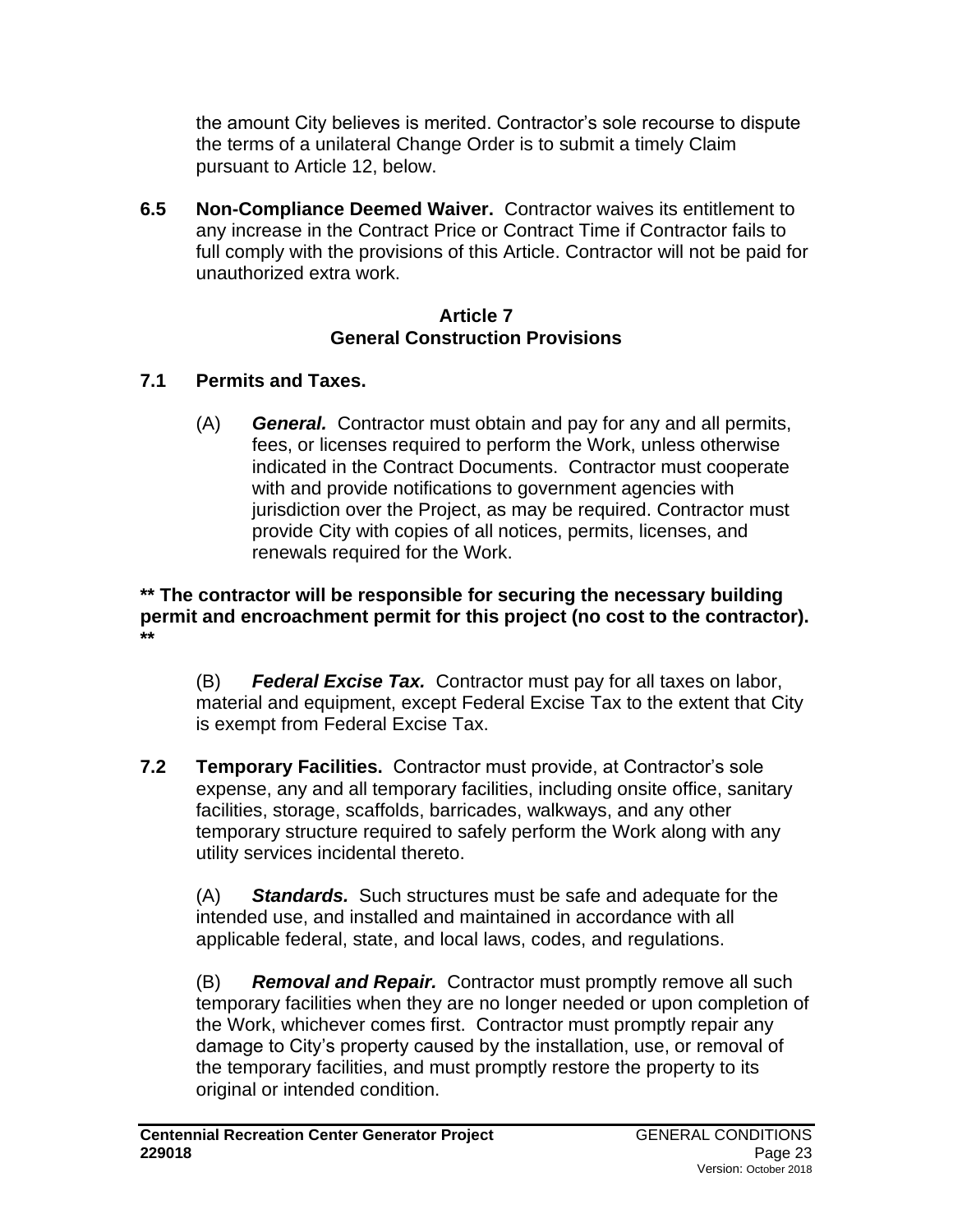(C) *Additional Requirements.* Additional provisions pertaining to temporary facilities may be included in the Specifications or Special Conditions.

**7.3 Signs.** No signs may be displayed on or about City's property, except signage which is required by law or by the Contract Documents, without City's prior written approval as to content, size, design, and location.

### **7.4 Protection of Work and Property.**

(A) *General.* Contractor is responsible at all times for protecting the Work and materials and equipment to be incorporated into the Work from damage until the Notice of Completion has been recorded. Except as specifically authorized by City, Contractor must confine its operations to the area of the Project site indicated in the Drawings. Contractor is liable for any damage caused to City's real or personal property, the real or personal property of adjacent property owners, or the work or personal property of other contractors working for City.

(B) *Unforeseen Conditions.* If Contractor encounters facilities, utilities, or other unknown conditions not shown on or reasonably inferable from the Drawings or apparent from inspection of the Project site, Contractor must promptly notify Project Manager, and must avoid taking any action which could cause damage to the facilities or utilities pending further direction from Project Manager. If Project Manager's subsequent direction to Contractor affects Contractor's cost or time to perform the Work, Contractor may submit a Change Order request as set forth in Article 6, above.

(C) *Support; Adjacent Properties.* Contractor must provide, install, and maintain all shoring, bracing, underpinning, etc., necessary to provide support to City's property and adjacent properties and improvements thereon. Contractor must provide notifications to adjacent property owners as may be required by law.

**7.5 Noninterference.** Contractor must take reasonable measures to avoid interfering with City's use of its property at or adjacent to the Project site, including use of roadways, entrances, parking areas, walkways, and structures.

### **7.6 Materials and Equipment.**

(A) *General.* Unless otherwise specified, all materials and equipment required for the Work must be new and of the best grade for the intended purpose, and furnished in sufficient quantities to ensure the proper and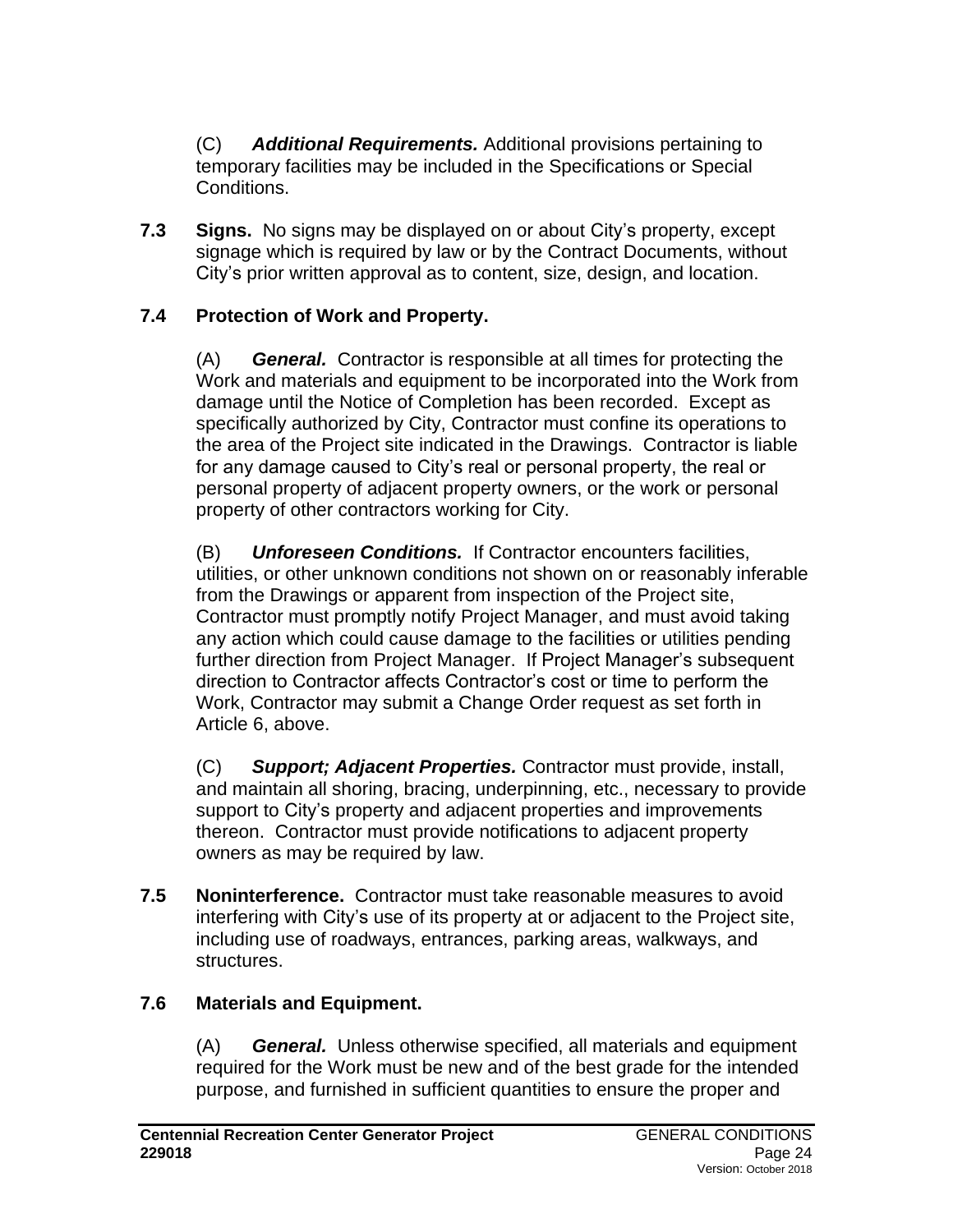expeditious performance of the Work. Unless otherwise specified, all materials and equipment required for the Work are deemed to include all components required for complete installation and intended operation, and must be installed in accordance with the manufacturer's recommendation. Contractor is responsible for all shipping, handling, and storage costs associated with the materials and equipment required for the Work, and is responsible for protecting the Work and all of the required materials, supplies, tools and equipment at Contractor's sole cost until City accepts the Project.

(B) *City-Provided.* If the Work includes installation of materials or equipment to be provided by City, Contractor is solely responsible for the proper examination, handling, storage, and installation of such items in accordance with the Contract Documents. Contractor must promptly notify City of any defects discovered in City-provided materials or equipment. Contractor is solely responsible for any loss of or damage to such items which occurs while the items are in Contractor's custody and control, the cost of which may be offset from the Contract Price and deducted from any payment(s) due to Contractor.

(C) *Intellectual Property Rights.* Contractor must, at its sole expense, obtain any authorization required for use of patented or copyright protected materials, equipment, devices or processes that are incorporated into the Work. Contractor's indemnity obligation in Article 4, applies to any claimed violation of intellectual property rights in violation of this provision.

# **7.7 Substitutions.**

(A) *"Or Equal."* Any specification designating a material, product, thing, or service by specific brand or trade name, followed by the words "or equal," is intended only to indicate quality and type of item desired, and Contractor may request use of any equal material, product, thing, or service.

(B) *Request for Substitution.* A request for substitution must be submitted to Project Manager for approval within the applicable time period provided in the Contract Documents. If no time period is specified, the substitution request may be submitted any time within thirty five (35) days after the date of award of the Contract, or sufficiently in advance of the time needed to avoid delay of the Work, whichever is earlier.

(C) *Substantiation.* All data substantiating the proposed substitute as an "equal" item must be submitted with the written request for substitution. Contractor's failure to timely provide necessary substantiation is ground for rejection of the proposed substitution, without further review.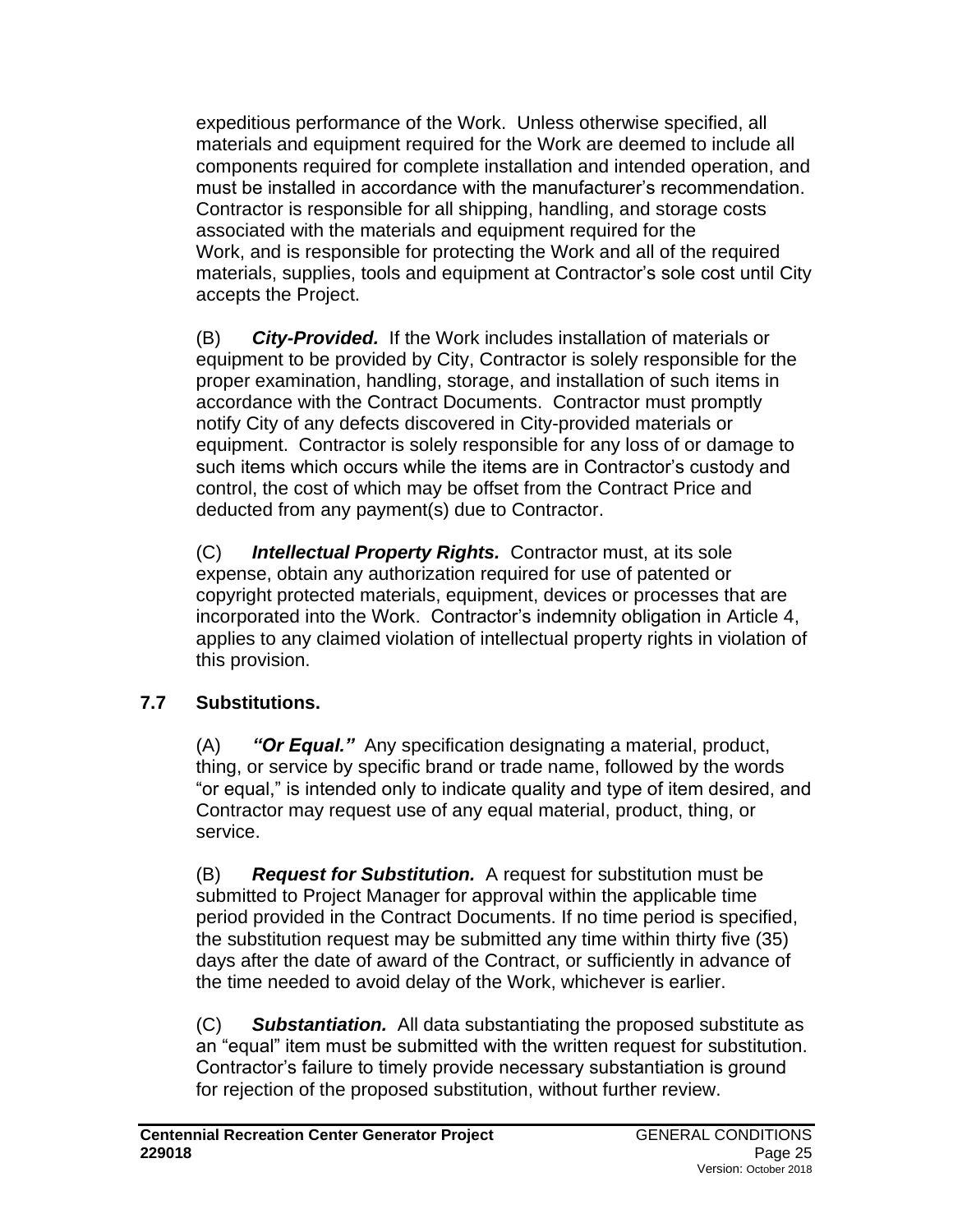(D) *Burden of Proving Equality.* Contractor has the burden of proving the equality of the proposed substitution. City has sole discretion to determine whether a proposed substitution is "equal," and City's determination is final.

(E) *Approval or Rejection.* If the proposed substitution is approved, Contractor is solely responsible for any additional costs associated with the substituted item(s). If the proposed substitution is rejected, Contractor must, without delay, install the item specified.

(F) *Contractor's Obligations.* City's review of a proposed substitution will not relieve Contractor from any of its obligations under the Contract Documents. In the event Contractor makes an unauthorized substitution, Contractor will be solely responsible for all resulting cost impacts, including the cost of removal and replacement and the impact to other design elements.

# **7.8 Testing and Inspection.**

(A) *General.* All materials, equipment, and workmanship used in the Work are subject to inspection by Inspector at all times and locations during construction and/or fabrication. All manufacturers' application or installation instructions must be provided to the Inspector at least ten (10) days prior to the first such application or installation. Contractor must, at all times, make the Work available for inspection.

*(B) Scheduling and Notification.* Contractor must schedule all tests required by the Contract Documents in time to avoid any delay to the progress of the Work. Contractor must provide timely notice to all necessary parties as specified in the Contract Documents.

(C) *Responsibility for Costs.* City will bear the initial cost of testing to be performed by independent testing consultants retained by City, subject to the following exceptions:

(1) Contractor will be responsible for the costs of any subsequent tests which are required to substantiate compliance with the Contract Documents, and any associated remediation costs.

(2) Contractor will be responsible for inspection costs, at City's established rates, for inspection time lost because the Work is not ready or Contractor fails to appear for a scheduled inspection.

(3) In addition, if any portion of the Work which is subject to testing is covered or concealed by Contractor prior to testing, Contractor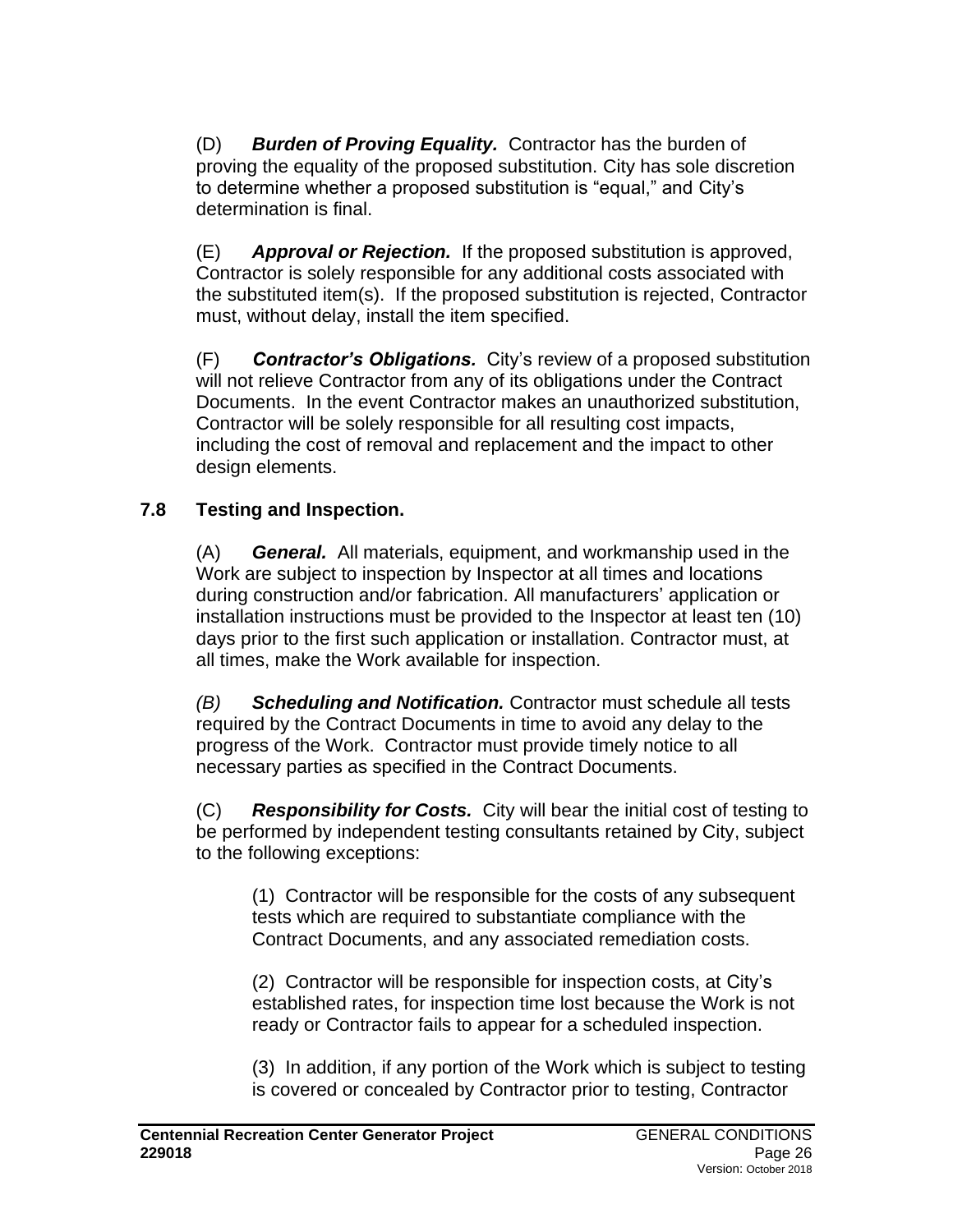will bear the cost of making that portion of the Work available for the testing required by the Contract Documents, and any associated repair or remediation costs.

(D) *Contractor's Obligations.* Any Work that fails to comply with the requirements of the Contract Documents must be promptly repaired, replaced, or corrected by Contractor, at Contractor's sole expense, even if that Work was previously inspected or included in a progress payment. Contractor is solely responsible for any delay occasioned by remediation of noncompliant Work. Inspection of the Work does not in any way relieve Contractor of its obligations to perform the Work as specified.

(E) *Distant Locations.* If required off-site testing or inspection must be conducted at a location more than 100 miles from the Project site, Contractor is solely responsible for the additional travel costs required for testing and/or inspection at such locations.

(F) *Final Inspection.* The provisions of this Section 7.8 apply to final inspection under Article 11, Completion and Warranty Provisions.

**7.9 Clean up.** Contractor must regularly remove debris and waste materials and maintain the Worksite in clean and neat condition.

(A) *General.* Prior to discontinuing work in an area, Contractor must clean the area and remove all rubbish along with its construction equipment, tools, machinery, waste and surplus materials. Contractor must, at all times, minimize and confine dust and debris resulting from construction activities.

(B) *Completion.* At the completion of the Work, Contractor must remove from the Worksite all of its equipment, tools, surplus materials, waste materials and debris. Before demobilizing from the Worksite, Contractor must ensure that all surfaces are cleaned, sealed, waxed, or finished as applicable, and that all marks, stains, paint splatters, and the like have been properly removed from the completed Work and the surrounding areas.

(C) *Non-Compliance.* If Contractor fails to commence compliance with its cleanup obligations within two (2) business days following written notification from City or its representative, City may undertake appropriate cleanup measures without further notice and the cost will be deducted from any amounts due or to become due Contractor.

**7.10 Instructions and Manuals.** Contractor must provide three (3) copies each of all instructions and manuals required by the Contract Documents, unless otherwise specified. These must be complete as to drawings,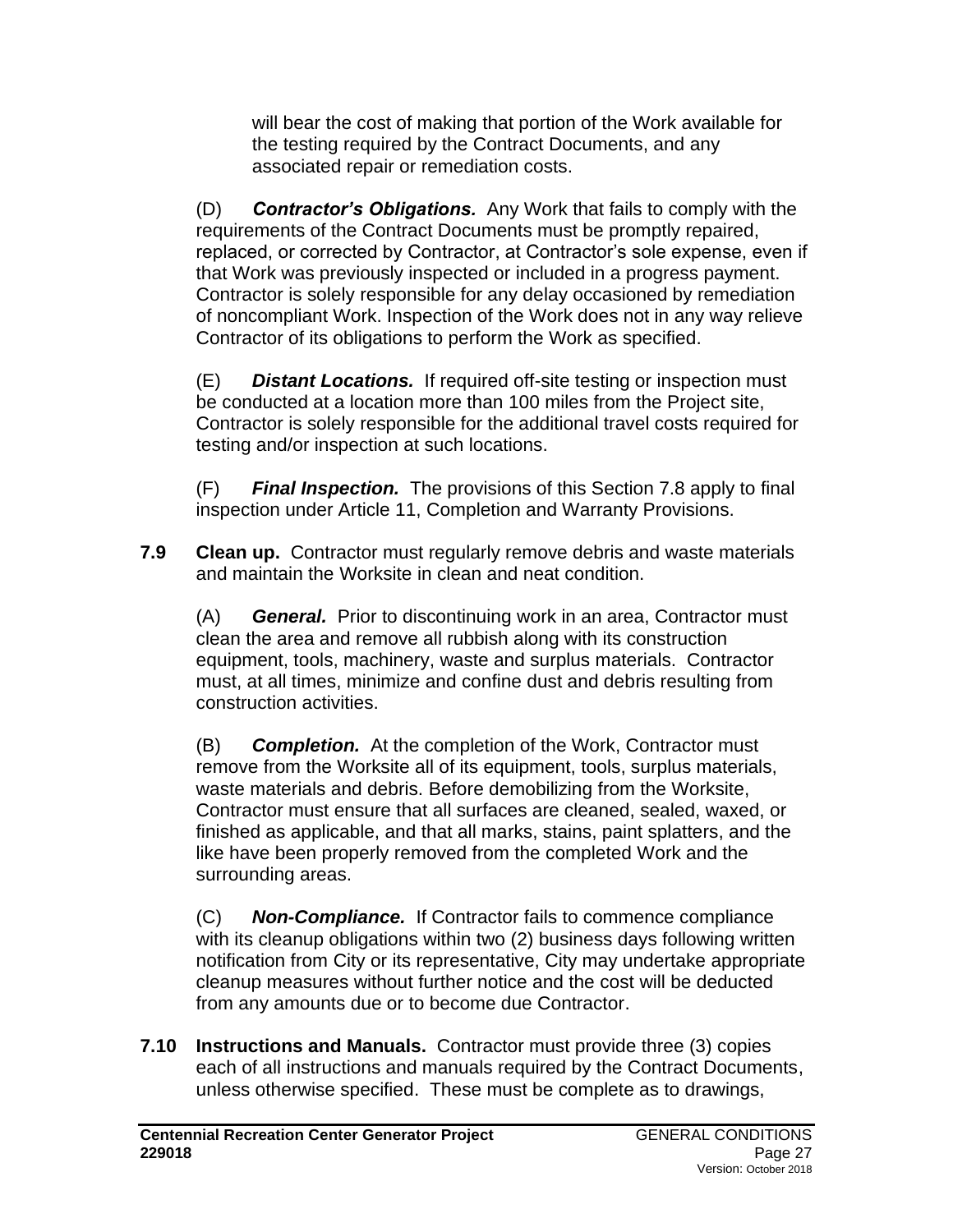details, parts lists, performance data, and other information that may be required for City to easily maintain and service the materials and equipment installed for this Project.

(A) *Submittal Requirements.* All manufacturers' application or installation instructions must be provided to the Inspector at least ten (10) days prior to the first such application. The instructions and manuals, along with any required guarantees, must be delivered to City for review.

(B) *Instruction of Personnel.* Contractor or its Subcontractors must instruct City's personnel in the operation and maintenance of any complex equipment as a condition precedent to Final Completion, if required in the Contract Documents.

**7.11 As-built Drawings.** Contractor and its Subcontractors must maintain on the Worksite a separate complete set of the Drawings which will be used solely for the purpose of recording changes made in any portion of the Work in order to create accurate record drawings at the end of the Project.

(A) *Duty to Update.* The as-built drawings must be updated as changes occur, on a daily basis if necessary. Progress payments may be delayed, in whole or in part, until the as-built drawings are brought up to date to the satisfaction of City. Actual locations to scale must be identified on the as-built drawings for all runs of mechanical and electrical work, including all site utilities, etc., installed underground, in walls, floors, or otherwise concealed. Deviations from the original Drawings must be shown in detail. The location of all main runs, whether piping, conduit, ductwork, drain lines, etc., must be shown by dimension and elevation.

(B) *Final Completion.* Contractor must verify that all changes in the Work are depicted in the as-built drawings and must deliver the complete set of as-built drawings to City for review and approval as a condition precedent to Final Completion.

**7.12 Existing Utilities.** As required by Government Code Section 4215, if, during the performance of the Work, Contractor discovers utility facilities not identified by City in the Contract Documents, Contractor must immediately provide written notice to City and the utility. City assumes responsibility for the timely removal, relocation, or protection of existing main or trunkline utility facilities located on the Project site, if those utilities are not identified in the Contract Documents. Contractor will be compensated in accordance with the provisions of the Contract Documents for the costs of locating, repairing damage not due to Contractor's failure to exercise reasonable care, and removing or relocating such utility facilities not indicated in the Drawings or Specifications with reasonable accuracy, and for equipment on the Project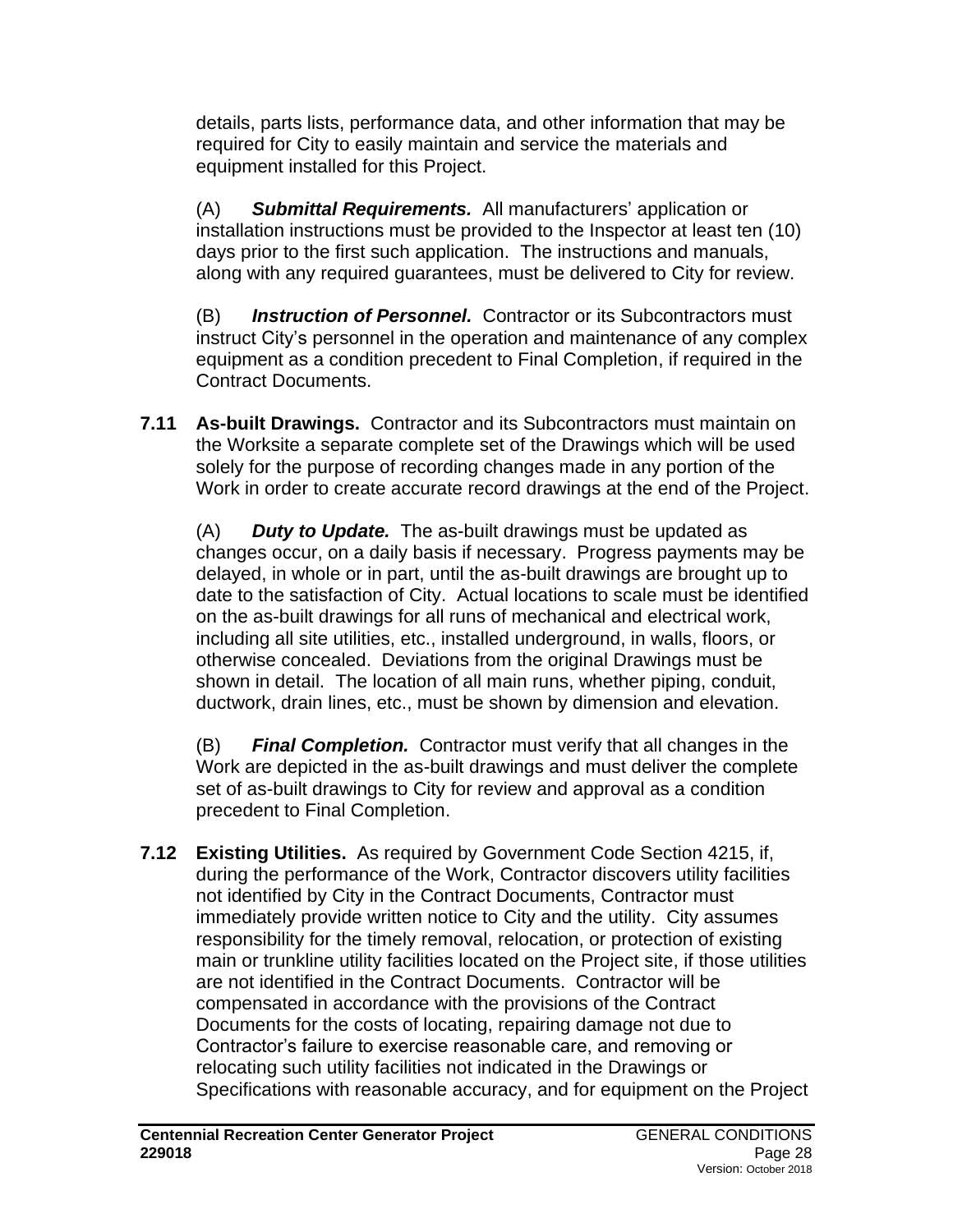necessarily idled during such work. Contractor will not be assessed liquidated damages for delay in completion of the Work, to the extent such delay was caused by City's failure to provide for removal or relocation of the utility facilities.

**7.13 Notice of Excavation.** Government Code Section 4216.2, requires that except in an emergency, Contractor must contact the appropriate regional notification center, or Underground Services Alert at 800-642-2444 (for Northern California), at least two (2) working days, but not more than fourteen (14) calendar days before starting any excavation if the excavation will be conducted in an area that is known, or reasonably should be known, to contain subsurface installations, and if practical, Contractor must delineate with white paint or other suitable markings the area to be excavated.

# **7.14 Trenching and Excavations.**

(A) *Duty to Notify.* Contractor must promptly, and before the following conditions are disturbed, provide written notice to City if Contractor finds any of the following conditions:

(1) Material that Contractor believes may be a hazardous waste, as defined in Section 25117 of the Health and Safety Code, that is required to be removed to a Class I, Class II, or Class III disposal site in accordance with the provisions of existing law;

(2) Subsurface or latent physical conditions at the Worksite differing from those indicated by information about the Worksite made available to bidders prior to the deadline for submitting bids; or

(3) Unknown physical conditions at the Worksite of any unusual nature, materially different from those ordinarily encountered and generally recognized as inherent in work of the character required by the Contract Documents.

(B) *City Investigation.* City will promptly investigate the conditions and if City finds that the conditions do materially differ or do involve hazardous waste, and cause a decrease or increase in Contractor's cost of, or the time required for, performance of any part of the Work, City will issue a Change Order.

(C) *Disputes.* In the event that a dispute arises between City and Contractor regarding any of the conditions specified in subsection (A) above, Contractor will not be excused from any scheduled completion date provided for in the Contract Documents, but must proceed with all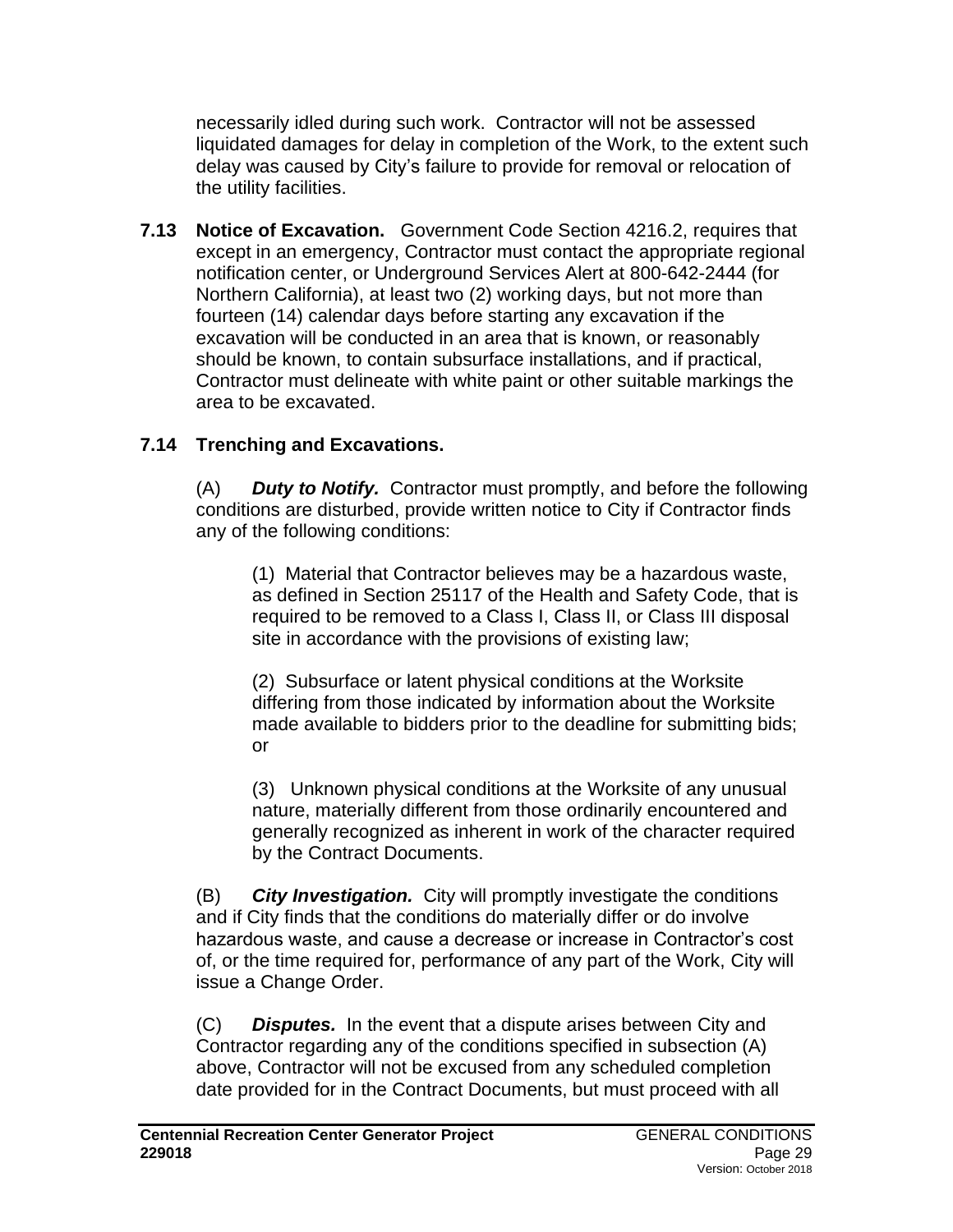Work to be performed under the Contract. Contractor will retain any and all rights provided either by the Contract or by law which pertain to the resolution of disputes between Contractor and City.

- **7.15 Trenching of Five Feet or More.** As required by Labor Code Section 6705, if the Contract Price exceeds Twenty Five Thousand Dollars (\$25,000.00) and the Work includes the excavation of any trench or trenches of five (5) feet or more in depth, a detailed plan must be submitted to City or its civil or structural engineer, for acceptance in advance of the excavation. The detailed plan must show the design of shoring, bracing, sloping, or other provisions to be made for worker protection from the hazard of caving ground during the excavation. If the plan varies from the shoring system standards, it must be prepared by a registered civil or structural engineer. Use of a shoring, sloping, or protective system less effective than that required by the Construction Safety Orders is prohibited.
- **7.16 New Utility Connections.** City will pay connection charges and meter costs for new permanent utilities required by the Contract Documents, if any. Contractor must notify City sufficiently in advance of the time needed to request service from each utility provider so that connections and services are initiated in accordance with the Project schedule.
- **7.17 Lines and Grades.** Contractor is required to use any benchmark provided by the Engineer. Unless otherwise specified in the Contract Documents, Contractor must provide all lines and grades required to execute the Work.

# **7.18 Historic or Archeological Items**.

(A) *Contractor's Obligations.* Contractor must ensure that all persons performing Work at the Project site are required to immediately notify Project Manager, upon discovery of any potential historic or archeological items, including historic or prehistoric ruins, burial grounds, archaeological or vertebrate paleontological site, including fossilized footprints or other archeological, paleontological or historical feature on the Project site (collectively, "Historic or Archeological Items").

(B) *Discovery; Cessation of Work.* Upon discovery of any potential Historic or Archeological Items, Work must be stopped within an eighty five (85) foot radius of the find and may not resume until authorized in writing by City. If required by City, Contractor must assist in protecting or recovering the Historic or Archeological Items, any such assistance to be compensated as extra work on a time and materials basis under Article 6, Contract Modification. Any suspension of Work required due to discovery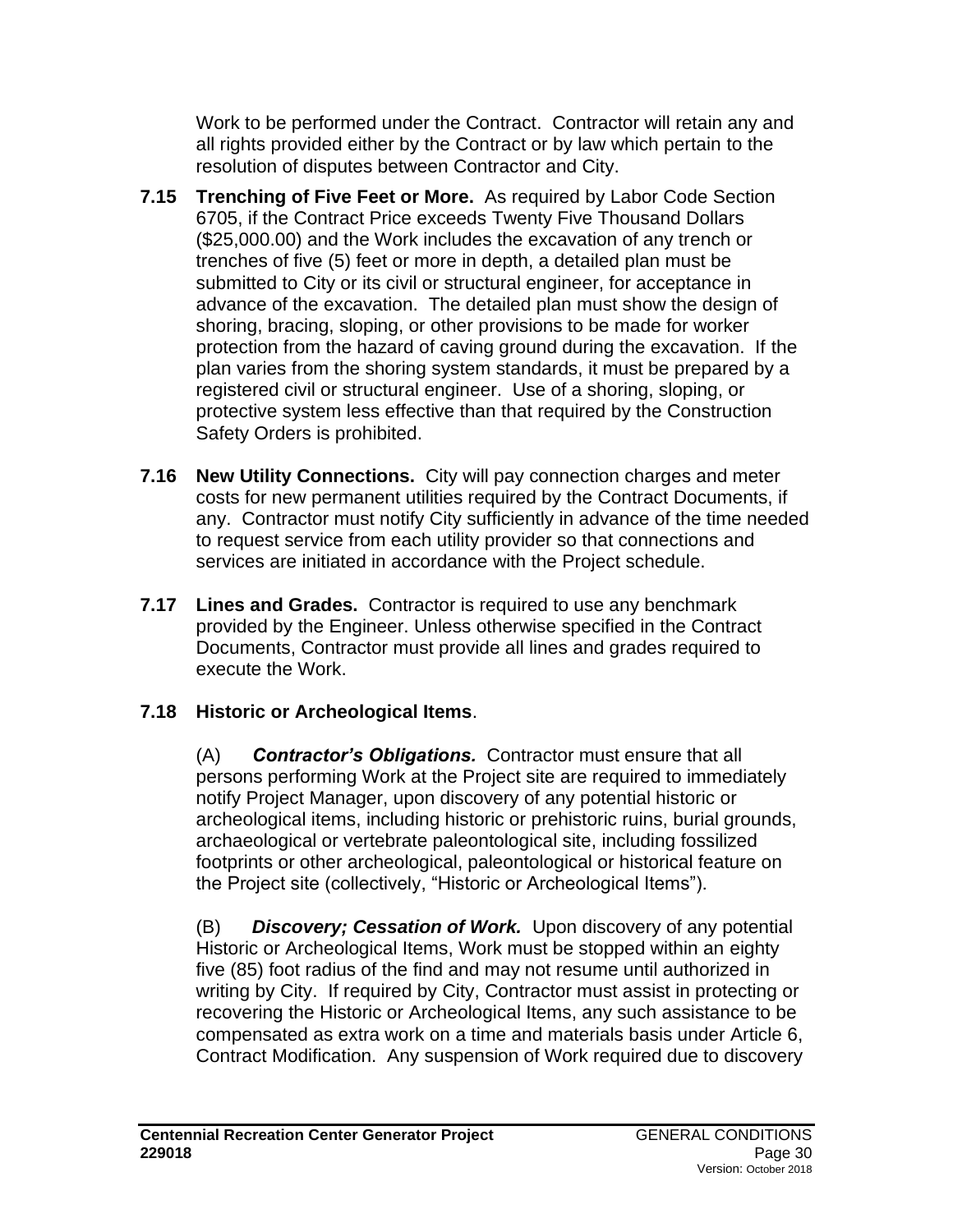of Historic or Archeological Items will be treated as a suspension for convenience under Article 13.

**7.19 Environmental Control.** Contractor must not pollute any drainage course or its tributary inlets with fuels, oils, bitumens, acids, insecticides, herbicides or other harmful materials. Contractor and its Subcontractors must at all times in the performance of the Work comply with all applicable federal, state, and local laws and regulations concerning pollution of waterways.

(A) *Stormwater Permit.* Contractor must comply with all applicable conditions of the State Water Resources Control Board national Pollutant Discharge Elimination System General Permit for Waste Discharge Requirements for Discharges of Stormwater Runoff Associated with Construction Activity ("Stormwater Permit").

(B) *Contractor's Obligations.* If required for the Work, a copy of the Stormwater Permit is on file in City's principal administrative offices, and Contractor must comply with the same without adjustment of the Contract Price or the Contract Time. Contractor must timely and completely submit required reports and monitoring information required by the conditions of the Stormwater Permit, Contractor must comply with all other applicable state, municipal or regional laws, ordinances, rules or regulations governing discharge of stormwater, including applicable municipal stormwater management programs.

# **Article 8 Payment**

- **8.1 Schedule of Values.** Prior to submitting its first application for payment, Contractor must prepare and submit to Project Manager a schedule of values apportioned to the various divisions and phases of the Work. Each line item contained in the schedule of values must be assigned a value such that the total of all items equals the Contract Price. The items must be sufficiently detailed to enable accurate evaluation of the percentage of completion claimed in each application for payment, and the assigned value consistent with any itemized or unit pricing submitted with Contractor's bid.
- **8.2 Progress Payments.** Following the last day of each month, or as otherwise required by the Special Conditions or Specifications, Contractor will submit to Project Manager a monthly application for payment for Work performed during the preceding month based on the estimated value of the Work performed during that preceding month.

(A) *Application for Payment.* Each application for payment must be itemized to include labor, materials, and equipment incorporated into the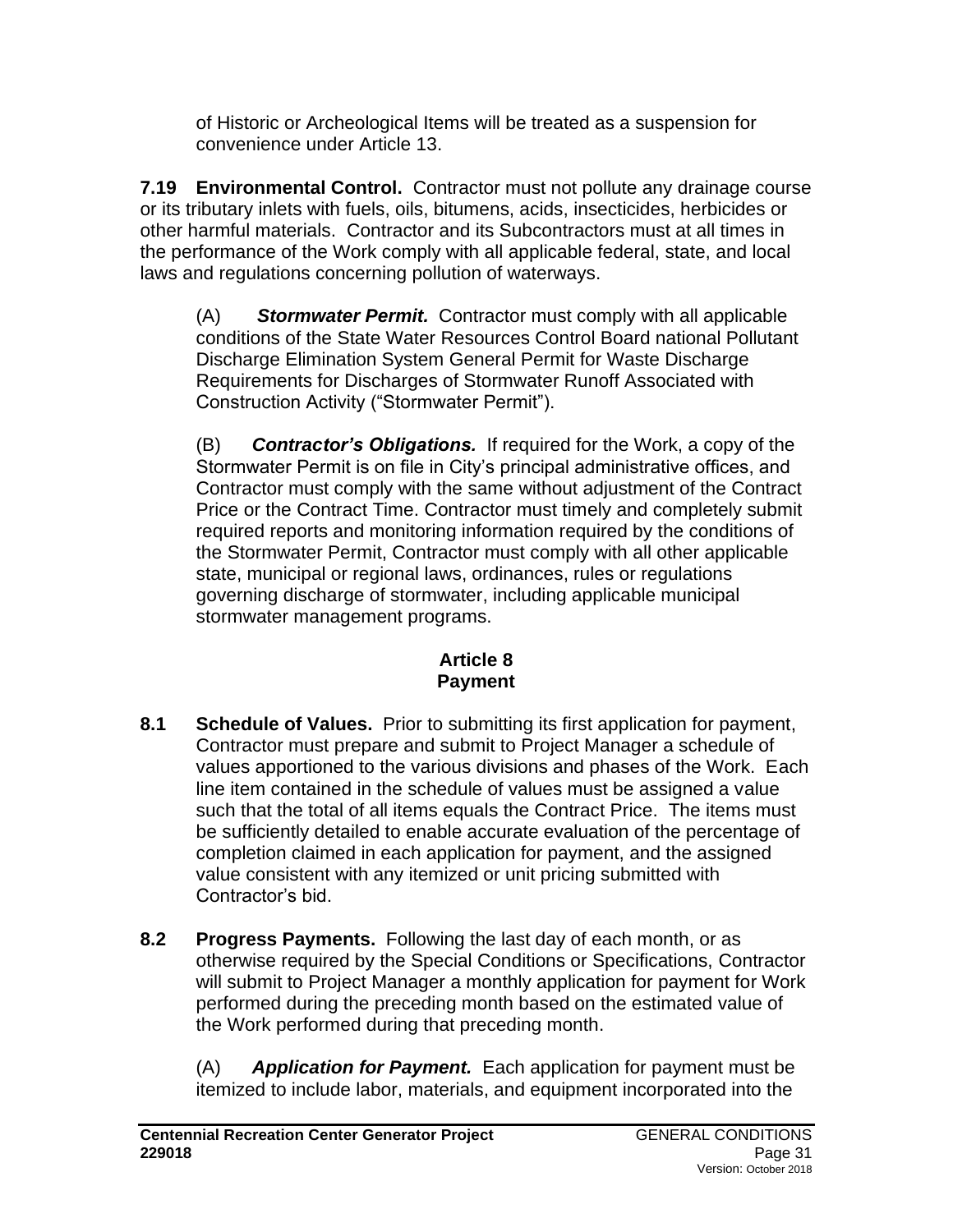Work, and materials and equipment delivered to the Worksite, as well as authorized and approved Change Orders. Each pay application must be supported by Contractor's schedule of values and any other substantiating data required by the Contract Documents.

**Each application for payment shall be accompanied by completed "Contract Balance Form," a copy of which is provided at the end of Article 8.**

(B) *Payment of Undisputed Amounts.* City will pay the undisputed amount due, as certified the Design Professional, within thirty (30) days after Contractor has submitted a complete and accurate payment application, subject to Public Contract Code Section 20104.50. City will deduct a percentage from each progress payment as retention, as set forth in Section 8.5, below, and may deduct additional amounts as set forth in Section 8.3, below.

**8.3 Adjustment of Payment Application.** City may adjust or reject a payment application, including application for Final Payment, in whole or in part, based upon any of the circumstances listed below. Contractor will be notified in writing of the basis for the adjustment, and will be promptly paid once the basis for that adjustment has been remedied and no longer exists.

(A) Contractor's unexcused failure to perform the Work as required by the Contract Documents, including correction or completion of punch list items;

(B) Loss or damage caused by Contractor or its Subcontractor(s) arising out of or relating to performance of the Work;

(C) Contractor's failure to pay its Subcontractors and suppliers when payment is due;

(D) Failure to timely correct rejected, nonconforming, or defective Work;

(E) Unexcused delay in performance of the Work;

(F) Any unreleased stop notice, retained as one hundred twenty five percent (125%) of the amount claimed;

(G) Failure to submit any required schedule or schedule update in the manner and within the time specified in the Contract Documents:

(H) Failure to maintain or submit as-built documents in the manner and within the time specified in the Contract Documents;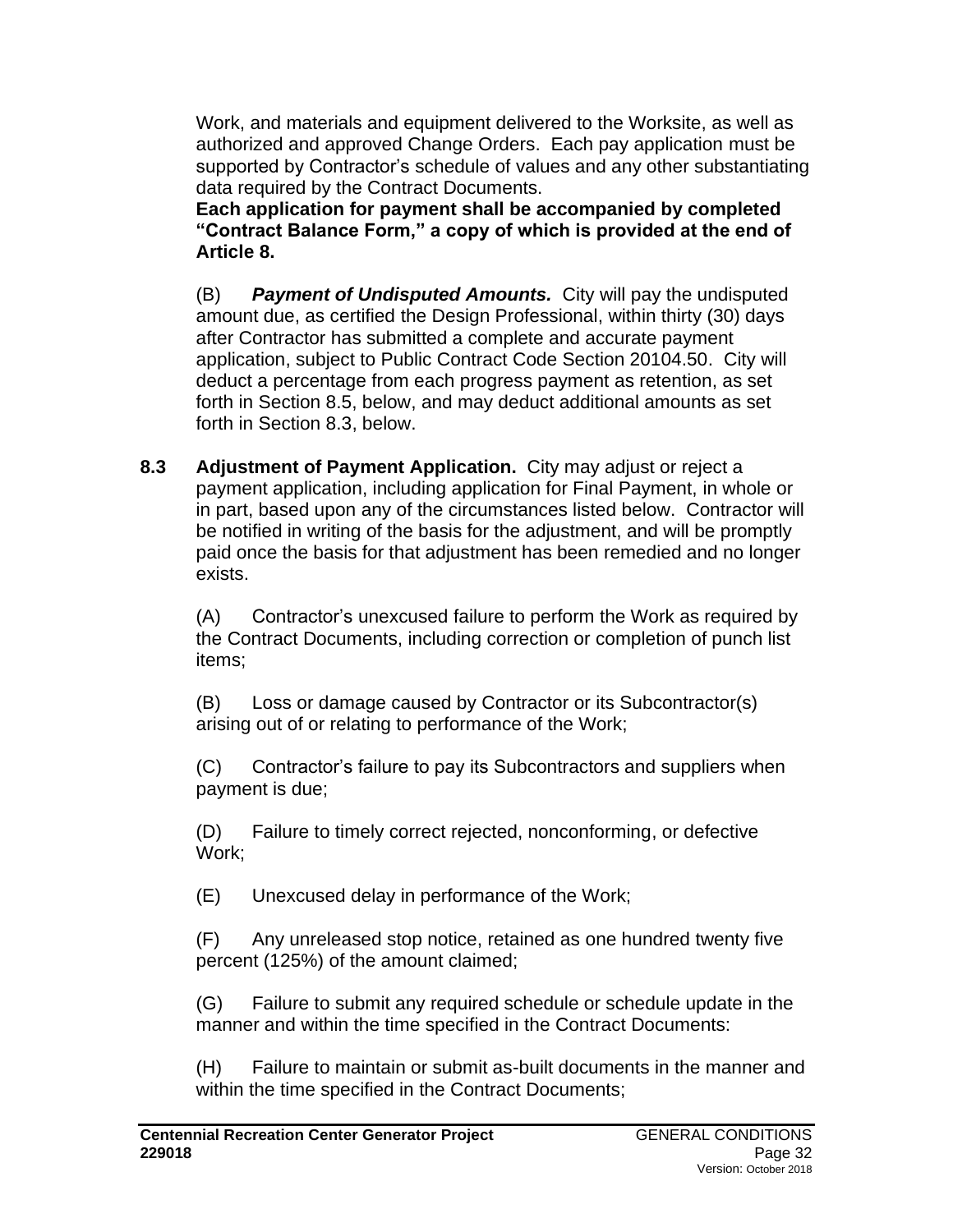(I) Work performed without approved Shop Drawings, when approved Shop Drawings are required before proceeding with the Work;

(J) Contractor's payroll records are delinquent or inadequate; and

(K) Any other costs or charges that may be offset against payments due, as provided in the Contract Documents, including liquidated damages.

- **8.4 Acceptance of Work.** Neither City's payment of progress payments nor its partial or full use or occupancy of the Project constitutes acceptance of any part of the Work.
- **8.5 Retention.** City will retain five percent (5%) of the amount due on each progress payment, or the percentage stated in the Notice Inviting Bids, whichever is greater, as retention to ensure full and satisfactory performance of the Work.

(A) *Substitution of Securities.* As provided by Public Contract Code Section 22300, Contractor may request in writing that it be allowed, at its sole expense, to substitute securities for the retention withheld by City. Any escrow agreement entered into pursuant to this provision must fully comply with Public Contract Code Section 22300, and will be subject to approval as to form by City's legal counsel.

(B) *Release of Undisputed Retention.* All undisputed retention, less any amounts that may be assessed as liquidated damages, retained for stop notices, or otherwise withheld under Section 8.3 or 8.6 will be released as Final Payment to Contractor no sooner than thirty five (35) days following recordation of the notice of completion, and no later than sixty (60) days following acceptance of the Project by City's governing body or authorized designee, or, if the Project has not been accepted, no later than sixty (60) days after the Project is otherwise considered complete under Public Contract Code Section 7107(c).

- **8.6 Setoff.** City is entitled to set off any amounts due from Contractor against any payments due to Contractor. City's entitlement to setoff includes progress payments as well as Final Payment and release of retention.
- **8.7 Payment to Subcontractors and Suppliers.** Each month, Contractor must promptly pay each Subcontractor and supplier the value of the portion of labor, materials, and equipment incorporated into the Work or delivered to the Worksite by the Subcontractor or supplier during the preceding month. Such payments must be made in accordance with the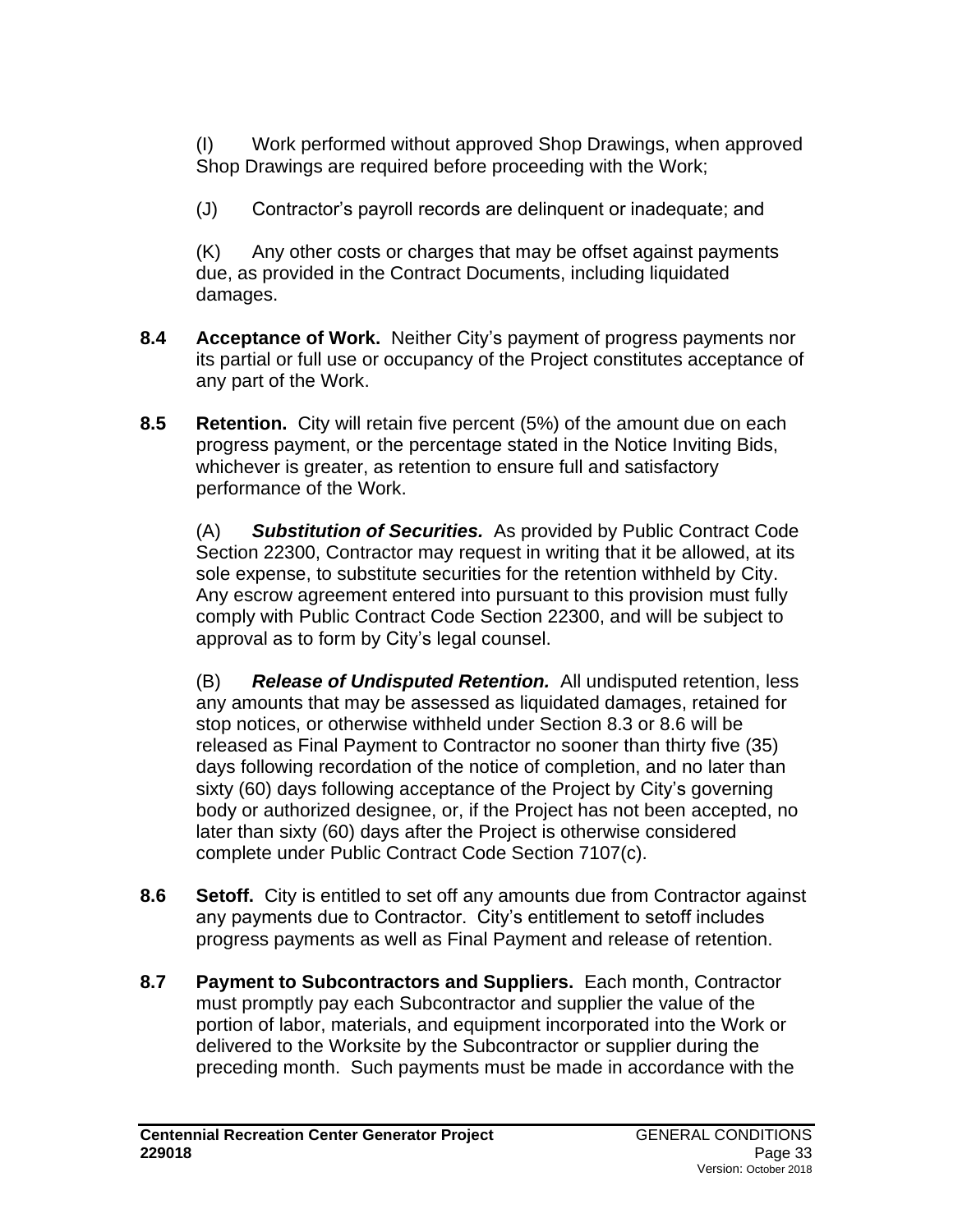requirements of the law, and those of the Contract Documents and applicable subcontract or supplier contract.

(A) *Withholding for Stop Notice.* City will withhold one hundred twenty five percent (125%) of the amount claimed by an unreleased stop notice, a portion of which may be retained by City for the costs incurred in handling the stop notice claim, including attorneys' fees and costs, as authorized by law.

(B) *Joint Checks.* City reserves the right to issue joint checks made payable to Contractor and its Subcontractors or suppliers. As a condition to release of payment by a joint check, the joint check payees may be required to execute a joint check agreement in a form provided or approved by City. The joint check payees will be jointly and severally responsible for the allocation and disbursement of funds paid by joint check. Payment by joint check will not be construed to create a contractual relationship between City and a Subcontractor or supplier of any tier beyond the scope of the joint check agreement.

- **8.8 Final Payment.** Final Completion, acceptance of the Work by City, and recordation of the Notice of Completion, and any release required by the Contract Documents are conditions precedent to Final Payment and release of undisputed retention, as set forth above. Contractor's application for Final Payment must comply with the requirements for submitting an application for a progress payment as stated in Section 8.2, above. Corrections to previous progress payments, including adjustments to estimated quantities for unit priced items, may be included in the Final Payment. The date of Final Payment is deemed to be effective on the date that City acts to release retention as final payment to Contractor, or otherwise provides written notice to Contractor of Final Payment. If the amount due from Contractor to City exceeds the amount of Final Payment, City retains the right to recover the balance from Contractor or its sureties.
- **8.9 Release of Claims.** City may, at any time, require that payment of the undisputed portion of any progress payment or Final Payment be contingent upon Contractor furnishing City with a written release of all claims against City arising from or related to the portion of Work covered by those undisputed amounts. Any disputed amounts may be specifically excluded from the release.
- **8.10 Warranty of Title.** Contractor warrants that title to all work, materials, or equipment incorporated into the Work and included in a request for payment will pass over to City free of any claims, liens, or encumbrances upon payment to Contractor.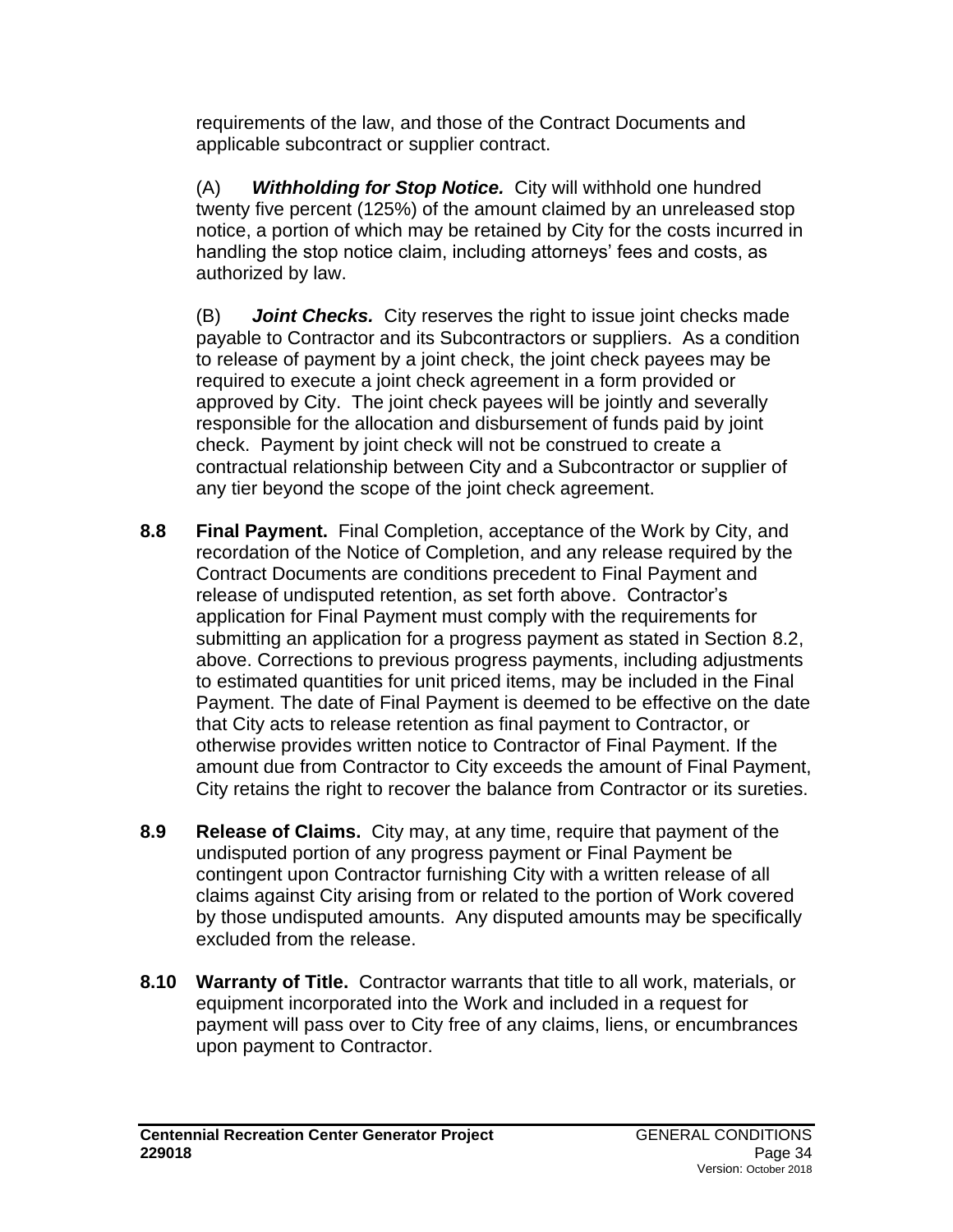### **CONTRACT BALANCE FORM**

### **CENTENNIAL RECREATION CENTER GENERATOR PROJECT**

*Note: A detailed invoice MUST be attached to this Contract Balance Form.*

| CONTRACTOR NAME: ______________________________<br>MAILING ADDRESS: ________________________________ |                      |            | TELEPHONE NO.: ______________________<br>FAX NO.: _________________________________<br>PROJECT NO.: ________________________<br>INVOICE NO.: _________________________ |
|------------------------------------------------------------------------------------------------------|----------------------|------------|------------------------------------------------------------------------------------------------------------------------------------------------------------------------|
|                                                                                                      |                      |            |                                                                                                                                                                        |
| 1. ORIGINAL CONTRACT AMOUNT:                                                                         | $\frac{1}{\sqrt{2}}$ |            |                                                                                                                                                                        |
| 2. APPROVED CHANGE ORDERS TOTAL:                                                                     | $\frac{1}{2}$        |            |                                                                                                                                                                        |
| 3. REVISED CONTRACT AMOUNT:                                                                          |                      |            | $(1+2)$ \$                                                                                                                                                             |
| 4. PREVIOUS BALANCE PAID:                                                                            | $\frac{1}{2}$        |            |                                                                                                                                                                        |
| 5. REMAINING BALANCE:                                                                                |                      |            | $(3-4)$ \$                                                                                                                                                             |
| 6. CURRENT PROGRESS PAYMENT DUE: \$<br>(before retention)                                            |                      |            |                                                                                                                                                                        |
| 7.5% RETENTION FROM WORK DONE: (-)\$                                                                 |                      |            |                                                                                                                                                                        |
| 8. CURRENT BALANCE DUE:                                                                              |                      |            | $(6-7)$ \$                                                                                                                                                             |
| 9. REMAINING BALANCE OF REVISED<br><b>CONTRACT AMOUNT:</b>                                           |                      | $(5-8)$ \$ |                                                                                                                                                                        |

*(including retention)*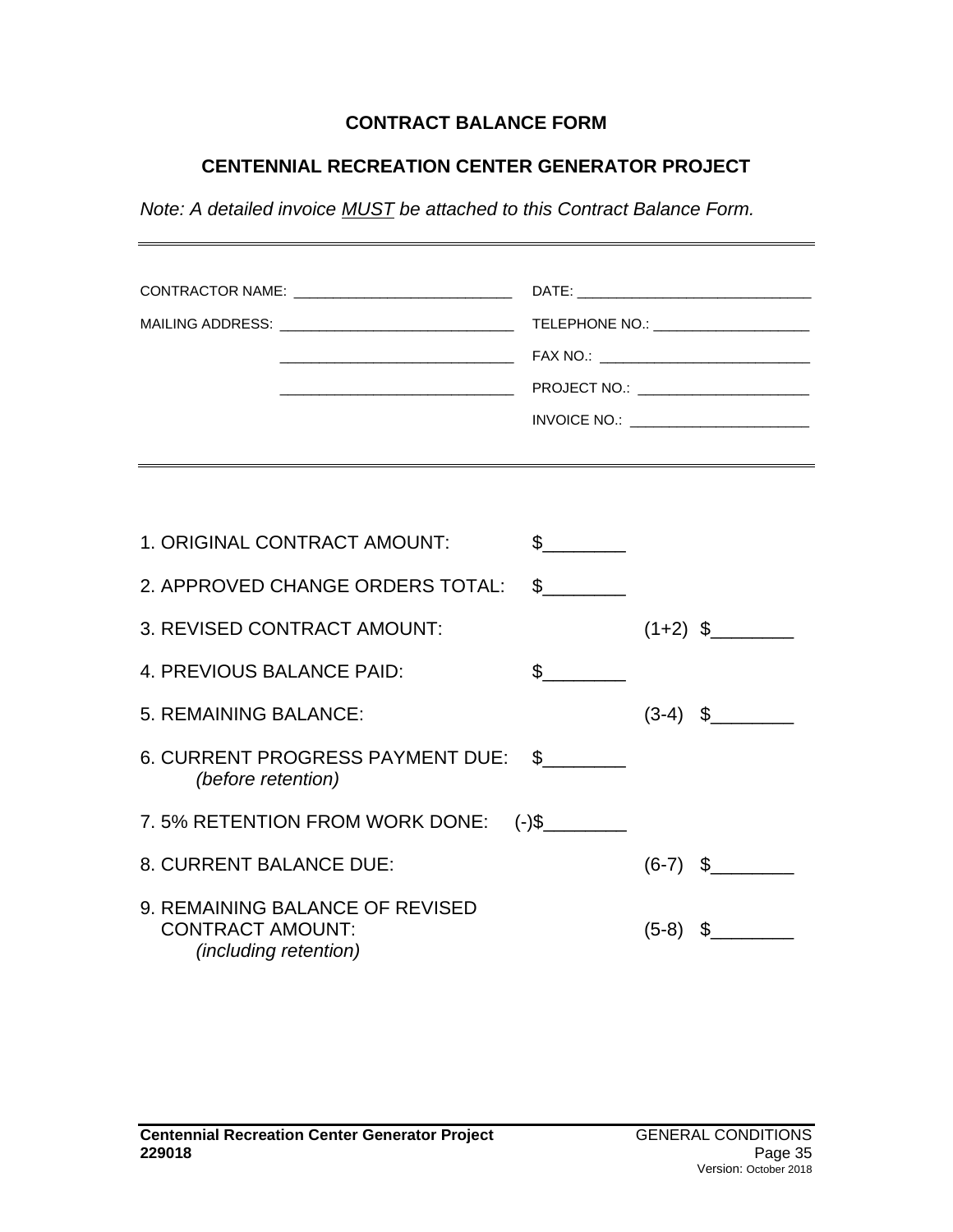#### **Article 9 Labor Provisions**

**9.1 Discrimination Prohibited**. Discrimination against any prospective or present employee engaged in the Work on grounds of race, color, ancestry, national origin, ethnicity, religion, sex, sexual orientation, age, disability, or marital status is strictly prohibited. Contractor and its Subcontractors are required to comply with all applicable Federal and California laws including the California Fair Employment and Housing Act (Government Code Sections 12900 et seq.), Government Code Section 11135, and Labor Code Sections 1735, 1777.5, 1777.6, and 3077.5.

# **9.2 Labor Code Requirements.**

(A) *Eight Hour Day.* Under Labor Code Section 1810, eight (8) hours of labor constitute a legal day's work under this Contract.

(B) *Penalty.* Under Labor Code Section 1813, Contractor will forfeit to City as a penalty, the sum of \$25.00 for each day during which a worker employed by Contractor or any Subcontractor is required or permitted to work more than eight (8) hours in any one (1) calendar day or more than forty (40) hours per calendar week, except if such workers are paid overtime under Labor Code Section 1815.

(C) *Apprentices.* Contractor is responsible for compliance with the requirements governing employment and payment of apprentices, as set forth in Labor Code Section 1777.5, which is fully incorporated by reference.

(D) *Notices.* Under Labor Code Section 1771.4, Contractor is required to post all job site notices prescribed by law or regulation.

**9.3 Prevailing Wages.** Each worker performing Work under this Contract that is covered under Labor Code Section 1720, including cleanup at the Project site, must be paid at a rate not less than the prevailing wage as defined in Sections 1771 and 1774 of the Labor Code. The prevailing wage rates are available online at [http://www.dir.ca.gov/dlsr.](http://www.dir.ca.gov/dlsr) Contractor must post a copy of the applicable prevailing rates at the Worksite.

(A) *Penalties.* Under Labor Code Section 1775, Contractor and any Subcontractor will forfeit to City as a penalty up to Two Hundred Dollars (\$200.00) for each calendar day, or portion a day, for each worker paid less than the applicable prevailing wage rate. Contractor must also pay each worker the difference between the applicable prevailing wage rate and the amount actually paid to that worker.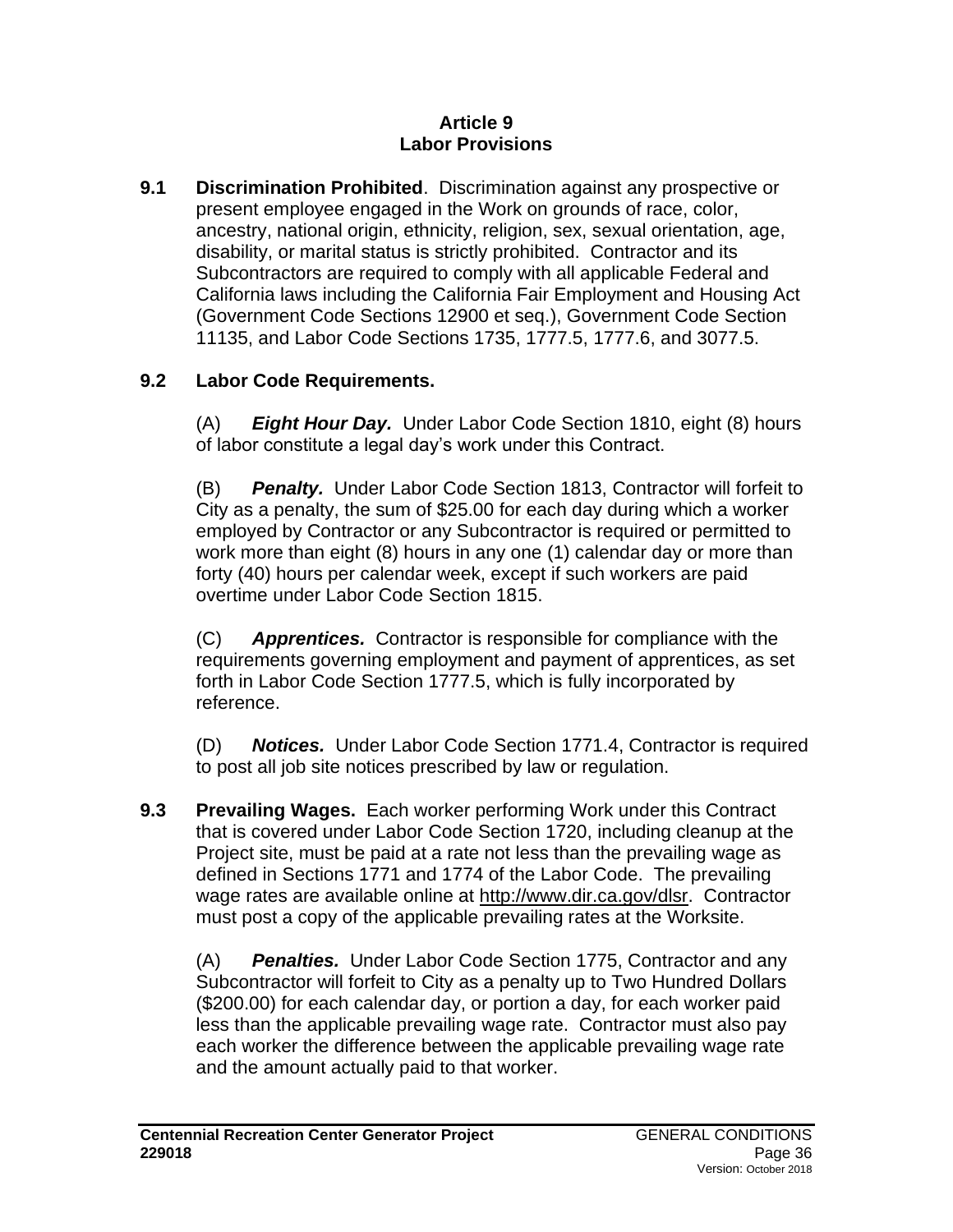(B) *Federal Requirements.* If this Project is subject to Federal prevailing wage requirements in addition to California prevailing wage requirements, Contractor and its Subcontractors are required to pay the higher of the current applicable prevailing wage rates under federal law, available online at [http://www.access.gpo.gov/davisbacon/ca.html.](http://www.access.gpo.gov/davisbacon/ca.html)

**9.4 Payroll Records.** Contractor must comply with the provisions of Labor Code Sections 1776 and 1812 and all implementing regulations, which are fully incorporated by this reference, including requirements for electronic submission of payroll records.

(A) *Contractor and Subcontractor Obligations*. Contractor and each Subcontractor must keep accurate payroll records, showing the name, address, social security number, work classification, straight time and overtime hours worked each day and week, and the actual per diem wages paid to each journeyman, apprentice, worker, or other employee employed in connection with the Work. Each payroll record must contain or be verified by a written declaration that it is made under penalty of perjury, stating both of the following:

(1) The information contained in the payroll record is true and correct.

(2) Contractor or Subcontractor has complied with the requirements of Labor Code Sections 1771, 1811, and 1815 for any Work performed by its employees on the Project.

(B) *Certified Record.* A certified copy of an employee's payroll record must be made available for inspection or furnished to the employee or his or her authorized representative on request, to City, or to the Division of Labor Standards Enforcement, and the Division of Apprenticeship Standards of the Department of Industrial Relations, and as further provided by the Labor Code.

(C) *Enforcement.* Upon notice of noncompliance with Labor Code Section 1776, Contractor or Subcontractor has ten (10) days in which to comply with requirements of this section. If Contractor or Subcontractor fails to do so within the ten (10) day period, Contractor or Subcontractor will forfeit a penalty of One Hundred Dollars (\$100.00) per day, or portion a day, for each worker for whom compliance is required, until strict compliance is achieved. Upon request by the Division of Apprenticeship Standards, or the Division of Labor Standards Enforcement, these penalties will be withheld from progress payments then due.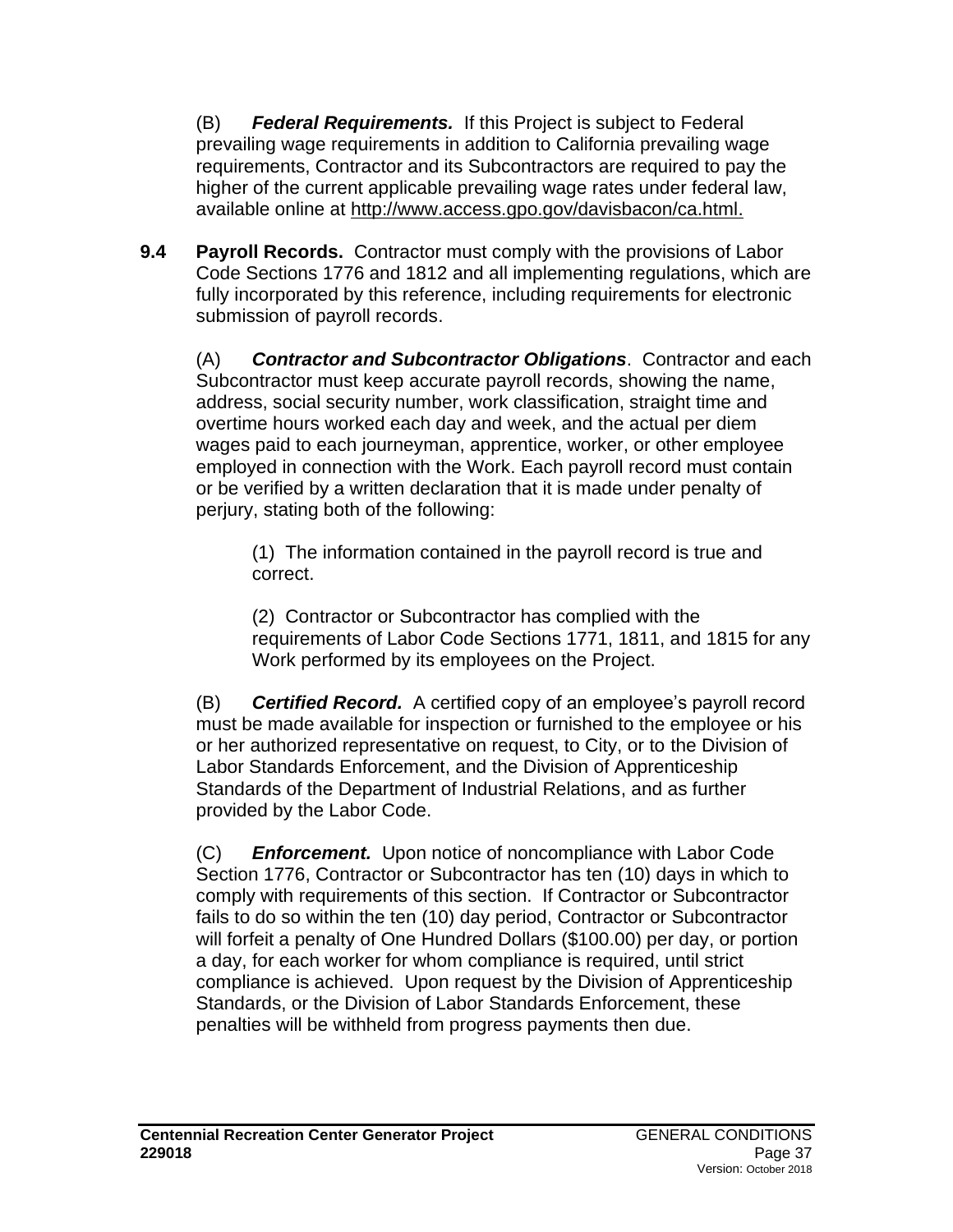**9.5 Labor Compliance.** Under Labor Code section 1771.4, the Contract for this Project is subject to compliance monitoring and enforcement by the California Department of Industrial Relations.

**9.6 Wage Theft Prevention.** Compliance with Wage and Hour Laws: Contractor, and any subcontractor it employs to complete work under this Agreement, shall comply with all applicable federal, state and local wage and hour laws. Applicable laws may include, but are not limited to, the Federal Fair Labor Standards Act and the California Labor Code.

Final Judgments, Decisions, and Orders: For purposes of this Section, a "final judgment, decision, or order" refers to one for which all appeals have been exhausted or the time to appeal has expired. Relevant investigatory government agencies include: the federal Department of Labor, the California Division of Labor Standards Enforcement, or any other governmental entity or division tasked with the investigation and enforcement of wage and hour laws.

Prior Judgments against Contractor and/or its Subcontractors: BY SIGNING THIS AGREEMENT, CONTRACTOR AFFIRMS THAT IT HAS DISCLOSED ANY FINAL JUDGMENTS, DECISIONS OR ORDERS FROM A COURT OR INVESTIGATORY GOVERNMENT AGENCY FINDING – IN THE FIVE (5) YEARS PRIOR TO EXECUTING THIS AGREEMENT – THAT CONTRACTOR OR ITS SUBCONTRACTOR(S) HAS VIOLATED ANY APPLICABLE WAGE AND HOUR LAWS. CONTRACTOR FURTHER AFFIRMS THAT IT OR ITS SUBCONTRACTOR(S) HAS SATISFIED AND COMPLIED WITH – OR HAS REACHED AGREEMENT WITH THE CITY REGARDING THE MANNER IN WHICH IT WILL SATISFY – ANY SUCH JUDGMENTS, DECISIONS OR ORDERS.

Judgments or Decisions During Term of Contract: If at any time during the term of this Agreement, a court or investigatory government agency issues a final judgment, decision or order finding that Contractor or an subcontractor it employs to perform work under this Agreement has violated any applicable wage and hour law, or Contractor learns of such a judgment, decision, or order that was not previously disclosed, Contractor shall inform the City Attorney, no more than fifteen (15) days after the judgment, decision or order becomes final or of learning of the final judgment, decision or order. Contractor and its subcontractors shall promptly satisfy and comply with any such judgment, decision, or order, and shall provide the City Attorney with documentary evidence of compliance with the final judgment, decision or order within five (5) days of satisfying the final judgment, decision or order. The City reserves the right to require Contractor to enter into an agreement with the City regarding the manner in which any such final judgment, decision, or order will be satisfied.

City's Right to Withhold Payment: Where Contractor or any subcontractor it employs to perform work under this Agreement has been found in violation of any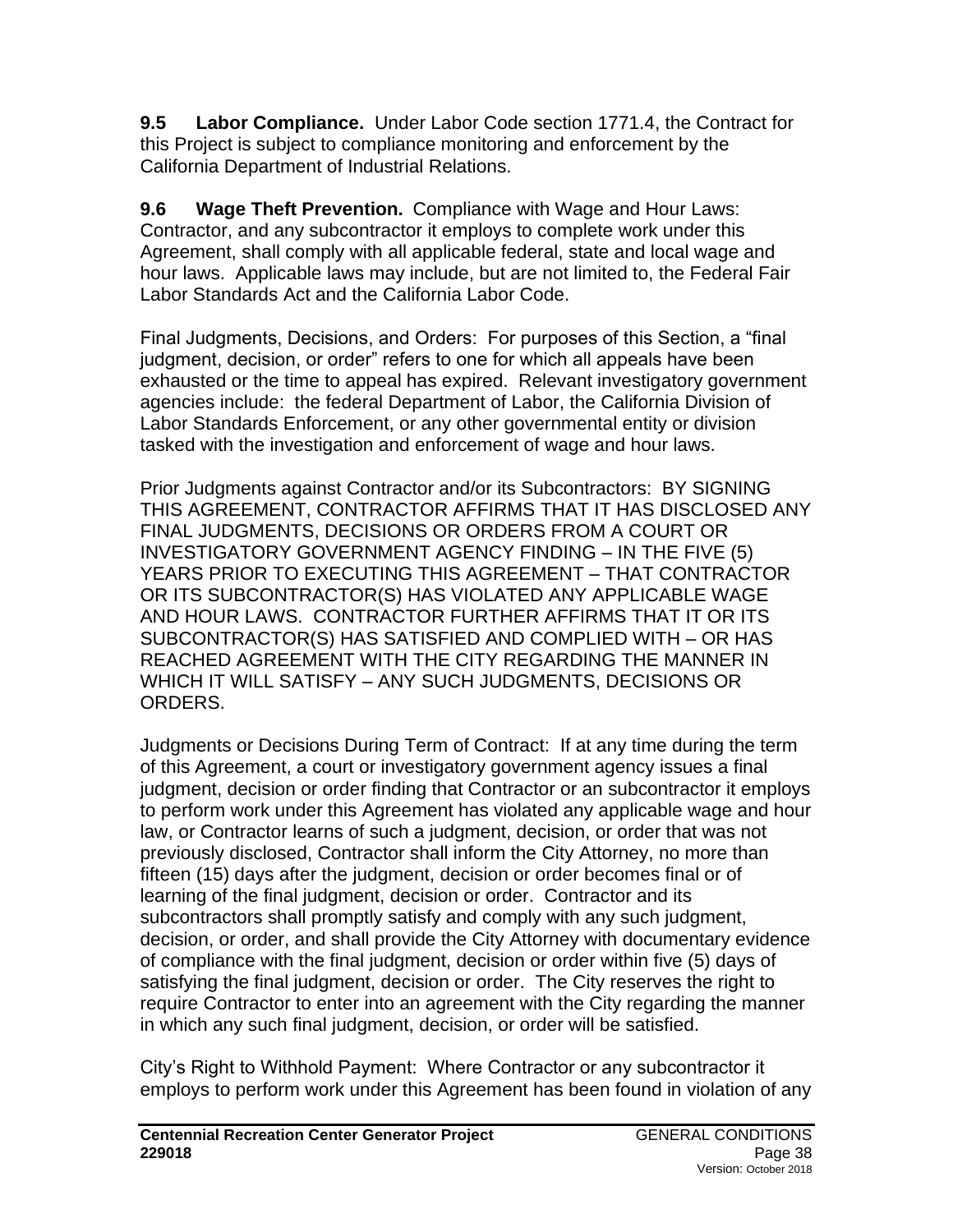applicable wage and hour law by a final judgment, decision or order of a court or government agency, the City reserves the right to withhold payment to Contractor until such judgment, decision or order has been satisfied in full.

Material Breach: Failure to comply with any part of this Section constitutes a material breach of this Agreement. Such breach may serve as a basis for immediate termination of this Agreement and/or any other remedies available under this Agreement and/or law.

Notice to City Related to Wage Theft Prevention: Notice provided to the City Attorney as required under this Section shall be addressed to: City Attorney, City of Morgan Hill, 17575 Peak Avenue, Morgan Hill, CA 95037. The Notice provisions of this Section are separate from any other notice provisions in this Agreement and, accordingly, only notice provided to the above address satisfies the notice requirements in this Section.

#### **Article 10 Safety Provisions**

**10.1 Safety Precautions and Programs.** Contractor and its Subcontractors are fully responsible for safety precautions and programs, and for the safety of persons and property in the performance of the Work. Contractor and its Subcontractors must comply with all applicable safety laws, rules and regulations and seek to avoid injury, loss, or damage to persons or property by taking reasonable steps to protect its employees and other persons at the Worksite, materials and equipment stored on or off site, and property at or adjacent to the Worksite.

(A) *Reporting Requirements.* Contractor must immediately provide a written report to City of all recordable accidents and injuries occurring at the Worksite. If Contractor is required to file an accident report with a government agency, Contractor will provide a copy of the report to City.

(B) *Legal Compliance.* Contractor's safety program must comply with the applicable legal and regulatory requirements. Contractor must provide City with copies of all notices required by law or regulation.

(C) *Contractor's Obligations.* Any damage or loss caused by Contractor arising from the Work which is not insured under property insurance must be promptly remedied by Contractor.

(D) *Remedies.* If City determines, in its sole discretion, that any part of the Work or Worksite is unsafe, City may, without assuming responsibility for Contractor's safety program, require Contractor or its Subcontractor to cease performance of the Work or to take corrective measures to City's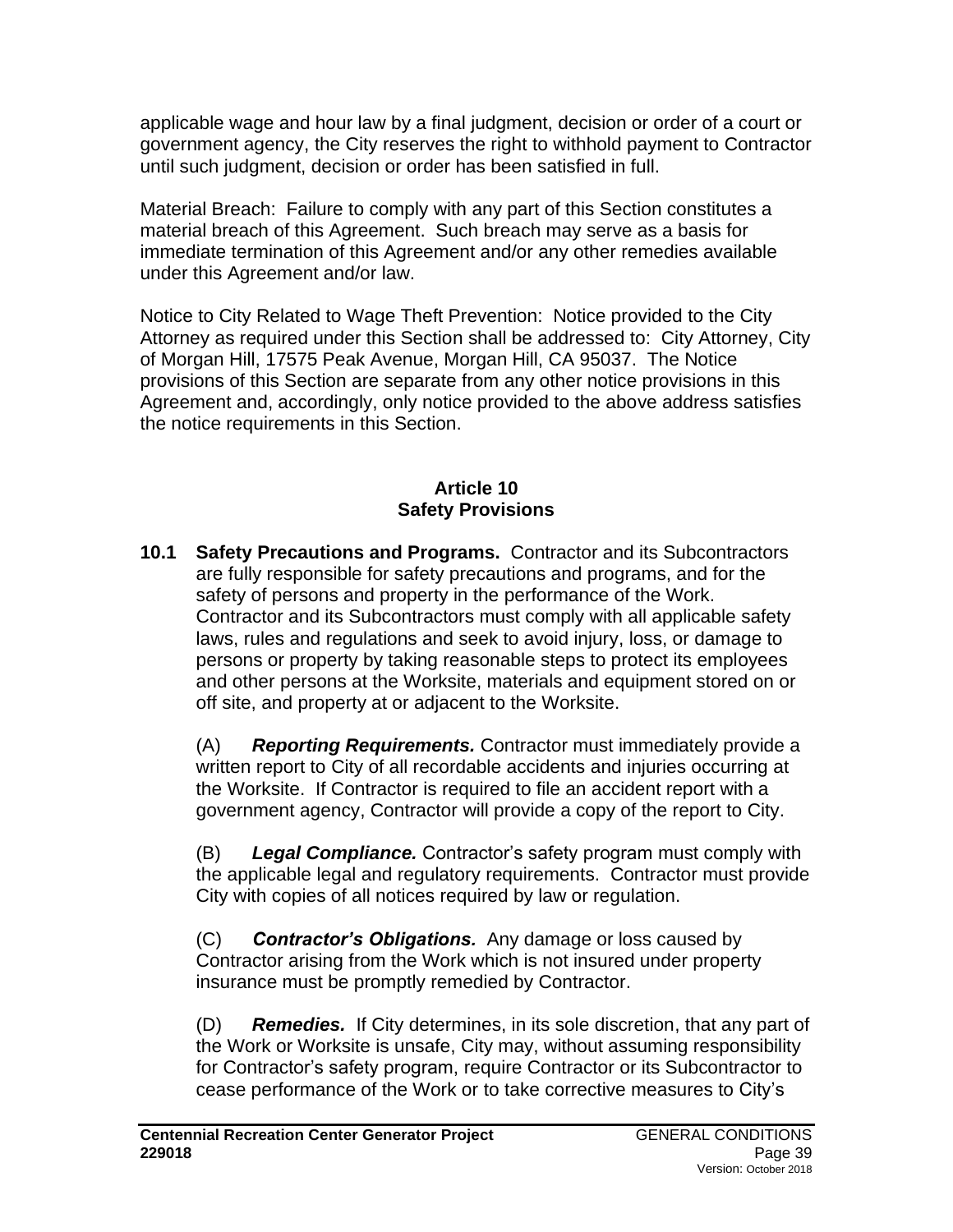satisfaction. If Contractor fails to promptly take the required corrective measures, City may perform them and deduct the cost from the Contract Price. Contractor agrees it is not entitled to submit a Claim for damages, for an increase in Contract Price, or for a change in Contract Time based on Contractor's compliance with City's request for corrective measures pursuant to this provision.

- **10.2 Hazardous Materials.** Unless otherwise specified, this Contract does not include the removal, handling, or disturbance of any asbestos or other Hazardous Materials. If Contractor encounters materials on the Worksite that Contractor reasonably believes to be asbestos or other Hazardous Materials, and the asbestos or other Hazardous Materials have not been rendered harmless, Contractor may continue Work in unaffected areas reasonably believed to be safe, but must immediately cease work on the area affected and report the condition to City. No asbestos, asbestoscontaining products or other Hazardous Materials may be used in performance of the Work.
- **10.3 Material Safety.** Contractor must maintain Material Safety Data Sheets ("MSDS") at the Worksite, as required by law, for materials or substances used or consumed in the performance of the Work. The MSDS will be accessible and available to Contractor's employees, Subcontractors, and City.

(A) *Contractor Obligations.* Contractor is solely responsible for the proper delivery, handling, use, storage, removal, and disposal of all materials brought to the Worksite and/or used in the performance of the Work.

(B) *Labeling.* Contractor must ensure proper labeling on any material brought onto the Worksite so that any persons working with or in the vicinity of the material may be informed as to the identity of the material, any potential hazards, and requirements for proper handling, protections, and disposal.

#### **Article 11 Completion and Warranty Provisions**

# **11.1 Final Completion.**

(A) *Final Inspection.* When the Work required by this Contract is fully performed, Contractor must provide written notification to Project Manager requesting final inspection. Based on this inspection, the Design Professional will prepare a punch list of items that are incomplete, incorrectly installed, or not operating as required by the Contract Documents. The omission of any such item from this punch list will not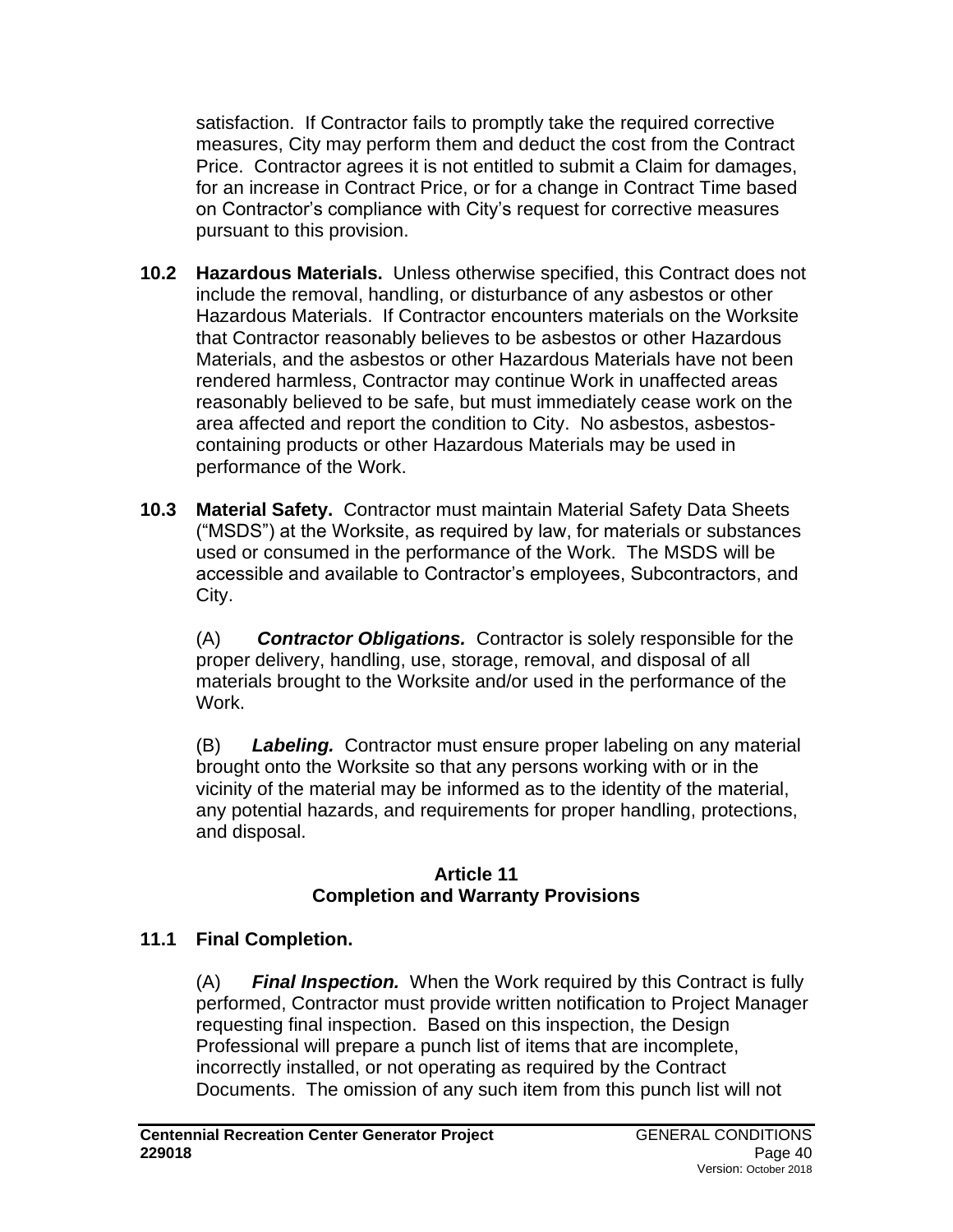relieve Contractor from fulfilling all requirements of the Contract Documents.

(B) *Punch List.* City will promptly deliver the punch list to Contractor and will specify the time by which all of the punch list items must be completed or corrected. The punch list may include City's estimated cost to complete each punch list item if Contractor fails to do so within the specified time.

(C) *Requirements for Final Completion.* Final Completion will be achieved upon completion or correction of all punch list items, as verified by inspection, and upon satisfaction of all other Contract requirements, including any commissioning required under the Contract Documents, and submission of all final submittals, including a warranty bond as required under Section 4.4, instructions and manuals as required under Section 7.10, and as-built drawings as required under Section 7.11, all to City's satisfaction. Once Final Completion is achieved, and the Project has been formally accepted by City, City will file a notice of completion with the County Recorder.

(D) *Final Payment.* Final Payment and release of retention, less any sums withheld pursuant to the provisions of the Contract Documents, will not be made sooner than thirty five (35) days after recordation of the notice of completion. If Contractor fails to complete all of the punch list items within the specified time, City may elect to accept the Project and record the notice of completion, and withhold up to one hundred fifty percent (150%) of City's estimated cost to complete the remaining items from Final Payment.

# **11.2 Warranty.**

(A) *General.* Contractor warrants that all materials and equipment will be new unless otherwise specified, of good quality, in conformance with the Contract Documents, and free from defective workmanship and materials. Contractor further warrants that the Work will be free from material defects not intrinsic in the design or materials required in the Contract Documents. At City's request, Contractor must furnish satisfactory evidence of the quality and type of materials and equipment furnished. Contractor's warranty does not extend to damage caused by normal wear and tear, or improper use or maintenance.

(B) *Warranty Period.* Contractor's warranty must guarantee its Work for a period of one (1) year from the date of recordation of the notice of completion (the "Warranty Period"), except when a longer guarantee is provided by a supplier or manufacturer or is required by the Specifications or Special Conditions. Contractor must obtain from its Subcontractors,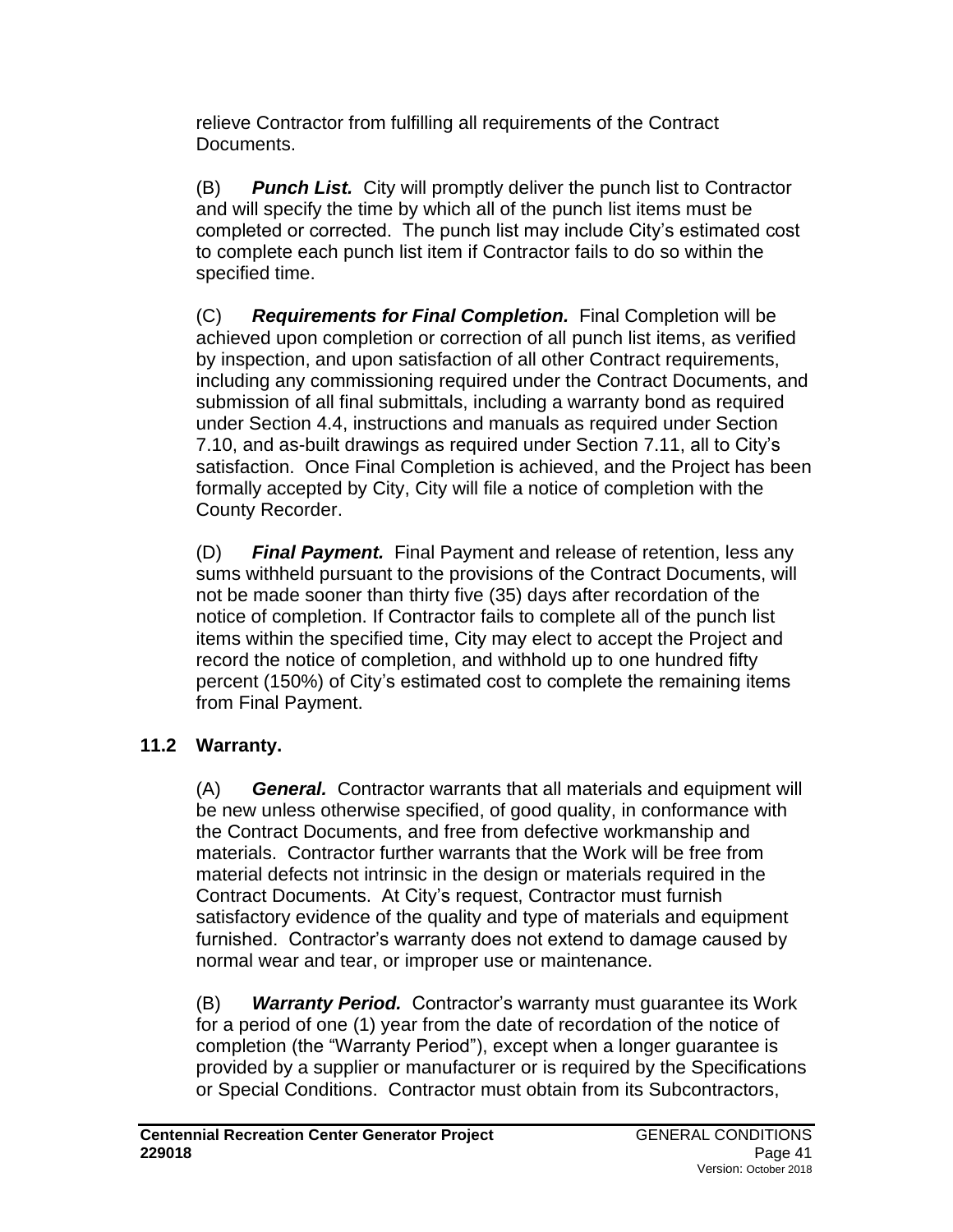suppliers and manufacturers any special or extended warranties required by the Contract Documents.

(C) *Warranty Documents.* As a condition precedent to acceptance, Contractor must supply City with all warranty and guarantee documents relevant to equipment and materials incorporated into the Work and guaranteed by their suppliers or manufacturers.

(D) *Subcontractors.* The warranty obligations in the Contract Documents apply to Work performed by Contractor and its Subcontractors, and Contractor expressly agrees to act as co-guarantor of such Work.

(E) *Contractor's Obligations.* Upon written notice from City to Contractor of any defect in the Work discovered during the Warranty Period, Contractor or its responsible Subcontractor must promptly correct the defective Work at its own cost. Contractor's obligation to correct defects discovered during the Warranty Period will continue past the expiration of the Warranty Period as to any defects in Work for which Contractor was notified prior to expiration of the Warranty Period.

(F) *City's Remedies.* If Contractor and/or its responsible Subcontractor fails to correct defective Work within ten (10) days following notice by City, or sooner, if required by the circumstances, Contractor expressly agrees that City may correct the defects to conform with Contract Documents at Contractor's sole expense, and Contractor agrees to reimburse City for its costs within thirty (30) days following City's submission of a demand for payment pursuant to this provision. If City is required to initiate legal action to compel Contractor's compliance with this provision, and City is the prevailing party in such action, Contractor is solely responsible for all of City's attorney's fees and legal costs expended to enforce Contractor's warranty obligations herein in addition to any and all costs incurred by City to correct the defective Work.

**11.3 Use Prior to Final Completion.** City reserves the right to occupy or make use of the Project, or any portions of the Project, prior to Final Completion if City has determined that the Project or portion of it is in a condition suitable for the proposed occupation or use, and that it is in its best interest to occupy or make use of the Project, or any portions of it, prior to Final Completion. City will notify Contractor in writing of its intent to occupy or make use of the Project or any portions of the Project, pursuant to this provision.

(A) *Non-Waiver.* Occupation or use prior to Final Completion will not operate as acceptance of the Work or any portion of it, nor will it operate as a waiver of any of City's rights or Contractor's duties pursuant to these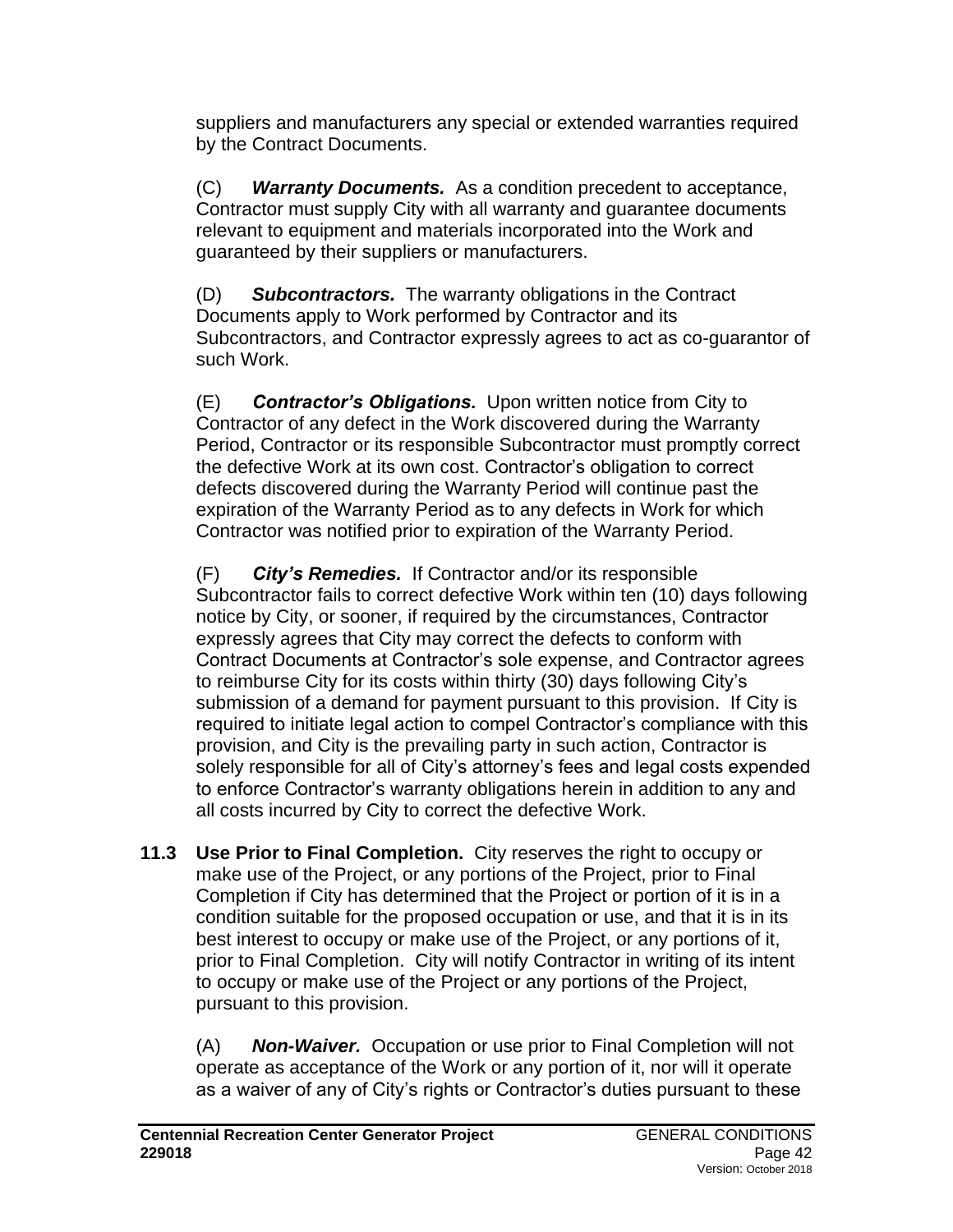Contract Documents, and will not affect nor bear on the determination of the time of substantial completion with respect to any statute of repose pertaining to the time for filing an action for construction defect.

(B) *City's Responsibility.* City will be responsible for the cost of maintenance and repairs due to normal wear and tear with respect to those portions of the Project that are being occupied or used before final completion. The Contract Price or the Contract Time may be adjusted pursuant to the applicable provisions of these Contract Documents if, and only to the extent that, any occupation or use under this Section actually adds to Contractor's cost or time to perform the Work.

**11.4 Substantial Completion.** For purposes of determining "substantial completion" with respect to any statute of repose pertaining to the time for filing an action for construction defect, "substantial completion" is deemed to mean the last date that Contractor or any Subcontractor performs Work on the Project prior to recordation of the Notice of Completion, except for warranty work performed under this Article.

#### **Article 12 Dispute Resolution**

**12.1 Claims.** This Article applies to and provides the exclusive procedures for any Claim arising from or related to the Contract or performance of the Work.

(A) *Definition.* "Claim" means a separate demand by Contractor, submitted in writing, for change in the Contract Time or Contract Price that has previously been submitted to City in accordance with the requirements of the Contract Documents, and which has been rejected by City, in whole or in part.

(B) *Limitations.* A Claim may only include the portion of a previously rejected demand that remains in dispute between Contractor and City. With the exception of any dispute regarding the amount of money actually paid to Contractor as Final Payment, Contractor is not entitled to submit a Claim demanding a change in the Contract Time or the Contract Price, which has not previously been submitted to City in full compliance with Article 5 and Article 6, and subsequently rejected in whole or in part by City.

(C) *Scope of Article.* This Article is intended to provide the exclusive procedures for submission and resolution of Claims of any amount, and applies in addition to the provisions of Public Contract Code Section 9204 and Sections 20104 et seq.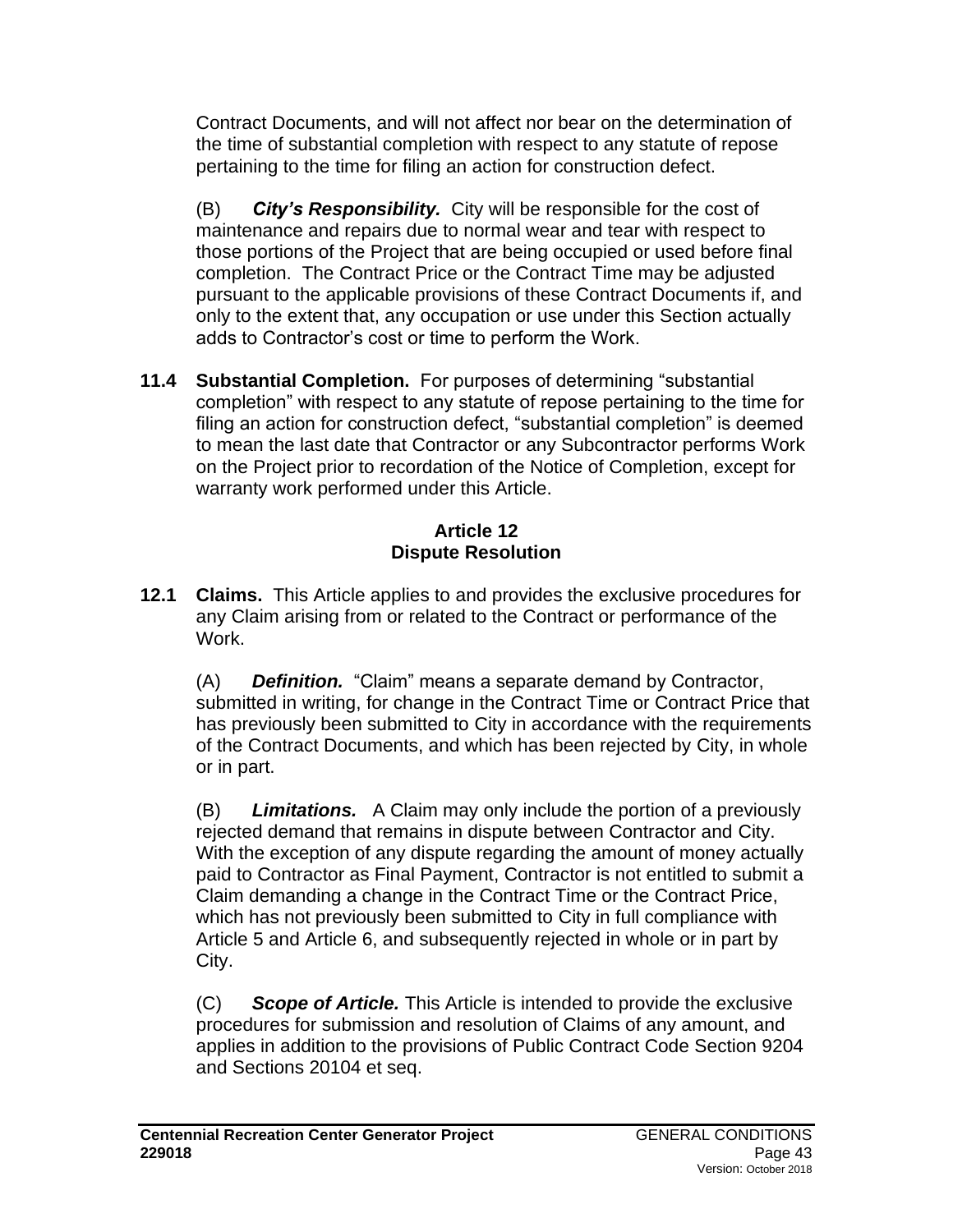(D) *No Work Delay.* Notwithstanding the submission of a Claim or any other dispute between the parties related to the Project or the Contract Documents, Contractor must perform the Work and may not delay or cease Work pending resolution of the Claim or other dispute, but must continue to diligently prosecute the performance and timely completion of the Work, including the Work pertaining to the Claim or other dispute.

**12.2 Claims Submission.** The following requirements apply to any Claim subject to this Article:

(A) *Substantiation.* The Claim must be submitted to City in writing, clearly identified as a "Claim" submitted pursuant to this Article 12, and must include all of the documents necessary to substantiate the Claim including the Change Order request that was rejected in whole or in part, and copy of the City's written rejection that is in dispute. The Claim must clearly identify and describe the dispute, including relevant references to applicable portions of the Contract Documents, and a chronology of relevant events. Any Claim for additional payment must include a complete, itemized breakdown of all labor, materials, taxes, insurance, and subcontract, or other costs. Substantiating documentation such as payroll records, receipts, invoices, or the like, must be submitted in support of each claimed cost. Any Claim for an extension of time or delay costs must be substantiated with schedule analysis and narrative depicting and explaining claimed time impacts.

(B) *Claim Format.* A Claim must be submitted in the following format:

(1) General introduction, specifically identifying the submission as a "Claim" submitted under this Article 12.

(2) Relevant background information, including identification of the specific demand at issue, and the date of City's rejection of that demand.

(3) Detailed explanation of the issue(s) in dispute. For multiple issues, separately number and identify each issue and include the following for each separate issue:

> (a) The background of the issue, including references to relevant provisions of the Contract Documents;

(b) A succinct statement of the matter in dispute, including Contractor's position and the basis for that position;

(c) A chronology of relevant events;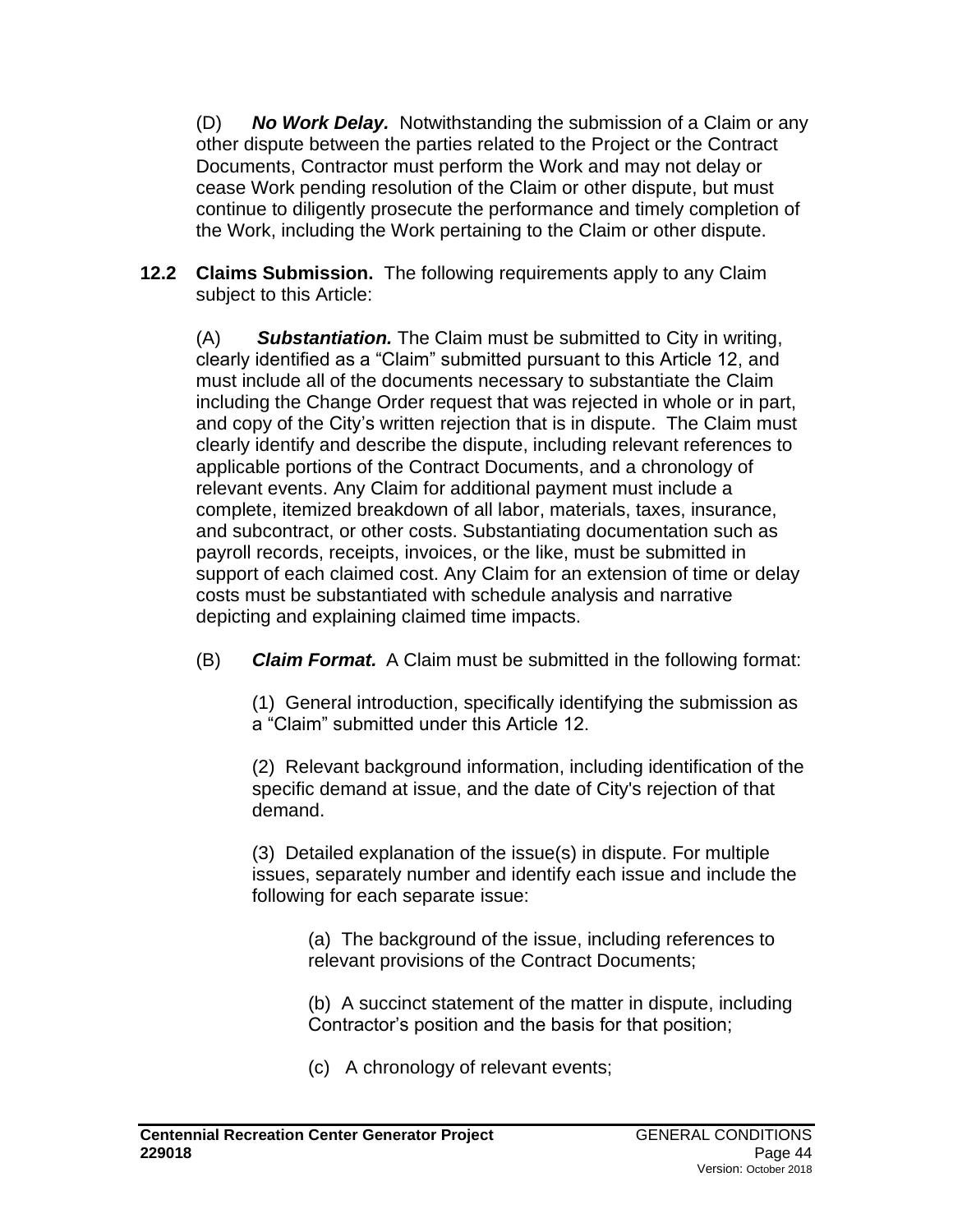(d) The identification and attachment of all supporting documents (see subsection (A), above, on Substantiation); and

- (e) Use of a separate page for each issue.
- (4) Summary of issues and damages.

(5) The following certification, executed by Contractor's authorized representative:

"The undersigned Contractor certifies under penalty of perjury that its statements and representations in this Claim are true and correct. Contractor warrants that this Claim is comprehensive and complete as to the matters in dispute, and agrees that any costs, expenses, or delay claim not included herein are deemed waived. Contractor understands that submission of a Claim which has no basis in fact or which Contractor knows to be false may violate the False Claims Act (Government Code Section 12650 et seq.)."

### (C) *Submission Deadlines.*

(1) A Claim must be submitted within fifteen (15) days following the date that City notified Contractor in writing that a request for a change in the Contract Time or Contract Price, duly submitted in compliance with Article 5 and Article 6, has been rejected in whole or in part.

(2) With the exception of any dispute regarding the amount of Final Payment, any Claim must be filed on or before the date of Final Payment, or will be deemed waived.

(3) A Claim disputing the amount of Final Payment must be submitted within fifteen (15) days of the effective date of Final Payment, under Section 8.8, above.

(4) Strict compliance with these Claim submission deadlines is necessary to ensure that any dispute may be mitigated as soon as possible, and to facilitate cost-efficient administration of the Project. Any Claim that is not submitted within the specified deadlines will be deemed waived by Contractor.

**12.3 City's Response.** City will respond within forty five (45) days of receipt of the Claim with a written statement identifying which portion(s) of the Claim are disputed, unless the forty five (45)-day period is extended by mutual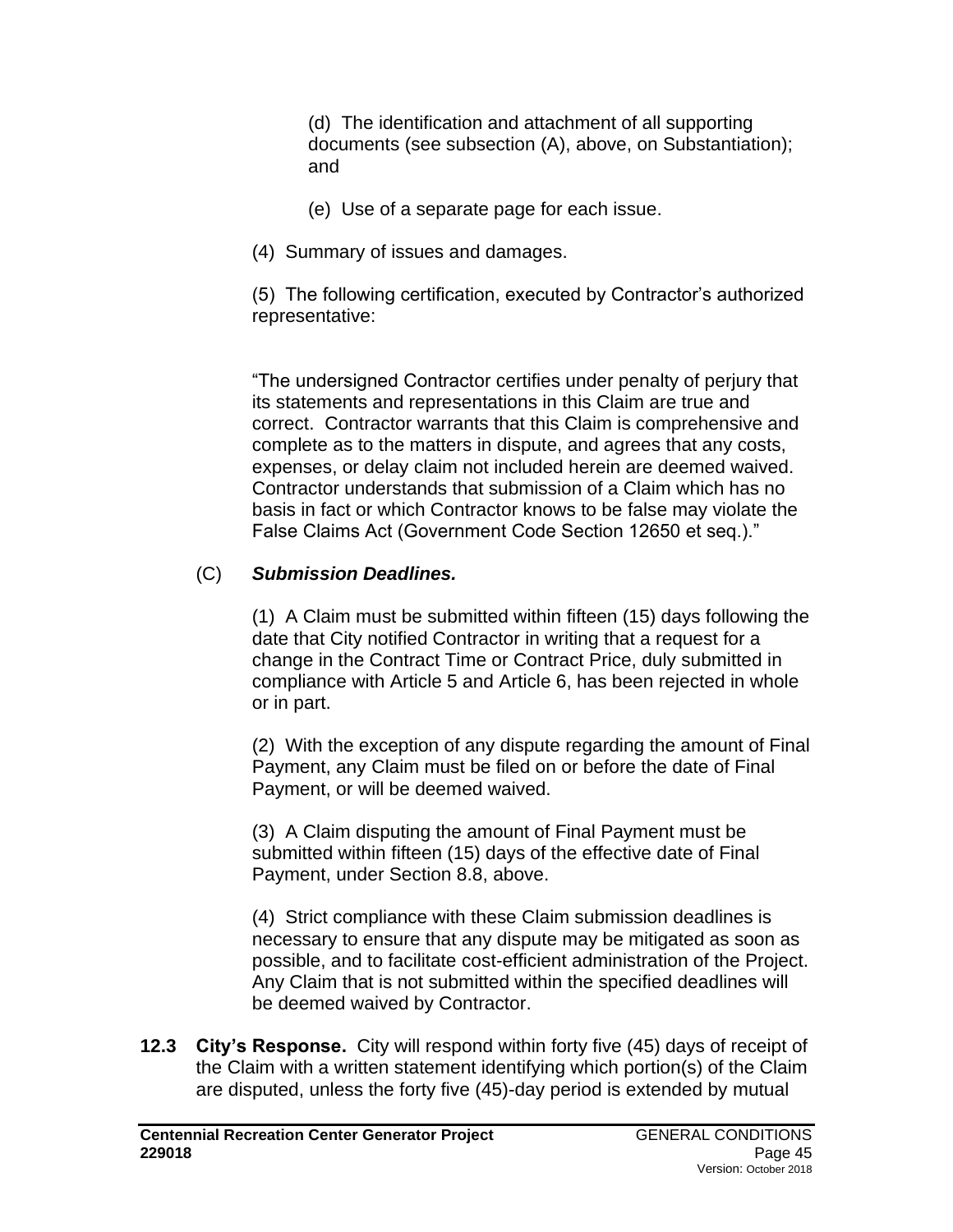agreement of City and Contractor. However, the City may first request, in writing, within thirty (30) days of receipt of the Claim, any additional documentation supporting the Claim or relating to defenses to the Claim that City may have against Contractor. If Contractor fails to submit the additional documentation to City within fifteen (15) days of receipt of City's request, the Claim will be deemed waived.

(A) *Additional Information.* If additional information is thereafter required, it may be requested and provided upon mutual agreement of City and Contractor.

(B) *City's Response.* City's written response to the Claim, as further documented, will be submitted to Contractor within fifteen (15) days after receipt of the further documentation or within a period of time no greater than that taken by Contractor in producing the additional information, whichever is greater.

(C) *Non-Waiver.* Any failure by City to respond within the times specified above may not be construed as acceptance of the Claim in whole or in part, or as a waiver of any provision of these Contract Documents.

**12.4 Meet and Confer.** If Contractor disputes City's written response, or City fails to respond within the specified time, Contractor must notify City in writing, either within fifteen (15) days of receipt of City's response, or within fifteen (15) days of City's failure to respond within the specified time, respectively, and demand an informal conference to meet and confer for settlement of the issues in dispute. If Contractor fails to dispute City's response, in writing, within the specified times, Contractor's Claim will be deemed waived.

(A) *Schedule Meet and Confer.* Upon receipt of the demand to meet and confer, City will schedule the meet and confer conference to be held within thirty (30) days, or later if needed to ensure the mutual availability of all of the individuals that each party requires to represent its interests at the meet and confer conference.

(B) *Location for Meet and Confer.* The meet and confer conference will be scheduled at a location at or near City's principal office.

(C) *Written Statement After Meet and Confer.* Within ten (10) working days after the meet and confer has concluded, City will issue a written statement identifying which portion(s) of the Claim remain in dispute, if any.

(D) *Submission to Mediation.* If the Claim or any portion remains in dispute following the meet and confer conference, within ten (10) working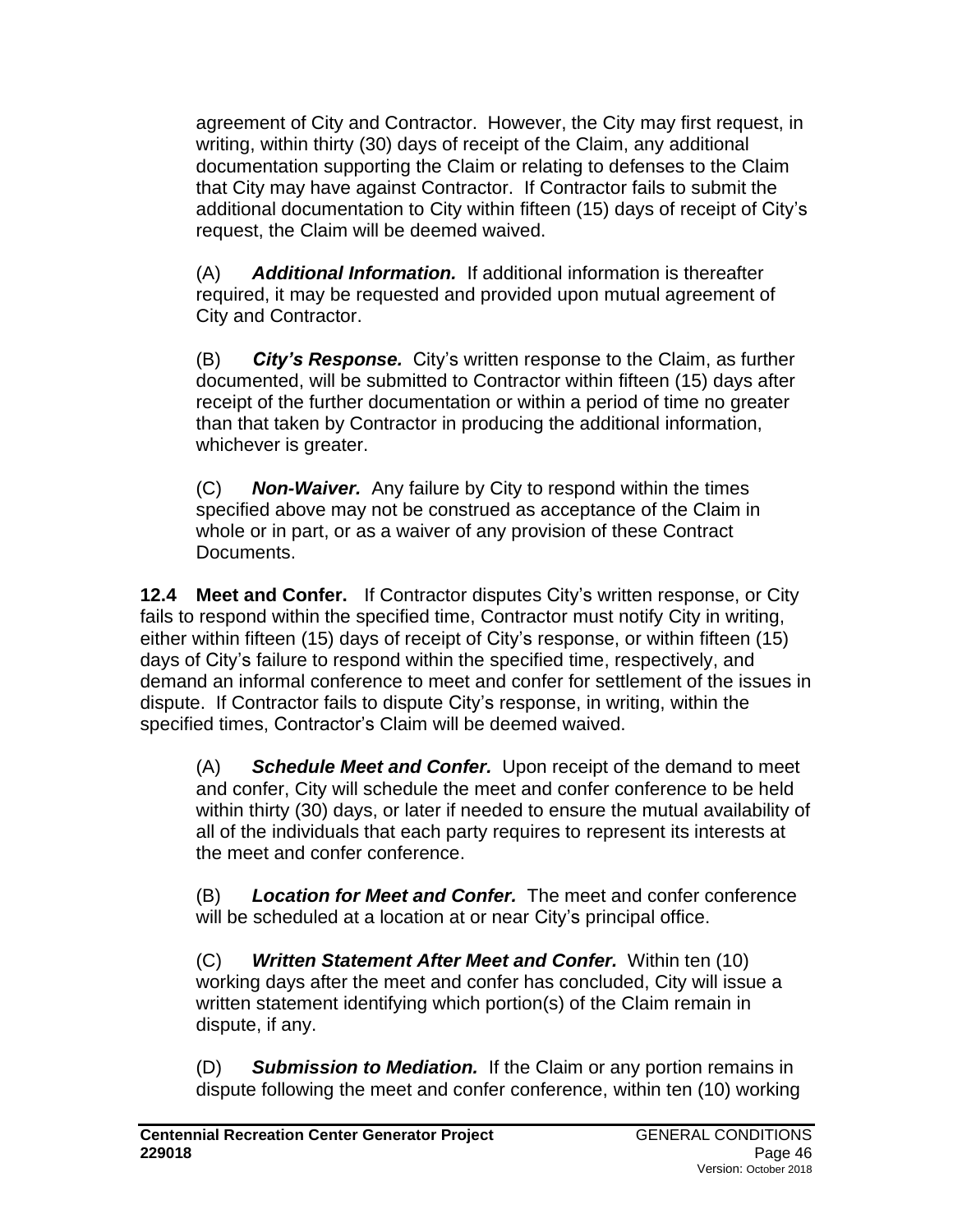days after the City issues the written statement identifying any portion(s) of the Claim remaining in dispute, the disputed portion(s) will be submitted for mediation as set forth below.

## **12.5 Mediation and Government Code Claims.**

(A) *Mediation.*Mediation under this Article will be scheduled within sixty (60) days following conclusion of the meet and confer process, with a mediator that the parties mutually agreed upon. The mediation itself may take place more than sixty (60) days following conclusion of the meet and confer process to ensure the mutual availability of the selected mediator and all of the individuals that each party requires to represent its interests. The parties must share the costs of mediation equally, except costs incurred by each party for representation by legal counsel or any other consultant.

# (B) *Government Code Claims*.

(1)Timely presentment of a Government Code Claim is a condition precedent to filing any legal action based on or arising from the Contract.

(2) The time for filing a Government Code Claim will be tolled from the time Contractor submits its written Claim pursuant to Section 12.2, above, until the time that Claim is denied as a result of the meet and confer process, including any period of time used by the meet and confer process. If the parties agree to mediation, the time for filing a Government Code Claim will be tolled until conclusion of the mediation if the Claim is not fully resolved by mutual agreement of the parties during the mediation or any continuation of the mediation.

- **12.6 Tort Claims.** This Article does not apply to tort claims and nothing in this Article is intended nor will be construed to change the time periods for filing tort-based Government Code Claims.
- **12.7 Arbitration.** It is expressly agreed, under California Code of Civil Procedure Section 1296, that in any arbitration to resolve a dispute relating to this Contract, the arbitrator's award must be supported by law and substantial evidence.
- **12.8 Damages.** Contractor bears the burden of proving entitlement to and the amount of any claimed damages. Contractor is not entitled to damages calculated on a total cost basis, but must prove actual damages. Contractor is not entitled to recovery of any alleged home office overhead. The Eichleay Formula or similar formula may not be used for any recovery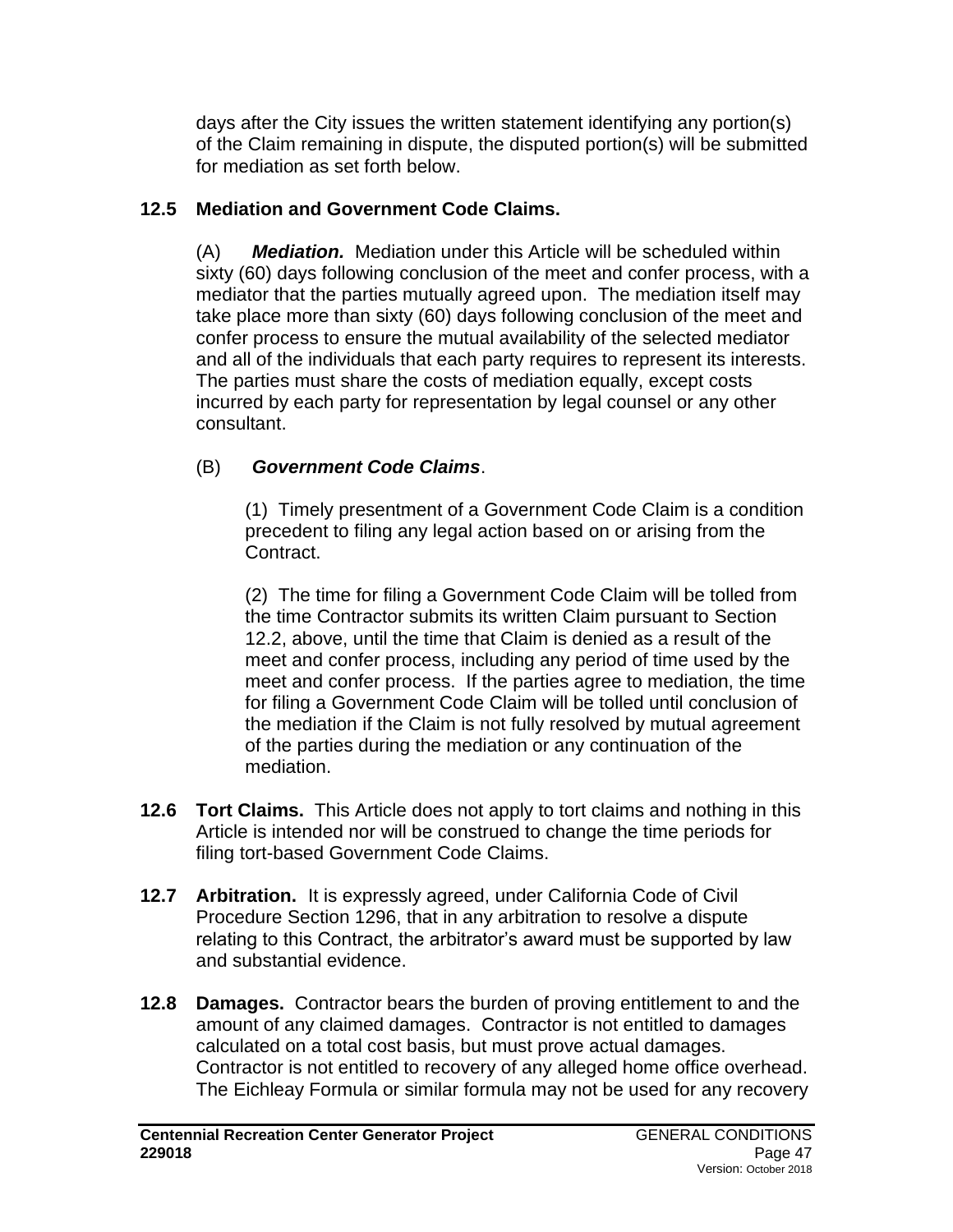under the Contract. Contractor is not entitled to consequential damages, including home office overhead or any form of overhead not directly incurred at the Worksite; lost profits; loss of productivity; lost opportunity to work on other projects; diminished bonding capacity; increased cost of financing for the Project; extended capital costs; non-availability of labor, material or equipment due to delays; or any other indirect loss arising from the Contract.

**12.9 Other Disputes.** The procedures in this Article 12 will apply to any and all disputes or legal actions, in addition to Claims, arising from or related to this Contract, unless and only to the extent that compliance with a procedural requirement is expressly and specifically waived by City. Nothing in this Article is intended to delay suspension or termination under Article 13.

#### **Article 13 Suspension and Termination**

**13.1 Suspension for Cause.** In addition to all other remedies available to City, if Contractor fails to perform or correct work in accordance with the Contract Documents, City may immediately order the Work, or any portion of it, suspended until the cause for the suspension has been eliminated to City's satisfaction.

(A) *Failure to Comply.* Contractor will not be entitled to an increase in Contract Time or Contract Price for a suspension occasioned by Contractor's failure to comply with the Contract Documents.

(B) *No Duty to Suspend.* City's right to suspend the Work will not give rise to a duty to suspend the Work, and City's failure to suspend the Work will not constitute a defense to Contractor's failure to comply with the requirements of the Contract Documents.

- **13.2 Suspension for Convenience.** City reserves the right to suspend, delay, or interrupt the performance of the Work in whole or in part, for a period of time determined to be appropriate for City's convenience, and not due to any act or omission by Contractor or its Subcontractors. Upon notice by City pursuant to this provision, Contractor must immediately suspend, delay, or interrupt the Work as directed by City. The Contract Price and the Contract Time will be equitably adjusted by Change Order to reflect the cost and delay impact occasioned by such suspension for convenience.
- **13.3 Termination for Default.** Contractor may be deemed in default for a material breach of or inability to perform the Contract, including Contractor's refusal or failure to supply sufficient skilled workers, proper materials, or equipment to perform the Work within the Contract Time;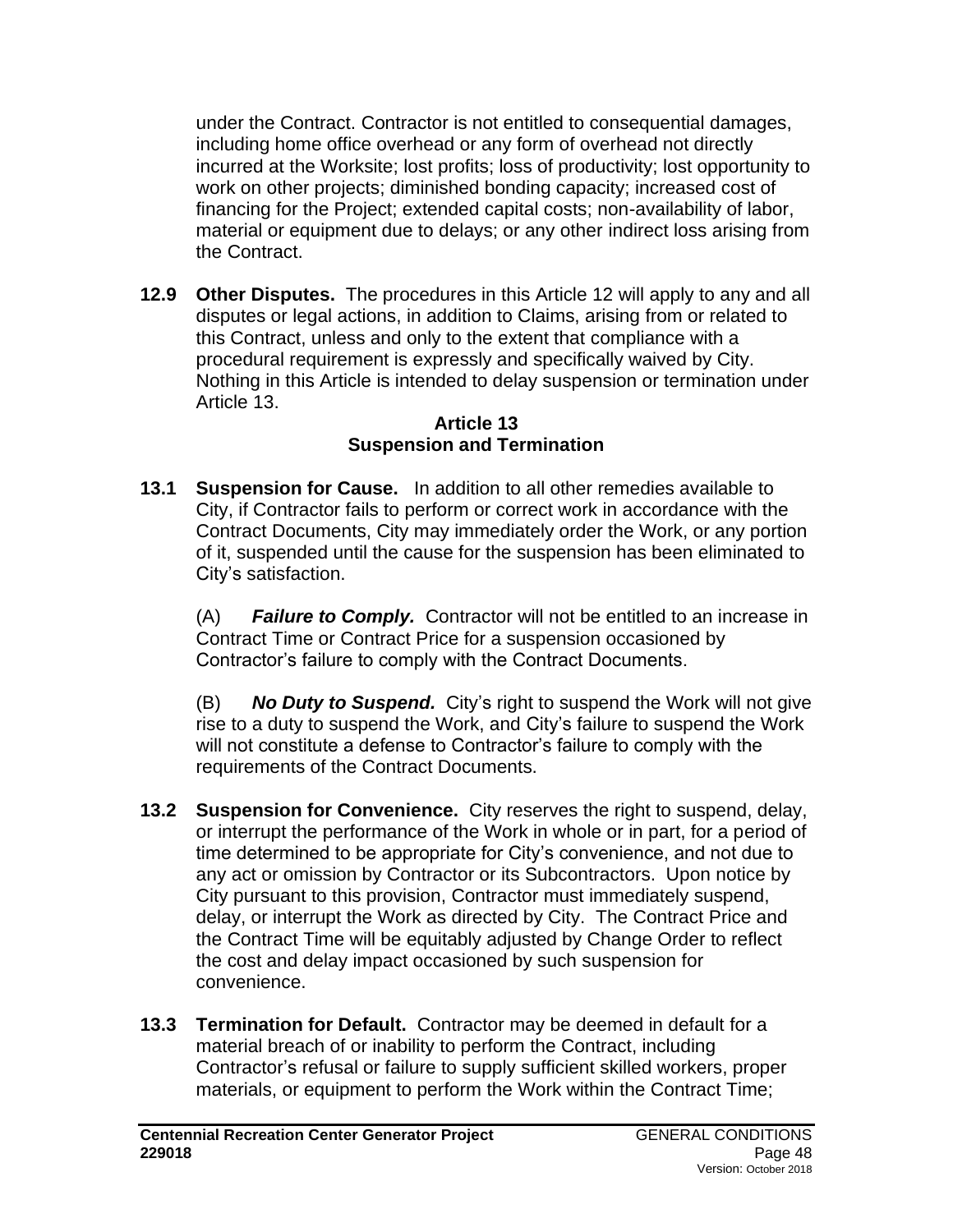refusal or failure to make prompt payment to its employees, Subcontractors, or suppliers or to correct rejected work; disregard of laws, regulations, ordinances, rules, or orders of any public agency with jurisdiction over the Project; or if Contractor lacks financial capacity to complete the Work within the Contract Time; or is otherwise responsible for a material breach of the Contract requirements.

(A) *Notice.* Upon City's determination that Contractor is in default, City may provide Contractor and its surety written notice of default and intent to terminate the Contract.

(B) *Termination.* Within seven (7) calendar days after notice of intent to terminate for default has been given, unless the default is cured or arrangements to cure the default have been made and memorialized in writing, to City's satisfaction, City may terminate the Contract by written notice to Contractor with a copy to Contractor's surety.

(C) *Waiver.* Time being of the essence in the performance of the Work, if Contractor's surety fails to arrange for completion of the Work in accordance with the Performance Bond, within seven (7) calendar days from the date of the notice of termination, Contractor's surety will be deemed to have waived its right to complete the Work under the Contract, and City may immediately make arrangements for the completion of the Work through use of its own forces, by hiring a replacement contractor, or by any other means that City determines advisable under the circumstances. Contractor and its surety will be jointly and severally liable for any additional cost incurred by City to complete the Work following termination. In addition, City will have the right to use any materials, supplies, and equipment belonging to Contractor and located at the Worksite for the purposes of completing the remaining Work.

(D) *Wrongful Termination.* If a court of competent jurisdiction or an arbitrator later determines that the termination for default was wrongful, the termination will be deemed to be a termination for convenience, and Contractor's damages will be strictly limited to the compensation provided for termination for convenience, in Section 13.4, below. Contractor waives any claim for any other damages for wrongful termination including consequential damages, lost opportunity costs or lost profits.

**13.4 Termination for Convenience.** City reserves the right to terminate all or part of the Contract for convenience upon written notice to Contractor. Upon receipt of such notice, Contractor must immediately stop the Work, comply with City's instructions to protect the completed Work and materials, and use its best efforts to minimize further costs. In the event of termination for convenience, the parties agree that the following will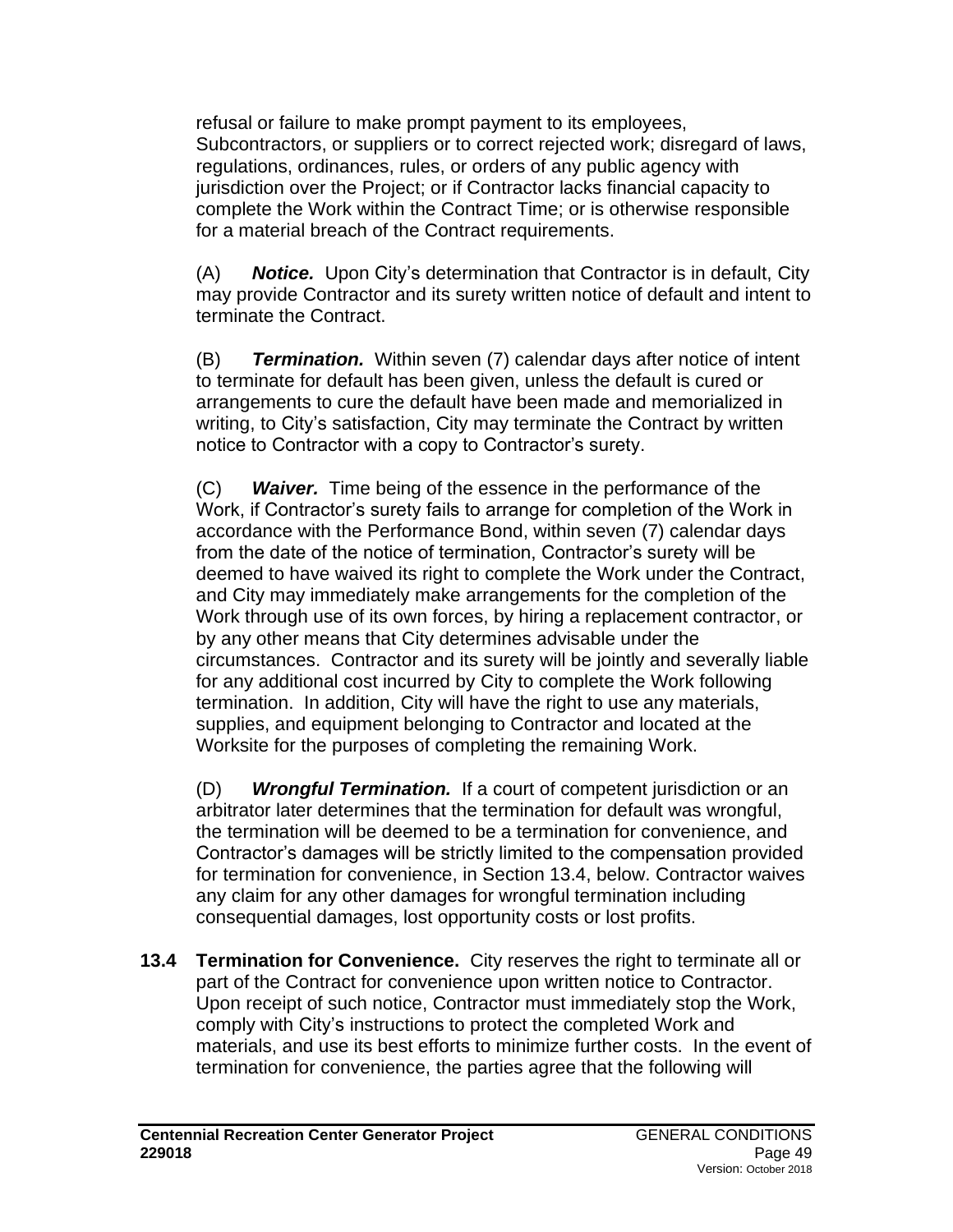constitute full and fair compensation to Contractor, and that Contractor will not be entitled to any additional compensation:

(A) *Completed Work.* The value of its Work satisfactorily performed to date, including Project overhead and profit based on Contractor's schedule of values;

(B) *Demobilization.* Actual and substantiated demobilization costs; and

(C) *Markup.* Five percent (5%) of the total value of the Work performed as of the date of notice of termination or five percent (5%) of the value of the Work yet to be completed, whichever is less.

**13.5 Provisions Remaining in Effect.** Upon termination pursuant to this Article, the provisions of the Contract Documents remain in effect as to any claim, indemnity obligation, warranties, guarantees, submittals of asbuilt drawings, instructions, or manuals, or other such rights and obligations arising prior to the termination date.

#### **Article 14 Miscellaneous Provisions**

- **14.1 Assignment of Unfair Business Practice Claims.** Under Public Contract Code Section 7103.5, Contractor and its Subcontractors agree to assign to City all rights, title, and interest in and to all causes of action it may have under Section 4 of the Clayton Act (15 U.S.C. Section 15) or under the Cartwright Act (Chapter 2 (commencing with Section 16700) of Part 2 of Division 7 of the Business and Professions Code), arising from purchases of goods, services, or materials pursuant to the Contract or subcontract. This assignment will be effective at the time City tenders Final Payment to Contractor, without further acknowledgement by the parties.
- **14.2 Provisions Deemed Inserted.** Every provision of law required to be inserted in the Contract Documents is deemed to be inserted, and the Contract Documents will be construed and enforced as though such provision has been included. If it is discovered that through mistake or otherwise that any required provision was not inserted, or not correctly inserted, the Contract Documents will be amended accordingly.
- **14.3 Waiver.** No waiver of a breach, failure of any condition, or any right or remedy contained in or granted by the provisions of the Contract Documents will be effective unless it is in writing and signed by the party waiving the breach, failure, right, or remedy. No waiver of any breach,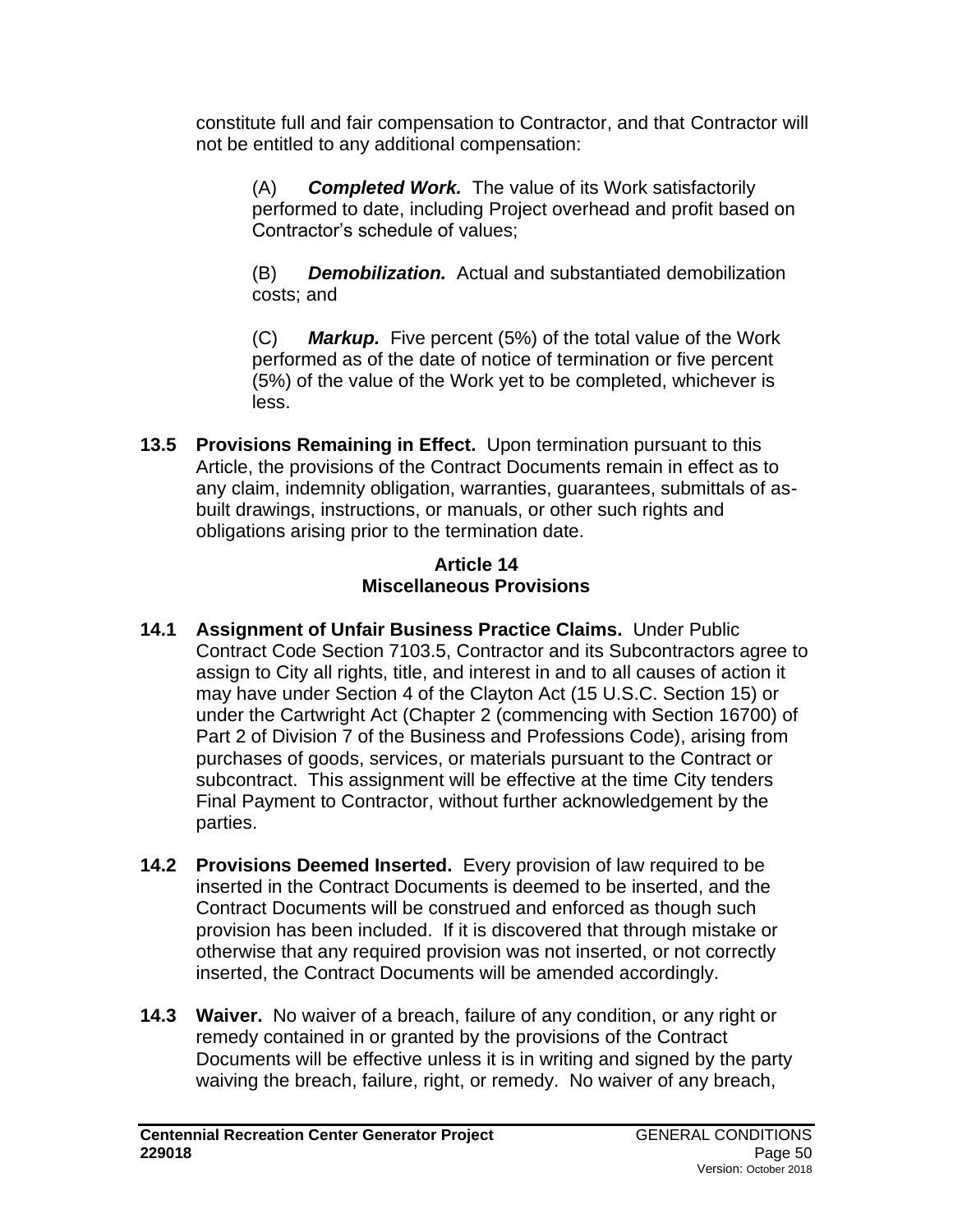failure, right, or remedy will be deemed a waiver of any other breach, failure, right, or remedy, whether or not similar, nor will any waiver constitute a continuing waiver unless specified in writing by the waiving party.

- **14.4 Titles, Headings, and Groupings.** The titles and headings used and the groupings of provisions in the Contract Documents are for convenience only and may not be used in the construction or interpretation of the Contract Documents or relied upon for any other purpose.
- **14.5 Statutory and Regulatory References.** With respect to any amendments to any statutes or regulations referenced in these Contract Documents, the reference is deemed to be the version in effect on the date that that bids were due.

END OF GENERAL CONDITIONS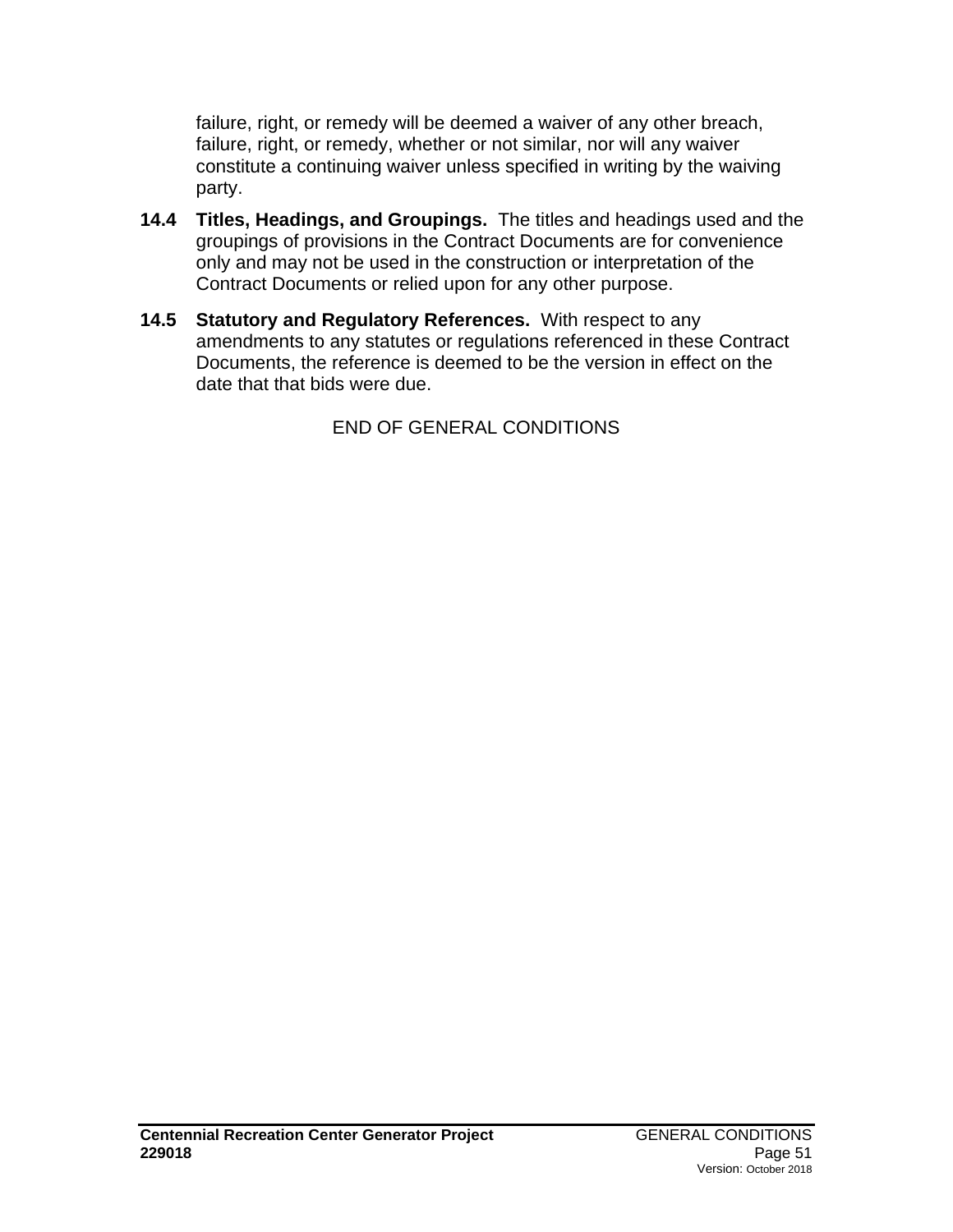#### **SPECIAL CONDITIONS**

1. **Shop Drawings.** Whenever Shop Drawings are required by the Contract Documents or by the Engineer, Contractor must submit five (5) prints of each shop drawing to the Engineer.

(A) If three (3) prints of the drawing are returned to Contractor marked "NO EXCEPTIONS TAKEN," further revision of the drawings will not be required. If one (1) print of the drawing is returned to Contractor marked "REVISE AND RESUBMIT," Contractor must revise the drawing and resubmit five (5) copies of the revised drawing to the Engineer. City reserves the right to withhold payment due Contractor to cover additional costs of the Engineer's review beyond the second submission.

(B) Fabrication of an item may not commence before the Engineer has reviewed the pertinent shop drawings and returned copies to Contractor marked either "NO EXCEPTIONS TAKEN" or "MAKE CORRECTIONS NOTED."

(C) Revisions indicated on shop drawings are deemed necessary to meet the existing requirements of the Contract Documents and may not be taken as the basis of claims for extra Work. Contractor is not entitled to claim for damages or extension of time due to any delay resulting from making the required revisions to shop drawings. The Engineer's review of the shop drawings does not relieve Contractor of responsibility for any errors or omissions contained in the shop drawings nor will such review operate to waive or modify any provision contained in the Contract Documents.

2. *Waste Water.* City will provide water required for performance of the Work. Contractor is responsible for the appropriate disposal of waste water in coordination with City personnel. Contractor must provide a backflow preventer on all point of connections to City's Water System. All backflow preventers must be checked and approved by City's Public Works Water Division. Contractor must provide a deposit (refundable) and make necessary arrangements to pick up a hydrant meter at City's Public Works Office. At the completion of the Project, if the hydrant meter is not returned promptly or if it is damaged, Contractor shall forfeit its deposit.

3. *Equipment.* Contractor must provide and use equipment and plants suitable to produce the quality of Work and materials required by the Contract Documents. Contractor may be required to remove equipment which the Engineer deems unsuitable for the Work. Contractor must ensure that equipment is operated by trained, experienced operators, and at a speed or rate of production not to exceed that recommended by the manufacturer. Any vehicles used to haul materials over existing streets and highways must be equipped with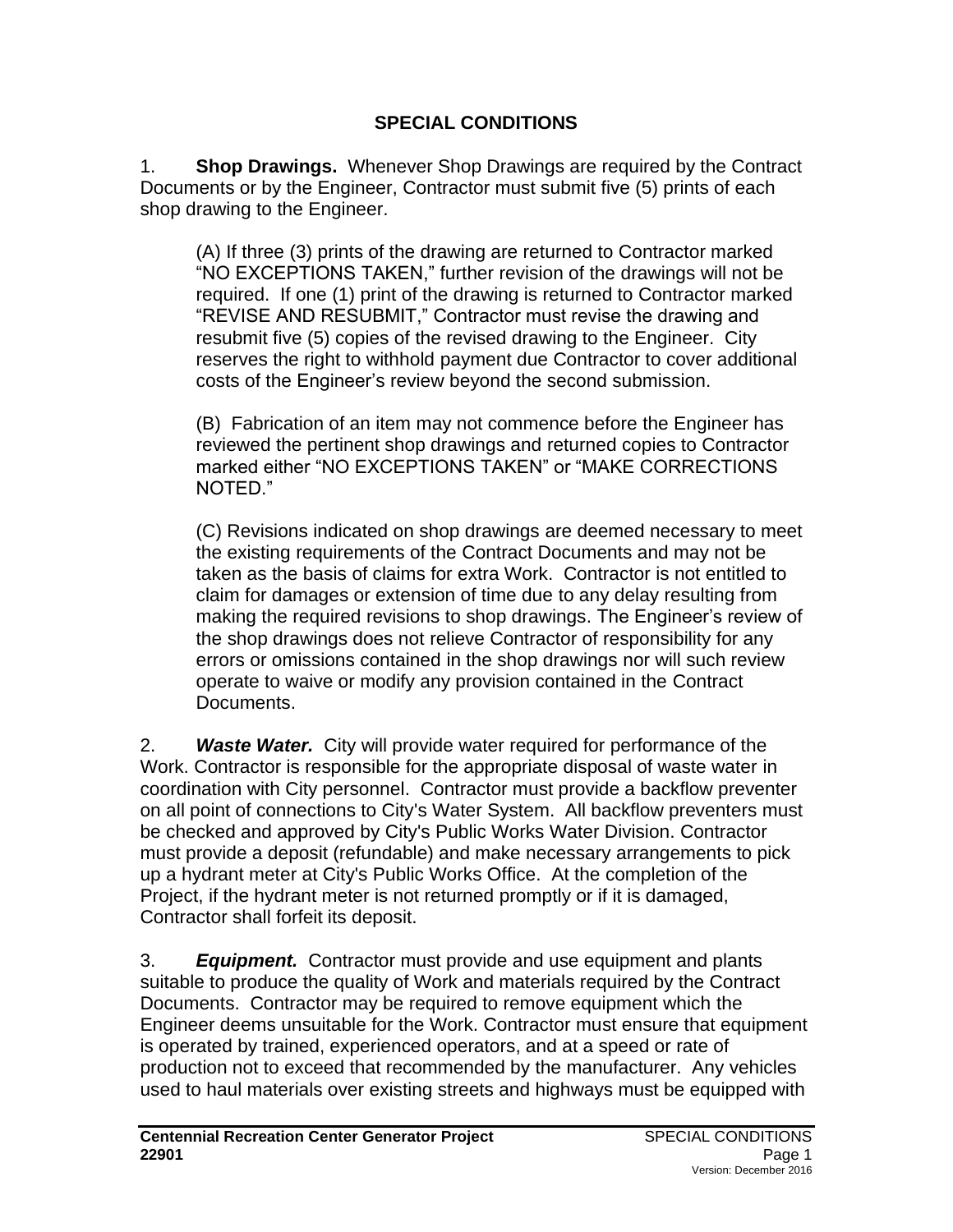pneumatic tires.

4. **Lines and Grades.** The Engineer will set the stakes or marks necessary to establish the lines and grades required for the completion of the Work in accordance with the Contract Documents. Contractor must give at least two (2) working days' notice to the Engineer of the need for setting any lines and grades.

(A) *Measurements.* Distances and measurements are given and will be made in a horizontal plane. Grades are given from the top of stakes or nail unless otherwise noted. Three (3) consecutive points shown on the same rate of slope must be used in common in order to detect any variation from a straight grade. Any variation from a straight grade, straight slope or line, must be reported to the Engineer. If such discrepancy is not reported to the Engineer, Contractor is responsible for any error in the finished work.

(B) *Stakes.* Contractor must preserve all stakes and points set for lines, grades or measurements of the Work in their proper places until authorized by the Engineer to remove them. All expense incurred by replacing stakes that have been removed without proper authority may be deducted from any payment due to Contractor.

5. **Disposal of Materials Outside of Street Right-of-Way.** Unless otherwise specified in the Specifications or Special Conditions, Contractor is solely responsible for disposing of materials outside the street right-of-way and for all associated costs. Before disposing materials outside the street right-ofway, Contractor must 1) obtain a written release from the property owner releasing City from any and all responsibility in connection with the disposal of material on that property; and 2) obtain permission from the Engineer to dispose of the material at the permitted location.

6. **Emergency Contact.** Prior to the commencement of Work on the Project, Contractor must provide contact information to the Engineer for the person designated by Contractor to respond to any emergency that arises on the Worksite during the course of the Project. That person will be responsible for responding to the Worksite within thirty (30) minutes following notification of an emergency by City's Police or Fire Department, regardless of the time of day.

7. **Right-of-Way.** City will provide the right-of-way for performance of the Work. Contractor is solely responsible for any additional area required outside of the designated the right-of-way, unless otherwise provided in the Contract Documents.

(A) *Environmental Control.* Contractor must not pollute any drainage course or its tributary inlets with fuels, oils, bitumens, acids, insecticides, herbicides or other harmful materials. Contractor and its subcontractors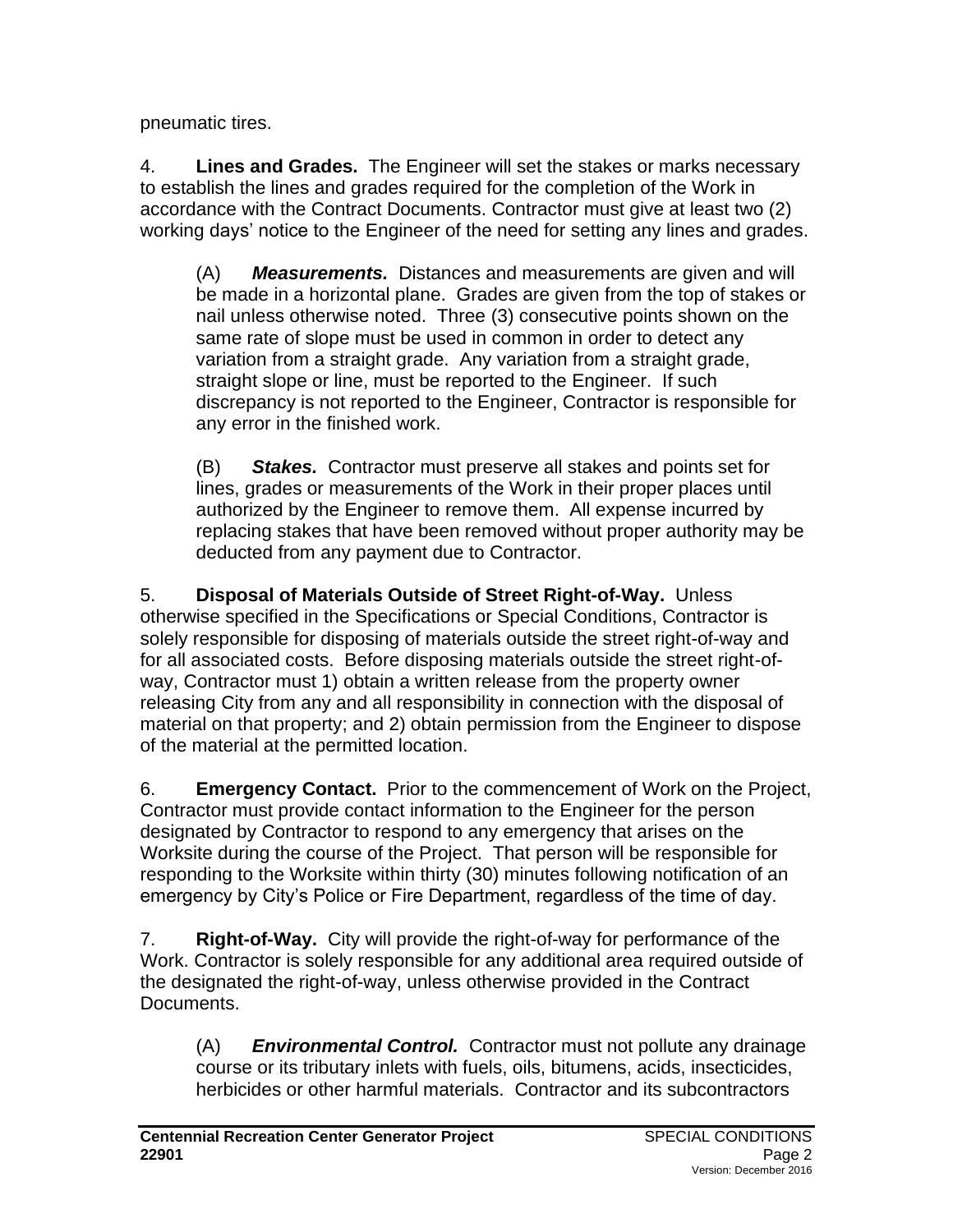shall at all times in the performance of the Work comply with all applicable federal, state, and local laws and regulations concerning pollution of waterways.

### 8. **Authorized Work Days and Hours.**

(A) *Authorized Work Days.* Except as expressly authorized in writing by City, Contractor is limited to performing Work on the Project on the following days of the week, excluding holidays observed by City:

# **Monday to Friday**

(B) *Authorized Work Hours.* Except as expressly authorized in writing by City, Contractor is limited to performing Work on the Project during the following hours:

### **7am to 5pm**

END OF SPECIAL CONDITIONS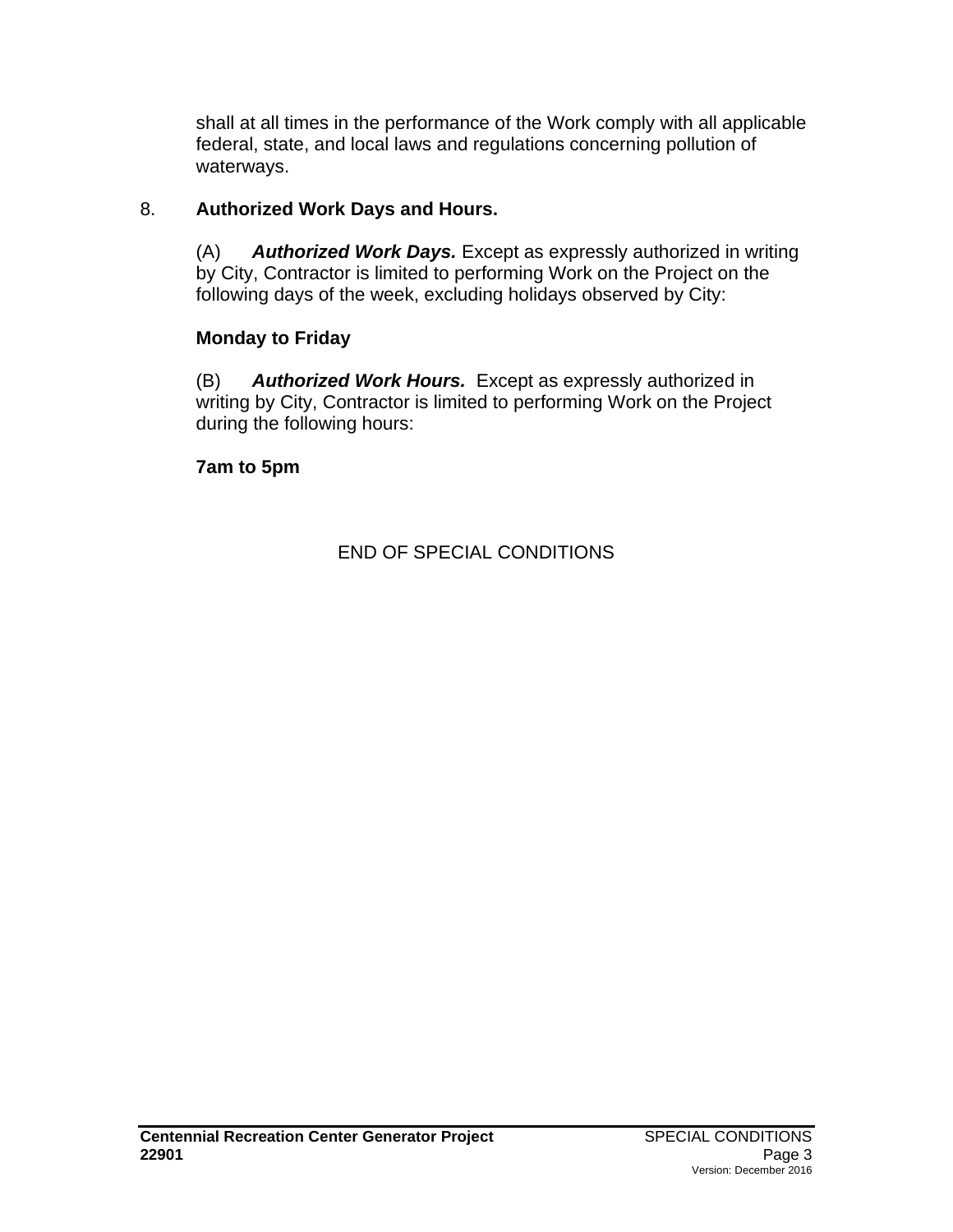#### **TECHNICAL PROVISIONS**

#### **GENERAL REQUIREMENTS**

#### **1.01 ORDER OF WORK**

a. Description: Order of work shall conform to the provisions in Section 5-1.05, "Order of Work," of the Standard Specifications and these special provisions.

The Contractor shall be responsible for submitting the following information to the City:

- 1. The Contractor shall provide to the City a Construction Schedule **10 calendar days prior to the Contractor performing any work on the project site**. The Schedule shall include the following information**:**
	- Detail all stages of construction
	- Time frame/duration of stages
- 2. The Contractor shall provide to the City a Notice to Businesses and Residences **7 calendar days prior to setting any stage construction components**. One copy (hard copy and electronic form) of the Notice shall be provided and contain the following information:
	- 1. Introduction of Contractor
	- 2. Project description
	- 3. Project begin and end construction dates/duration
	- 4. Project staging descriptions/limits

Upon a scheduled date of the preconstruction meeting, Contractor shall provide a construction schedule as specified in Section 1.09, Progress Schedule of these Technical Provisions, for the Engineer's approval.

Contractor shall notify and distribute notices to all affected residents and businesses a minimum of 48 hours but no earlier than 72 hours prior to affecting the resident's or business' in anticipation of the project.

Contractor shall meet with the Project Engineer weekly to go over the project schedule, and discuss project progress, duration, issues, etc.

The contractor shall perform all work for the project between 7AM to 5PM, Monday through Friday, unless otherwise directed and approved by the Engineer. Unless authorized by the Engineer, there shall be no work performed at night or on Saturday, Sunday or Public Holidays. If authorized by the Engineer, night work shall be conducted between 10PM to 6AM,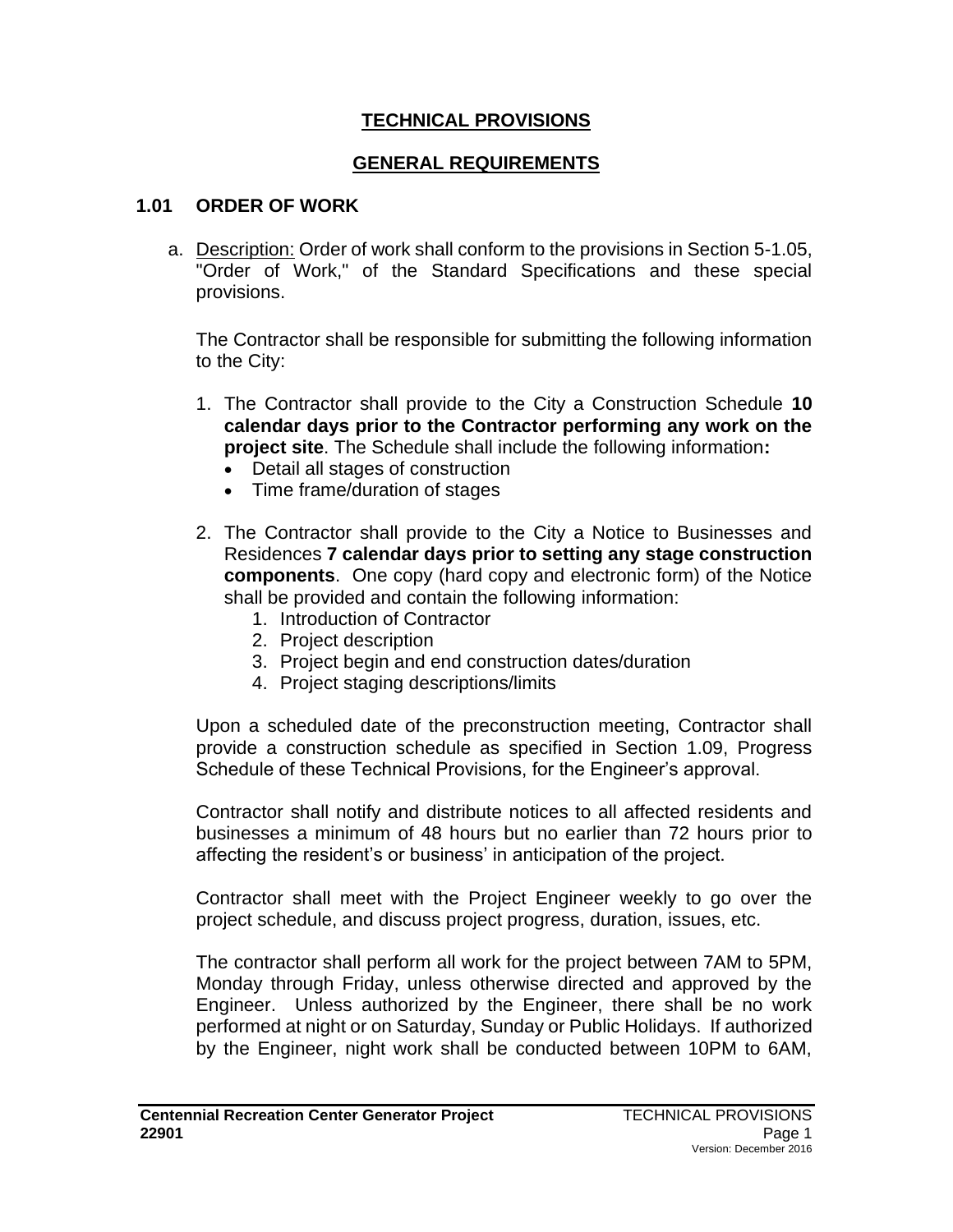Monday through Friday only. The contractor shall not work on City observed holidays.

b. Measurement and Payment: Full compensation for conforming to the provisions in this section "Order of Work" including development, preparation and coordination with utility companies and contractors, and notification to all affected residents and businesses shall be considered as **included in the lump sum price** paid for the **Centennial Recreation Center Generator Project** and no additional compensation will be allowed therefore.

### **1.02 DUST CONTROL**

- **a.** Description: Dust control shall conform to the provisions in Section 10, "Dust Control," of the Standard Specifications and these Technical Provisions.
- **b.** Measurement and Payment: Full compensation for conforming to the provisions in this section "Dust Control" shall be considered as included in the contract prices paid considered as **included in the lump sum price** paid for the **Centennial Recreation Center Generator Project** and no additional compensation will be allowed therefor.

### **1.03 DAMAGE REPAIR**

**a.** Description: Attention is directed to Section 7-1.16, "Contractor's Responsibility for the Work and Materials," and Section 7-1.11, "Preservation of Property," of the Standard Specifications and these Technical Provisions. Attention is also directed to Section 1.01, "Order of Work" in these Technical Provisions.

Any damage to existing facilities or properties or any need to alter, remove, or destroy existing facilities during the period of the work shall be returned to the original condition.

**b.** Measurement and Payment: All damage to existing facilities shall be repaired and or replaced at the Contractor's expense.

# **1.04 RESPONSIBILITY FOR DAMAGE**

**a.** General: Responsibility for damage shall conform to the provisions in Section 7-1.12, "Responsibility for Damage," of the Standard Specifications.

# **1.05 PROGRESS SCHEDULE**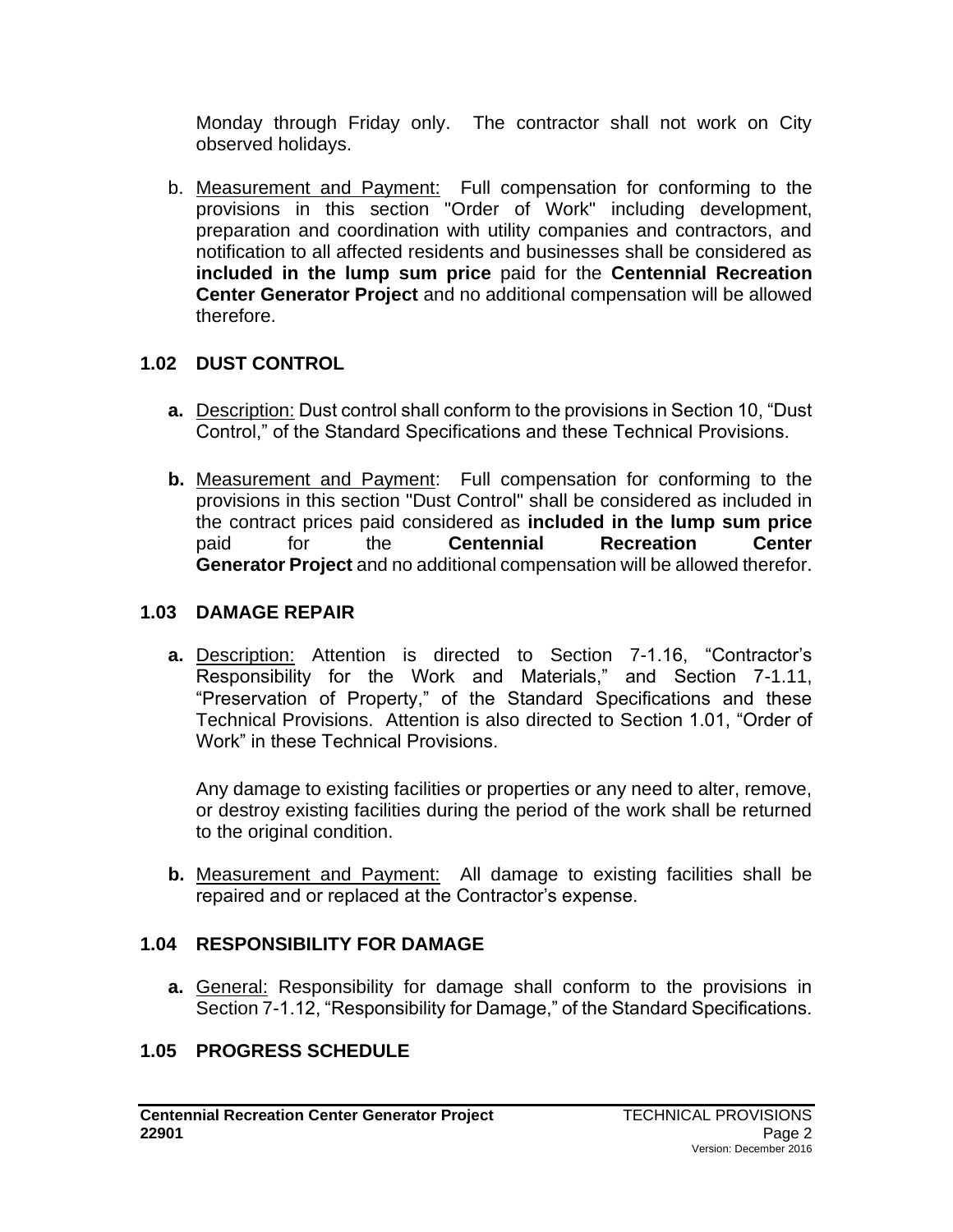- a. General: The progress schedule shall be in accordance with Section 8- 1.04 of the CSS. Furthermore, on a weekly basis, the schedule shall be updated and submitted to the Engineer. This update shall show the progress on salient features, mark the dates of completion and incorporate changes in construction sequencing or in items of construction.
- b. Format: The construction schedule shall be a CPM format. The schedule shall be submitted in the following formats: Time-scaled Logic Diagram showing the name of the activity, the logical relationships, the duration, and the actual or scheduled start dates in a bar chart format; and an Activity Report showing the name of the activity, the actual and scheduled finish and start dates, the scheduled and actual durations, the logical relationships and other pertinent data. The schedule shall be subject to review, correction and acceptance by the Engineer.
- c. Periodic Scheduling Meetings: Weekly scheduling meetings will be required in which the project teams of the Contractor and his agents and the City can meet to discuss the schedule and progress of project.
- d. Measurement and Payment: Full compensation for conforming to the provisions in this section "Progress Schedule" shall be considered as included in the contract prices paid for the various items of work involved and no additional compensation will be allowed therefor.

# **1.06 COORDINATION OF WORK**

**a.** Description: The Contractor shall give specified notifications, and withdraw his forces from work areas for the specified time windows for utility companies to perform specified relocation activities. The Contractor shall otherwise coordinate their operations with those of utility companies.

The Contractor shall also be responsible for coordinating the work with businesses and property owners including the shut-downs by written notification. All properties affected by shutdowns shall be notified in writing, 48 hours prior to the interruption. The contractor shall attempt to notify the affected occupants or residents, in person, on the same day of the shut down.

Contractor and Engineer shall meet with all affected businesses to coordinate construction schedule, hours of work, maintaining of ingress/egress and reconstruction and replacement intentions to businesses' facilities that will be impacted during construction.

Failure to notify property owners with written notification shall result in stopping the project progress.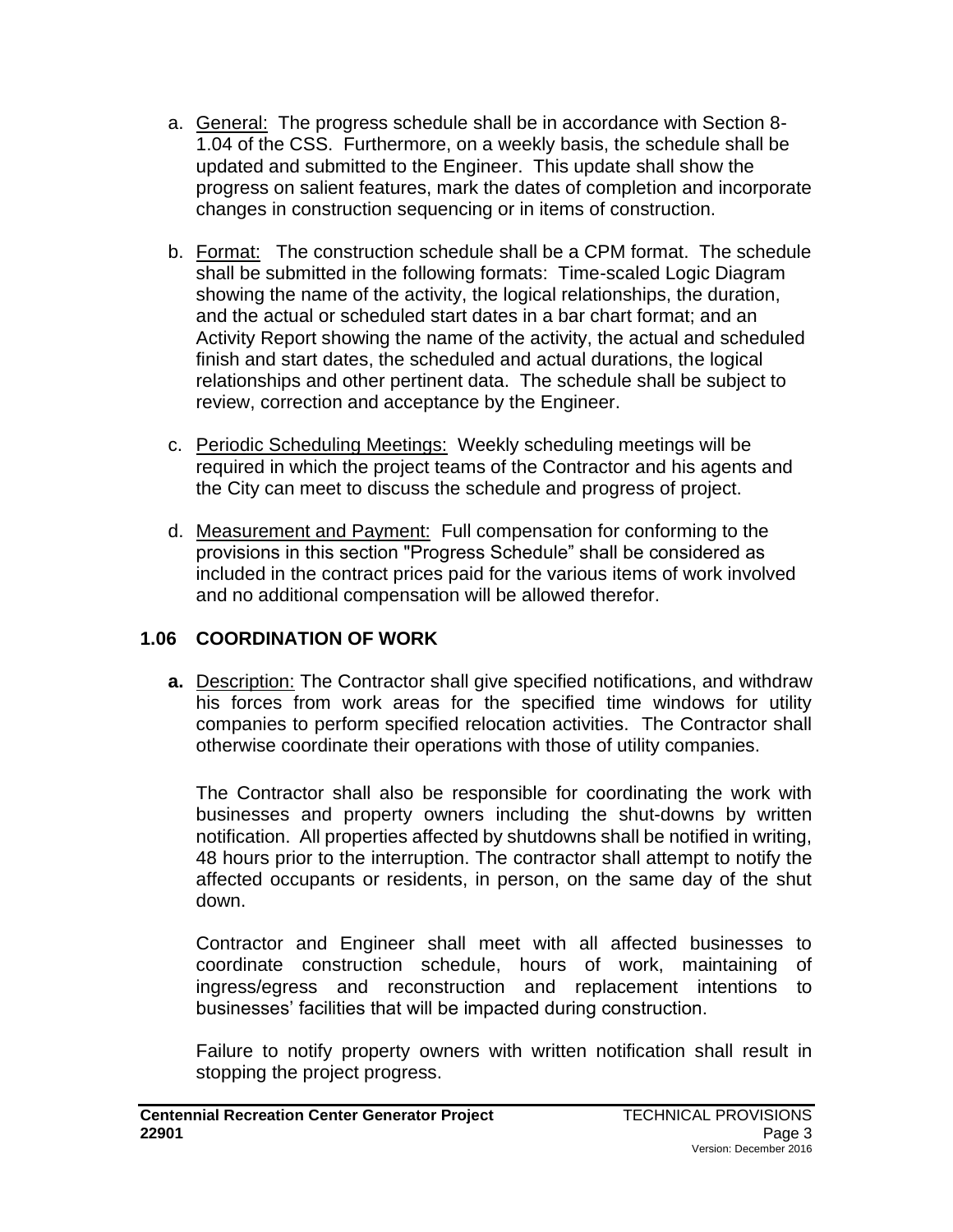**b.** Measurement and Payment: Full compensation for conforming to the provisions in this section "Coordination of Work" shall be considered as **included in the lump sum price** paid for the **Centennial Recreation Center Generator Project** and no additional compensation will be allowed therefor.

#### **1.07 FINAL CLEAN UP**

- **a.** Description: The Contractor shall clean up all rubbish and excess materials from the work site, the material storage site, and all ground occupied by Contractor in connection with this work. The Contractor shall leave all parts of the work in a neat and presentable condition, prior to the final inspection of the work by the Engineer.
- **b.** Measurement and Payment: Full compensation for conforming to the provisions in this section "Final Clean Up" shall be considered as **included in the lump sum price** paid for the **Centennial Recreation Center Generator Project** and no additional compensation will be allowed therefor.

### **1.08 PROJECT RECORDS AND SUBMITTALS**

- **a.** Description: This section delineates the procedure the Contractor is to adhere to in the submission of documentation for material approval, and covers the records required of the Contractor following completion of the work.
	- a. Submittals
	- b. Progress Schedule:

Within 7 days after receiving the Notice to Proceed and before any work is begun, the Contractor shall submit four copies of a Progress Schedule complying with Section 1.09 of these Technical Provisions. The first progress payment will not be issued until the progress schedule is submitted.

c. Supervisory Personnel:

The Contractor shall submit a list of supervisory personnel who will be responsible for the performance of the Contract. The Contractor shall designate one (1) person who will have full decision' making authority to represent the Contractor on a daily basis at the project site. The list will include phone numbers where the personnel may be reached by the Engineer.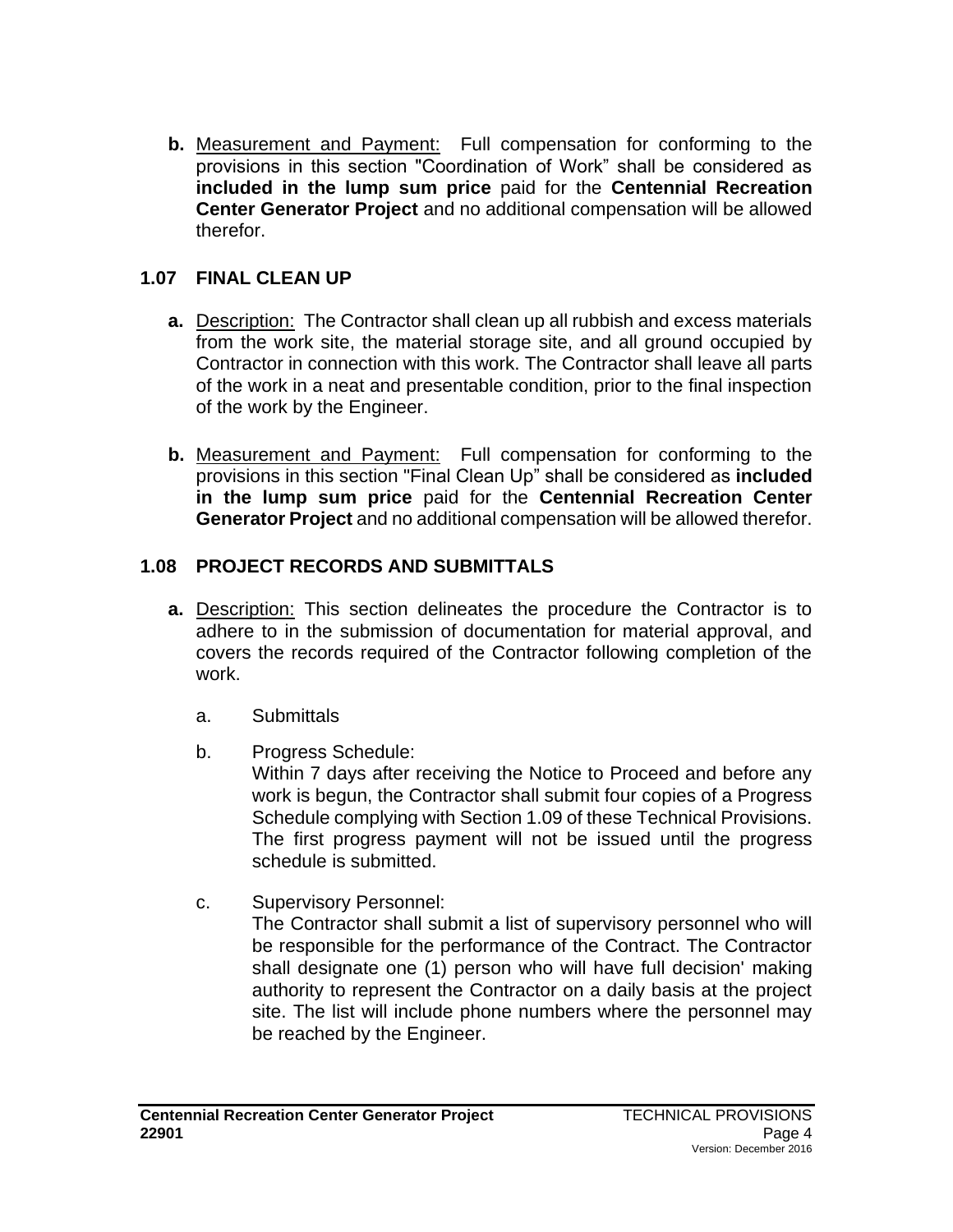d. Shop Drawings:

The term "shop drawings" includes drawings, diagrams, layouts, schematics, descriptive literature, illustrations, schedules, performance and test data, and similar materials furnished by the Contractor to explain in detail specific portions of the work required by the Contract. City shall have up to 20 days to review the shop drawings.

At least 15 working days prior to ordering of any materials, the Contractor shall forward to Engineer, for approval, all submittals required by the individual sections of the specifications. Unless a different number is called for by an individual section, six (6) copies of each shop drawing, material description, and specification literature and three specimens of each sample are required, all of which will be retained or distributed by the Engineer. The Contractor shall submit whatever additional number of shop drawings and literature, in addition to the above requirements, that the Contractor wants returned. The Engineer may require the Contractor to submit a legible reproducible print in addition to the above copies. Contractor shall number each type of material separately and identify the use of each material.

All submittals shall be transmitted to the Engineer by mail or in person with the letter of transmittal included in these documents. The Engineer will return all reviewed submittals to the Contractor within 10 working days.

Contractor shall coordinate all such drawings, and review them for legibility, accuracy, completeness, and compliance with contract requirements, and shall indicate approval thereon as evidence of such coordination and review. Shop drawings submitted to the Engineer without evidence of the Contractor's approval will be returned for resubmission.

Approval by the Engineer shall not relieve the Contractor from responsibility for any errors or omissions in such drawings, nor from responsibility for complying with requirements of this Contract, except with respect to variations described and approved in accordance with the Paragraph below.

If shop drawings show variations from contract requirements, the Contractor shall describe such variations in writing, separate from the drawings, at time of submission. All such variation must be approved by the Engineer.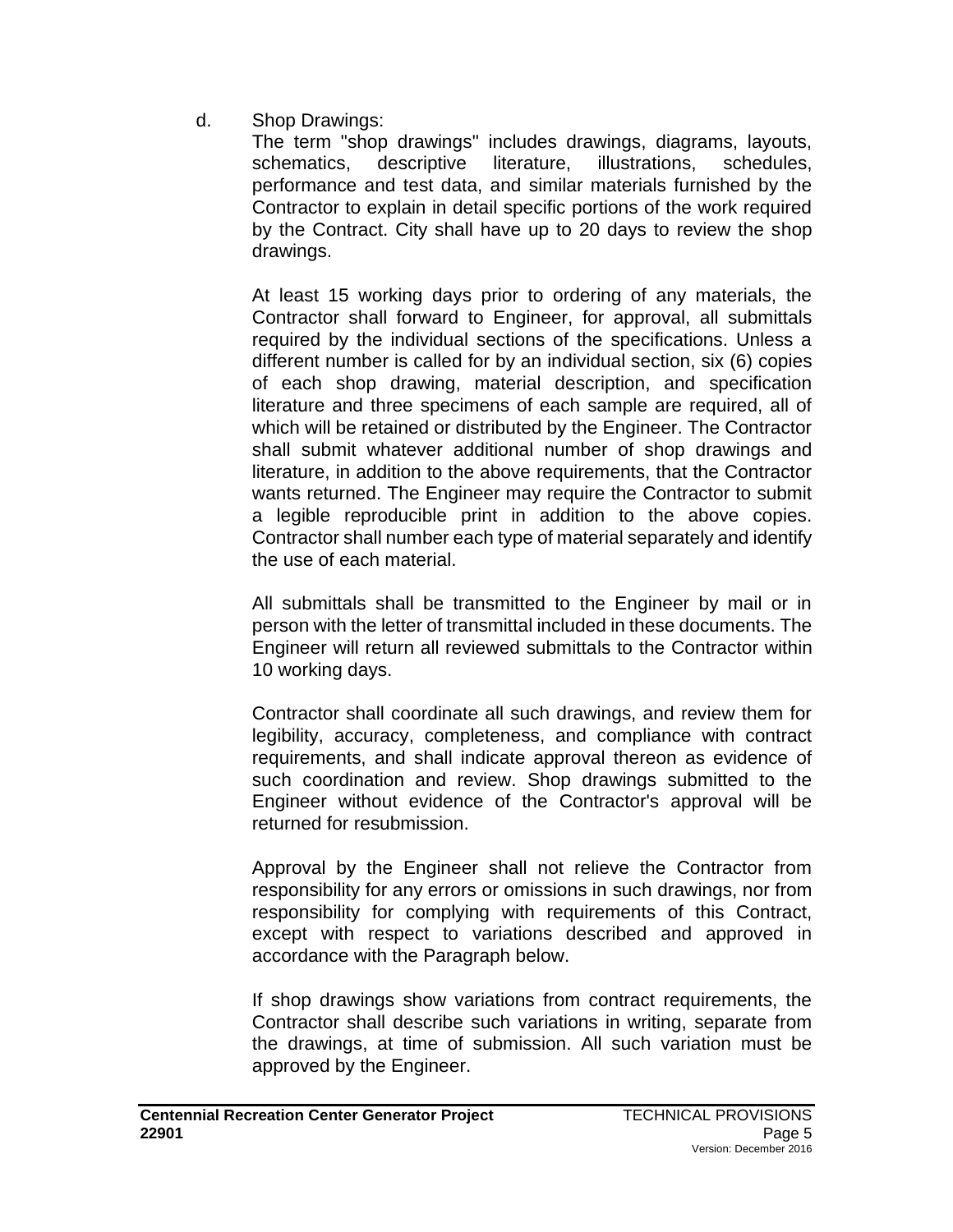#### e. Engineer's Approval:

The Engineer will indicate approval or disapproval of each submittal, and the reasons for disapproval.

- a) If no corrections are required, the copies will be returned marked "NO EXCEPTIONS TAKEN" and work may begin immediately on incorporating the material and equipment covered by the submittal into the project.
- b) If limited corrections are required, the copies will be returned marked "MAKE CORRECTIONS NOTED." Work may begin immediately on incorporating the material and equipment covered by the corrected submittal into the project.
- c) If insufficient or incorrect data has been submitted, the copies will be returned marked "AMEND & RESUBMIT." No work incorporating the material and equipment covered by this submittal into the project may begin until the submittal has been revised, resubmitted, and returned marked either "NO EXCEPTIONS TAKEN" or "MAKE CORRECTIONS NOTED."
- d) If the submittal is unacceptable, the copies will be returned marked "REJECTED - SEE REMARKS." No work incorporating the material and equipment covered by this submittal into the project may begin until a new submittal has been made and returned marked either "NO EXCEPTIONS TAKEN" or "MAKE CORRECTIONS NOTED."
- e) The Contractor shall not change any drawing after it has been marked "NO EXCEPTIONS TAKEN" or "MAKE CORRECTIONS NOTED", or change any approved equipment or material without written permission of Engineer.
- f) If more than three submittals for a single item are required because of incorrect or insufficient data, or the submittal is unacceptable, or because the Contractor wishes to change previously approved material, then all costs incurred by the Engineer for the additional review shall be deducted from monies due the Contractor.
- f. Certificates: For those items called for in individual sections, the Contractor must furnish certificates from manufacturers, suppliers, or others certifying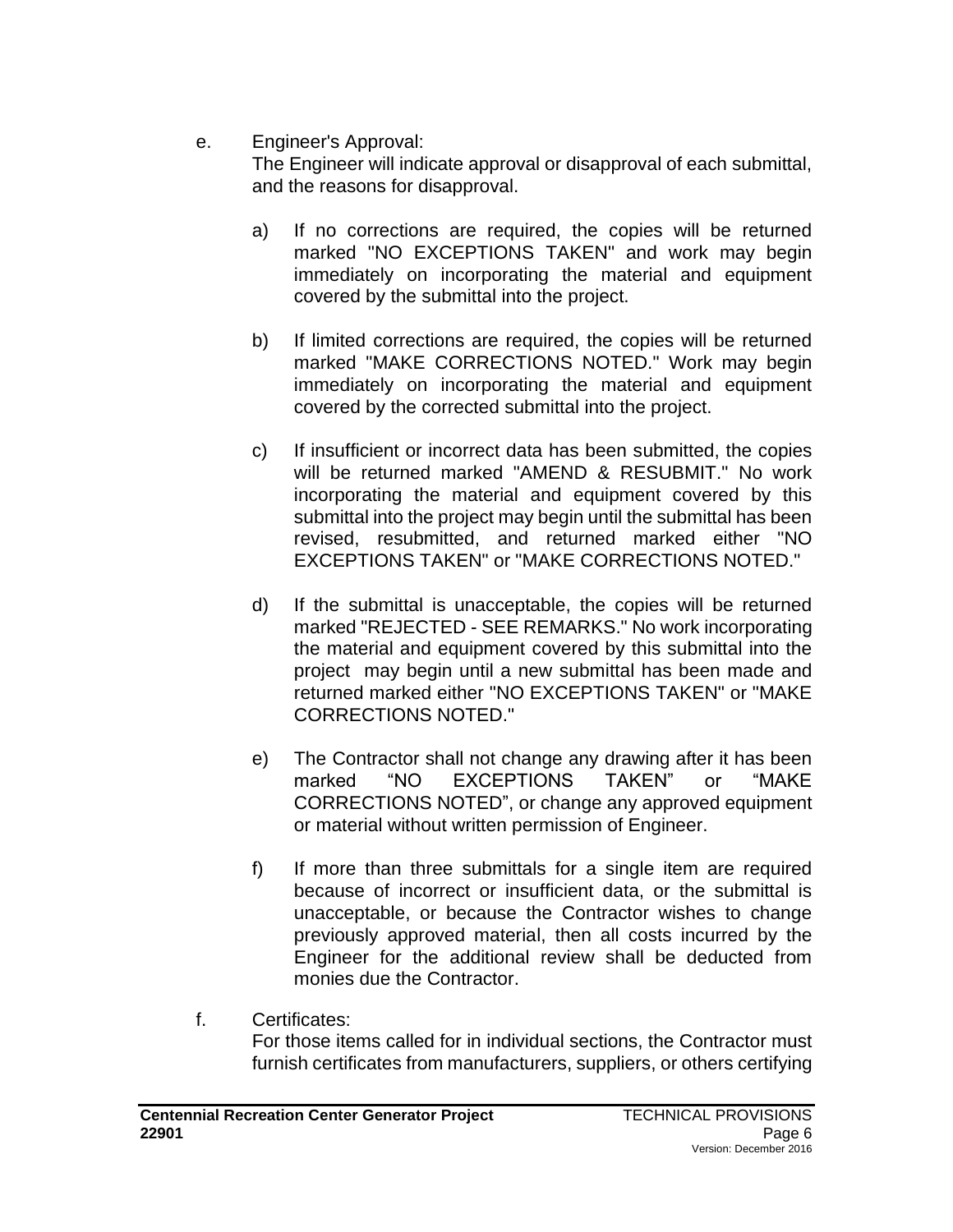that materials or equipment being furnished under the Contract comply with the requirements of these specifications.

Certificates of compliance shall conform to the provisions in Section 6-1.07 "Certificates of Compliance" of the Caltrans Standard Specifications and these specifications.

Certificates of compliance from the Contractor, suppliers, and/or manufacturers, shall clearly indicate that the material to be delivered to the jobsite will meet all requirements of the specifications. A certificate of compliance shall include, but not be limited to the project title, delivery location, date (or approximate date) of delivery, name of the material with appropriate classification or model numbers, quantity, name of the manufacturer, statement of compliance with all requirements of the specifications, and certifier's name, title and signature. In addition, a factory or mill certification (laboratory test report), if required by the specifications, shall be submitted with certificate of compliance. The factory or mill shall not substitute the certificate of compliance, unless it contains all information required for a certificate of compliance as described above.

Insufficient, incomplete, or unclear certificates shall be rejected and shall be resubmitted. The Contractor shall be responsible for all delays caused by the resubmittals.

g. Samples:

For those items called for in individual sections, the Contractor must furnish samples. Samples shall be of sufficient size to clearly illustrate functional characteristics and full range of color, texture, and pattern.

The Contractor shall notify the Engineer at least one (1) week prior to commencement of the construction and shall furnish the Engineer at least one (1) day notice when inspections are required.

h. Records:

The Contractor shall provide, prior to acceptance of all work, all records as herein specified and as specified in the individual sections of the contract documents. Six (6) sets of all records shall be furnished to the Engineer for review, approval and distribution to the interested parties.

All submitted records shall be contained in a manual or manuals consisting of 8-1/2 x 11 inch hardback 3 ring binders. Included in each manual shall be catalog data on each item, together with parts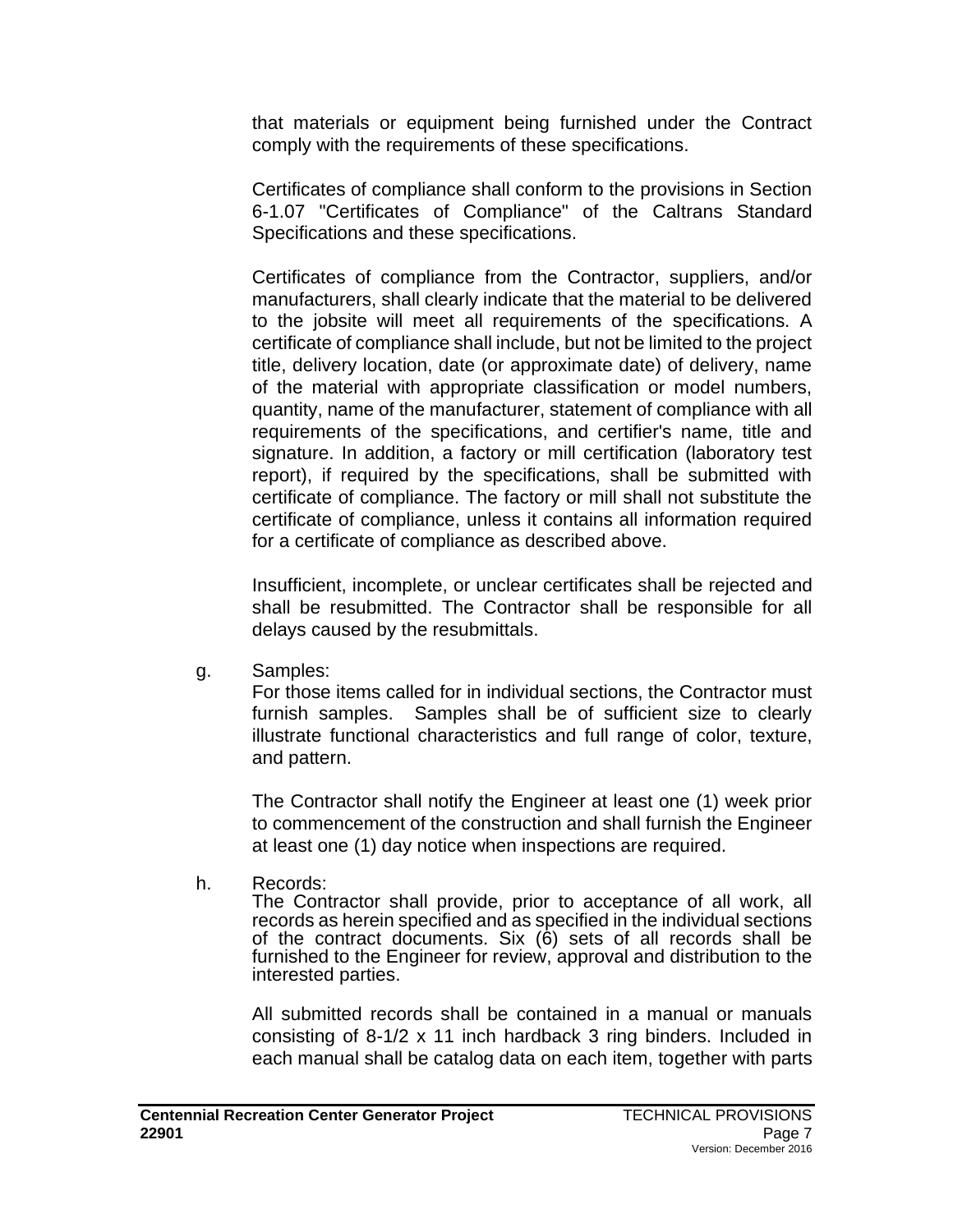lists, description of operation, maintenance information, shop drawings, wiring and riser diagrams, along with all test data. Catalogs and data in the manual shall be neat, clean copies. Drawings shall be accordion folded to letter size and installed in an envelope within the manual. An index shall be provided, which shall list all contents in an orderly manner, with the respective equipment suppliers' name, address and telephone number. The manufacturer's recommended servicing instructions shall also be included. Diagrams shall be complete for each system installed. Provide divider sheets with identifying tabs between each category.

i. As-Built Drawings:

The Contractor shall maintain a separate, neat, and legible set of construction drawings showing as built conditions of all constructed facilities. Changes shall be shown to scale in red on the appropriate Drawings. The locations of installed underground and hidden utilities will be shown and dimensioned to appropriate reference points. No work shall be permanently concealed until the required information has been recorded.

Where the Drawings are not of sufficient size, scale, or detail, the Contractor shall furnish his/her own drawings for incorporation of details and dimension. In such cases, the Contractor shall provide a reproducible set of his/her drawings, suitability cross referenced to the Contract Drawings.

The as-built drawings shall be maintained up to date at all times. Prior to any progress payments, the Engineer shall review the status of the as-built construction drawings. The Engineer shall withhold approval of progress payments until the as-built drawings are up to date.

Upon completion of the Contract, the Contractor shall furnish two satisfactory sets of as-built construction drawings. Drawings shall be certified that conditions shown are as-built. Final payment shall be withheld until the as-built construction drawings are received and accepted by the Engineer.

**\*\* It is the contractor's responsibility to secure the building permit for this project. The building permit fees shall be paid by the City of Morgan Hill that is within the scope of work for this project. \*\***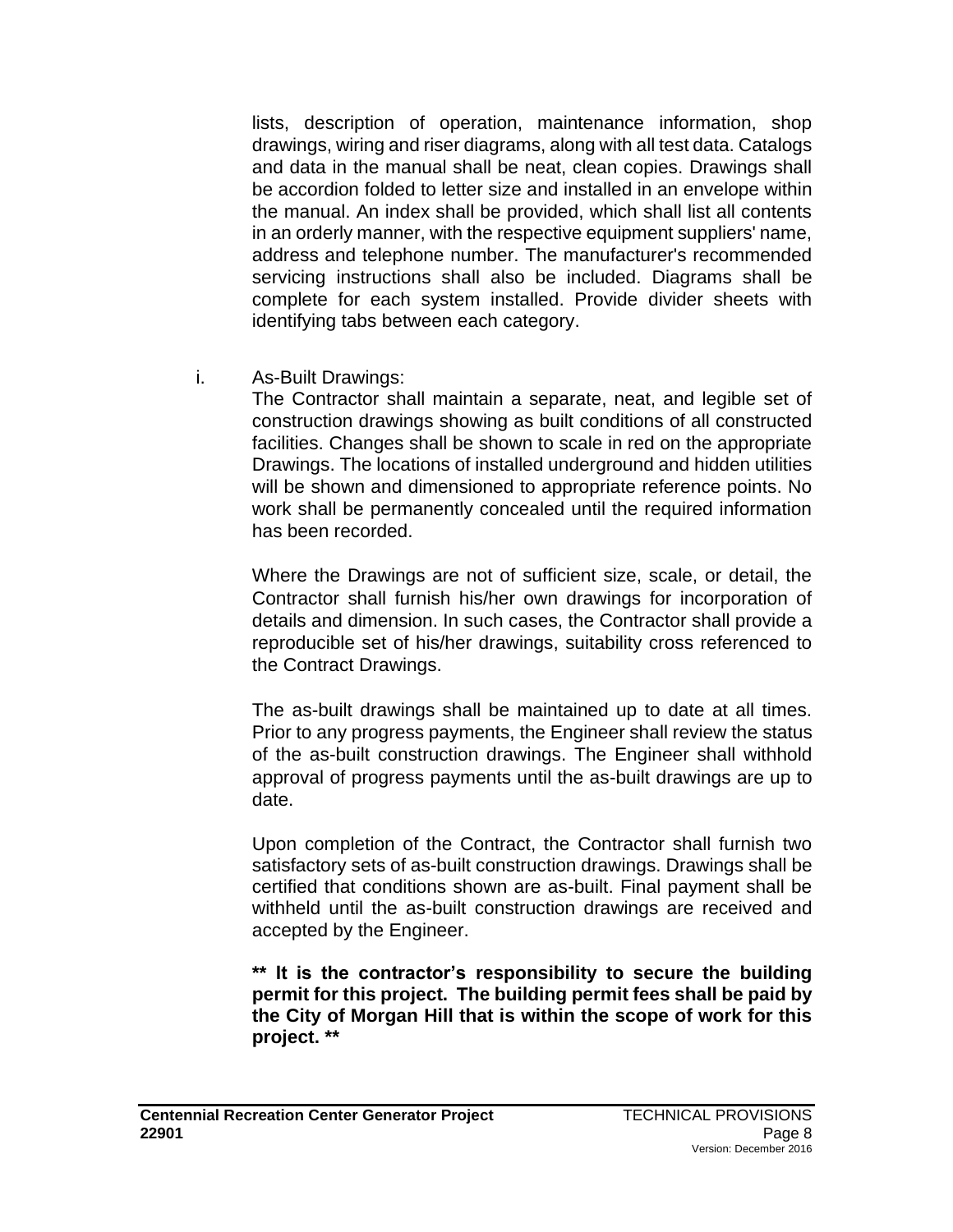**c.** Measurement and Payment: Full compensation for conforming to the provisions in this section "Project Records and Submittals" shall be considered as **included in the lump sum price** paid for the **Centennial Recreation Center Generator Project** and no additional compensation will be allowed therefor.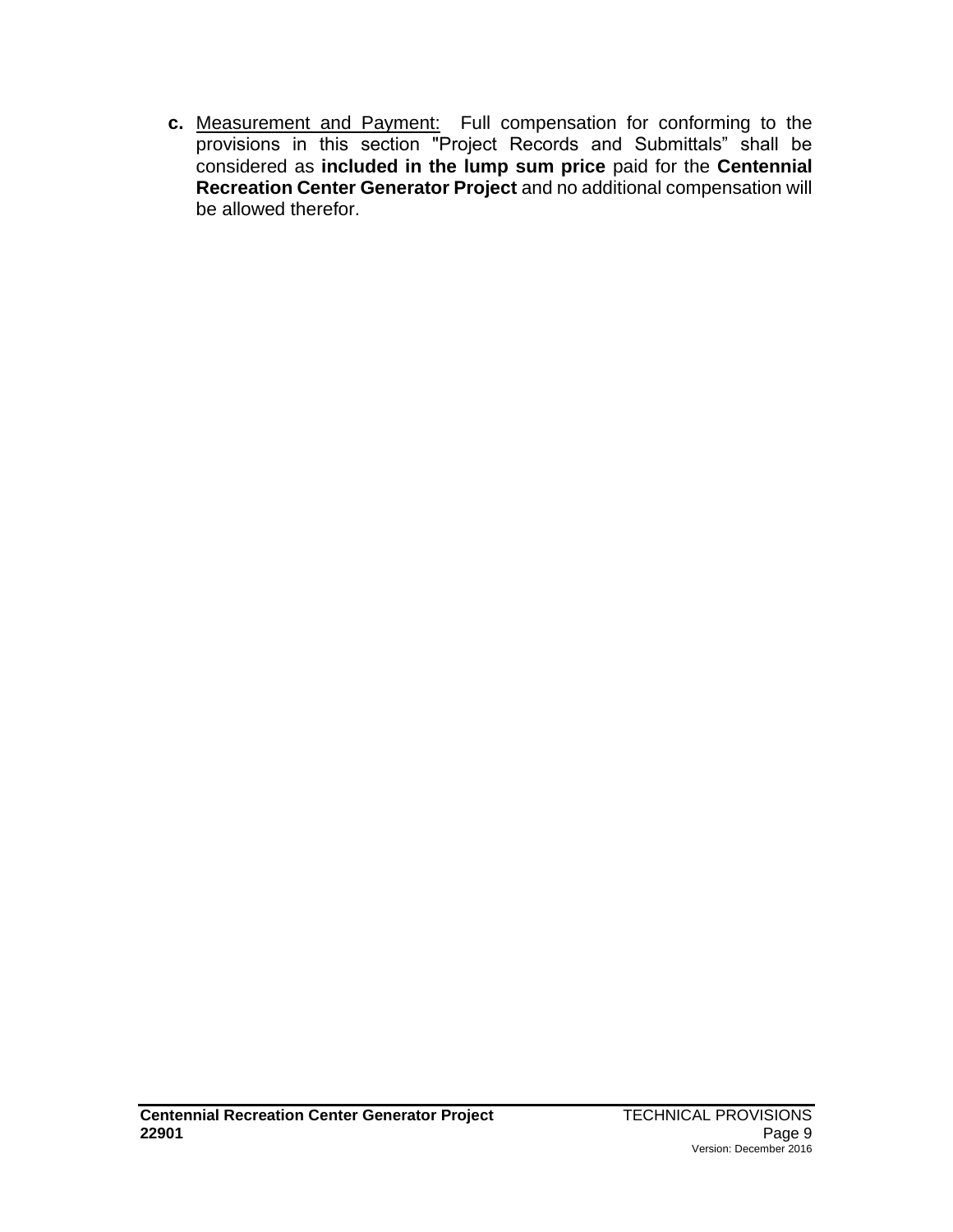#### **2.01 MOBILIZATION**

- **a.** Description: Mobilization shall conform to the provisions in Section 11, "Mobilization," of the Standard Specifications.
- **b.** Measurement and Payment: Full compensation for conforming to the provisions in this section "**Mobilization**" shall be considered as **included in the lump sum price** paid for the **Centennial Recreation Center Generator Project** and no additional compensation will be allowed therefor.

#### **2.02 CONSTRUCTION AREA SIGNS**

**a.** Description: Construction area signs shall be furnished, installed, maintained, and removed when no longer required in conformance with the provisions in Section 12, "Construction Area Traffic Control Devices," of the Standard Specifications and these Technical Provisions.

Type II retroreflective sheeting shall not be used on construction area sign panels.

The Contractor shall notify the appropriate regional notification center for operators of subsurface installations at least 2 working days, but not more than 14 calendar days, prior to commencing excavation for construction area sign posts. The regional notification centers include, but are not limited to, the following:

| <b>Notification Center</b>                | Telephone<br>Number |
|-------------------------------------------|---------------------|
|                                           |                     |
| <b>Underground Service Alert-Northern</b> | 1-800-642-2444      |
| California (USA)                          | 1-800-227-2600      |
| <b>Underground Service Alert-Southern</b> | 1-800-422-4133      |
| California (USA)                          | 1-800-227-2600      |

Excavations required to install construction area signs shall be performed by hand methods without the use of power equipment, except that power equipment may be used if it is determined there are no utility facilities in the area of the proposed post holes.

Sign substrates for stationary mounted construction area signs may be fabricated from fiberglass reinforced plastic as specified under "Prequalified and Tested Signing and Delineation Materials" of these technical provisions.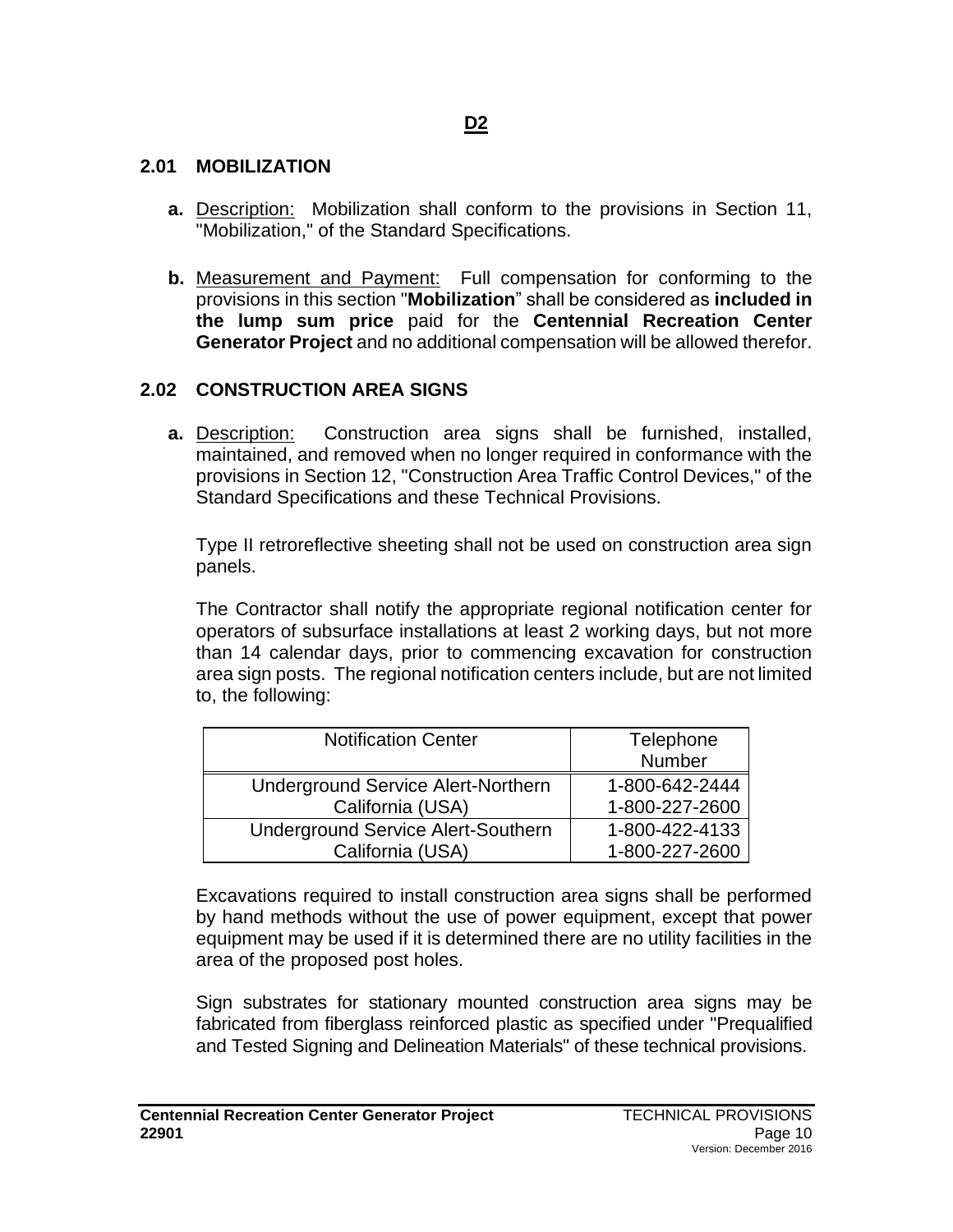The Contractor may be required to cover certain signs during the progress of the work. Signs that are no longer required or that convey inaccurate information to the public shall be immediately covered or removed or the information shall be corrected. Covers for construction area signs shall be of sufficient size and density to completely block out the complete face of the signs. The retro-reflective face of the covered signs shall not be visible either during the day or at night. Covers shall be fastened securely so that the signs remain covered during inclement weather. Covers shall be replaced when they no longer cover the signs properly.

**b.** Measurement and Payment: Full compensation for construction area signs, including furnishing all labor, materials (including signs), tools, equipment, and incidentals, and for doing all the work involved in placing, removing, storing, maintaining, moving to new locations, replacing, and disposing of the components of the construction area signs shown on the plans**,** shall be considered as **included in the lump sum price** paid for the **Centennial Recreation Center Generator Project**, and no separate payment will be made therefor.

#### **2.02 SUPPLEMENTAL WORK**

a. Description: The work shall include any new or unforeseen work not specified for on the plans and specification. The lump sum dollar amount listed in the bid schedule for Supplemental Work **shall be included as per the bid schedule.** Supplemental work shall be performed only upon direct written authorization from the Project Engineer. Agreed price may be used as an alternate method of payment, if directed by the Project Engineer.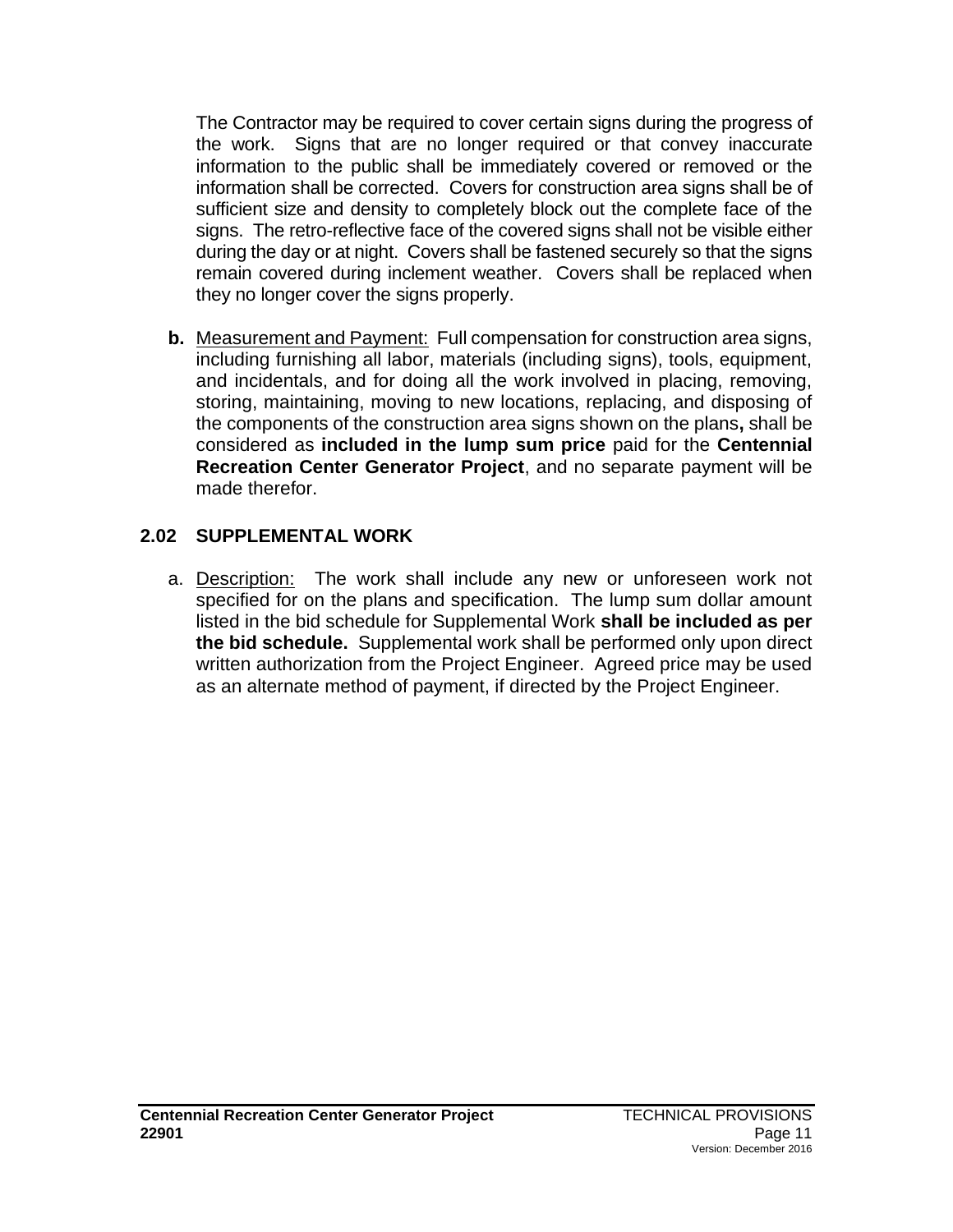*[Copy onto letterhead]*

Sent via \_\_\_\_\_\_\_\_\_\_\_\_\_\_\_\_\_\_\_\_

*[Date]*

*[Contractor name] [Contractor address] [Contractor email]*

Re: **NOTICE OF AWARD**

**Example 1** Project

Dear in the contract of the contract of the contract of the contract of the contract of the contract of the contract of the contract of the contract of the contract of the contract of the contract of the contract of the co

The City of Morgan Hill ("City") is pleased to inform you that \_\_\_\_\_\_\_\_\_\_\_\_\_\_\_\_\_\_\_\_\_\_\_\_\_\_\_\_\_\_ ("Contractor") has been awarded the Contract for the above-referenced Project ("Project"), for the Contract Price of \$\_\_\_\_\_\_\_\_\_\_\_\_\_, based on your Bid Proposal submitted on \_\_\_\_\_\_\_\_\_\_\_\_, 20\_\_.

A copy of the Contract is enclosed. Contractor must execute copies of the enclosed Contract and return them to my attention, accompanied by the required Payment Bond, Performance Bond, and insurance certificates, no later than ten (10) days from the date of this Notice of Award.

Failure to return the executed Contract and required bonds and insurance documentation within the specified time could result in termination of the Contract and forfeiture of Contractor's bid security.

Please acknowledge receipt of this Notice of Award by signing the attached Acknowledgement of Notice of Award, as indicated, and transmitting the Acknowledgement to my office at: \_\_\_\_\_\_\_\_\_\_\_\_\_\_\_\_\_\_ *[insert email address]*. Please do not hesitate to contact me if you have any questions in this regard.

Sincerely,

*[name, title]*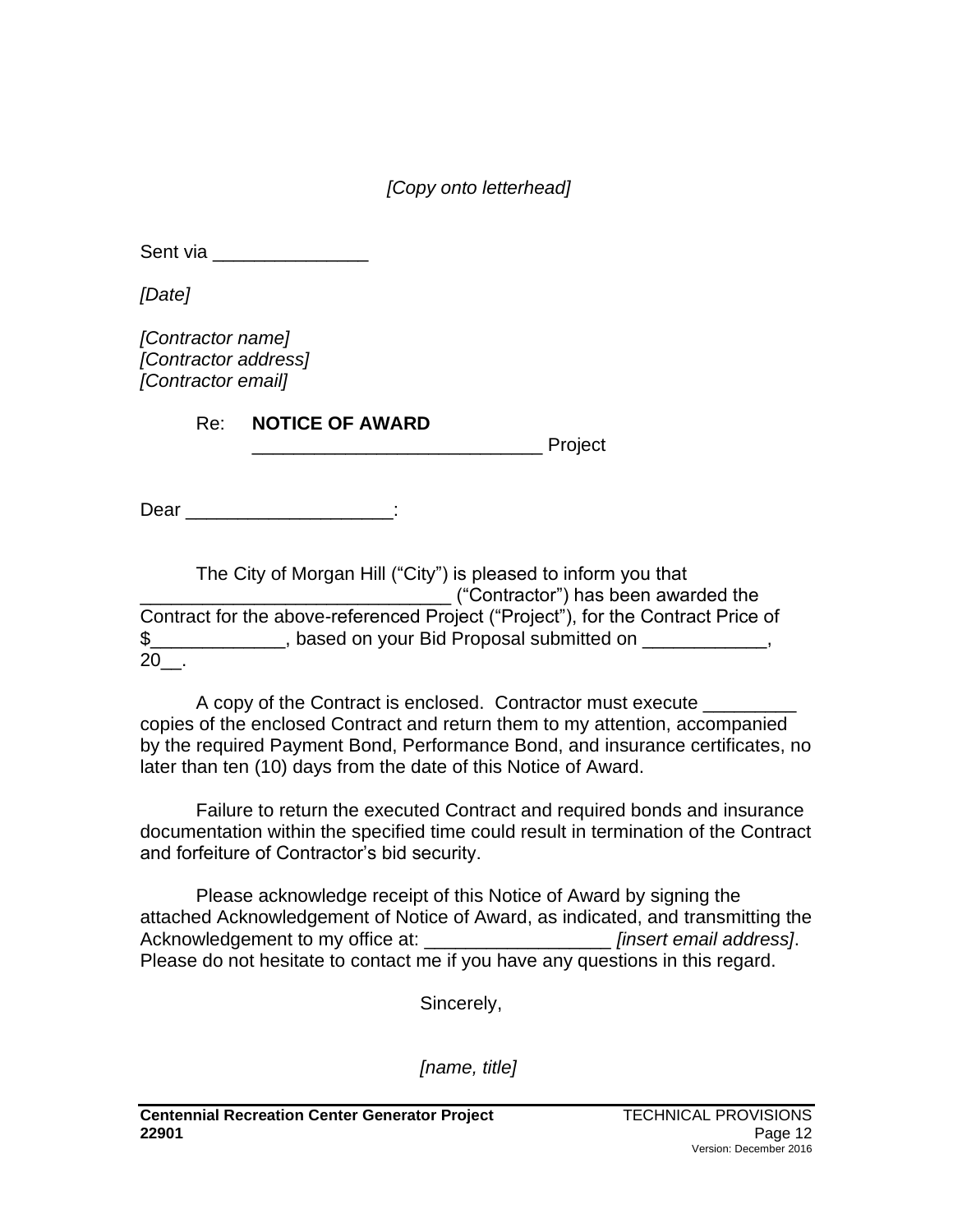## Enclosure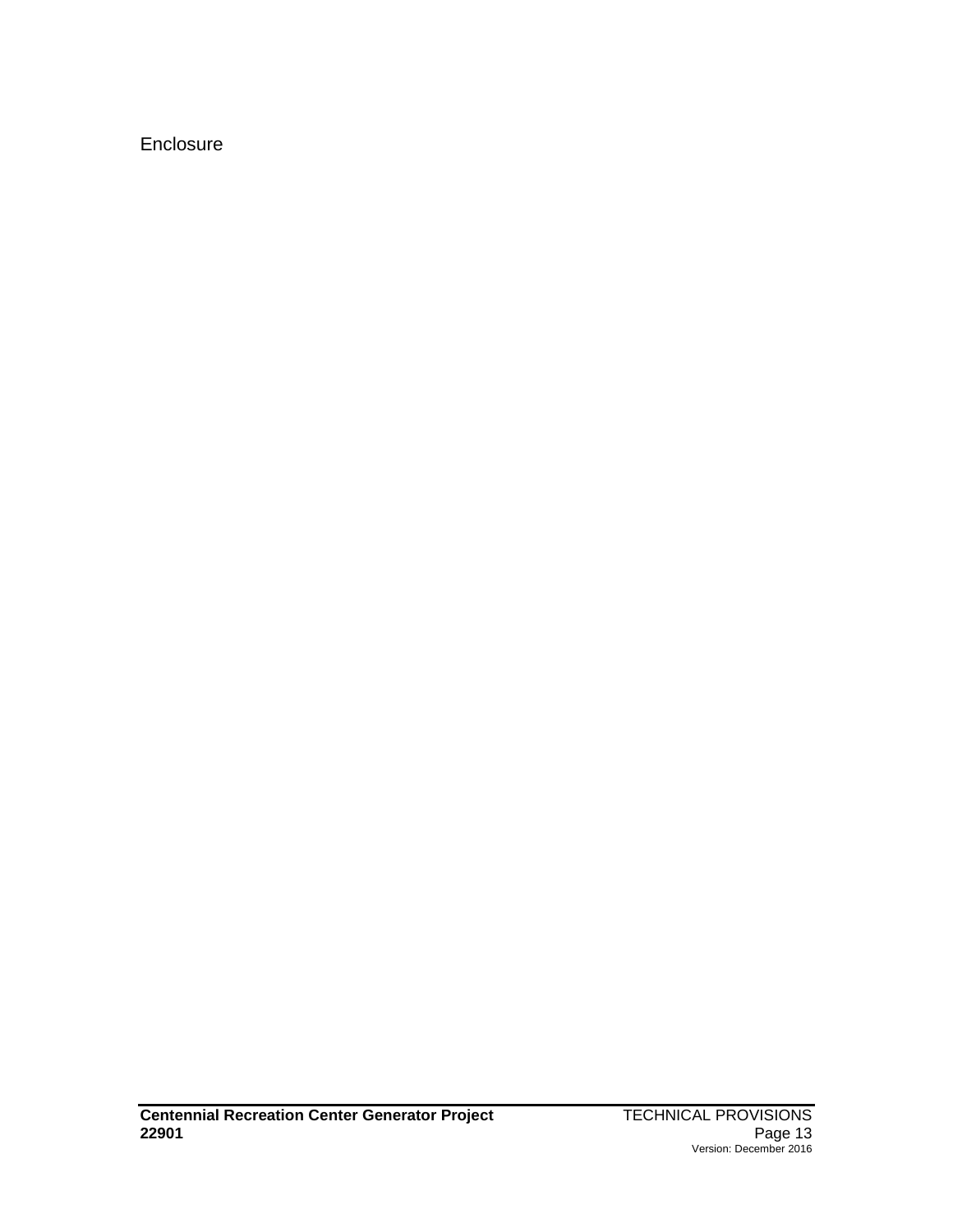# **Acknowledgement of Notice of Award**

| On behalf of                                                                                                                                                                                                                   | ("Contractor"), I |
|--------------------------------------------------------------------------------------------------------------------------------------------------------------------------------------------------------------------------------|-------------------|
| acknowledge receipt of the Notice of Award for the _____________________________                                                                                                                                               |                   |
| Project:                                                                                                                                                                                                                       |                   |
|                                                                                                                                                                                                                                |                   |
| s/<br><u> 1989 - Johann Barn, mars and de Brasilian (b. 1989)</u>                                                                                                                                                              |                   |
|                                                                                                                                                                                                                                |                   |
| Title: The contract of the contract of the contract of the contract of the contract of the contract of the contract of the contract of the contract of the contract of the contract of the contract of the contract of the con |                   |
| Date:                                                                                                                                                                                                                          |                   |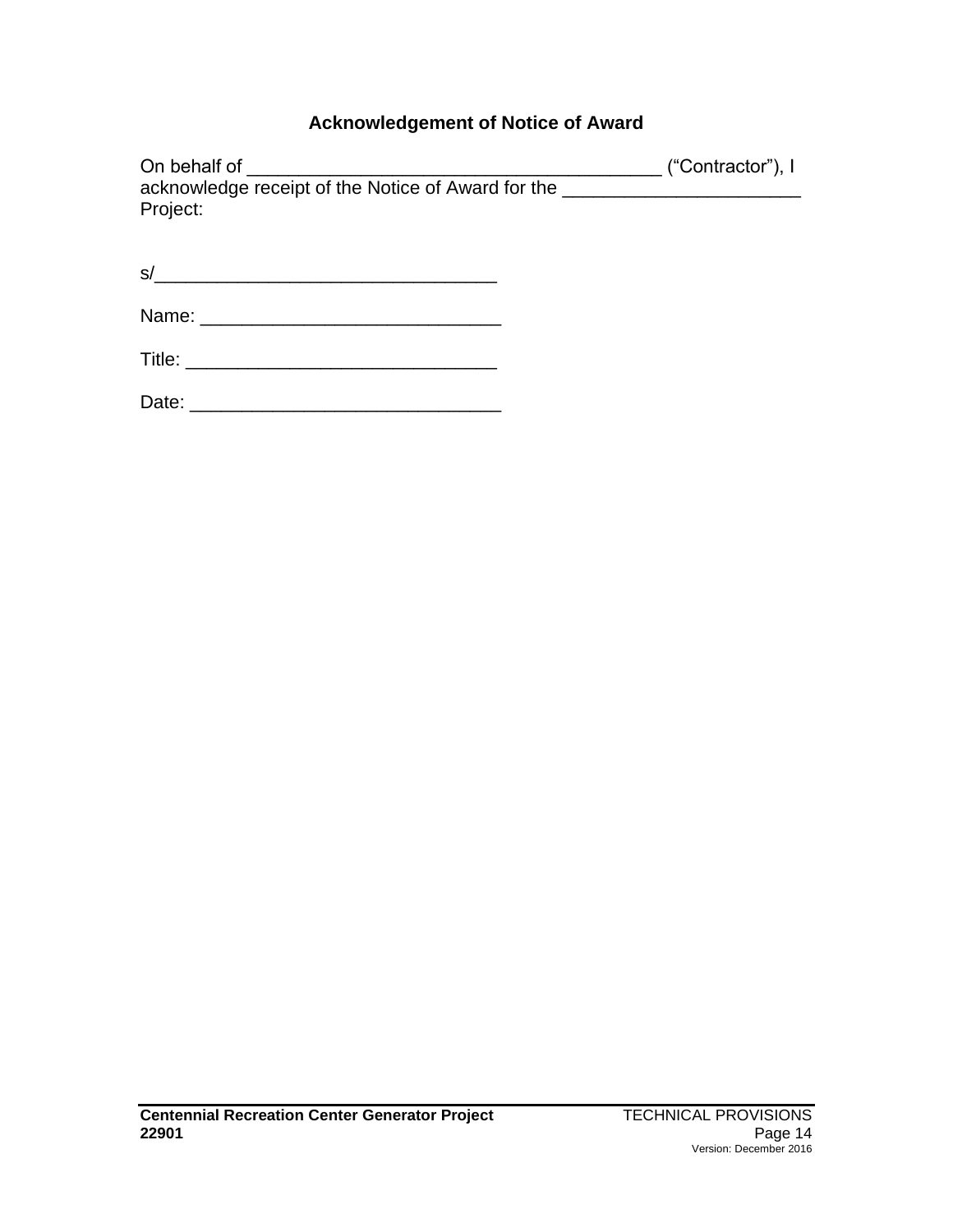*[Copy onto letterhead]*

Sent via **Exercise Sent via** 

*[date]*

*[Contractor name] [Contractor address] [Contractor email]*

Re: **NOTICE TO PROCEED**

\_\_\_\_\_\_\_\_\_\_\_\_\_\_\_\_\_\_\_\_\_\_\_\_\_\_\_\_ Project

Dear in the contract of the contract of the contract of the contract of the contract of the contract of the contract of the contract of the contract of the contract of the contract of the contract of the contract of the co

By this letter \_\_\_\_\_\_\_\_\_\_\_\_\_\_\_\_\_\_\_\_\_\_\_\_\_\_\_\_\_\_ ("Contractor") is notified to proceed with its Work for the above-referenced Project ("Project"), as required by the Contract Documents. Contractor should start the Work on or before \_\_\_\_\_\_\_\_\_\_\_\_, 20\_\_ ("Start Date"), and must achieve Final Completion within \_\_\_\_\_\_\_\_ calendar days from the Start Date.

A copy of the fully executed Contract is enclosed for your files.

Please acknowledge receipt of this Notice to Proceed by signing the attached Acknowledgement of Notice to Proceed, as indicated, and transmitting the Acknowledgement to my office at: \_\_\_\_\_\_\_\_\_\_\_\_\_\_\_\_\_\_ *[insert email address]*. Please do not hesitate to contact me if you have any questions in this regard.

Sincerely,

*[name, title]*

**Enclosure**